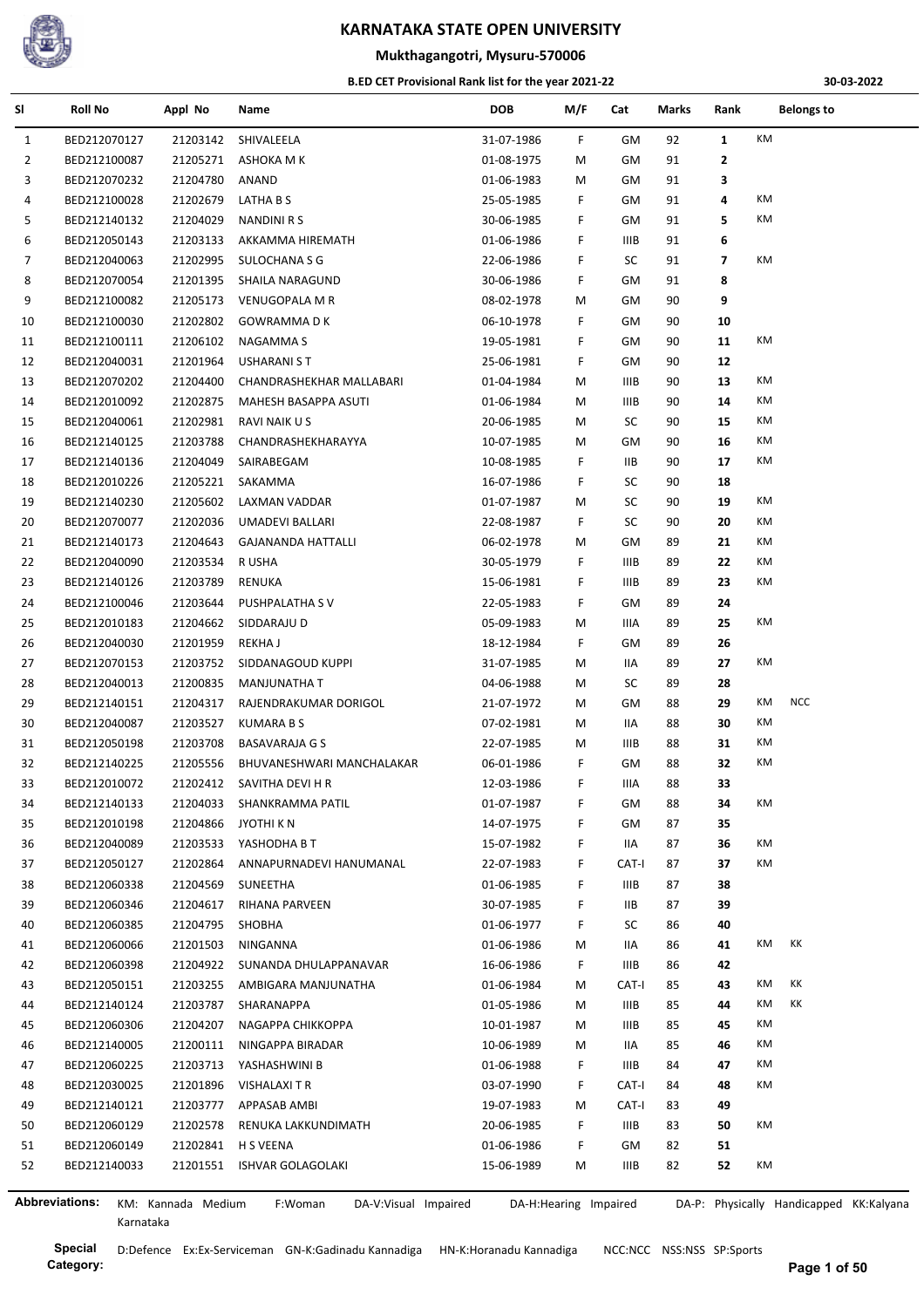

## **Mukthagangotri, Mysuru-570006**

#### **B.ED CET Provisional Rank list for the year 2021-22**

**30-03-2022**

| SI  | <b>Roll No</b> | Appl No            | Name                            | <b>DOB</b> | M/F                   | Cat         | Marks | Rank | <b>Belongs to</b>                       |
|-----|----------------|--------------------|---------------------------------|------------|-----------------------|-------------|-------|------|-----------------------------------------|
| 53  | BED212040080   | 21203294           | NAVEENKUMAR K R                 | 03-04-1994 | M                     | 11A         | 82    | 53   |                                         |
| 54  | BED212140101   | 21203443           | PARUTAPPA BHAVI                 | 01-06-1972 | M                     | IIIB        | 81    | 54   | КM                                      |
| 55  | BED212030014   | 21201114           | UMA                             | 23-06-1977 | F                     | IIIA        | 81    | 55   | КM                                      |
| 56  | BED212010186   | 21204683           | <b>MAMATHA B V</b>              | 16-10-1979 | F.                    | IIA         | 81    | 56   |                                         |
| 57  | BED212060315   | 21204274           | MANJUNATH DESHAPANDE            | 06-06-1983 | M                     | GM          | 81    | 57   | КM                                      |
| 58  | BED212060380   | 21204779           | SHIVAKUMAR VASTRAD              | 22-07-1983 | М                     | IIIB        | 81    | 58   | KM                                      |
| 59  | BED212040109   | 21204630           | VIJAYALAKSHMI T                 | 12-10-1983 | F                     | IIA         | 81    | 59   |                                         |
| 60  | BED212060158   | 21203001           | ANANDAMMA                       | 15-01-1984 | F                     | SC          | 81    | 60   | KM<br>KK                                |
| 61  | BED212050218   | 21203847           | DINESHA B S                     | 23-04-1986 | M                     | IIIB        | 81    | 61   | КM                                      |
| 62  | BED212050150   | 21203249           | <b>GURUSWAMY G T</b>            | 10-07-1986 | M                     | IIA         | 81    | 62   | КM                                      |
| 63  | BED212070143   | 21203482           | MAHANTESH GADDIHALLI            | 26-07-1992 | M                     | IIIB        | 81    | 63   | KM                                      |
| 64  | BED212050078   | 21202423           | SHIVAKUMARA B R                 | 25-06-1974 | M                     | <b>IIIB</b> | 80    | 64   | КM                                      |
| 65  | BED212100074   | 21204916           | DINESHA H R                     | 03-01-1976 | M                     | IIIA        | 80    | 65   | КM                                      |
| 66  | BED212070098   | 21202597           | <b>KAVITHA KN</b>               | 01-08-1977 | F.                    | IIA         | 80    | 66   |                                         |
| 67  | BED212010031   | 21201275           | <b>BHARATHI B</b>               | 20-08-1979 | F.                    | IIIB        | 80    | 67   | КM                                      |
|     |                |                    |                                 |            |                       |             |       |      | КM                                      |
| 68  | BED212100045   | 21203615           | NAGENDRAPPA M                   | 08-05-1981 | М                     | IIA         | 80    | 68   |                                         |
| 69  | BED212060265   | 21204019           | SUMITRA A TALAWAR               | 14-06-1981 | F                     | ST          | 80    | 69   |                                         |
| 70  | BED212060198   | 21203450           | <b>RAMESH BELLUBBI</b>          | 01-06-1982 | M                     | CAT-I       | 80    | 70   | КM                                      |
| 71  | BED212060368   | 21204725           | SANGSHETTY                      | 01-06-1982 | M                     | IIIB        | 80    | 71   | KM<br>KK                                |
| 72  | BED212060317   | 21204276           | <b>BASAPPA</b>                  | 21-06-1983 | M                     | 11A         | 80    | 72   | KM                                      |
| 73  | BED212040034   | 21202093           | GAJENDRAKUMAR R                 | 01-01-1984 | M                     | SC          | 80    | 73   |                                         |
| 74  | BED212060197   | 21203449           | SHIVALEELA PUJER                | 29-03-1984 | F.                    | GМ          | 80    | 74   | КM                                      |
| 75  | BED212030091   | 21205982           | PARUSHURAMA                     | 23-06-1984 | М                     | SC          | 80    | 75   | КM                                      |
| 76  | BED212140233   | 21205634           | ASHA PATTAR                     | 10-04-1985 | F                     | 11A         | 80    | 76   | КM                                      |
| 77  | BED212050166   | 21203434           | BASAVARAJA                      | 01-06-1985 | М                     | IIA         | 80    | 77   | КM<br>КK                                |
| 78  | BED212100027   | 21202678           | <b>VEENA BV</b>                 | 01-08-1985 | F.                    | SC          | 80    | 78   | КM                                      |
| 79  | BED212060347   | 21204628           | SHIVASIMPI VITTAL               | 20-08-1985 | М                     | IIA         | 80    | 79   | КM                                      |
| 80  | BED212060521   | 21205841           | RENUKA GUND                     | 02-02-1986 | F.                    | SC          | 80    | 80   |                                         |
| 81  | BED212130022   | 21203190           | ANITHA K                        | 01-07-1986 | F.                    | IIIA        | 80    | 81   | КM                                      |
| 82  | BED212010141   | 21203942           | <b>SUCHITHRA M</b>              | 10-11-1986 | F.                    | IIIA        | 80    | 82   |                                         |
| 83  | BED212120012   | 21204611           | <b>NALINI NAIK</b>              | 04-04-1987 | F.                    | GM          | 80    | 83   | КM                                      |
| 84  | BED212050084   | 21202453           | ROOPA D R                       | 01-05-1987 | F                     | <b>IIIB</b> | 80    | 84   |                                         |
| 85  | BED212060431   | 21205192           | MANJULA POOJAR                  | 03-03-1988 | F.                    | <b>IIIB</b> | 80    | 85   | KM                                      |
| 86  | BED212050011   | 21200377           | <b>SURESHA GHANTI</b>           | 07-04-1988 | М                     | GМ          | 80    | 86   | ΚM<br>КK                                |
| 87  | BED212030004   | 21200586           | USHA B                          | 27-04-1988 | F                     | IIIB        | 80    | 87   | КM                                      |
| 88  | BED212060032   | 21200845           | SUDHARANI T                     | 01-06-1988 | F.                    | SC          | 80    | 88   | КM                                      |
| 89  | BED212140159   | 21204559           | <b>BARIKARA HUSENAPPA</b>       | 01-06-1991 |                       | CAT-I       | 80    | 89   | КK<br>КM                                |
|     |                |                    |                                 |            | M                     |             |       |      | KM                                      |
| 90  | BED212140058   | 21202586           | SUNIL HALLAD                    | 28-07-1991 | М                     | IIA         | 80    | 90   | KM                                      |
| 91  | BED212100089   | 21205314           | SHAILAJA C D                    | 10-06-1975 | F                     | IIIA        | 79    | 91   |                                         |
| 92  | BED212010081   | 21202759           | HEMAVATHI V T                   | 16-07-1977 | F                     | IIIA        | 79    | 92   |                                         |
| 93  | BED212060096   | 21202094           | DAYANAND                        | 01-01-1978 | М                     | IIIB        | 79    | 93   | КK<br>КM                                |
| 94  | BED212060188   | 21203345           | NINGAPPA                        | 09-06-1982 | M                     | SC          | 79    | 94   | КK<br>КM                                |
| 95  | BED212060369   | 21204726           | <b>MANIKARAO</b>                | 01-12-1983 | М                     | <b>IIIB</b> | 79    | 95   | КK<br>КM                                |
| 96  | BED212060379   | 21204776           | VISHALAXI MAYANNAVAR            | 01-06-1985 | F.                    | IIA         | 79    | 96   | KM                                      |
| 97  | BED212010132   | 21203767           | MAHAMMADGOUS HANAGI             | 28-07-1985 | M                     | <b>IIB</b>  | 79    | 97   |                                         |
| 98  | BED212070064   | 21201664           | JAGADISH BARAKER                | 30-07-1985 | M                     | CAT-I       | 79    | 98   | КM                                      |
| 99  | BED212050208   | 21203769           | SHARANAPPA                      | 01-06-1986 | M                     | <b>IIIB</b> | 79    | 99   | КK<br>КM                                |
| 100 | BED212050193   | 21203698           | JAMEELA BANU                    | 01-06-1986 | F.                    | 11B         | 79    | 100  | КK<br>КM                                |
| 101 | BED212070180   | 21204197           | NAGAMMA V                       | 14-06-1986 | F                     | CAT-I       | 79    | 101  |                                         |
| 102 | BED212030013   | 21201093           | DADAPEER V S                    | 21-07-1988 | М                     | IIВ         | 79    | 102  |                                         |
| 103 | BED212100001   | 21200069           | RAMESHA                         | 27-02-1991 | M                     | <b>IIIB</b> | 79    | 103  | КM                                      |
| 104 | BED212050059   | 21202013           | <b>HEMALATHA V</b>              | 01-06-1993 | F.                    | SC          | 79    | 104  | КM<br>КK                                |
|     |                |                    |                                 |            |                       |             |       |      |                                         |
|     | Abbreviations: | KM: Kannada Medium | F:Woman<br>DA-V:Visual Impaired |            | DA-H:Hearing Impaired |             |       |      | DA-P: Physically Handicapped KK:Kalyana |

ŀ,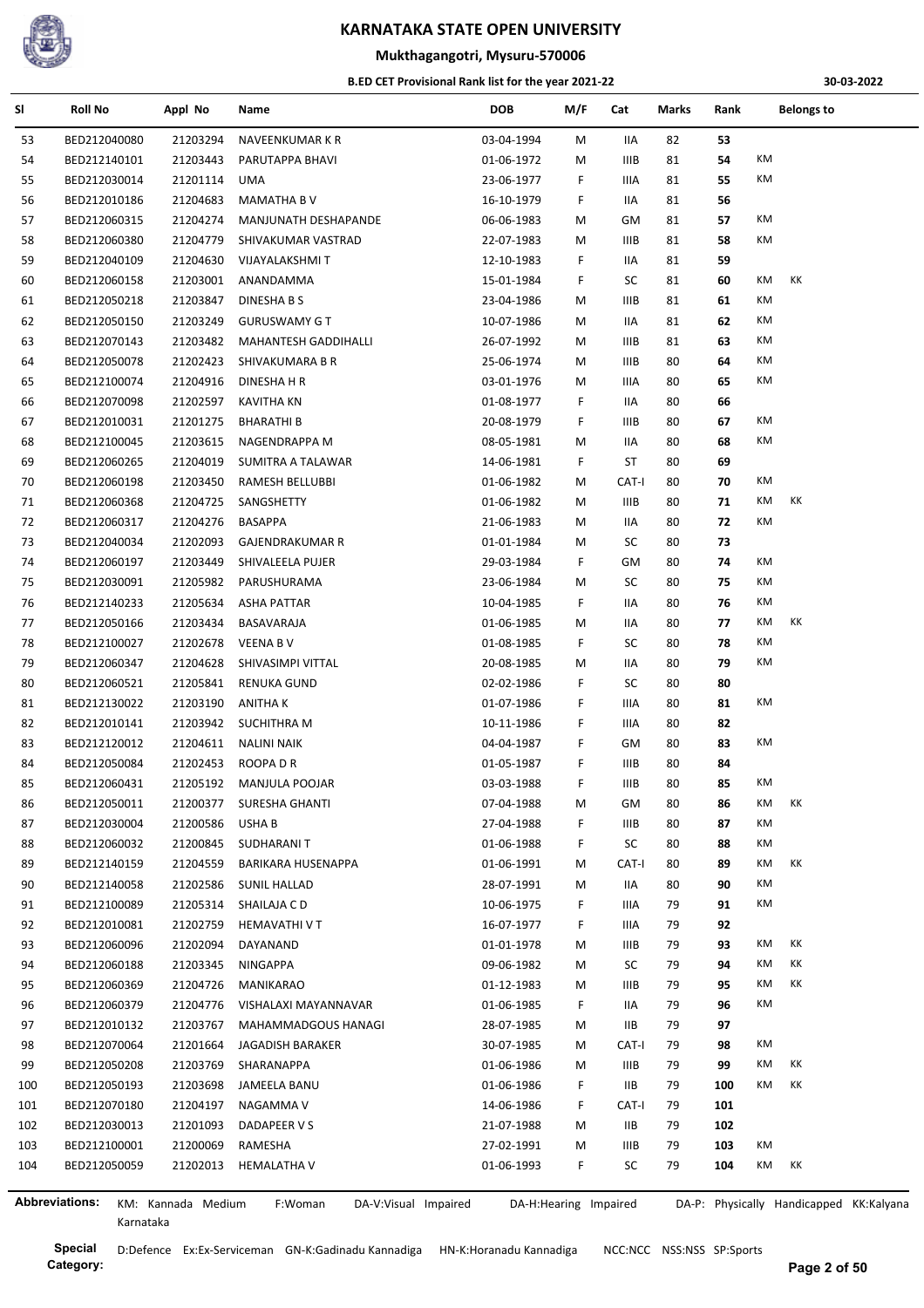

## **Mukthagangotri, Mysuru-570006**

#### **B.ED CET Provisional Rank list for the year 2021-22**

**30-03-2022**

| SI  | <b>Roll No</b> | Appl No              | Name                            | <b>DOB</b> | M/F                   | Cat         | Marks | Rank |    | <b>Belongs to</b>                       |  |
|-----|----------------|----------------------|---------------------------------|------------|-----------------------|-------------|-------|------|----|-----------------------------------------|--|
| 105 | BED212010073   | 21202428             | SRINIVAS R C                    | 20-08-1970 | M                     | ST          | 78    | 105  | KM |                                         |  |
| 106 | BED212100032   | 21202845             | LATHA K                         | 20-07-1974 | F.                    | IIA         | 78    | 106  | KM |                                         |  |
| 107 | BED212040026   | 21201809             | VAGEESH ARADHYAMATH             | 15-04-1976 | M                     | IIIB        | 78    | 107  | КM |                                         |  |
| 108 | BED212010049   | 21201869             | MAHADEVAMMA N                   | 30-07-1978 | F.                    | SC          | 78    | 108  |    |                                         |  |
| 109 | BED212050180   | 21203508             | DAYANANDAL                      | 10-06-1980 | M                     | IIA         | 78    | 109  | КM |                                         |  |
| 110 | BED212020078   | 21203577             | RENUKAMMA D R                   | 10-04-1981 | F.                    | ST          | 78    | 110  | КM |                                         |  |
| 111 | BED212050392   | 21205324             | CHOUKALI BASAAVARAJA            | 01-08-1981 | M                     | SC          | 78    | 111  | КM | КK                                      |  |
| 112 | BED212070201   | 21204373             | SHARANABASAVA                   | 01-06-1982 | M                     | IIA         | 78    | 112  | КM | КK                                      |  |
| 113 | BED212140017   | 21200810             | NIRMALA BADAGAR                 | 22-07-1982 | F.                    | IIIA        | 78    | 113  | КM |                                         |  |
| 114 | BED212070158   | 21203859             | SHASHIREKHA P                   | 01-06-1984 | F.                    | CAT-I       | 78    | 114  |    |                                         |  |
| 115 | BED212050164   | 21203377             | MALLIKARJUN                     | 01-06-1985 | M                     | <b>IIIB</b> | 78    | 115  | КM | КK                                      |  |
| 116 | BED212070241   | 21204928             | <b>BASAVARAJAPPA Y</b>          | 01-06-1985 | M                     | IIIB        | 78    | 116  | КM |                                         |  |
| 117 | BED212070203   | 21204404             | SHANTHAMMA V                    | 05-06-1985 | F.                    | IIA         | 78    | 117  | КM | КK                                      |  |
| 118 | BED212030008   | 21200831             | ASMAJABEENA                     | 10-02-1986 | F.                    | IIB.        | 78    | 118  | КM |                                         |  |
| 119 | BED212070196   | 21204291             | <b>FATHIMA BEGUM K</b>          | 09-03-1986 | F.                    | CAT-I       | 78    | 119  | КM | КK                                      |  |
| 120 | BED212050112   | 21202607             | SIDDESH B                       | 01-07-1986 | M                     | SC          | 78    | 120  | КM | КK                                      |  |
| 121 | BED212050229   | 21203943             | SHILPASHREE S                   | 08-07-1986 | F.                    | IIA         | 78    | 121  | КM |                                         |  |
| 122 | BED212010242   | 21205368             | <b>DEEPIKAK</b>                 | 15-07-1986 | F.                    | SC          | 78    | 122  | КM |                                         |  |
| 123 | BED212100092   | 21205605             | RASHMI H N                      | 30-07-1986 | F.                    | GМ          | 78    | 123  | КM |                                         |  |
| 124 | BED212070239   | 21204925             | CHANDRAKALA                     | 05-03-1987 | F.                    | GM          | 78    | 124  | КM | КK                                      |  |
| 125 | BED212070099   | 21202624             | PRAKASH MUMMIGATTI              | 15-11-1987 | M                     | <b>IIIB</b> | 78    | 125  | КM |                                         |  |
| 126 | BED212100011   | 21200754             | <b>HEMALATHA H S</b>            | 24-04-1988 | F.                    | <b>IIIB</b> | 78    | 126  | КM |                                         |  |
| 127 | BED212050025   | 21200816             | SHEETAL BHANDAGI                | 06-05-1988 | F                     | GM          | 78    | 127  | КM |                                         |  |
| 128 | BED212050241   | 21204058             | SHILPA                          | 12-06-1989 | F.                    | IIIB        | 78    | 128  | КM | КK                                      |  |
| 129 | BED212140057   | 21202526             | SUJATA                          | 16-04-1991 | F.                    | IIIB        | 78    | 129  | КM | КK                                      |  |
| 130 | BED212070015   | 21200476             | SUMA V H                        | 08-05-1991 | F.                    | IIIB        | 78    | 130  | KM |                                         |  |
| 131 | BED212060004   | 21200090             | GANGADHAR                       | 04-06-1991 | M                     | IIA         | 78    | 131  | КM | KK                                      |  |
| 132 | BED212030033   | 21202458             | <b>MAMATHA N C</b>              | 13-02-1992 | F.                    | GM          | 78    | 132  | KM |                                         |  |
| 133 | BED212040153   | 21206070             | ANVITHA C                       | 20-05-1993 | F.                    | IIIA        | 78    | 133  |    |                                         |  |
| 134 | BED212060419   | 21205120             | MEGHARANI                       | 05-06-1993 | F.                    | IIIB        | 78    | 134  | КK |                                         |  |
| 135 | BED212010033   | 21201350             | <b>KUMAR R</b>                  | 01-04-1977 | M                     | SC          | 77    | 135  | КM |                                         |  |
| 136 | BED212070194   | 21204268             | VISHNUKUMAR CHALAGERI           | 25-09-1981 | M                     | IIA         | 77    | 136  | КM |                                         |  |
| 137 | BED212050364   | 21205111             | KAMALAKSHI H                    | 15-06-1982 | F.                    | SC          | 77    | 137  | КM |                                         |  |
| 138 | BED212070240   | 21204927             | <b>MANJA NAIK S</b>             | 13-07-1983 | M                     | SC          | 77    | 138  | КM |                                         |  |
| 139 | BED212020097   | 21204246             | <b>JYOTI ACHARI</b>             | 22-03-1984 | F.                    | GМ          | 77    | 139  |    |                                         |  |
|     |                |                      | LAKSHMANA S N                   | 25-07-1985 |                       |             |       |      | КM |                                         |  |
| 140 | BED212110107   | 21203903<br>21205482 |                                 | 30-07-1985 | М                     | IIA         | 77    | 140  | КM |                                         |  |
| 141 | BED212070274   |                      | ATMANAND KITTUR                 |            | М                     | IIA         | 77    | 141  | КM |                                         |  |
| 142 | BED212010122   | 21203674             | JAYARAMA D                      | 13-06-1986 | М                     | CAT-I       | 77    | 142  | КM |                                         |  |
| 143 | BED212050159   | 21203288             | SURESH UPPAR                    | 12-07-1986 | М                     | CAT-I       | 77    | 143  | КM |                                         |  |
| 144 | BED212010187   | 21204696             | HARISH N M                      | 09-09-1986 | M                     | ST          | 77    | 144  |    |                                         |  |
| 145 | BED212130024   | 21203282             | SANDHYA B R                     | 20-09-1986 | F.                    | GМ          | 77    | 145  | КM |                                         |  |
| 146 | BED212030043   | 21203114             | <b>BHAVYA D L</b>               | 04-07-1987 | F.                    | IIIA        | 77    | 146  | КM |                                         |  |
| 147 | BED212080019   | 21204021             | SNEHA M G                       | 31-07-1987 | F.                    | GМ          | 77    | 147  | КM |                                         |  |
| 148 | BED212060303   | 21204198             | VISHWANATHA                     | 20-11-1987 | M                     | CAT-I       | 77    | 148  | КM |                                         |  |
| 149 | BED212080036   | 21206011             | VASANTHI                        | 07-02-1988 | F.                    | IIA         | 77    | 149  |    |                                         |  |
| 150 | BED212070056   | 21201429             | MOHAN B HADIMANI                | 05-03-1988 | M                     | IIIB        | 77    | 150  | КM |                                         |  |
| 151 | BED212050160   | 21203289             | MAHAVEER MADAPPANAVAR           | 10-05-1988 | M                     | IIIB        | 77    | 151  | КM |                                         |  |
| 152 | BED212140122   | 21203778             | <b>BASAVARAJ PATIL</b>          | 22-07-1988 | М                     | IIIB        | 77    | 152  | КM |                                         |  |
| 153 | BED212060276   | 21204073             | SHOBHA                          | 05-06-1989 | F.                    | IIIB        | 77    | 153  | КM | КK                                      |  |
| 154 | BED212070260   | 21205231             | BIBIAYESHA APPASAB SANADI       | 01-09-1989 | F.                    | IIB         | 77    | 154  | КM |                                         |  |
| 155 | BED212060068   | 21201523             | SHIVARAJA                       | 01-06-1990 | М                     | SC          | 77    | 155  | КM | КK                                      |  |
| 156 | BED212100013   | 21201268             | MADHUSUDANA Y P                 | 26-07-1990 | M                     | IIA         | 77    | 156  | КM |                                         |  |
|     | Abbreviations: | KM: Kannada Medium   | F:Woman<br>DA-V:Visual Impaired |            | DA-H:Hearing Impaired |             |       |      |    | DA-P: Physically Handicapped KK:Kalyana |  |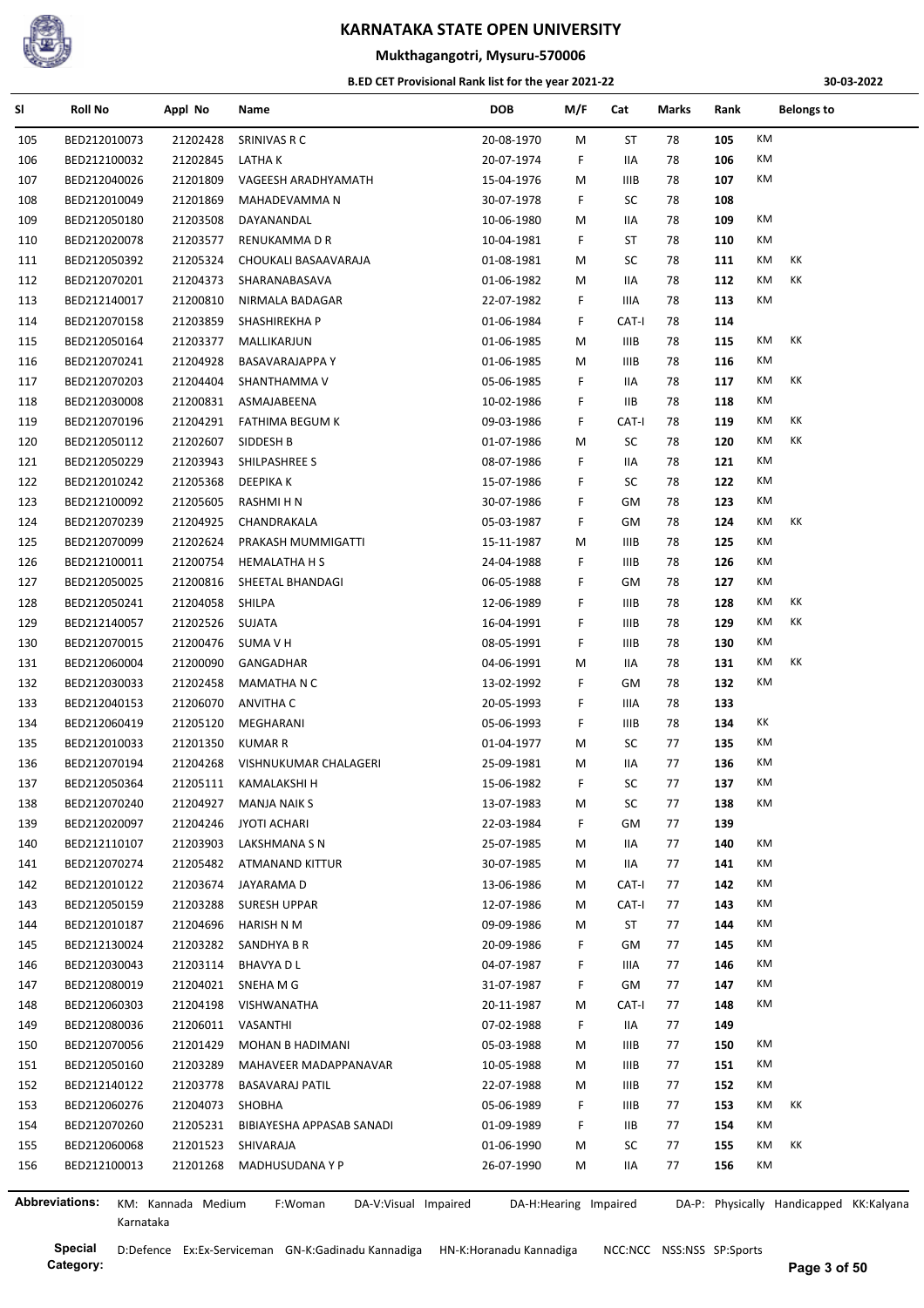

**Mukthagangotri, Mysuru-570006**

#### **B.ED CET Provisional Rank list for the year 2021-22**

**30-03-2022**

| SI  | <b>Roll No</b>        | Appl No            | Name                            | <b>DOB</b> | M/F                   | Cat         | Marks | Rank | <b>Belongs to</b>                       |  |
|-----|-----------------------|--------------------|---------------------------------|------------|-----------------------|-------------|-------|------|-----------------------------------------|--|
| 157 | BED212010085          | 21202810           | SOMU M                          | 06-04-1991 | M                     | IIIB        | 77    | 157  | KM                                      |  |
| 158 | BED212010117          | 21203658           | MAHESHWARI                      | 20-06-1992 | F                     | <b>IIIB</b> | 77    | 158  | КM                                      |  |
| 159 | BED212060261          | 21203992           | MALLIKARJUN                     | 01-07-1992 | М                     | IIIA        | 77    | 159  | КM<br>КK                                |  |
| 160 | BED212070106          | 21202795           | CHANDINI                        | 29-04-1993 | F.                    | IIВ         | 77    | 160  |                                         |  |
| 161 | BED212040024          | 21201616           | VATHSALA D                      | 22-07-1982 | F                     | GM          | 76    | 161  |                                         |  |
| 162 | BED212110111          | 21203985           | <b>MUBEENAS</b>                 | 20-05-1983 | F                     | IIВ         | 76    | 162  | КM<br>КK                                |  |
| 163 | BED212070205          | 21204421           | TIPPAMMA G                      | 08-01-1984 | F                     | SC          | 76    | 163  | КM                                      |  |
| 164 | BED212010048          | 21201853           | FARHUNISSA                      | 10-06-1984 | F                     | IIВ         | 76    | 164  |                                         |  |
| 165 | BED212110098          | 21203808           | SHILPA MB                       | 14-05-1985 | F                     | GМ          | 76    | 165  | <b>NSS</b><br>КM                        |  |
| 166 | BED212050423          | 21205739           | <b>SUNITHA</b>                  | 01-06-1985 | F.                    | IIA         | 76    | 166  | КK<br>КM                                |  |
| 167 | BED212050114          | 21202613           | <b>AJJAIAH M</b>                | 01-06-1985 | м                     | IIA         | 76    | 167  | КK<br>КM                                |  |
| 168 | BED212060045          | 21201171           | MAHESHA                         | 01-06-1985 | М                     | SC          | 76    | 168  | КM<br>КK                                |  |
| 169 | BED212110109          | 21203938           | SEEMA NARENDRA                  | 18-06-1986 | F                     | CAT-I       | 76    | 169  | КM                                      |  |
| 170 | BED212070089          | 21202380           | BASAVANNEVVA MESTRI             | 22-08-1986 | F                     | <b>IIIB</b> | 76    | 170  |                                         |  |
|     | BED212060201          | 21203478           | JYOTI HAMPANAGOUDAR             | 20-01-1987 | F.                    | GМ          | 76    | 171  | КM                                      |  |
| 171 |                       |                    |                                 |            |                       |             |       | 172  | КM                                      |  |
| 172 | BED212020055          | 21202641           | ROOPA M                         | 04-03-1987 | F.                    | GМ          | 76    |      | КM                                      |  |
| 173 | BED212010184          | 21204667           | MAHADEVASWAMY G                 | 10-03-1987 | M                     | IIA         | 76    | 173  |                                         |  |
| 174 | BED212050123          | 21202774           | MAHIBUBALI                      | 08-10-1987 | М                     | IIВ         | 76    | 174  |                                         |  |
| 175 | BED212060078          | 21201611           | CHANNAPPA BAGALKOT              | 01-06-1988 | м                     | IIA         | 76    | 175  | КM                                      |  |
| 176 | BED212040008          | 21200563           | VISHNU KUMARA                   | 08-06-1988 | м                     | 11A         | 76    | 176  | <b>NSS</b><br>КM                        |  |
| 177 | BED212070100          | 21202631           | SANGEETA HULLAMBI               | 31-07-1988 | F.                    | GМ          | 76    | 177  | КM                                      |  |
| 178 | BED212070146          | 21203557           | <b>KENCHAMMA P S</b>            | 19-10-1989 | F.                    | SC          | 76    | 178  | КM                                      |  |
| 179 | BED212110074          | 21203155           | <b>GURURAJANA GOUDA K</b>       | 19-04-1990 | м                     | IIIB        | 76    | 179  | КM<br>КK                                |  |
| 180 | BED212060238          | 21203825           | SHREELEKHA                      | 01-05-1990 | F.                    | IIIA        | 76    | 180  | КM<br>КK                                |  |
| 181 | BED212070012          | 21200233           | VIJAY BASAVARAJ GOUDAR          | 20-06-1990 | м                     | CAT-I       | 76    | 181  | КM                                      |  |
| 182 | BED212020147          | 21206173           | PAVITHRA HJ                     | 20-10-1990 | F                     | CAT-I       | 76    | 182  | КM                                      |  |
| 183 | BED212070116          | 21202859           | RENUKA I JODATTI                | 10-06-1991 | F                     | <b>IIIB</b> | 76    | 183  | КM                                      |  |
| 184 | BED212050021          | 21200684           | KARIBASAVANAGOWDA H             | 02-05-1992 | M                     | GМ          | 76    | 184  |                                         |  |
| 185 | BED212050026          | 21200884           | CHINNAPREPPA V                  | 14-06-1992 | М                     | 11A         | 76    | 185  | КK<br>КM                                |  |
| 186 | BED212070023          | 21200675           | SACHIN MANNUR                   | 01-06-1993 | М                     | GМ          | 76    | 186  |                                         |  |
| 187 | BED212030052          | 21203775           | AFEEYA TABASSUM                 | 10-05-1994 | F.                    | IIВ         | 76    | 187  |                                         |  |
| 188 | BED212010145          | 21203989           | NANJAMANI M                     | 15-12-1973 | F                     | SC          | 75    | 188  |                                         |  |
| 189 | BED212070192          | 21204250           | ERANNA                          | 02-06-1976 | м                     | CAT-I       | 75    | 189  | КM                                      |  |
| 190 | BED212090023          | 21203416           | PREETHI FERNANDES               | 24-04-1979 | F                     | IIIB        | 75    | 190  |                                         |  |
| 191 | BED212070107          | 21202801           | RAJESHARI                       | 22-01-1982 | F                     | IIA         | 75    | 191  | KM                                      |  |
| 192 | BED212070021          | 21200606           | <b>KAVERIB</b>                  | 04-06-1982 | F                     | GМ          | 75    | 192  | КM                                      |  |
| 193 | BED212070189          | 21204236           | JAYAVVA BADIGER                 | 10-02-1983 | F.                    | IIA         | 75    | 193  |                                         |  |
| 194 | BED212060304          | 21204199           | MURULIDHARA H T                 | 25-06-1983 | М                     | IIA         | 75    | 194  | КM                                      |  |
| 195 | BED212110141          | 21205058           | SHREEKANTA K M                  | 02-08-1983 | М                     | GM          | 75    | 195  |                                         |  |
| 196 | BED212130019          | 21202657           | RANJANI B S                     | 30-06-1984 | F                     | GМ          | 75    | 196  | КM                                      |  |
| 197 | BED212120013          | 21204919           | DEEPA                           | 02-07-1984 | F                     | GМ          | 75    | 197  | КM                                      |  |
| 198 | BED212060500          | 21205650           | VASUDEV KAKANUR                 | 15-07-1984 | М                     | IIA         | 75    | 198  | КM                                      |  |
| 199 | BED212070149          | 21203636           | VIJAYALAXMI DHAWALAGI           | 27-07-1984 | F                     | SC          | 75    | 199  | КM                                      |  |
| 200 | BED212140145          | 21204167           | MADHU KADLIMATTI                | 30-07-1984 | F                     | IIA         | 75    | 200  | КM                                      |  |
| 201 | BED212070204          | 21204413           | MANJAPPA TAVARI                 | 05-08-1984 | М                     | IIIB        | 75    | 201  | КM                                      |  |
| 202 | BED212060278          | 21204075           | SUNEEL                          | 26-01-1985 | М                     | IIA         | 75    | 202  | КM<br>КK                                |  |
| 203 | BED212050074          | 21202344           | MANJAPPA TALAWAR                | 01-03-1985 | М                     | ST          | 75    | 203  | КM                                      |  |
| 204 | BED212110121          | 21204502           | NAGA RAJA C M                   | 20-04-1985 | M                     | IIIB        | 75    | 204  | КK<br>КM                                |  |
| 205 | BED212140049          | 21201985           | VEERANNA HOKRANI                | 05-06-1985 | М                     | IIIA        | 75    | 205  | КM                                      |  |
| 206 | BED212030094          | 21205995           | PALLAVI O H                     | 25-03-1986 | F.                    | GM          | 75    | 206  | КM                                      |  |
| 207 | BED212050337          | 21204871           | KHAJA MOHIDDIN                  | 05-06-1986 | М                     | IIВ         | 75    | 207  | KK<br>КM                                |  |
| 208 | BED212010225          | 21205185           | <b>GUNAVATHILS</b>              | 05-06-1986 | F                     | IIIA.       | 75    | 208  |                                         |  |
|     |                       |                    |                                 |            |                       |             |       |      |                                         |  |
|     | <b>Abbreviations:</b> | KM: Kannada Medium | F:Woman<br>DA-V:Visual Impaired |            | DA-H:Hearing Impaired |             |       |      | DA-P: Physically Handicapped KK:Kalyana |  |

J.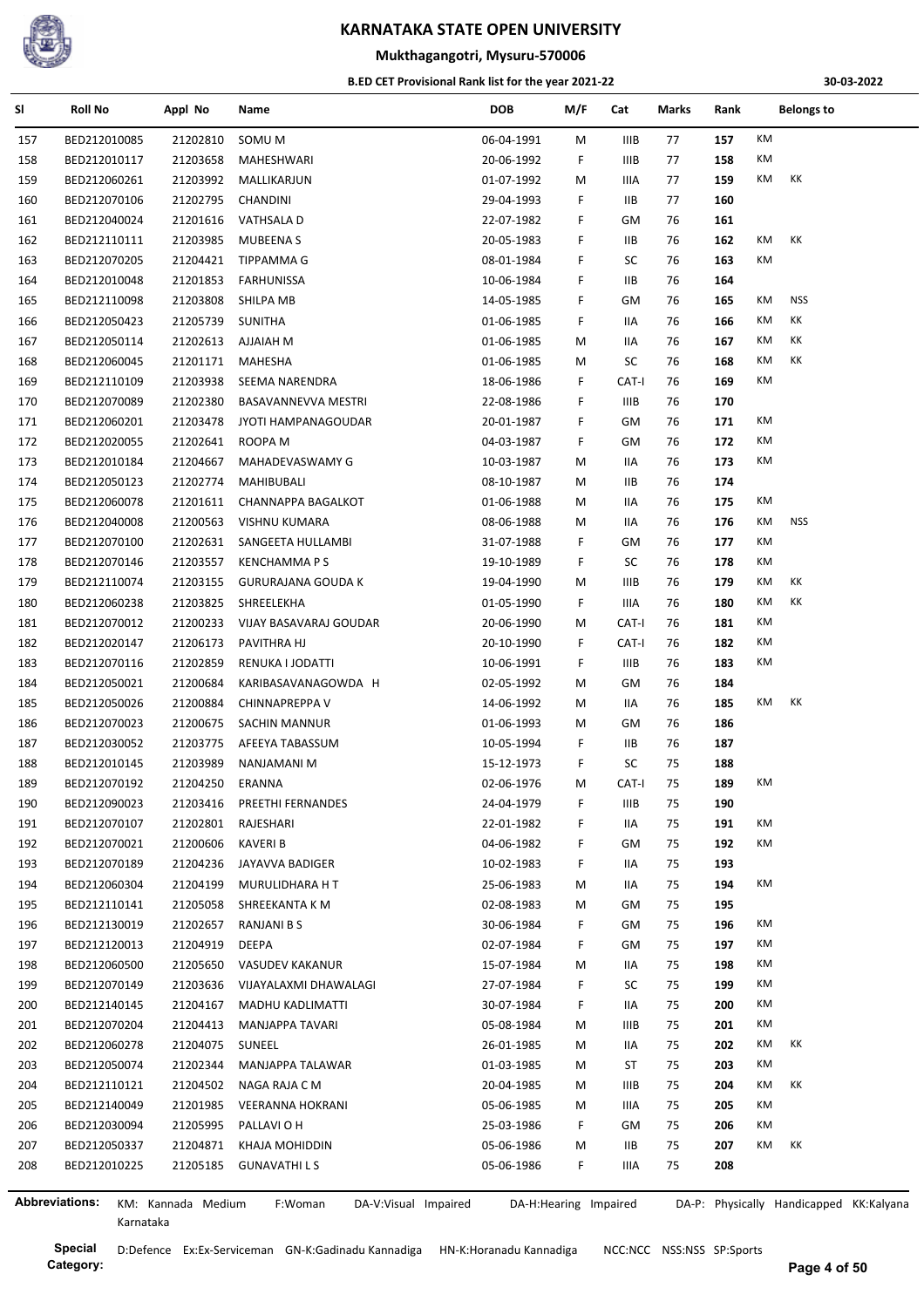

## **Mukthagangotri, Mysuru-570006**

#### **B.ED CET Provisional Rank list for the year 2021-22**

**30-03-2022**

| SI  | <b>Roll No</b>        | Appl No            | Name                                        | <b>DOB</b> | M/F                   | Cat         | Marks | Rank | <b>Belongs to</b>                       |  |
|-----|-----------------------|--------------------|---------------------------------------------|------------|-----------------------|-------------|-------|------|-----------------------------------------|--|
| 209 | BED212050224          | 21203885           | NAGARAJA K                                  | 10-06-1986 | М                     | IIIB        | 75    | 209  | КK<br>KM                                |  |
| 210 | BED212050128          | 21202868           | JAGADEESH HUGAR                             | 25-06-1986 | М                     | IIA         | 75    | 210  | КM                                      |  |
| 211 | BED212010095          | 21203000           | SUMITHRA M K                                | 15-08-1986 | F                     | GM          | 75    | 211  | КM                                      |  |
| 212 | BED212020056          | 21202644           | SHILPASHREE HR                              | 29-12-1986 | F                     | <b>IIIB</b> | 75    | 212  | <b>NSS</b>                              |  |
| 213 | BED212070155          | 21203766           | SOMALINGAPPA HALAVAGAL                      | 15-07-1987 | М                     | CAT-I       | 75    | 213  | КM                                      |  |
| 214 | BED212070249          | 21205012           | <b>VEENA CHANNI</b>                         | 10-11-1987 | F.                    | IIIB        | 75    | 214  | GN-K<br>КM                              |  |
| 215 | BED212020120          | 21205341           | MADHAVI KAVARI                              | 01-04-1988 | F                     | IIA         | 75    | 215  | КM                                      |  |
| 216 | BED212070102          | 21202648           | AMARESH G                                   | 01-06-1988 | М                     | IIIB        | 75    | 216  | КK<br>КM                                |  |
| 217 | BED212050107          | 21202573           | ASHOK                                       | 24-09-1988 | М                     | CAT-I       | 75    | 217  | КK<br>КM                                |  |
| 218 | BED212060489          | 21205591           | SIDDAPPA                                    | 01-11-1988 | М                     | CAT-I       | 75    | 218  | КM<br>КK                                |  |
| 219 | BED212040028          | 21201912           | SHOBHAYS                                    | 15-05-1989 | F                     | IIIB        | 75    | 219  | КM                                      |  |
| 220 | BED212070170          | 21203983           | MANJUNATH B BIJAKAL                         | 30-10-1989 | М                     | ST          | 75    | 220  | КK<br>КM                                |  |
| 221 | BED212060392          | 21204836           | HYDERALI                                    | 01-06-1990 | М                     | ШB          | 75    | 221  | КK<br>КM                                |  |
| 222 | BED212070081          | 21202178           | JAYALAXMI M JARALI                          | 30-04-1991 | F.                    | IIIB        | 75    | 222  | КM                                      |  |
| 223 | BED212070209          | 21204517           | MAHADEVAPPA                                 | 01-06-1991 | М                     | IIA         | 75    | 223  | KM<br>КK                                |  |
| 224 | BED212110063          | 21202542           | SHARADHAMMA O                               | 10-04-1992 | F.                    | ST          | 75    | 224  | КM                                      |  |
| 225 | BED212140065          | 21202610           | ROOPA NIRANJI                               | 04-05-1992 | F.                    | IIIB        | 75    | 225  | КM                                      |  |
| 226 | BED212050105          | 21202563           | CHOUDAYYA                                   | 01-06-1992 | М                     | ST          | 75    | 226  | КK<br>КM                                |  |
| 227 | BED212040064          | 21203023           | ARUNAKUMAR CR                               | 30-10-1992 | М                     | IIIB        | 75    | 227  | <b>NSS</b><br>КM                        |  |
| 228 | BED212070024          | 21200683           | ROOPA BASALIGUNDI                           | 01-06-1993 | F.                    | IIA         | 75    | 228  | КM                                      |  |
| 229 | BED212060119          | 21202481           | AFREENABI                                   | 01-06-1994 | F                     | IIВ         | 75    | 229  | КK<br>КM                                |  |
| 230 | BED212060046          | 21201176           | TREEMBAK                                    | 01-06-1980 | М                     | IIIB        | 74    | 230  | КM<br>КK                                |  |
| 231 | BED212050140          | 21203102           | HARISH C S                                  | 02-12-1983 | М                     | IIIA        | 74    | 231  |                                         |  |
| 232 | BED212060567          | 21206139           | SADAMALA                                    | 04-04-1984 | F.                    | GM          | 74    | 232  | КM                                      |  |
| 233 | BED212010062          | 21202194           | MANI                                        | 04-06-1984 | М                     | IIA         | 74    | 233  | KM                                      |  |
| 234 | BED212110047          | 21202187           | <b>VIDYA</b>                                | 30-06-1984 | F.                    | GM          | 74    | 234  | KM                                      |  |
| 235 | BED212060186          | 21203266           | YALLAVVA MUNAVALLI                          | 02-05-1985 | F.                    | IIIB        | 74    | 235  |                                         |  |
| 236 | BED212070200          | 21204365           | MARY I HARNODKAR                            | 03-06-1985 | F.                    | ST          | 74    | 236  |                                         |  |
| 237 | BED212140054          | 21202377           | RACHAYYA HIREMATH                           | 01-06-1986 | М                     | IIIB        | 74    | 237  | КM                                      |  |
| 238 | BED212140090          | 21203215           | NANEGOUDA GOUDAR                            | 30-06-1986 | М                     | IIA         | 74    | 238  | КM                                      |  |
|     |                       |                    |                                             |            |                       |             | 74    | 239  | КM                                      |  |
| 239 | BED212070186          | 21204230           | ADIVEPPA KABBUR                             | 10-07-1986 | М                     | GM          |       |      | КM                                      |  |
| 240 | BED212040043          | 21202362           | <b>HALAMMAKS</b>                            | 08-08-1986 | F                     | SC          | 74    | 240  | КM                                      |  |
| 241 | BED212010147          | 21203995           | RAJESHWARI NP                               | 02-05-1987 | F                     | GМ          | 74    | 241  |                                         |  |
| 242 | BED212050196          | 21203702           | JYOTHILAKSHMEE S B                          | 20-05-1987 | F                     | GМ          | 74    | 242  | КM                                      |  |
| 243 | BED212110032          | 21201537           | MALATHESHAGOWDA KODIBASANAGOWDRA 01-06-1987 |            | М                     | <b>IIIB</b> | 74    | 243  | KM                                      |  |
| 244 | BED212060267          | 21204059           | VIMALA B                                    | 07-07-1987 | F.                    | GМ          | 74    | 244  | KM                                      |  |
| 245 | BED212040041          | 21202328           | RANGANATHA G K                              | 01-02-1988 | М                     | IIIB        | 74    | 245  | КM                                      |  |
| 246 | BED212070025          | 21200688           | BASAVARAJ                                   | 16-06-1988 | М                     | SC          | 74    | 246  | КK<br>КM                                |  |
| 247 | BED212020020          | 21201208           | SUMA S                                      | 30-03-1989 | F.                    | IIIB        | 74    | 247  | KM                                      |  |
| 248 | BED212010043          | 21201550           | PRABHAVATHI K M                             | 28-06-1989 | F                     | IIIB        | 74    | 248  |                                         |  |
| 249 | BED212140241          | 21205678           | CHIDANAND KENCHAGOUDRA                      | 30-07-1989 | М                     | IIA         | 74    | 249  |                                         |  |
| 250 | BED212050090          | 21202487           | RATNAMMA                                    | 01-06-1990 | F.                    | IIA         | 74    | 250  | КK                                      |  |
| 251 | BED212010089          | 21202834           | SARASWATHI V                                | 01-06-1990 | F                     | CAT-I       | 74    | 251  | КM                                      |  |
| 252 | BED212050018          | 21200600           | PRABHAKARA T                                | 01-06-1990 | М                     | ST          | 74    | 252  | КK<br>КM                                |  |
| 253 | BED212010231          | 21205264           | PRASANNA KUMAR                              | 28-07-1990 | М                     | SC          | 74    | 253  | КM                                      |  |
| 254 | BED212050121          | 21202675           | MANTHESHA M                                 | 11-01-1991 | М                     | IIA         | 74    | 254  | КK<br>КM                                |  |
| 255 | BED212050187          | 21203635           | VIDYASHREE                                  | 01-06-1991 | F.                    | IIA         | 74    | 255  | KK<br><b>NSS</b><br>КM                  |  |
| 256 | BED212050266          | 21204225           | RUDRAYYA MALLURAMATH                        | 07-07-1991 | М                     | IIIB        | 74    | 256  | <b>NSS</b><br>КM                        |  |
| 257 | BED212050031          | 21201254           | SANGAPPA                                    | 15-07-1991 | М                     | CAT-I       | 74    | 257  | КK<br>КM                                |  |
| 258 | BED212060284          | 21204091           | SUNITA                                      | 06-03-1992 | F.                    | IIIB        | 74    | 258  | КK<br>КM                                |  |
| 259 | BED212070053          | 21201304           | NETRAVATI P DODAWAD                         | 06-04-1992 | F.                    | <b>IIIB</b> | 74    | 259  | КM                                      |  |
| 260 | BED212050205          | 21203754           | KOTEPPA HULAMANI                            | 01-06-1992 | М                     | IIA         | 74    | 260  | КK<br>КM                                |  |
|     |                       |                    |                                             |            |                       |             |       |      |                                         |  |
|     | <b>Abbreviations:</b> | KM: Kannada Medium | F:Woman<br>DA-V:Visual Impaired             |            | DA-H:Hearing Impaired |             |       |      | DA-P: Physically Handicapped KK:Kalyana |  |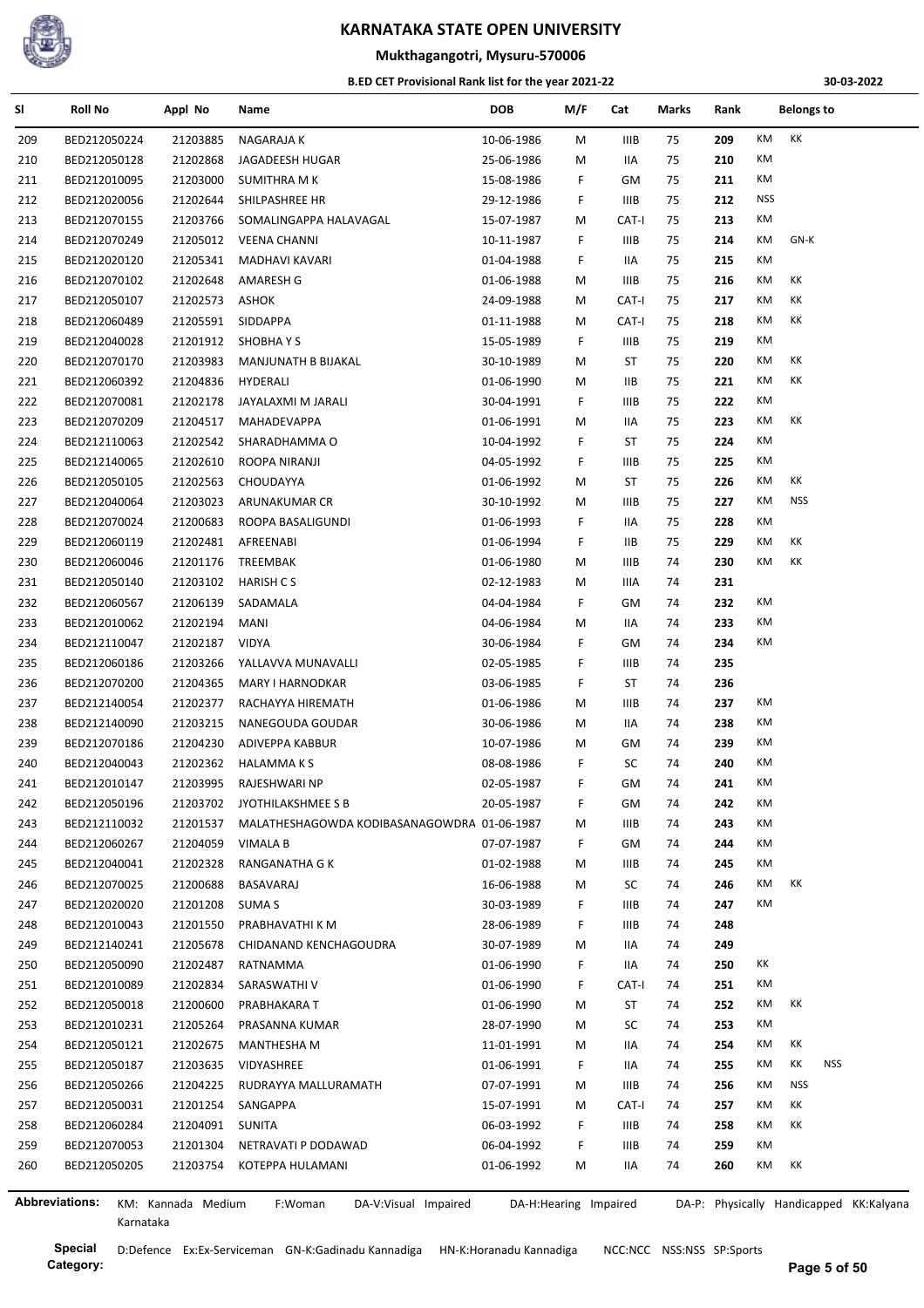

## **Mukthagangotri, Mysuru-570006**

#### **B.ED CET Provisional Rank list for the year 2021-22**

**30-03-2022**

| SI  | <b>Roll No</b> | Appl No            | Name                            | <b>DOB</b>            | M/F | Cat   | Marks | Rank |            | Belongs to |                                         |
|-----|----------------|--------------------|---------------------------------|-----------------------|-----|-------|-------|------|------------|------------|-----------------------------------------|
| 261 | BED212050061   | 21202042           | <b>HARISHNAIK S</b>             | 01-02-1993            | M   | SC    | 74    | 261  | КM         |            |                                         |
| 262 | BED212060553   | 21206094           | BHEEMAMMA                       | 01-06-1993            | F.  | CAT-I | 74    | 262  | КM<br>КK   |            |                                         |
| 263 | BED212100021   | 21202321           | <b>VENUGOPALA G</b>             | 01-01-1994            | M   | GM    | 74    | 263  |            |            |                                         |
| 264 | BED212110123   | 21204550           | SUDHA V R                       | 02-06-1975            | F.  | GМ    | 73    | 264  |            |            |                                         |
| 265 | BED212110104   | 21203889           | SRINIVASAMURTHY M S             | 17-07-1978            | M   | IIIB  | 73    | 265  |            |            |                                         |
| 266 | BED212060224   | 21203705           | GIRIJAVATHI M C                 | 01-06-1979            | F.  | IIA   | 73    | 266  | КM         |            |                                         |
| 267 | BED212050376   | 21205181           | <b>LEENA A</b>                  | 04-05-1981            | F.  | IIIB  | 73    | 267  |            |            |                                         |
| 268 | BED212020113   | 21205013           | PREMA B C                       | 15-05-1982            | F.  | IIIA  | 73    | 268  | КM         |            |                                         |
| 269 | BED212030092   | 21205983           | MANJULA G R                     | 14-01-1983            | F.  | IIA   | 73    | 269  |            |            |                                         |
| 270 | BED212020090   | 21204045           | RANJITHA K C                    | 30-07-1983            | F.  | IIIB  | 73    | 270  |            |            |                                         |
| 271 | BED212080027   | 21205455           | <b>GEETHA HEGDE</b>             | 01-06-1984            | F.  | IIIA  | 73    | 271  | КM         |            |                                         |
| 272 | BED212060268   | 21204062           | ASHAMASULTANA                   | 23-07-1984            | F.  | IIB   | 73    | 272  |            |            |                                         |
| 273 | BED212060001   | 21200016           | PRASHANT AKKASALIAR             | 28-07-1984            | M   | IIA   | 73    | 273  | КM<br>КK   |            |                                         |
| 274 | BED212060279   | 21204076           | SOWMYASHREE                     | 25-11-1984            | F.  | ST    | 73    | 274  |            |            |                                         |
| 275 | BED212050108   | 21202574           | PADMASHRI D L                   | 01-04-1985            | F.  | IIA   | 73    | 275  | КM         |            |                                         |
| 276 | BED212010236   | 21205310           | VEERABHADRASWAMY V S            | 04-04-1985            | M   | IIIB  | 73    | 276  |            |            |                                         |
| 277 | BED212140254   | 21205897           | ASHA VASANTARAO RATHOD          | 01-05-1985            | F.  | SC    | 73    | 277  | КM         |            |                                         |
| 278 | BED212030065   | 21204811           | <b>BHOOTHANAYAKA H K</b>        | 08-05-1985            | M   | ST    | 73    | 278  | КM         |            |                                         |
| 279 | BED212070264   | 21205278           | VEERAPPA MADIWALAR              | 06-06-1985            | M   | IIA   | 73    | 279  | КM         |            |                                         |
| 280 | BED212050157   | 21203286           | LAMBANI NAGYA NAIK              | 01-07-1985            | M   | SC    | 73    | 280  | КM<br>КK   |            |                                         |
| 281 | BED212110003   | 21200048           | YALLAMMA ADINAVAR               | 30-07-1985            | F.  | IIA   | 73    | 281  | КM         |            |                                         |
| 282 | BED212010090   | 21202835           | MANJULA S R                     | 25-09-1985            | F.  | IIA   | 73    | 282  | КM         |            |                                         |
| 283 | BED212100055   | 21203946           | RANI N N                        | 10-02-1986            | F.  | IIIB  | 73    | 283  | КM         |            |                                         |
| 284 | BED212060367   | 21204723           | SUSHEELA                        | 14-04-1986            | F.  | IIA   | 73    | 284  |            |            |                                         |
| 285 | BED212140247   | 21205759           | NAJAMEENBHANU GADAVALE          | 01-06-1986            | F.  | GM    | 73    | 285  | КM         |            |                                         |
| 286 | BED212050223   | 21203882           | SANDYA RANI M S                 | 01-06-1986            | F.  | IIIB  | 73    | 286  | КM         |            |                                         |
| 287 | BED212050184   | 21203531           | BASAVARAJA                      | 02-06-1986            | М   | GM    | 73    | 287  | DA-P KM    | КK         |                                         |
| 288 | BED212060272   | 21204069           | <b>GEETA HATTI</b>              | 23-07-1986            | F.  | IIIB  | 73    | 288  | КM         |            |                                         |
| 289 | BED212110056   | 21202356           | <b>MAHANTESHAPPA S E</b>        | 31-07-1986            | M   | GM    | 73    | 289  | КM         |            |                                         |
| 290 | BED212070121   | 21203020           | RAJESHWARI KULKARNI             | 07-09-1986            | F.  | IIIB  | 73    | 290  |            |            |                                         |
|     |                | 21201502           |                                 |                       |     | IIA   | 73    | 291  | КM         |            |                                         |
| 291 | BED212050041   |                    | MANJUNATH NAIK                  | 04-12-1986            | M   |       | 73    | 292  | КM         |            |                                         |
| 292 | BED212050154   | 21203277           | ROOPASHREE B E                  | 01-06-1987            | F.  | IIA   |       | 293  | КM         |            |                                         |
| 293 | BED212050067   | 21202191           | PARAMANANAD BADAGI              | 01-06-1987            | M   | IIA   | 73    |      | КM         |            |                                         |
| 294 | BED212140223   | 21205397           | RUPA PADASALAGI                 | 09-08-1987            | F.  | IIA   | 73    | 294  |            |            |                                         |
| 295 | BED212040095   | 21203845           | <b>REKHAHG</b>                  | 12-02-1988            | F   | IIA   | 73    | 295  |            |            |                                         |
| 296 | BED212140268   | 21206154           | SMEETA JOSHI                    | 02-03-1988            | F.  | GM    | 73    | 296  |            |            |                                         |
| 297 | BED212030037   | 21202655           | PUSHPAVATHI H V                 | 10-05-1988            | F   | IIA   | 73    | 297  | КM         |            |                                         |
| 298 | BED212040120   | 21205081           | LEELA K                         | 10-05-1988            | F.  | CAT-I | 73    | 298  |            |            |                                         |
| 299 | BED212050286   | 21204438           | ANNAPURNA                       | 01-06-1988            | F   | ST    | 73    | 299  | КK<br>КM   |            |                                         |
| 300 | BED212050219   | 21203853           | KAMAKSHI A                      | 01-06-1988            | F.  | IIA   | 73    | 300  | KM<br>DA-P | КK         |                                         |
| 301 | BED212110185   | 21206122           | PAKKEERAPPA G                   | 01-06-1988            | M   | IIA   | 73    | 301  | КK<br>КM   |            |                                         |
| 302 | BED212030058   | 21204436           | <b>MANJULA M</b>                | 20-07-1988            | F.  | IIIB  | 73    | 302  | КM         |            |                                         |
| 303 | BED212020061   | 21202988           | NARAYANASWAMY A                 | 20-02-1989            | M   | ST    | 73    | 303  | КM         |            |                                         |
| 304 | BED212060093   | 21202031           | SYED HASAN                      | 01-06-1989            | M   | IIВ   | 73    | 304  | КK<br>КM   |            |                                         |
| 305 | BED212060060   | 21201406           | MAILARLINGA                     | 25-10-1989            | M   | SC    | 73    | 305  | КM<br>КK   |            |                                         |
| 306 | BED212110144   | 21205141           | SANTOSH KUMAR S                 | 26-05-1990            | М   | IIIB  | 73    | 306  | КM         |            |                                         |
| 307 | BED212060275   | 21204072           | SUJATA HEGDE                    | 01-06-1990            | F.  | CAT-I | 73    | 307  | КK<br>КM   |            |                                         |
| 308 | BED212070300   | 21205869           | AMAR PUJERI                     | 15-11-1990            | M   | IIA   | 73    | 308  | КM         |            |                                         |
| 309 | BED212010019   | 21200828           | RAJAMMA E                       | 02-04-1991            | F.  | ST    | 73    | 309  | КM         |            |                                         |
| 310 | BED212120004   | 21201104           | REKHA NAGAPPA HARIKANT          | 15-06-1991            | F.  | CAT-I | 73    | 310  | КM         |            |                                         |
| 311 | BED212140117   | 21203726           | SUNANDA YALIGAR                 | 30-07-1991            | F.  | IIIB  | 73    | 311  | КM         |            |                                         |
| 312 | BED212070299   | 21205844           | RENUKA LENKENNAVAR              | 05-10-1991            | F.  | GМ    | 73    | 312  |            |            |                                         |
|     |                |                    |                                 |                       |     |       |       |      |            |            |                                         |
|     | Abbreviations: | KM: Kannada Medium | F:Woman<br>DA-V:Visual Impaired | DA-H:Hearing Impaired |     |       |       |      |            |            | DA-P: Physically Handicapped KK:Kalyana |

l,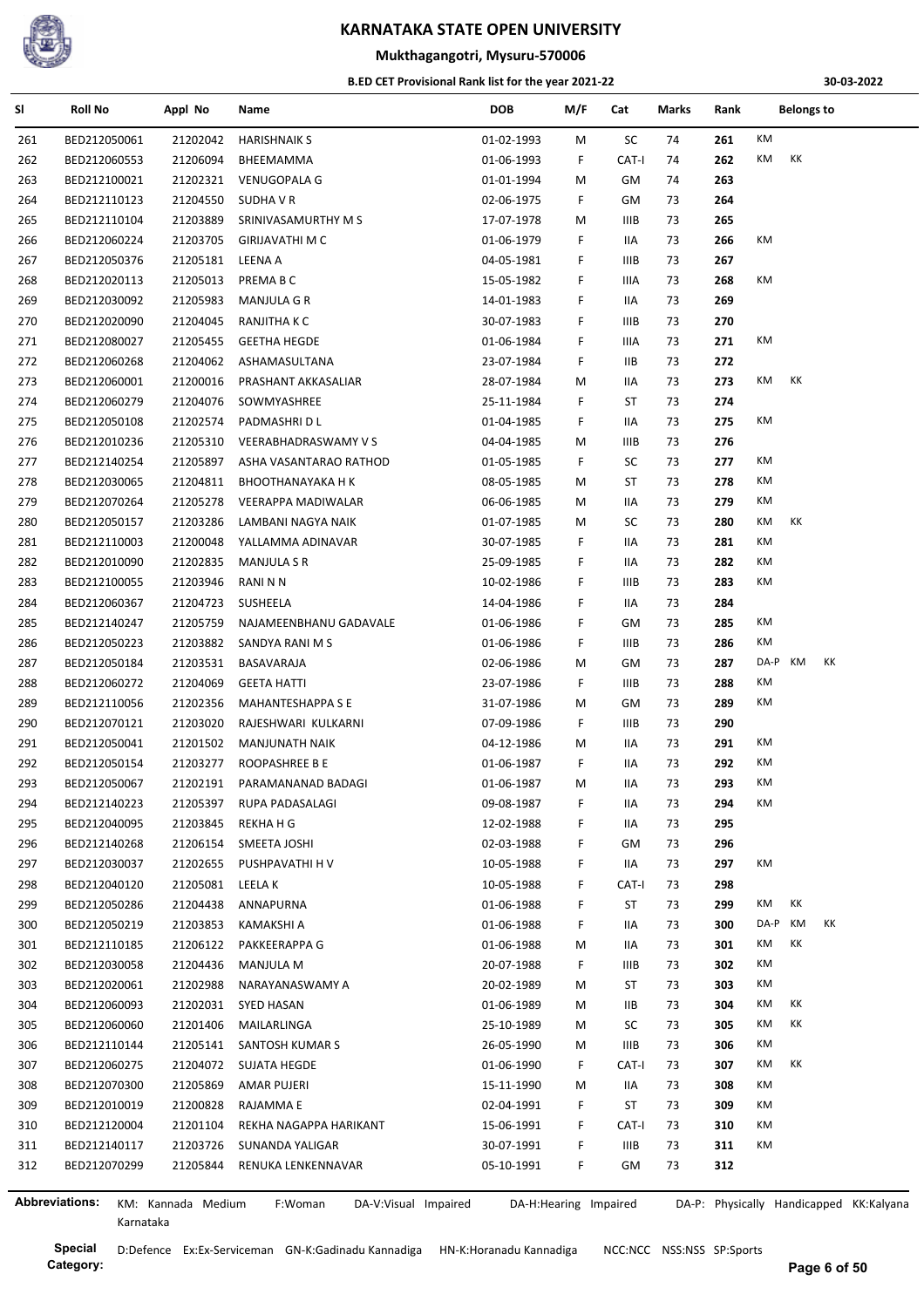

#### **Mukthagangotri, Mysuru-570006**

#### **B.ED CET Provisional Rank list for the year 2021-22**

**30-03-2022**

| SI  | <b>Roll No</b>        | Appl No              | Name                            | <b>DOB</b> | M/F                   | Cat         | Marks | Rank |      | <b>Belongs to</b> |            |                                         |
|-----|-----------------------|----------------------|---------------------------------|------------|-----------------------|-------------|-------|------|------|-------------------|------------|-----------------------------------------|
| 313 | BED212050380          | 21205216             | HAVANUR PUSHPAVATHI             | 24-11-1991 | F.                    | IIIB        | 73    | 313  | KM   | КK                |            |                                         |
| 314 | BED212020041          | 21202196             | VINUTA NAGESH NAIK              | 09-12-1991 | F                     | IIA         | 73    | 314  | КM   |                   |            |                                         |
| 315 | BED212140265          | 21206118             | MAHALAXMI JAKARADDI             | 08-06-1992 | F                     | IIIA        | 73    | 315  | КM   |                   |            |                                         |
| 316 | BED212110178          | 21205882             | DEEPA KARIHOLI                  | 01-09-1992 | F.                    | GM          | 73    | 316  | KM   |                   |            |                                         |
| 317 | BED212010017          | 21200682             | <b>ABHIJITH N</b>               | 15-05-1993 | М                     | IIIB        | 73    | 317  | КM   | <b>NSS</b>        |            |                                         |
| 318 | BED212070003          | 21200070             | VIDYA GOUDA                     | 20-07-1993 | F.                    | CAT-I       | 73    | 318  | KM   | <b>NCC</b>        | <b>NSS</b> | <b>SP</b>                               |
| 319 | BED212050048          | 21201799             | KIRANKUMAR U A                  | 01-06-1994 | М                     | ST          | 73    | 319  | KM   | КK                |            |                                         |
| 320 | BED212060280          | 21204077             | NARASAPPA                       | 22-07-1973 | М                     | CAT-I       | 72    | 320  | КM   | КK                |            |                                         |
| 321 | BED212010047          | 21201647             | T G SUDHA                       | 18-06-1975 | F.                    | IIIA        | 72    | 321  | КM   |                   |            |                                         |
| 322 | BED212110045          | 21202165             | PRADEEP V                       | 23-07-1976 | М                     | IIIA        | 72    | 322  | КM   |                   |            |                                         |
| 323 | BED212060543          | 21206065             | AMBUJA                          | 15-02-1977 | F                     | GM          | 72    | 323  |      |                   |            |                                         |
| 324 | BED212100106          | 21206072             | SHOBHA CD                       | 04-09-1978 | F                     | IIIA        | 72    | 324  |      |                   |            |                                         |
| 325 | BED212020002          | 21200086             | <b>KUMARA H</b>                 | 21-06-1979 | М                     | GM          | 72    | 325  |      |                   |            |                                         |
| 326 | BED212100086          | 21205246             | <b>MAMATHAKS</b>                | 05-03-1980 | F                     | IIIA        | 72    | 326  |      |                   |            |                                         |
| 327 | BED212060181          | 21203239             | <b>KAVITA</b>                   | 01-06-1980 | F                     | IIIB        | 72    | 327  | КM   | КK                |            |                                         |
| 328 | BED212060088          | 21201796             | ASEEFA ABDULROUF SINDAGIKAR     | 20-07-1980 | F                     | IIВ         | 72    | 328  | КM   |                   |            |                                         |
| 329 | BED212020030          | 21201642             | <b>HEMAMALINI G</b>             | 04-04-1981 | F                     | IIIA        | 72    | 329  |      |                   |            |                                         |
| 330 | BED212140069          | 21202669             | VIJAYALAKSHMI                   | 01-06-1982 | F                     | 11A         | 72    | 330  | КM   |                   |            |                                         |
| 331 | BED212140041          | 21201643             | MALLAPPA                        | 01-06-1982 | М                     | IIIB        | 72    | 331  | КM   | КK                |            |                                         |
| 332 | BED212020089          | 21204036             | <b>KUMARIK</b>                  | 01-06-1982 | F                     | GM          | 72    | 332  |      |                   |            |                                         |
| 333 | BED212050319          | 21204720             | RAMANAGOUDA                     | 01-06-1982 | М                     | IIIB        | 72    | 333  | КM   |                   |            |                                         |
| 334 | BED212040106          | 21204568             | YATHISHA H P                    | 10-07-1982 | М                     | GM          | 72    | 334  |      |                   |            |                                         |
| 335 | BED212100080          | 21205154             | <b>GAYITHRI G S</b>             | 08-01-1983 | F                     | IIIB        | 72    | 335  | DA-P |                   |            |                                         |
| 336 | BED212020007          | 21200590             | PUSHPALATHA KB                  | 29-04-1983 | F                     | IIIA        | 72    | 336  | КM   |                   |            |                                         |
| 337 |                       |                      |                                 |            | F                     | IIIB        | 72    | 337  | КM   |                   |            |                                         |
| 338 | BED212070133          | 21203248<br>21205427 | ASHA BALIGATTI<br>SHAILAJA      | 03-07-1983 | F.                    | IIA         | 72    | 338  | KM   |                   |            |                                         |
|     | BED212080026          |                      | MAHANTESH BADAPPANAVAR          | 12-07-1983 |                       |             | 72    | 339  | КM   |                   |            |                                         |
| 339 | BED212050027          | 21200927             |                                 | 30-07-1983 | М                     | IIIB        |       |      | КM   |                   |            |                                         |
| 340 | BED212050298          | 21204558             | SOMAPPA KUDARIHAL               | 05-10-1983 | М                     | IIIB        | 72    | 340  | КM   |                   |            |                                         |
| 341 | BED212050424          | 21205782             | YATHISHA B M                    | 19-04-1984 | М                     | IIA         | 72    | 341  |      |                   |            |                                         |
| 342 | BED212050087          | 21202456             | GANESH                          | 01-06-1984 | М                     | IIA         | 72    | 342  | КM   | КK                |            |                                         |
| 343 | BED212060343          | 21204598             | KRISTAGOUDA JEEVANAGOUDRA       | 01-07-1984 | М                     | IIIA        | 72    | 343  | КM   |                   |            |                                         |
| 344 | BED212140183          | 21204749             | MALLIKARJUN HULASUR             | 22-07-1984 | М                     | <b>IIIB</b> | 72    | 344  | KM   |                   |            |                                         |
| 345 | BED212110046          | 21202173             | REHYANA BANU D                  | 31-07-1984 | F.                    | IIВ         | 72    | 345  |      |                   |            |                                         |
| 346 | BED212100101          | 21205969             | <b>IMMACULATE</b>               | 04-08-1984 | F                     | GM          | 72    | 346  | KM   |                   |            |                                         |
| 347 | BED212120006          | 21201650             | <b>REKHA</b>                    | 04-09-1984 | F                     | GM          | 72    | 347  | КM   |                   |            |                                         |
| 348 | BED212100041          | 21203419             | SHEELA M N                      | 12-03-1985 | F                     | SC          | 72    | 348  | КM   |                   |            |                                         |
| 349 | BED212070010          | 21200173             | REKHA                           | 13-03-1985 | F                     | IIA         | 72    | 349  |      |                   |            |                                         |
| 350 | BED212070294          | 21205773             | RANJANADEVI TALWAR              | 01-05-1985 | F                     | SC          | 72    | 350  | КM   |                   |            |                                         |
| 351 | BED212060417          | 21205115             | RAJESH J                        | 01-06-1985 | м                     | SC          | 72    | 351  | КM   |                   |            |                                         |
| 352 | BED212110106          | 21203902             | NAGARAJA U H                    | 08-06-1985 | М                     | CAT-I       | 72    | 352  | КM   |                   |            |                                         |
| 353 | BED212100006          | 21200376             | RAJINI G N                      | 13-06-1985 | F                     | CAT-I       | 72    | 353  |      |                   |            |                                         |
| 354 | BED212060393          | 21204859             | SUNITHA G                       | 16-07-1985 | F                     | IIIB        | 72    | 354  |      |                   |            |                                         |
| 355 | BED212120009          | 21203648             | SINDHU BHARADWAJ                | 18-02-1986 | F                     | GM          | 72    | 355  | КM   |                   |            |                                         |
| 356 | BED212080020          | 21204369             | DEEPA                           | 02-03-1986 | F                     | IIIB        | 72    | 356  | КM   |                   |            |                                         |
| 357 | BED212100071          | 21204851             | NETRAVATHI B                    | 06-04-1986 | F                     | IIIA        | 72    | 357  |      |                   |            |                                         |
| 358 | BED212010197          | 21204854             | <b>SUMATHIS</b>                 | 28-04-1986 | F                     | IIA         | 72    | 358  | КM   |                   |            |                                         |
| 359 | BED212070096          | 21202577             | PRATIMA KOMAR                   | 02-05-1986 | F                     | GM          | 72    | 359  |      |                   |            |                                         |
| 360 | BED212070048          | 21201178             | SARITA MANTA                    | 01-07-1986 | F                     | GM          | 72    | 360  |      |                   |            |                                         |
| 361 | BED212080005          | 21202305 TULASI      |                                 | 12-08-1986 | F                     | SC          | 72    | 361  | КM   |                   |            |                                         |
| 362 | BED212110148          | 21205169             | SHIVAGANGAMMA S K               | 26-05-1987 | F                     | SC          | 72    | 362  | КM   | <b>NSS</b>        |            |                                         |
| 363 | BED212060321          | 21204366             | JAGADESWARI                     | 01-06-1987 | F                     | GM          | 72    | 363  | КM   | КK                |            |                                         |
| 364 | BED212130037          | 21204188             | ASHA N                          | 08-06-1987 | F.                    | IIIA        | 72    | 364  |      |                   |            |                                         |
|     | <b>Abbreviations:</b> | KM: Kannada Medium   | F:Woman<br>DA-V:Visual Impaired |            | DA-H:Hearing Impaired |             |       |      |      |                   |            | DA-P: Physically Handicapped KK:Kalyana |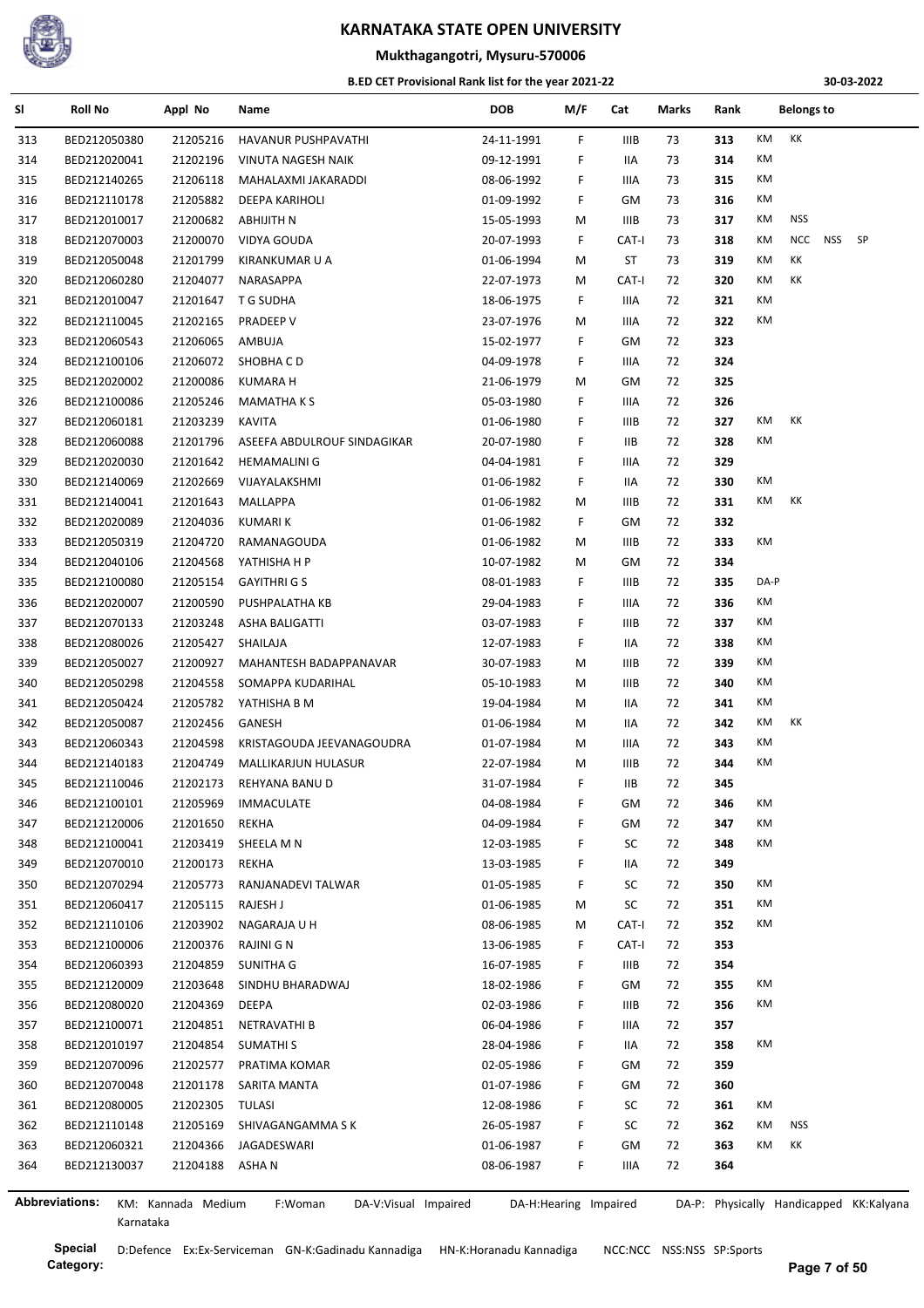

## **Mukthagangotri, Mysuru-570006**

#### **B.ED CET Provisional Rank list for the year 2021-22**

**30-03-2022**

| SI  | <b>Roll No</b>        | Appl No            | Name                            | <b>DOB</b> | M/F                   | Cat         | Marks | Rank       | <b>Belongs to</b>                       |
|-----|-----------------------|--------------------|---------------------------------|------------|-----------------------|-------------|-------|------------|-----------------------------------------|
| 365 | BED212050321          | 21204722           | JABIULLA M A                    | 10-06-1987 | M                     | IIВ         | 72    | 365        | KM                                      |
| 366 | BED212060285          | 21204093           | LAXMI                           | 10-12-1987 | F.                    | IIA         | 72    | 366        | KM<br>КK                                |
| 367 | BED212070212          | 21204529           | R NAVEENKUMARA                  | 09-03-1988 | M                     | ST          | 72    | 367        | KM                                      |
| 368 | BED212110125          | 21204566           | GURUSIDDANAGOUDA PATIL          | 25-05-1988 | M                     | <b>IIIB</b> | 72    | 368        | КM                                      |
| 369 | BED212140094          | 21203245           | SHANTHARAJU B N                 | 03-06-1988 | M                     | GM          | 72    | 369        |                                         |
| 370 | BED212090031          | 21204170           | <b>BHAVISHYA B</b>              | 08-07-1988 | F.                    | IIA         | 72    | 370        | КM                                      |
| 371 | BED212070131          | 21203225           | SHREEDEVI DASAR                 | 10-07-1988 | F.                    | SC          | 72    | 371        | КM                                      |
| 372 | BED212110119          | 21204487           | LOHITHAKSHI O                   | 28-09-1988 | F.                    | <b>IIIB</b> | 72    | 372        | KM<br>NSS                               |
| 373 | BED212020062          | 21202989           | SHANKARA K N                    | 05-11-1988 | M                     | IIA         | 72    | 373        | KM                                      |
| 374 | BED212020091          | 21204133           | NAGASHREE N                     | 10-12-1988 | F.                    | GМ          | 72    | 374        |                                         |
| 375 | BED212020011          | 21200826           | PAVITHRA M J                    | 21-12-1988 | F.                    | GM          | 72    | 375        | КM                                      |
| 376 | BED212100056          | 21203958           | <b>REKHAK</b>                   | 16-02-1989 | F.                    | ST          | 72    | 376        | KM                                      |
| 377 | BED212140129          | 21203951           | <b>SUMITRA</b>                  | 04-05-1989 | F.                    | IIA         | 72    | 377        | KM<br>КK                                |
| 378 | BED212070197          | 21204292           | RAJU MALLANAGOUDA ARESHIMI      | 31-07-1990 | M                     | IIIA        | 72    | 378        |                                         |
| 379 | BED212010013          | 21200596           | MAHESHA M                       | 03-01-1991 | M                     | SC          | 72    | 379        | КM                                      |
| 380 | BED212100036          | 21203324           | <b>INCHARA A N</b>              | 29-01-1991 | F.                    | IIIA        | 72    | 380        | КM                                      |
| 381 | BED212020023          | 21201417           | RAMYA BM                        | 30-01-1991 | F.                    | IIIB        | 72    | 381        | KM                                      |
| 382 | BED212040012          | 21200708           | ASHA K P                        | 25-02-1991 | F.                    | SC          | 72    | 382        | КM                                      |
| 383 | BED212050415          | 21205675           | GOUSIATABASSUM                  | 05-05-1991 | F.                    | IIB         | 72    | 383        |                                         |
| 384 | BED212030040          | 21202861           | NAVEEN KUMAR G L                | 10-07-1991 | M                     | CAT-I       | 72    | 384        | KM                                      |
| 385 | BED212070243          | 21204968           | KAVYA K B                       | 16-08-1991 | F.                    | IIIA        | 72    | 385        | KM<br>КK                                |
| 386 | BED212050172          | 21203489           | PRABHAVATI HIREMATH             | 01-01-1992 | F.                    | GM          | 72    | 386        |                                         |
| 387 | BED212010056          | 21202040           | MANJESH KUMAR M N               | 21-01-1992 | M                     | SC          | 72    | 387        | KM                                      |
| 388 | BED212040151          | 21206006           | ROOPASHREE H R                  | 21-03-1992 | F.                    | <b>IIIB</b> | 72    | 388        | KM                                      |
| 389 | BED212040059          | 21202844           | PAVANA S K                      | 20-11-1992 | F.                    | GM          | 72    | 389        | КM                                      |
| 390 | BED212060017          | 21200566           | BHEEMANNA                       | 20-01-1993 | M                     | IIA         | 72    | 390        | DA-P<br>KM<br>КK                        |
| 391 | BED212050234          | 21204003           | GANGAMMA                        | 03-06-1993 | F.                    | IIIB        | 72    | 391        | КK<br>KM                                |
| 392 | BED212050352          | 21205060           | SHILPA V                        | 04-07-1993 | F.                    | SC          | 72    | 392        | KM<br>КK                                |
| 393 | BED212070070          | 21201881           | SHIVANAND SURESH DABBANAVAR     | 25-07-1993 | М                     | ST          | 72    | 393        | КM                                      |
| 394 | BED212050037          | 21201434           | MEGHA K                         | 02-01-1994 | F.                    | GM          | 72    | 394        | КM                                      |
| 395 | BED212050344          | 21204987           | UMAKANTH                        | 15-02-1994 | M                     | CAT-I       | 72    | 395        | KM<br>КK                                |
| 396 | BED212060053          | 21201276           | <b>GEETHA JAJEE</b>             | 25-04-1976 | F.                    | GМ          | 71    | 396        | КK                                      |
|     |                       |                    |                                 |            | M                     | IIIA        |       | 397        |                                         |
| 397 | BED212130048          | 21205358           | RANJITHKUMAR K M                | 03-12-1976 |                       |             | 71    |            | КM                                      |
| 398 | BED212030017          | 21201473           | ROOPA M P<br><b>MANJULA G</b>   | 10-03-1977 | F.                    | GМ          | 71    | 398<br>399 | KM                                      |
| 399 | BED212010168          | 21204503           |                                 | 02-10-1977 | F.                    | IIIA        | 71    |            | KM                                      |
| 400 | BED212010015          | 21200616           | MAHADEVAPRASAD HP               | 22-07-1980 | М                     | SC          | 71    | 400        |                                         |
| 401 | BED212100053          | 21203899           | SHOBHA K K                      | 22-07-1981 | F.                    | IIA         | 71    | 401        |                                         |
| 402 | BED212050156          | 21203285           | PATIL DC                        | 19-06-1982 | M                     | SC          | 71    | 402        |                                         |
| 403 | BED212060150          | 21202873           | RAVEENDRASWAMI                  | 30-06-1982 | M                     | IIIB        | 71    | 403        | КM<br>ΚK                                |
| 404 | BED212010125          | 21203685           | SHILPAKALA D                    | 17-05-1983 | F.                    | IIIA        | 71    | 404        | КM                                      |
| 405 | BED212110013          | 21200598           | HALESH PUJARA                   | 01-06-1983 | м                     | SC          | 71    | 405        | KM<br>КK                                |
| 406 | BED212090037          | 21204471           | SOWMYALATHA                     | 13-11-1983 | F.                    | IIA         | 71    | 406        |                                         |
| 407 | BED212140176          | 21204710           | SUMANGALA                       | 04-05-1984 | F.                    | IIA         | 71    | 407        | КK<br>KM                                |
| 408 | BED212050183          | 21203530           | THIMMAREDDY G K                 | 01-06-1984 | M                     | IIA         | 71    | 408        | КK<br>KM                                |
| 409 | BED212060271          | 21204068           | <b>VITHAL HADAPAD</b>           | 01-06-1984 | M                     | IIA         | 71    | 409        | KM<br><b>NSS</b>                        |
| 410 | BED212040146          | 21205940           | <b>INDIRA S B</b>               | 05-06-1984 | F.                    | IIIB        | 71    | 410        | КM                                      |
| 411 | BED212050142          | 21203123           | MANJUNATHA HADIMANI             | 06-07-1984 | M                     | IIA         | 71    | 411        | КM                                      |
| 412 | BED212010277          | 21206054           | MANASA B R                      | 31-07-1984 | F.                    | GM          | 71    | 412        |                                         |
| 413 | BED212110004          | 21200053           | SHASHIDHARA S                   | 02-05-1985 | М                     | IIA         | 71    | 413        | КM                                      |
| 414 | BED212100058          | 21203980           | TABASSUM U                      | 01-06-1985 | F.                    | IIB         | 71    | 414        | KM                                      |
| 415 | BED212070051          | 21201257           | SARITA SHIRAGUPPI               | 01-06-1985 | F.                    | SC          | 71    | 415        |                                         |
| 416 | BED212120016          | 21205664           | VEENA TIMMAPPA NAIK             | 09-07-1985 | F.                    | IIA         | 71    | 416        | КM                                      |
|     | <b>Abbreviations:</b> | KM: Kannada Medium | F:Woman<br>DA-V:Visual Impaired |            | DA-H:Hearing Impaired |             |       |            | DA-P: Physically Handicapped KK:Kalyana |

Karnataka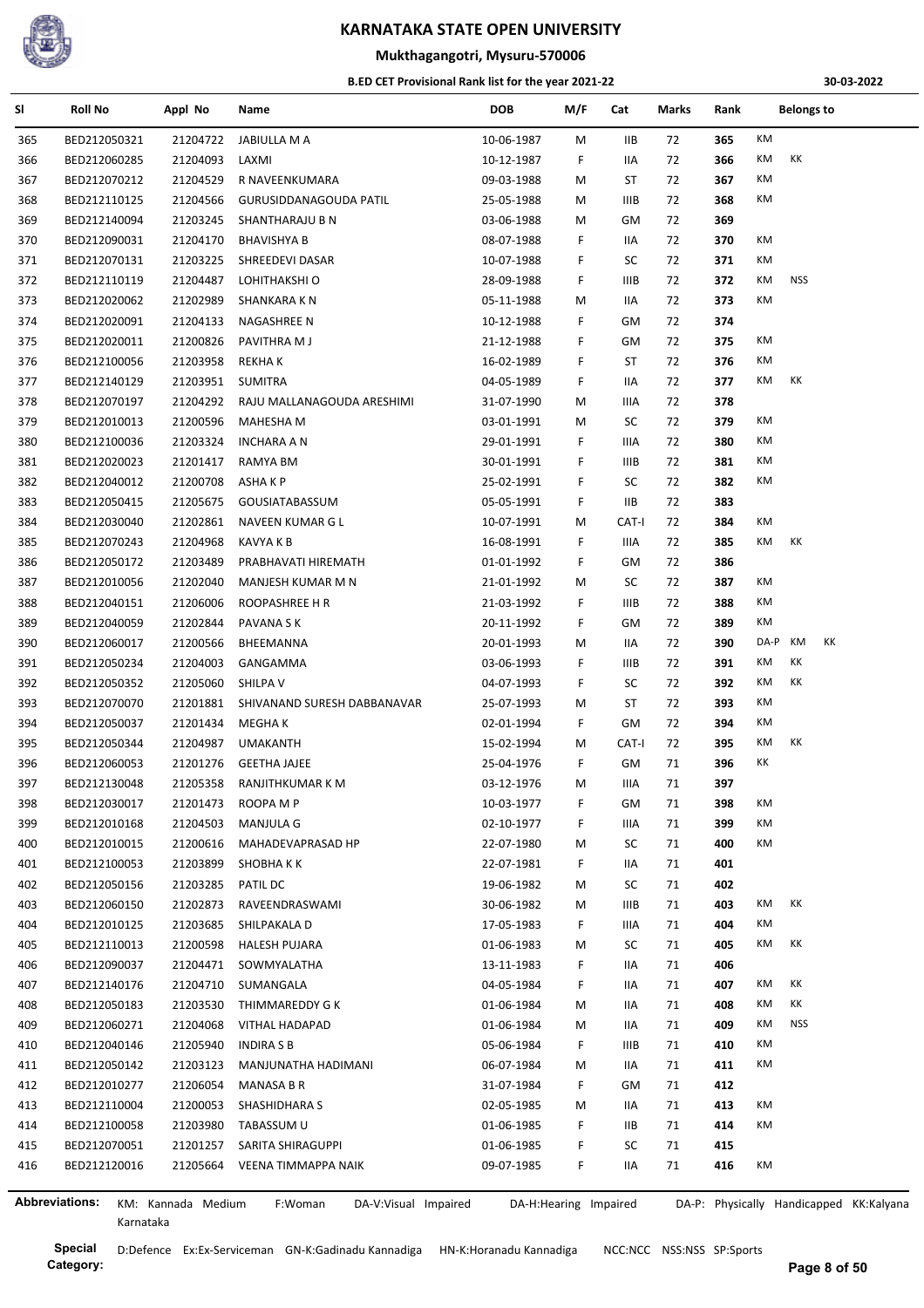

## **Mukthagangotri, Mysuru-570006**

#### **B.ED CET Provisional Rank list for the year 2021-22**

**30-03-2022**

| SI  | <b>Roll No</b> | Appl No            | Name                            | <b>DOB</b> | M/F                   | Cat         | Marks | Rank | <b>Belongs to</b>                       |
|-----|----------------|--------------------|---------------------------------|------------|-----------------------|-------------|-------|------|-----------------------------------------|
| 417 | BED212060029   | 21200695           | SURYAKANT                       | 12-12-1985 | М                     | <b>IIIB</b> | 71    | 417  | KM<br>КK                                |
| 418 | BED212060137   | 21202664           | MALLAYYA NANDIKOL               | 01-04-1986 | М                     | IIIB        | 71    | 418  | КM                                      |
| 419 | BED212050408   | 21205609           | ANNAPURNA KURANDWAD             | 12-04-1986 | F.                    | SC          | 71    | 419  | КM                                      |
| 420 | BED212060189   | 21203360           | BASAVANTARAY HOSAMANI           | 22-05-1986 | М                     | IIA         | 71    | 420  | КM                                      |
| 421 | BED212060329   | 21204506           | MADHUMALATI                     | 31-05-1986 | F.                    | <b>IIIB</b> | 71    | 421  | КK<br>КM                                |
| 422 | BED212030066   | 21204921           | RAGHAVENDRA B                   | 01-06-1986 | м                     | SC          | 71    | 422  | КM<br>GN-K                              |
| 423 | BED212100070   | 21204732           | VANAJAKSHAMMA B K               | 04-07-1986 | F                     | IIIA        | 71    | 423  | КM                                      |
| 424 | BED212040045   | 21202470           | DIVYA B S                       | 07-07-1986 | F                     | IIIB        | 71    | 424  | КM                                      |
| 425 | BED212060182   | 21203240           | MANJULA BADAMI                  | 25-07-1986 | F.                    | SC          | 71    | 425  |                                         |
| 426 | BED212060370   | 21204741           | PAVITHRA Y S                    | 09-08-1986 | F                     | <b>IIIB</b> | 71    | 426  | КM<br>КK                                |
| 427 | BED212090008   | 21201017           | <b>BABITHAN</b>                 | 16-01-1987 | F                     | IIA         | 71    | 427  | КM                                      |
| 428 | BED212040062   | 21202993           | DEEPA L B                       | 01-03-1987 | F                     | SC          | 71    | 428  | КM                                      |
| 429 | BED212060561   | 21206117           | MAHANTAYYA HIPPARGI             | 30-04-1987 | М                     | GМ          | 71    | 429  | КM<br>GN-K                              |
| 430 | BED212040135   | 21205538           | LAKSHMI S                       | 21-05-1987 | F.                    | SC          | 71    | 430  | KM                                      |
| 431 | BED212060314   | 21204257           | SUVARNA                         | 01-06-1987 | F.                    | <b>IIIB</b> | 71    | 431  | КM<br>КK                                |
| 432 | BED212140138   | 21204092           | YAMANAPPA BHAJENTRI             | 01-06-1987 | М                     | SC          | 71    | 432  |                                         |
| 433 | BED212070323   | 21206160           | LAGAMANNA BABU KAMBLE           | 01-06-1987 | м                     | SC          | 71    | 433  | КM                                      |
| 434 | BED212140203   | 21205194           | LAKSHMEEBAI KURUBAR             | 01-06-1987 | F.                    | IIA         | 71    | 434  | КM                                      |
| 435 | BED212110088   | 21203457           | VENKATESHA                      | 15-06-1987 | М                     | SC          | 71    | 435  | КK<br>КM                                |
| 436 | BED212110094   | 21203711           | JAYAMMA GORAVARA                | 20-06-1987 | F.                    | IIA         | 71    | 436  | КK<br>КM                                |
| 437 | BED212070159   | 21203875           | MANJULA MALAPUR                 | 26-06-1987 | F.                    | IIIB        | 71    | 437  | КM                                      |
| 438 | BED212140150   | 21204280           | JAGADEESH TOGARI                | 01-07-1987 | М                     | 11A         | 71    | 438  | КM                                      |
| 439 | BED212050296   | 21204534           | NAGARAJU HK                     | 10-07-1987 | М                     | IIA         | 71    | 439  | КM                                      |
| 440 | BED212050346   | 21205016           | AMRUTA C                        | 21-07-1987 | F.                    | GM          | 71    | 440  | КK<br>КM                                |
| 441 | BED212050239   | 21204056           | RESHMA SULTANA                  | 21-08-1987 | F                     | <b>IIB</b>  | 71    | 441  | КM<br>КK                                |
| 442 | BED212120005   | 21201428           | <b>KAVITA NAIK</b>              | 29-09-1987 | F                     | GM          | 71    | 442  | КM                                      |
| 443 | BED212110122   | 21204536           | SHOBHA K R                      | 11-10-1987 | F.                    | IIIB        | 71    | 443  |                                         |
| 444 | BED212140092   | 21203227           | HANUMANTAPPA ARER               | 20-10-1987 | М                     | IIIB        | 71    | 444  | КM                                      |
| 445 | BED212070120   | 21203011           | DEEPA HAVALKOD                  | 31-10-1987 | F.                    | GM          | 71    | 445  | КM                                      |
| 446 | BED212050422   | 21205738           | ANITHA                          | 01-11-1987 | F                     | IIA         | 71    | 446  |                                         |
|     |                |                    |                                 |            |                       |             |       |      | КK<br>КM                                |
| 447 | BED212060428   | 21205172           | DEVARAJ                         | 28-12-1987 | м                     | 11A         | 71    | 447  | КM                                      |
| 448 | BED212050062   | 21202111           | MANJU SHREE D<br>SHIVABASAMMA   | 01-01-1988 | F<br>F                | IIIA        | 71    | 448  | DA-P KM                                 |
| 449 | BED212060248   | 21203929           |                                 | 03-03-1988 |                       | IIIB        | 71    | 449  |                                         |
| 450 | BED212070082   | 21202180           | SHAILA NAIK                     | 15-03-1988 | F.                    | GМ          | 71    | 450  | ΚM                                      |
| 451 | BED212100029   | 21202766           | ARSHIYA JABEEN S A              | 19-04-1988 | F                     | IIВ         | 71    | 451  |                                         |
| 452 | BED212040118   | 21205046           | <b>ASHWINI H S</b>              | 23-04-1988 | F                     | IIIA        | 71    | 452  | КM                                      |
| 453 | BED212140165   | 21204591           | RAGHAVENDRA NAGARI              | 06-05-1988 | M                     | IIA         | 71    | 453  | КM                                      |
| 454 | BED212110078   | 21203291           | RAVIKUMARA D                    | 28-05-1988 | М                     | GM          | 71    | 454  | КM<br>КK                                |
| 455 | BED212080003   | 21201485           | SANGEETHA M K                   | 13-06-1988 | F                     | IIIA        | 71    | 455  | КM                                      |
| 456 | BED212140097   | 21203258           | JYOTHI SREE M S                 | 14-06-1988 | F                     | ST          | 71    | 456  | КM                                      |
| 457 | BED212070308   | 21206043           | SUREKHA MADALLI                 | 01-07-1988 | F                     | IIIB        | 71    | 457  |                                         |
| 458 | BED212040075   | 21203244           | <b>VEENATH</b>                  | 10-07-1988 | F                     | GМ          | 71    | 458  | КM                                      |
| 459 | BED212040052   | 21202639           | <b>KIRAN KUMAR C</b>            | 17-07-1988 | М                     | <b>IIIB</b> | 71    | 459  | КM                                      |
| 460 | BED212060318   | 21204304           | VIRUPAKSHI                      | 01-08-1988 | M                     | IIA         | 71    | 460  | КM<br>КK                                |
| 461 | BED212110010   | 21200244           | ASHOKA B K                      | 06-08-1988 | м                     | CAT-I       | 71    | 461  | КM                                      |
| 462 | BED212050044   | 21201535           | RAJESHWARI B M                  | 10-12-1988 | F.                    | CAT-I       | 71    | 462  | КM                                      |
| 463 | BED212020098   | 21204267           | <b>GIRISHA B R</b>              | 22-02-1989 | Μ                     | IIIA        | 71    | 463  | КM                                      |
| 464 | BED212010172   | 21204583           | ARUNAKSHI L S                   | 10-05-1989 | F.                    | GM          | 71    | 464  |                                         |
| 465 | BED212050072   | 21202297           | RUDRAVENI H                     | 01-06-1989 | F.                    | IIA         | 71    | 465  | КM<br>КK                                |
| 466 | BED212050263   | 21204217           | HANUMANTH                       | 02-06-1989 | M                     | ST          | 71    | 466  | КK<br>КM                                |
| 467 | BED212050299   | 21204563           | USHA G C                        | 01-07-1989 | F                     | GМ          | 71    | 467  | КM<br>КK                                |
| 468 | BED212070026   | 21200694           | BHUVANESHWARI K J               | 17-07-1989 | F.                    | IIA         | 71    | 468  | <b>NSS</b><br>КM                        |
|     | Abbreviations: | KM: Kannada Medium | F:Woman<br>DA-V:Visual Impaired |            | DA-H:Hearing Impaired |             |       |      | DA-P: Physically Handicapped KK:Kalyana |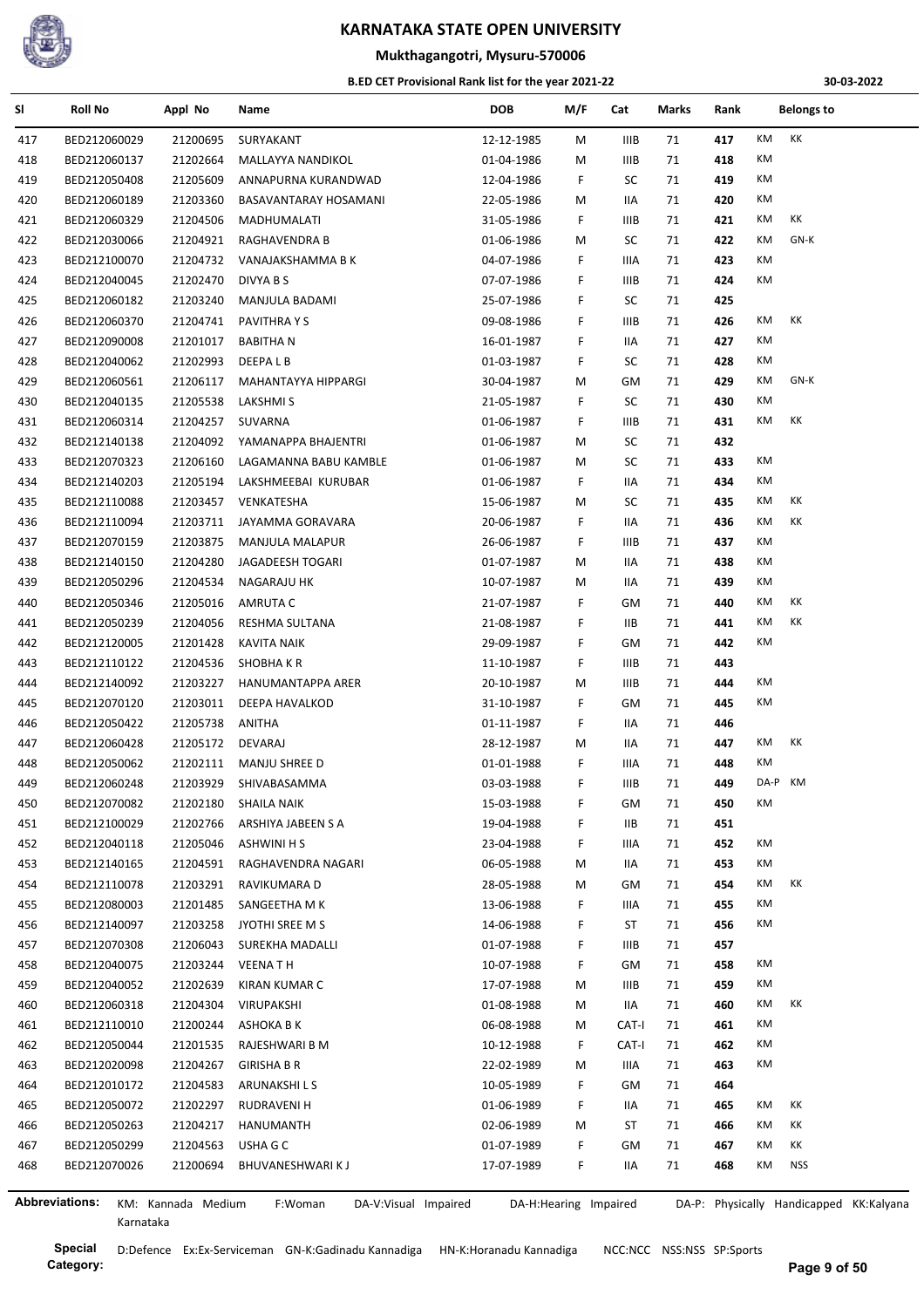

## **Mukthagangotri, Mysuru-570006**

#### **B.ED CET Provisional Rank list for the year 2021-22**

**30-03-2022**

| SI  | <b>Roll No</b> | Appl No            | Name                            | <b>DOB</b> | M/F                   | Cat         | Marks | Rank | <b>Belongs to</b>                       |
|-----|----------------|--------------------|---------------------------------|------------|-----------------------|-------------|-------|------|-----------------------------------------|
| 469 | BED212010207   | 21204994           | NAGALAMBA M                     | 13-02-1990 | F.                    | <b>IIIB</b> | 71    | 469  | KM                                      |
| 470 | BED212050042   | 21201510           | RAMESH CHALIGERI                | 05-04-1990 | М                     | IIIB        | 71    | 470  | KM<br>КK                                |
| 471 | BED212070289   | 21205718           | MANJULA UDDAPPA ODEYAR          | 02-12-1990 | F                     | IIA         | 71    | 471  | KM                                      |
| 472 | BED212070052   | 21201270           | HANAMANTA JARAKUNTI             | 04-02-1991 | М                     | ST          | 71    | 472  | КK<br>КM                                |
| 473 | BED212030026   | 21202020           | NIZAMDUDDIN SHAH                | 03-03-1991 | М                     | IIВ         | 71    | 473  | <b>NSS</b>                              |
| 474 | BED212010213   | 21205061           | ASHWINI M N                     | 25-03-1991 | F                     | IIIB        | 71    | 474  | КM                                      |
| 475 | BED212050019   | 21200626           | MALLIKARJUN S ALADAKATTI        | 01-06-1991 | М                     | IIA         | 71    | 475  | <b>NSS</b><br>КM                        |
| 476 | BED212070188   | 21204235           | APPAYA CHANNIKUPPI              | 22-12-1991 | М                     | ST          | 71    | 476  | КM                                      |
| 477 | BED212140006   | 21200116           | SUJATA VYAPARIMATH              | 09-06-1992 | F                     | IIIB        | 71    | 477  | NCC NSS<br>КM                           |
| 478 | BED212070128   | 21203188           | PREMA BADIGER                   | 22-07-1992 | F                     | IIIB        | 71    | 478  | КM                                      |
| 479 | BED212140078   | 21203009           | POOJA MAMADAPUR                 | 29-07-1992 | F.                    | IIIB        | 71    | 479  | KM                                      |
| 480 | BED212070038   | 21200922           | POOJA GENAPPANAVAR              | 15-03-1993 | F                     | IIIB        | 71    | 480  | КM                                      |
| 481 | BED212070319   | 21206140           | NIRMALA KURI                    | 10-07-1993 | F                     | IIA         | 71    | 481  |                                         |
| 482 | BED212050400   | 21205493           | <b>RENUKA S P</b>               | 15-07-1993 | F                     | ST          | 71    | 482  | КK<br>КM                                |
| 483 | BED212050325   | 21204748           | MANJULA JOGERA                  | 12-01-1994 | F.                    | CAT-I       | 71    | 483  | КK<br>КM                                |
| 484 | BED212050122   | 21202690           | VIJAYALAXMI K                   | 16-04-1994 | F                     | IIIB        | 71    | 484  | КK<br>КM                                |
| 485 | BED212050009   | 21200323           | <b>VIDYASREE A</b>              | 17-07-1994 | F                     | IIA         | 71    | 485  | КK<br>КM                                |
| 486 | BED212060404   | 21204969           | <b>RATNAMMA</b>                 | 26-04-1995 | F                     | ST          | 71    | 486  | КK<br>КM                                |
| 487 | BED212110080   | 21203308           | KARIBASAPPA R C                 | 22-07-1974 | М                     | IIIB        | 70    | 487  | DA-P<br>КM                              |
| 488 | BED212020031   | 21201693           | VINEETHA NARAHARI PAI           | 27-06-1975 | F.                    | GM          | 70    | 488  |                                         |
|     | BED212130047   | 21205353           | VENKATESHA GOWDA D C            | 08-03-1976 | М                     | IIIA        | 70    | 489  | КM                                      |
| 489 |                | 21205726           | MAREPPA                         |            |                       | SC          | 70    | 490  | КK                                      |
| 490 | BED212060510   |                    |                                 | 01-06-1977 | М                     |             |       |      | КM                                      |
| 491 | BED212140120   | 21203738           | <b>UDAYKUMAR ANGADI</b>         | 20-07-1977 | М                     | IIA         | 70    | 491  |                                         |
| 492 | BED212040143   | 21205816           | <b>GURUMURTHY KV</b>            | 05-03-1978 | М                     | IIIB        | 70    | 492  |                                         |
| 493 | BED212060365   | 21204708           | RAMACHANDRA                     | 01-06-1979 | М                     | 11A         | 70    | 493  |                                         |
| 494 | BED212020037   | 21202003           | SAPNA GARG                      | 20-07-1979 | F.                    | GM          | 70    | 494  |                                         |
| 495 | BED212070284   | 21205633           | <b>VENKAVVA KITTUR</b>          | 06-07-1980 | F                     | GM          | 70    | 495  | КM                                      |
| 496 | BED212080029   | 21205597           | ASHA K S                        | 24-01-1982 | F                     | GM          | 70    | 496  | КM                                      |
| 497 | BED212140009   | 21200371           | MEENAXI KOLAKAR                 | 01-06-1982 | F                     | CAT-I       | 70    | 497  | КM                                      |
| 498 | BED212060269   | 21204064           | SINGRAIAH S                     | 01-06-1983 | M                     | IIA         | 70    | 498  | КM                                      |
| 499 | BED212060361   | 21204695           | LAKKAPPA BIRADAR                | 12-06-1983 | М                     | IIA         | 70    | 499  | КM                                      |
| 500 | BED212090024   | 21203541           | ANURADHA A R                    | 18-04-1984 | F.                    | IIIA        | 70    | 500  | КM                                      |
| 501 | BED212130030   | 21203755           | RAMAMURTHY V                    | 02-05-1984 | м                     | IIA         | 70    | 501  | KM                                      |
| 502 | BED212070111   | 21202831 JYOTHIN   |                                 | 01-06-1984 | F                     | IIIB        | 70    | 502  | КM                                      |
| 503 | BED212060373   | 21204751           | <b>GURUPAD MAHOOR</b>           | 01-06-1984 | М                     | IIIB        | 70    | 503  |                                         |
| 504 | BED212020087   | 21203880           | <b>NANDINI</b>                  | 21-06-1984 | F                     | IIIA        | 70    | 504  |                                         |
| 505 | BED212110128   | 21204622           | MANJAMMA H G                    | 30-06-1984 | F                     | IIIB        | 70    | 505  | КK<br>КM                                |
| 506 | BED212140044   | 21201837           | REVANASIDD AVATI                | 01-07-1984 | М                     | CAT-I       | 70    | 506  | KM                                      |
| 507 | BED212060455   | 21205309           | POORNIMA                        | 01-08-1984 | F                     | <b>IIIB</b> | 70    | 507  | КK                                      |
| 508 | BED212050429   | 21205913           | NEELAPPA LAMANI                 | 02-08-1984 | М                     | SC          | 70    | 508  | КM                                      |
| 509 | BED212050146   | 21203159           | RAVIKUMAR B A                   | 02-12-1984 | М                     | ST          | 70    | 509  |                                         |
| 510 | BED212060105   | 21202249           | <b>GURUMURTHY S</b>             | 26-12-1984 | М                     | IIA         | 70    | 510  |                                         |
| 511 | BED212130036   | 21204187           | SWARNAKUMAR K R                 | 26-02-1985 | М                     | IIIA        | 70    | 511  | KM                                      |
| 512 | BED212130046   | 21205145           | PUSHPA K                        | 28-03-1985 | F                     | IIA         | 70    | 512  | <b>NSS</b>                              |
| 513 | BED212100037   | 21203338           | SHALINI H M                     | 22-04-1985 | F                     | IIIB        | 70    | 513  | <b>NSS</b><br>SP<br>КM                  |
| 514 | BED212060517   | 21205799           | RAVITEJA N                      | 10-05-1985 | м                     | SC          | 70    | 514  | KM                                      |
| 515 | BED212040100   | 21204508           | AMRUTHA N G                     | 28-05-1985 | F.                    | GM          | 70    | 515  | KM                                      |
| 516 | BED212010133   | 21203804           | NAGARATHNA N R                  | 15-06-1985 | F.                    | IIIA        | 70    | 516  | КM                                      |
| 517 | BED212070248   | 21205011           | PARASHURAM BAJANTRI             | 06-07-1985 | М                     | SC          | 70    | 517  | KM                                      |
| 518 | BED212020068   | 21203203           | <b>MAMATHAR</b>                 | 20-07-1985 | F                     | IIIA        | 70    | 518  | KM                                      |
| 519 | BED212050182   | 21203528           | USHA N P                        | 11-02-1986 | F                     | IIA         | 70    | 519  | KM                                      |
| 520 | BED212060409   | 21205003           | KHOUSAR BANU                    | 30-05-1986 | F.                    | <b>IIB</b>  | 70    | 520  | KM<br>КK                                |
|     |                |                    |                                 |            |                       |             |       |      |                                         |
|     | Abbreviations: | KM: Kannada Medium | F:Woman<br>DA-V:Visual Impaired |            | DA-H:Hearing Impaired |             |       |      | DA-P: Physically Handicapped KK:Kalyana |

ŀ,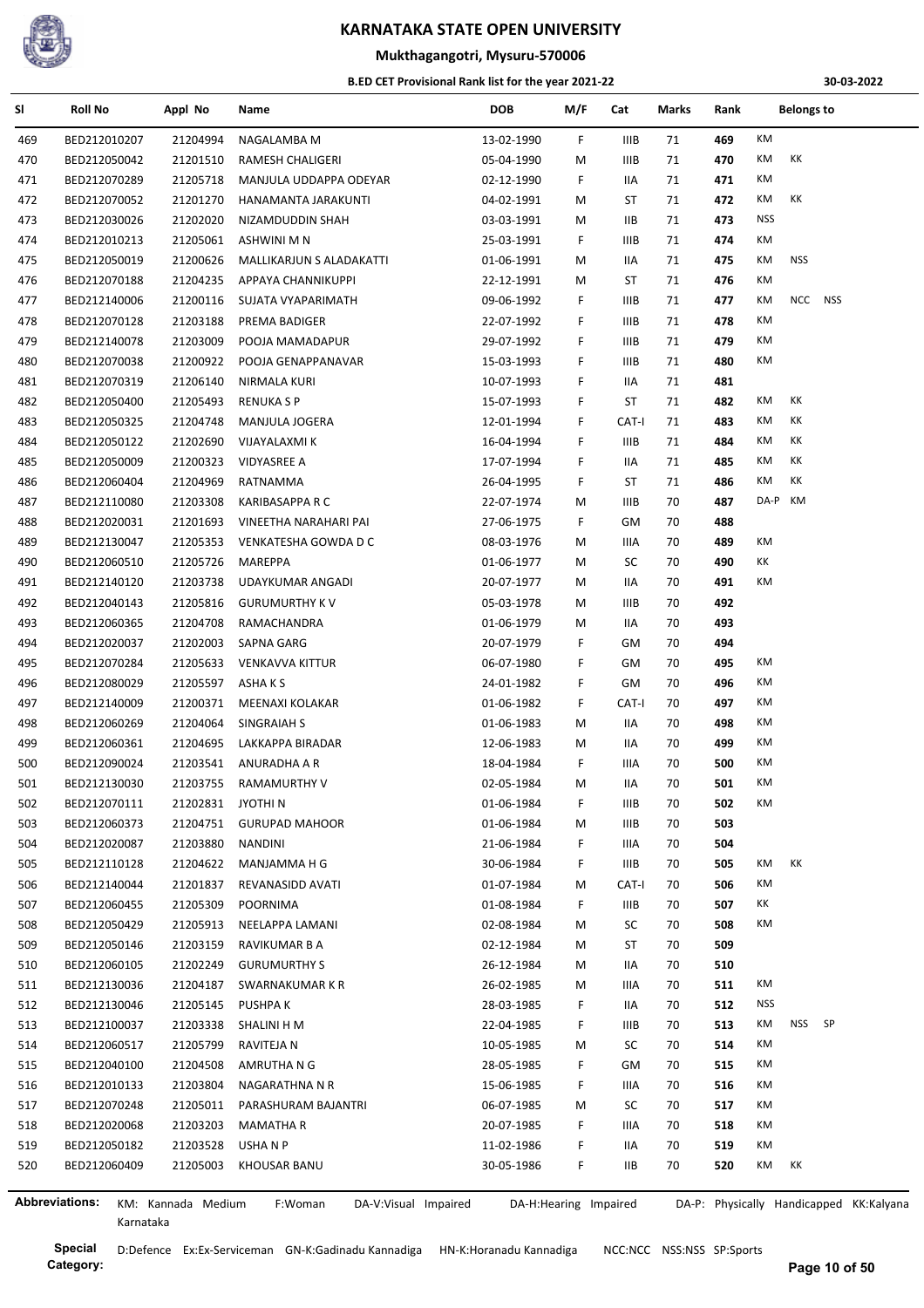

#### **Mukthagangotri, Mysuru-570006**

#### **B.ED CET Provisional Rank list for the year 2021-22**

**30-03-2022**

| SI  | Roll No        | Appl No            | Name                            | <b>DOB</b> | M/F                   | Cat         | Marks | Rank |         | <b>Belongs to</b> |     |                                         |
|-----|----------------|--------------------|---------------------------------|------------|-----------------------|-------------|-------|------|---------|-------------------|-----|-----------------------------------------|
| 521 | BED212060037   | 21201026           | GAYARI                          | 01-06-1986 | F                     | IIIB        | 70    | 521  | KM      | КK                | NSS | SP                                      |
| 522 | BED212010083   | 21202791           | JAYASHEELA H R                  | 01-06-1986 | F                     | SC          | 70    | 522  | KM      |                   |     |                                         |
| 523 | BED212060341   | 21204587           | <b>BASAVARAJ METI</b>           | 01-06-1986 | M                     | <b>IIIB</b> | 70    | 523  | КM      |                   |     |                                         |
| 524 | BED212040056   | 21202821           | CHANDRAKALA BYADGI              | 04-06-1986 | F                     | ST          | 70    | 524  |         |                   |     |                                         |
| 525 | BED212020013   | 21200924           | SAVITHA V                       | 10-06-1986 | F.                    | IIA         | 70    | 525  | КM      |                   |     |                                         |
| 526 | BED212040133   | 21205403           | SHAIKH ARSHAD AHMED             | 17-06-1986 | M                     | GM          | 70    | 526  |         |                   |     |                                         |
| 527 | BED212110117   | 21204118           | TALAGERI NAGARAJA               | 04-07-1986 | M                     | SC          | 70    | 527  | КM      | КK                |     |                                         |
| 528 | BED212010001   | 21200143           | SATHEESHA N                     | 20-07-1986 | M                     | ST          | 70    | 528  | КM      |                   |     |                                         |
| 529 | BED212140226   | 21205561           | RAJABHAG WALIKAR                | 30-07-1986 | M                     | IIВ         | 70    | 529  |         |                   |     |                                         |
| 530 | BED212060027   | 21200672           | ARUNA                           | 20-08-1986 | F.                    | CAT-I       | 70    | 530  | КM      | КK                |     |                                         |
| 531 | BED212010192   | 21204786           | SAMEERA KHANAM N                | 09-09-1986 | F.                    | IIВ         | 70    | 531  | КM      |                   |     |                                         |
| 532 | BED212080032   | 21205699           | UMESHA NAIK                     | 26-09-1986 | M                     | ST          | 70    | 532  |         |                   |     |                                         |
| 533 | BED212060339   | 21204575           | KALPANA                         | 08-12-1986 | F.                    | CAT-I       | 70    | 533  | КM      | КK                |     |                                         |
| 534 | BED212100039   | 21203355           | <b>KAVITHA KD</b>               | 08-01-1987 | F                     | IIIA        | 70    | 534  | КM      |                   |     |                                         |
| 535 | BED212140130   | 21203982           | <b>GEETA YELEMMI</b>            | 26-01-1987 | F                     | GM          | 70    | 535  | КM      |                   |     |                                         |
| 536 | BED212040110   | 21204638           | LATH BAI L                      | 08-03-1987 | F                     | SC          | 70    | 536  | КM      | NSS               |     |                                         |
| 537 | BED212070272   | 21205433           | SANTOSH TURANUR                 | 30-06-1987 | M                     | IIA         | 70    | 537  | КM      |                   |     |                                         |
| 538 | BED212050259   | 21204171           | ERESHANAIK                      | 15-07-1987 | М                     | SC          | 70    | 538  | КM      |                   |     |                                         |
| 539 | BED212140007   | 21200124           | RAJESAB WALIKAR                 | 20-07-1987 | M                     | IIВ         | 70    | 539  | КM      |                   |     |                                         |
| 540 | BED212140269   | 21206163           | <b>GEETA TELAGINAMANI</b>       | 20-07-1987 | F.                    | GM          | 70    | 540  | КM      |                   |     |                                         |
|     |                |                    |                                 | 01-08-1987 | F                     |             |       |      | КM      |                   |     |                                         |
| 541 | BED212010063   | 21202205           | <b>BHAGERATHI H P</b>           |            |                       | SC          | 70    | 541  | КM      |                   |     |                                         |
| 542 | BED212060193   | 21203395           | DEEPIKA A M                     | 01-01-1988 | F.                    | IIIB        | 70    | 542  |         |                   |     |                                         |
| 543 | BED212060354   | 21204670           | MANJUNATHA N R                  | 01-01-1988 | M                     | IIA         | 70    | 543  | КM      |                   |     |                                         |
| 544 | BED212060459   | 21205323           | RAJESHWARI                      | 17-01-1988 | F.                    | CAT-I       | 70    | 544  | КM      | КK                |     |                                         |
| 545 | BED212140022   | 21200957           | NARAYANA HALIWANAD              | 01-04-1988 | M                     | IIA         | 70    | 545  | КM      |                   |     |                                         |
| 546 | BED212030087   | 21205776           | LOKAMMA J                       | 04-05-1988 | F                     | GM          | 70    | 546  |         |                   |     |                                         |
| 547 | BED212100052   | 21203811           | SHILPA K                        | 20-05-1988 | F.                    | IIIA        | 70    | 547  | КM      |                   |     |                                         |
| 548 | BED212140015   | 21200629           | PAPU RATHOD                     | 01-06-1988 | M                     | SC          | 70    | 548  | КM      | <b>NSS</b>        |     |                                         |
| 549 | BED212050190   | 21203689           | PUSHAPAVATHI                    | 01-06-1988 | F.                    | <b>IIIB</b> | 70    | 549  | КM      |                   |     |                                         |
| 550 | BED212140088   | 21203192           | SUWARNA REBINAL                 | 04-06-1988 | F.                    | GМ          | 70    | 550  | КM      |                   |     |                                         |
| 551 | BED212060497   | 21205626           | BASANAGOUDA                     | 15-06-1988 | M                     | IIIB        | 70    | 551  | КM      | КK                |     |                                         |
| 552 | BED212050102   | 21202547           | SAVITA SHIVAGOND                | 07-08-1988 | F                     | IIIB        | 70    | 552  | КM      |                   |     |                                         |
| 553 | BED212010157   | 21204318           | SUMATHI G R                     | 24-08-1988 | F.                    | SC          | 70    | 553  | КM      |                   |     |                                         |
| 554 | BED212050295   | 21204531           | AJJAPPA L G                     | 01-10-1988 | M                     | IIA         | 70    | 554  | КM      | КK                |     |                                         |
| 555 | BED212140253   | 21205872           | SHREEDEVI                       | 08-11-1988 | F                     | GМ          | 70    | 555  |         |                   |     |                                         |
| 556 | BED212060390   | 21204826           | YASHODHAMMA M V                 | 22-12-1988 | F.                    | SC          | 70    | 556  | КM      |                   |     |                                         |
| 557 | BED212060407   | 21204983           | HANUMAKKA DAMBALA               | 05-02-1989 | F                     | GM          | 70    | 557  | KM      | КK                |     |                                         |
| 558 | BED212010101   | 21203302           | MAHADEVASWAMY H G               | 08-02-1989 | M                     | <b>IIIB</b> | 70    | 558  |         |                   |     |                                         |
| 559 | BED212060244   | 21203898           | MAHIMA                          | 23-03-1989 | F.                    | GМ          | 70    | 559  | КM      |                   |     |                                         |
| 560 | BED212050357   | 21205075           | BASAVARAJ BALLURU               | 01-08-1989 | M                     | IIA         | 70    | 560  | DA-P KM |                   | КK  |                                         |
| 561 | BED212060366   | 21204711           | <b>RENUKA HALLI</b>             | 10-09-1989 | F                     | IIA         | 70    | 561  |         |                   |     |                                         |
| 562 | BED212090004   | 21200352           | SUNEETHA N                      | 14-09-1989 | F.                    | IIA         | 70    | 562  | KM      |                   |     |                                         |
| 563 | BED212040078   | 21203262           | RAJU BASAVARAJAPPA SANKANNER    | 25-11-1989 | M                     | ST          | 70    | 563  | КM      |                   |     |                                         |
| 564 | BED212060133   | 21202634           | DATTATREY                       | 02-06-1990 | M                     | IIIB        | 70    | 564  | КK      |                   |     |                                         |
| 565 | BED212050004   | 21200091           | <b>KHASIMSAB P</b>              | 04-06-1990 | M                     | CAT-I       | 70    | 565  | КM      | КK                |     |                                         |
| 566 | BED212110087   | 21203455           | <b>CHETHANA SV</b>              | 05-07-1990 | F.                    | IIIB        | 70    | 566  | КM      | КK                |     |                                         |
| 567 | BED212010002   | 21200151           | SHASHIKALA TJ                   | 14-07-1990 | F.                    | IIIA        | 70    | 567  | КM      |                   |     |                                         |
| 568 | BED212070033   | 21200838           | RAJU KUMBAR D                   | 01-09-1990 | M                     | IIA         | 70    | 568  | КM      |                   |     |                                         |
| 569 | BED212040104   | 21204537           | RESHMA M                        | 16-10-1990 | F.                    | IIA         | 70    | 569  | КM      |                   |     |                                         |
| 570 | BED212030046   | 21203269           | PRAVEEN BN                      | 05-02-1992 | M                     | IIIA        | 70    | 570  | КM      |                   |     |                                         |
| 571 | BED212040068   | 21203194           | <b>REKHABN</b>                  | 10-02-1992 | F.                    | ST          | 70    | 571  | КM      |                   |     |                                         |
| 572 | BED212100034   | 21202984           | VANI T K                        | 28-02-1992 | F.                    | IIIA        | 70    | 572  | КM      |                   |     |                                         |
|     |                |                    |                                 |            |                       |             |       |      |         |                   |     |                                         |
|     | Abbreviations: | KM: Kannada Medium | F:Woman<br>DA-V:Visual Impaired |            | DA-H:Hearing Impaired |             |       |      |         |                   |     | DA-P: Physically Handicapped KK:Kalyana |

**Category:**

J.

Karnataka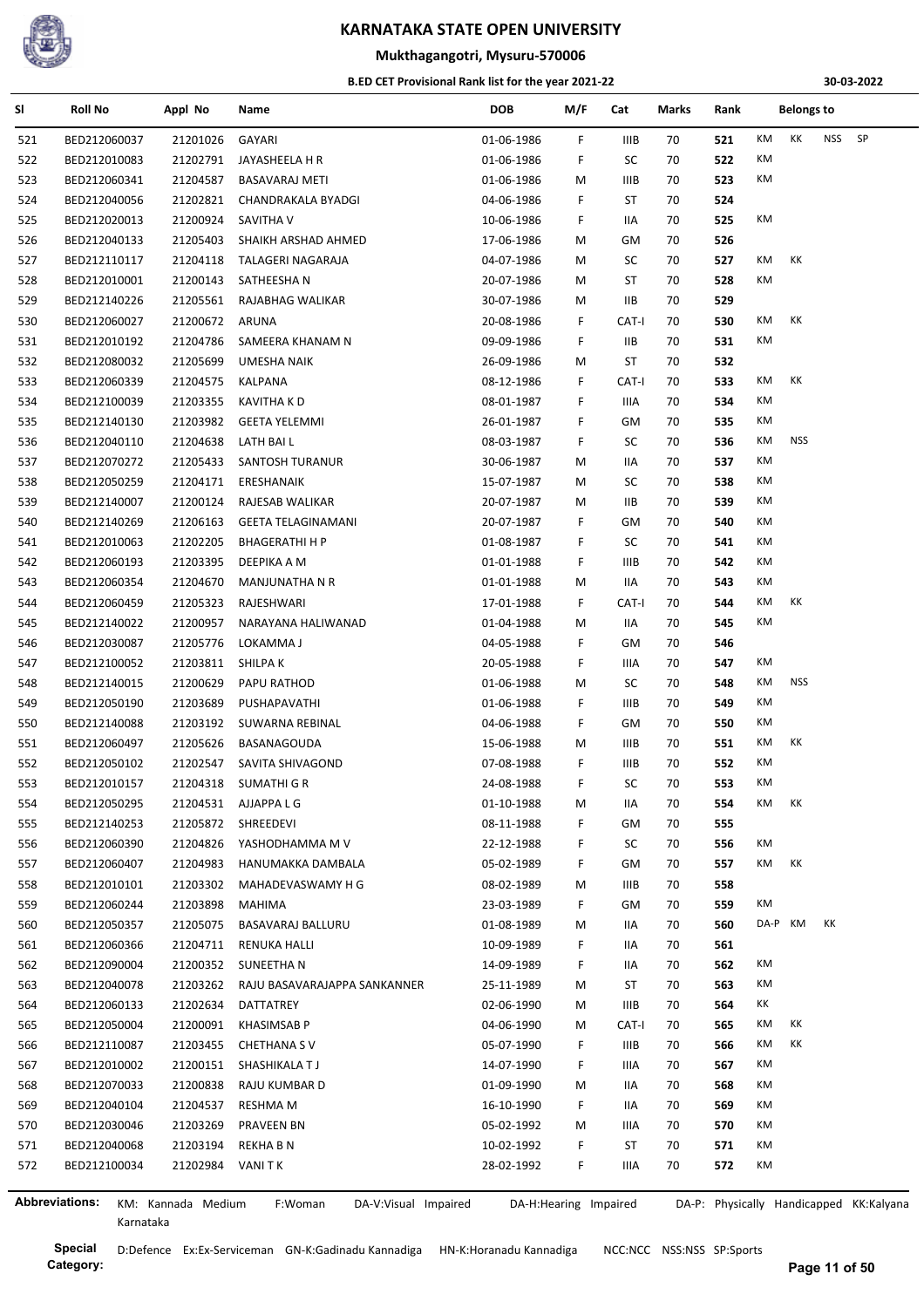

## **Mukthagangotri, Mysuru-570006**

#### **B.ED CET Provisional Rank list for the year 2021-22**

**30-03-2022**

| SI  | <b>Roll No</b> | Appl No            | Name                            | <b>DOB</b> | M/F                   | Cat         | Marks | Rank | <b>Belongs to</b>                       |
|-----|----------------|--------------------|---------------------------------|------------|-----------------------|-------------|-------|------|-----------------------------------------|
| 573 | BED212060069   | 21201533           | SAVITA                          | 01-04-1992 | F.                    | IIIB        | 70    | 573  | KM<br>KK                                |
| 574 | BED212110023   | 21201013           | VIJAYA G DIDDI                  | 25-05-1992 | F.                    | IIA         | 70    | 574  | КM                                      |
| 575 | BED212030020   | 21201547           | ROOPA A M                       | 14-03-1993 | F.                    | GМ          | 70    | 575  | КM                                      |
| 576 | BED212010217   | 21205100           | <b>VIDYASHREE V</b>             | 24-04-1993 | F.                    | IIA         | 70    | 576  |                                         |
| 577 | BED212130044   | 21204777           | <b>MADHURI R</b>                | 20-05-1993 | F.                    | 11A         | 70    | 577  | КM                                      |
| 578 | BED212020099   | 21204273           | H D UMESH                       | 24-05-1993 | М                     | IIIB        | 70    | 578  | KM                                      |
| 579 | BED212050395   | 21205338           | MUTTUKORIMADHAVARAO             | 20-06-1993 | М                     | IIIA        | 70    | 579  | КK                                      |
| 580 | BED212050366   | 21205132           | VIJAYALAXMI M BAGALI            | 15-07-1993 | F.                    | CAT-I       | 70    | 580  | КM                                      |
| 581 | BED212030042   | 21203082           | ASWATHANARAYANA                 | 15-05-1974 | м                     | SC          | 69    | 581  | КM                                      |
| 582 | BED212040140   | 21205790           | PORNIMA S M                     | 01-06-1976 | F.                    | IIA         | 69    | 582  | КM                                      |
| 583 | BED212040018   | 21201364           | DEEPA S                         | 25-08-1979 | F.                    | GM          | 69    | 583  | КM                                      |
| 584 | BED212050039   | 21201487           | RAJANI M                        | 16-04-1982 | F.                    | 11A         | 69    | 584  | КK<br>КM                                |
| 585 | BED212040019   | 21201397           | JYOTHI K K                      | 15-07-1982 | F.                    | IIIA        | 69    | 585  |                                         |
| 586 | BED212070028   | 21200712           | SIDDALINGESHWARA                | 24-04-1983 | М                     | IIIB        | 69    | 586  | КM                                      |
| 587 | BED212110042   | 21202021           | CHANDRANAIK                     | 10-05-1983 | М                     | SC          | 69    | 587  | KM                                      |
| 588 | BED212110140   | 21205018           | SIDDAMMA KANCHIKERE             | 05-06-1983 | F.                    | GМ          | 69    | 588  | КM<br>КK                                |
| 589 | BED212030021   | 21201583           | <b>GEETHAMMA A S</b>            | 10-06-1983 | F.                    | IIA         | 69    | 589  | KM                                      |
| 590 | BED212100095   | 21205654           | SANGEETHA C                     | 02-04-1984 | F.                    | GМ          | 69    | 590  | КM                                      |
| 591 | BED212070305   | 21206021           | <b>VINOD PATIL</b>              | 01-06-1984 | М                     | IIIB        | 69    | 591  | GN-K                                    |
| 592 | BED212120017   | 21205947           | SHAHINA SHAIK                   | 30-07-1984 | F.                    | GM          | 69    | 592  |                                         |
| 593 | BED212060495   | 21205615           | RANJITHA L N                    | 10-12-1984 | F.                    | IIIA        | 69    | 593  | КM                                      |
| 594 | BED212070009   | 21200164           | SATEESH DHAVALE                 | 10-12-1984 | М                     | IIA         | 69    | 594  | КM                                      |
| 595 | BED212080033   | 21205716           | <b>GAYATHRI</b>                 | 14-01-1985 | F.                    | GМ          | 69    | 595  | КM                                      |
| 596 | BED212060405   | 21204977           | LATA                            | 01-03-1985 | F.                    | <b>IIIB</b> | 69    | 596  |                                         |
| 597 | BED212010280   | 21206172           | SATHISH H S                     | 23-03-1985 | М                     | IIIA        | 69    | 597  |                                         |
| 598 | BED212040141   | 21205794           | SYED FAROOQULLA                 | 20-05-1985 | М                     | IIВ         | 69    | 598  |                                         |
| 599 | BED212050139   | 21203059           | SIDDALINGAPPA                   | 01-06-1985 | М                     | IIIB        | 69    | 599  | КK<br>КM                                |
| 600 | BED212040117   | 21205028           | SANTHOSHA A S                   | 01-06-1985 | М                     | IIIB        | 69    | 600  | KM                                      |
| 601 | BED212110147   | 21205153           | JYOTHI K B                      | 03-06-1985 | F.                    | IIA         | 69    | 601  |                                         |
| 602 | BED212130020   | 21202665           | SAVITHA M B                     | 06-06-1985 | F.                    | IIIA        | 69    | 602  | КM                                      |
| 603 | BED212050094   | 21202527           | <b>LALITHA S</b>                | 08-06-1985 | F.                    | CAT-I       | 69    | 603  | КM                                      |
| 604 | BED212060460   | 21205328           | SHAHIKALA M N                   | 08-06-1985 | F.                    | IIIA        | 69    | 604  | КM                                      |
| 605 | BED212010131   | 21203741           | RAJESWARI H M                   | 10-06-1985 | F.                    | IIIB        | 69    | 605  | КM                                      |
| 606 | BED212020001   | 21200085           | AMITHARANI                      | 13-06-1985 | F.                    | GМ          | 69    | 606  |                                         |
| 607 | BED212040020   | 21201448           | VANDANAFERAW                    | 11-07-1985 | F.                    | GM          | 69    | 607  |                                         |
| 608 | BED212010061   | 21202185           | ASHOKA G                        | 10-08-1985 | M                     | CAT-I       | 69    | 608  | КM                                      |
| 609 | BED212010182   | 21204653           | ANUPAMA D                       | 12-09-1985 | F.                    | IIIB        | 69    | 609  |                                         |
| 610 | BED212060478   | 21205523           | JAISHREE                        | 06-10-1985 | F.                    | SC          | 69    | 610  | КM<br>ΚK                                |
| 611 | BED212050401   | 21205515           | SREENIVASA K                    | 20-11-1985 | М                     | IIIA        | 69    | 611  |                                         |
| 612 | BED212140213   | 21205299           | <b>NIRMALA B</b>                | 01-01-1986 | F.                    | <b>IIIB</b> | 69    | 612  | КM                                      |
| 613 | BED212020034   | 21201862           | PRASANNA D R                    | 09-01-1986 | М                     | IIIA        | 69    | 613  | КM                                      |
| 614 | BED212060334   | 21204539           | KAVITHA K J                     | 08-04-1986 | F.                    | IIIB        | 69    | 614  | КM                                      |
| 615 | BED212060217   | 21203641           | ANASAVVA RAYANAGOUDRA           | 12-04-1986 | F.                    | IIIA        | 69    | 615  | КM                                      |
| 616 | BED212050141   | 21203115           | MAHESHA H M                     | 25-04-1986 | M                     | ST          | 69    | 616  | КM                                      |
| 617 | BED212120010   | 21204121           | DIVYA PATAGAR                   | 17-05-1986 | F.                    | CAT-I       | 69    | 617  |                                         |
| 618 | BED212020010   | 21200823           | BHAGYA                          | 21-05-1986 | F.                    | IIIB        | 69    | 618  |                                         |
| 619 | BED212030086   | 21205762           | CHANDRALEKHA H                  | 01-06-1986 | F.                    | IIIA        | 69    | 619  | КM                                      |
| 620 | BED212070139   | 21203453           | GANGADHARAYYA KAMMARMATH        | 03-06-1986 | М                     | IIIB        | 69    | 620  | КM                                      |
| 621 | BED212070179   | 21204186           | SAVITRA DODDAGOUDRA             | 04-06-1986 | F.                    | IIIB        | 69    | 621  | КM                                      |
| 622 | BED212110024   | 21201016           | BEERAPPA DODDABUDIHAL           | 20-06-1986 | M                     | IIA         | 69    | 622  | КM                                      |
| 623 | BED212050403   | 21205552           | REKHA BASAVARAJSHANUBHOG        | 01-07-1986 | F.                    | GM          | 69    | 623  | КM                                      |
| 624 | BED212140072   | 21202852           | MEENAKSHSI KOLAKAR              | 01-07-1986 | F.                    | CAT-I       | 69    | 624  | КM                                      |
|     |                |                    |                                 |            |                       |             |       |      |                                         |
|     | Abbreviations: | KM: Kannada Medium | F:Woman<br>DA-V:Visual Impaired |            | DA-H:Hearing Impaired |             |       |      | DA-P: Physically Handicapped KK:Kalyana |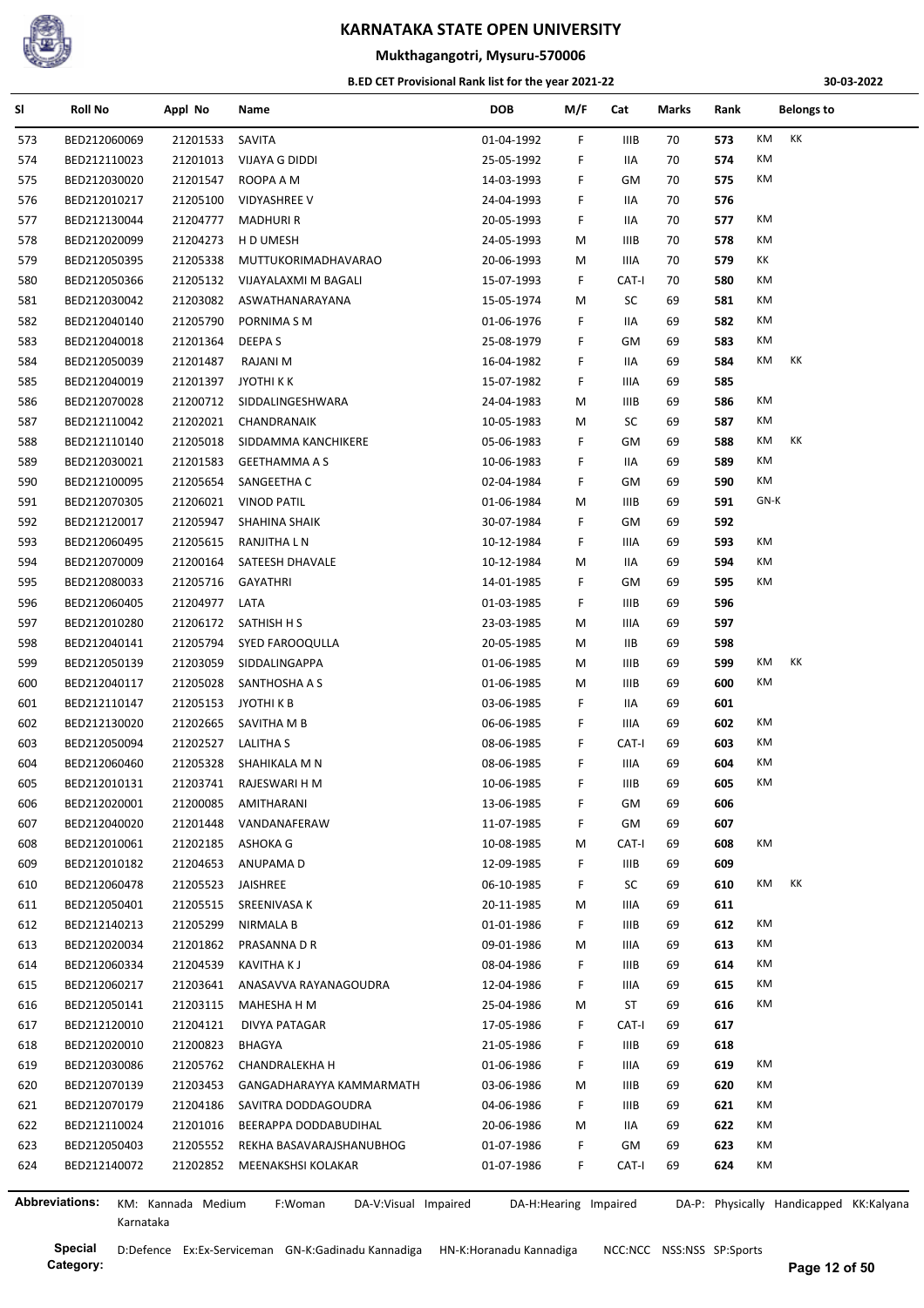

## **Mukthagangotri, Mysuru-570006**

#### **B.ED CET Provisional Rank list for the year 2021-22**

**30-03-2022**

| SI  | <b>Roll No</b>        | Appl No            | Name                            | <b>DOB</b> | M/F                   | Cat         | Marks | Rank |            | <b>Belongs to</b> |            |                                         |
|-----|-----------------------|--------------------|---------------------------------|------------|-----------------------|-------------|-------|------|------------|-------------------|------------|-----------------------------------------|
| 625 | BED212050195          | 21203701           | SANGAMEH                        | 15-07-1986 | м                     | <b>IIIB</b> | 69    | 625  | KM         | КK                |            |                                         |
| 626 | BED212130038          | 21204468           | RAGINI B S                      | 20-07-1986 | F                     | GM          | 69    | 626  | KM         |                   |            |                                         |
| 627 | BED212140113          | 21203694           | NIRMALA METI                    | 21-07-1986 | F.                    | GM          | 69    | 627  |            |                   |            |                                         |
| 628 | BED212130052          | 21206138           | HARISH N V                      | 25-07-1986 | м                     | SC          | 69    | 628  |            |                   |            |                                         |
| 629 | BED212140153          | 21204351           | SHREESHAIL ARAKERI              | 30-08-1986 | М                     | IIA         | 69    | 629  | КM         |                   |            |                                         |
| 630 | BED212070292          | 21205743           | ABHINANDAN JARALE               | 10-09-1986 | М                     | IIIB        | 69    | 630  | КM         |                   |            |                                         |
| 631 | BED212050206          | 21203758           | ASHA B M                        | 20-09-1986 | F.                    | IIIB        | 69    | 631  | КM         |                   |            |                                         |
| 632 | BED212030039          | 21202805           | ASHA A E                        | 22-11-1986 | F                     | IIIB        | 69    | 632  | КM         |                   |            |                                         |
| 633 | BED212100038          | 21203343           | TANUJA P                        | 07-01-1987 | F                     | GM          | 69    | 633  | КM         |                   |            |                                         |
| 634 | BED212120007          | 21202538           | <b>BHAVYA PATGAR</b>            | 24-02-1987 | F                     | CAT-I       | 69    | 634  | КM         |                   |            |                                         |
| 635 | BED212100035          | 21203230           | ASHA K S                        | 05-03-1987 | F                     | SC          | 69    | 635  | КM         |                   |            |                                         |
| 636 | BED212110033          | 21201590           | SHASHIKUMARA G                  | 08-03-1987 | м                     | <b>IIIB</b> | 69    | 636  | КM         |                   |            |                                         |
| 637 | BED212050417          | 21205711           | PRAKASH                         | 12-03-1987 | М                     | IIIB        | 69    | 637  | КM         | КK                |            |                                         |
| 638 | BED212020014          | 21200935           | <b>BRUNDA K R</b>               | 01-05-1987 | F.                    | IIIA        | 69    | 638  | КM         |                   |            |                                         |
| 639 | BED212050254          | 21204155           | <b>KAVITHA K</b>                | 01-06-1987 | F                     | IIIB        | 69    | 639  | КM         |                   |            |                                         |
| 640 | BED212060391          | 21204835           | GUNDAMMA                        | 01-06-1987 | F                     | IIIB        | 69    | 640  | КK         |                   |            |                                         |
| 641 | BED212060353          | 21204666           | RATNA POOJARI                   | 01-06-1987 | F                     | IIA         | 69    | 641  | КM         |                   |            |                                         |
| 642 | BED212070092          | 21202448           | SAROJA TORASKAR                 | 02-06-1987 | F                     | IIIB        | 69    | 642  | КM         |                   |            |                                         |
| 643 | BED212040066          | 21203045           | VISHALAKSHI H                   | 10-06-1987 | F                     | SC          | 69    | 643  | KM         |                   |            |                                         |
| 644 | BED212050129          | 21202869           | <b>GANESH MALODAKAR</b>         | 13-06-1987 | м                     | IIA         | 69    | 644  | КM         |                   |            |                                         |
| 645 | BED212070302          | 21205878           | <b>KAVITA BOODIHAL</b>          | 28-06-1987 | F.                    | IIIB        | 69    | 645  |            |                   |            |                                         |
| 646 | BED212060122          | 21202518           | PRABHUDEV                       | 05-07-1987 | М                     | CAT-I       | 69    | 646  | КM         | КK                |            |                                         |
| 647 | BED212060054          | 21201279           | SIDDU                           | 06-07-1987 | М                     | <b>IIIB</b> | 69    | 647  | КM         | КK                |            |                                         |
|     | BED212020133          | 21205855           | SUBHASHINI V R                  | 14-07-1987 | F                     | SC          | 69    | 648  | <b>NSS</b> |                   |            |                                         |
| 648 |                       |                    |                                 |            |                       |             |       | 649  | КM         |                   |            |                                         |
| 649 | BED212010042          | 21201548           | <b>JYOTI KOTAGI</b>             | 16-07-1987 | F                     | GM          | 69    | 650  | КM         |                   |            |                                         |
| 650 | BED212050396          | 21205364           | ANITHA KUMARI T                 | 06-08-1987 | F.                    | CAT-I       | 69    |      | КM         |                   |            |                                         |
| 651 | BED212030024          | 21201658           | KUMUDA K                        | 13-10-1987 | F                     | IIIA        | 69    | 651  |            |                   |            |                                         |
| 652 | BED212030067          | 21204979           | SHYLA N                         | 16-12-1987 | F                     | IIIA        | 69    | 652  | KM         |                   |            |                                         |
| 653 | BED212070230          | 21204737           | DEEPA S                         | 10-02-1988 | F.                    | SC          | 69    | 653  | КM         |                   |            |                                         |
| 654 | BED212070150          | 21203669           | SUDHA UPASHI                    | 26-02-1988 | F.                    | GM          | 69    | 654  |            |                   |            |                                         |
| 655 | BED212050367          | 21205136           | <b>BASAVARAJU S</b>             | 14-03-1988 | М                     | IIIB        | 69    | 655  | КM         |                   |            |                                         |
| 656 | BED212030047          | 21203278           | SAVITHA M                       | 29-05-1988 | F                     | IIIA        | 69    | 656  | КM         |                   |            |                                         |
| 657 | BED212060098          | 21202157           | SHANKREMMA                      | 01-06-1988 | F                     | <b>IIIB</b> | 69    | 657  | КM         | КK                |            |                                         |
| 658 | BED212050425          | 21205796           | JAYASREE B                      | 01-06-1988 | F                     | GM          | 69    | 658  | КM         |                   |            |                                         |
| 659 | BED212060153          | 21202916           | BHAVANI                         | 01-06-1988 | F                     | SC          | 69    | 659  | КM         | КK                |            |                                         |
| 660 | BED212050280          | 21204312           | MAMATHA                         | 20-06-1988 | F                     | IIA         | 69    | 660  | КM         |                   |            |                                         |
| 661 | BED212060401          | 21204936           | KARUNA                          | 03-07-1988 | F                     | <b>IIIB</b> | 69    | 661  | КM         | KK                |            |                                         |
| 662 | BED212010030          | 21201225           | RAJANI B R                      | 20-07-1988 | F                     | CAT-I       | 69    | 662  | <b>NSS</b> |                   |            |                                         |
| 663 | BED212140200          | 21205131           | SHOBHA JONDI                    | 30-07-1988 | F                     | IIA         | 69    | 663  | КM         |                   |            |                                         |
| 664 | BED212100054          | 21203939           | <b>MALA C R</b>                 | 15-08-1988 | F                     | GM          | 69    | 664  |            |                   |            |                                         |
| 665 | BED212140110          | 21203668           | SAVITA HIREMATH                 | 22-08-1988 | F                     | GM          | 69    | 665  |            |                   |            |                                         |
| 666 | BED212100083          | 21205205           | ASHA B V                        | 16-02-1989 | F                     | IIIB        | 69    | 666  | КM         |                   |            |                                         |
| 667 | BED212030060          | 21204488           | <b>DEEPIKAKR</b>                | 14-05-1989 | F                     | IIIB        | 69    | 667  |            |                   |            |                                         |
| 668 | BED212010026          | 21201087           | JYOTHI M                        | 23-05-1989 | F                     | <b>IIIB</b> | 69    | 668  | КM         |                   |            |                                         |
| 669 | BED212020009          | 21200657           | RAMYA B                         | 08-08-1989 | F                     | CAT-I       | 69    | 669  | КM         |                   |            |                                         |
| 670 | BED212110039          | 21201841           | CHETANKUMAR H BHAGAVANTAGOUDAR  | 30-12-1989 | М                     | CAT-I       | 69    | 670  | КM         |                   |            |                                         |
| 671 | BED212010175          | 21204615           | YOGESHA M S                     | 15-03-1990 | M                     | SC          | 69    | 671  | КM         |                   |            |                                         |
| 672 | BED212080013          | 21203336           | PRATHIMA                        | 01-04-1990 | F.                    | GM          | 69    | 672  | КM         |                   |            |                                         |
| 673 | BED212110137          | 21204894           | NETHRAVATHI M                   | 01-06-1990 | F                     | IIIA        | 69    | 673  | КM         |                   |            |                                         |
| 674 | BED212060125          | 21202544           | YAMANURAPPA                     | 01-06-1990 | м                     | IIA         | 69    | 674  | КM         | КK                | <b>NSS</b> |                                         |
| 675 | BED212050431          | 21205967           | SWETHA SAHUKAR                  | 02-06-1990 | F                     | IIIA        | 69    | 675  | КM         | КK                |            |                                         |
| 676 | BED212050125          | 21202843           | TASNEEM MAHEMOODA               | 20-07-1990 | F.                    | IIВ         | 69    | 676  | КK         |                   |            |                                         |
|     |                       |                    |                                 |            |                       |             |       |      |            |                   |            |                                         |
|     | <b>Abbreviations:</b> | KM: Kannada Medium | F:Woman<br>DA-V:Visual Impaired |            | DA-H:Hearing Impaired |             |       |      |            |                   |            | DA-P: Physically Handicapped KK:Kalyana |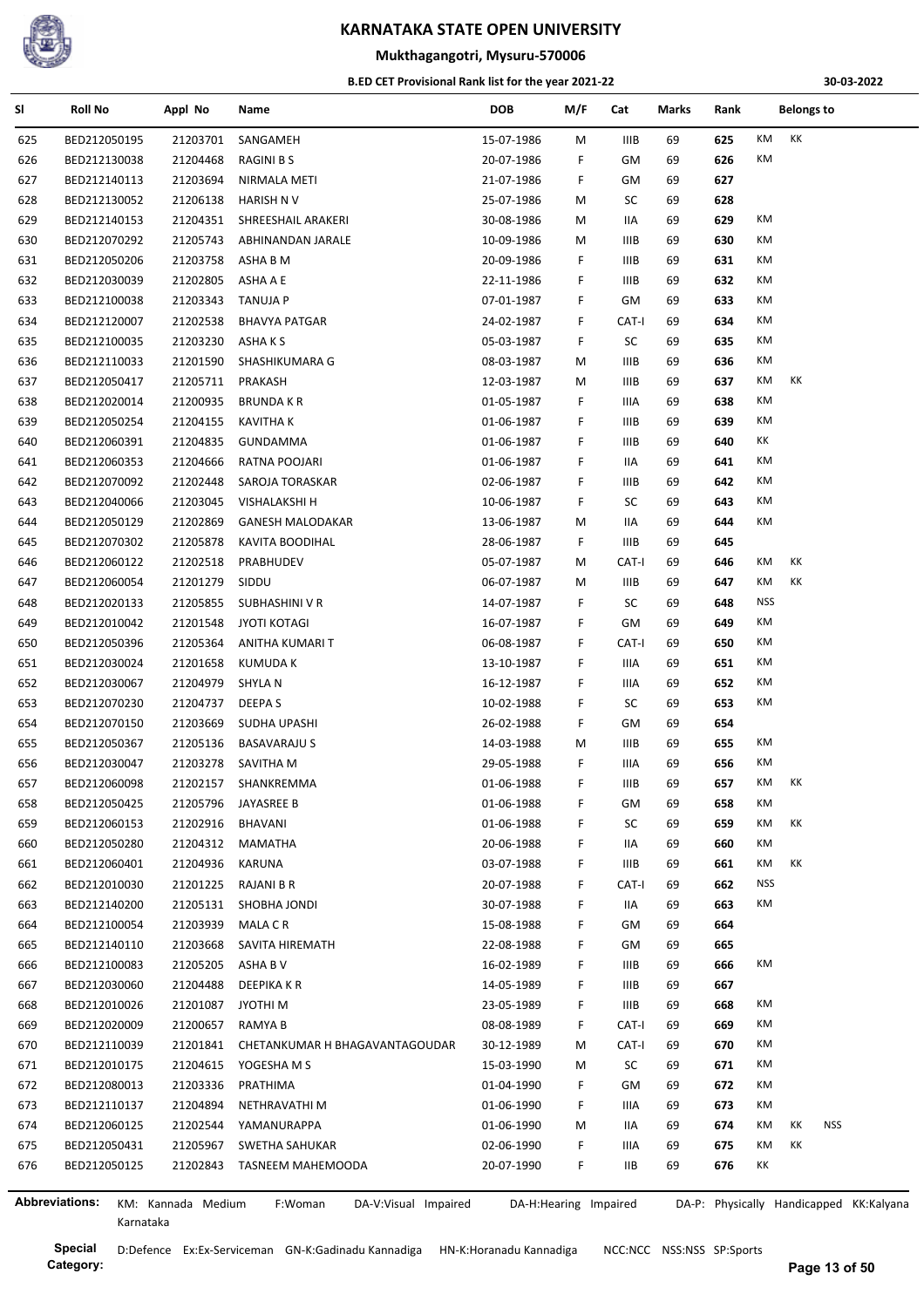

## **Mukthagangotri, Mysuru-570006**

#### **B.ED CET Provisional Rank list for the year 2021-22**

**30-03-2022**

| SI  | Roll No                      | Appl No            | Name                            | <b>DOB</b>               | M/F | Cat         | Marks | Rank |          | <b>Belongs to</b> |                                         |
|-----|------------------------------|--------------------|---------------------------------|--------------------------|-----|-------------|-------|------|----------|-------------------|-----------------------------------------|
| 677 | BED212110057                 | 21202366           | <b>SHRUTHIH</b>                 | 01-12-1990               | F   | <b>IIIB</b> | 69    | 677  | KM<br>КK |                   |                                         |
| 678 | BED212030069                 | 21204997           | <b>BHYREGOWDA M</b>             | 08-08-1991               | М   | IIIA        | 69    | 678  | КM       |                   |                                         |
| 679 | BED212060196                 | 21203448           | SUJATA HAVALDAR                 | 15-08-1991               | F   | IIIA        | 69    | 679  | КK<br>КM |                   |                                         |
| 680 | BED212070238                 | 21204913           | <b>JYOTI</b>                    | 13-11-1991               | F   | IIA         | 69    | 680  | KM<br>КK |                   |                                         |
| 681 | BED212040091                 | 21203593           | PUSHPA J                        | 18-02-1992               | F   | SC          | 69    | 681  | КM       |                   |                                         |
| 682 | BED212050227                 | 21203925           | SHILPA                          | 01-06-1992               | F   | ST          | 69    | 682  | КK<br>КM |                   |                                         |
| 683 | BED212060252                 | 21203956           | RAJU MANEGAR                    | 02-06-1992               | M   | CAT-I       | 69    | 683  | КM       |                   |                                         |
| 684 | BED212140181                 | 21204731           | BALAGAON ANITA BASAWARAJ        | 01-07-1992               | F   | GM          | 69    | 684  | КM       |                   |                                         |
| 685 | BED212070164                 | 21203926           | <b>SEETHAK</b>                  | 30-07-1992               | F.  | SC          | 69    | 685  | КM       |                   |                                         |
| 686 | BED212060052                 | 21201273           | <b>TIRUPATI</b>                 | 15-08-1992               | М   | SC          | 69    | 686  | КM<br>КK |                   |                                         |
| 687 | BED212060490                 | 21205592           | SANTOSHI                        | 08-01-1993               | F   | IIA         | 69    | 687  | КM<br>КK |                   |                                         |
| 688 | BED212050082                 | 21202442           | BUDDAYYANAVARA MANJUNATHA       | 03-04-1993               | M   | ST          | 69    | 688  | КM<br>КK | NSS               |                                         |
| 689 | BED212100004                 | 21200274           | DHANANJAYA T T                  | 16-05-1993               | M   | IIIA        | 69    | 689  | КM       |                   |                                         |
| 690 | BED212060362                 | 21204700           | PREMA KENGALAGUTTI              | 10-06-1993               | F.  | IIIA        | 69    | 690  |          |                   |                                         |
| 691 | BED212140067                 | 21202642           | <b>SHRIKANT RAMPUR</b>          | 22-07-1993               | М   | IIA         | 69    | 691  |          |                   |                                         |
| 692 | BED212050098                 | 21202539           | VINUTHA M R                     | 01-11-1993               | F.  | IIIA        | 69    | 692  | КM       |                   |                                         |
| 693 | BED212010200                 | 21204924           | SHIVAMMA                        | 05-07-1971               | F.  | SC          | 68    | 693  |          |                   |                                         |
| 694 | BED212110001                 | 21200020           | P PRABHUGOUDA                   | 01-05-1974               | М   | IIIB        | 68    | 694  | КM<br>КK |                   |                                         |
| 695 | BED212020039                 | 21202032           | MUNILAKSHMAMMA                  | 09-10-1975               | F   | CAT-I       | 68    | 695  | КM       |                   |                                         |
| 696 | BED212010156                 | 21204226           | <b>MANTYANAYAKA S</b>           | 16-03-1976               | M   | ST          | 68    | 696  |          |                   |                                         |
| 697 | BED212110049                 | 21202192           | <b>MAHESHA C N</b>              | 23-04-1977               | М   | SC          | 68    | 697  | КM       |                   |                                         |
| 698 | BED212060454                 | 21205301           | ANJANABAI                       | 01-06-1978               | F.  | SC          | 68    | 698  | КK<br>КM |                   |                                         |
| 699 | BED212110105                 | 21203900           | RATNAMMA M                      | 01-06-1978               | F.  | CAT-I       | 68    | 699  | КM<br>КK |                   |                                         |
| 700 | BED212010050                 | 21201871           | SOWMYA H G                      | 28-07-1978               | F.  | GМ          | 68    | 700  |          |                   |                                         |
| 701 | BED212050192                 | 21203691           | SHOBHA                          | 29-01-1979               | F   | IIIA        | 68    | 701  | КK<br>КM |                   |                                         |
| 702 | BED212100072                 | 21204855           | <b>MANJULA T</b>                | 01-06-1981               | F   | IIIA        | 68    | 702  | КM       |                   |                                         |
| 703 | BED212050083                 | 21202445           | LAXMAN                          | 04-06-1981               | M   | <b>IIIB</b> | 68    | 703  | КM<br>КK |                   |                                         |
| 704 | BED212050316                 | 21204712           | SHANMUKHA H C                   | 29-06-1981               | М   | GM          | 68    | 704  | КM       |                   |                                         |
| 705 | BED212020096                 | 21204239           | MAHALAKSHMI BHAT                | 22-10-1981               | F.  | GM          | 68    | 705  |          |                   |                                         |
| 706 | BED212060110                 | 21202355           | CHANDRAKANT                     | 21-01-1982               | М   | SC          | 68    | 706  | КM<br>КK |                   |                                         |
| 707 | BED212030089                 | 21205846           | UMA Y P                         | 11-03-1982               | F   | GM          | 68    | 707  | КM       |                   |                                         |
| 708 | BED212050349                 | 21205047           | SIDDA GANGAMMA C                | 18-03-1982               | F   | ST          | 68    | 708  | КM       |                   |                                         |
| 709 | BED212040058                 | 21202839           | <b>NAGAVENI H S</b>             | 14-07-1982               | F.  | IIA         | 68    | 709  |          |                   |                                         |
|     |                              |                    |                                 |                          |     |             |       |      | ΚM       |                   |                                         |
| 710 | BED212140026                 | 21201145           | <b>GONDI SHEKHARAPPA</b>        | 01-02-1983               | M   | SC          | 68    | 710  | КM       |                   |                                         |
| 711 | BED212040048<br>BED212110044 | 21202506           | YASHODAMMA<br>SAVITHA B         | 03-04-1983<br>08-04-1983 | F.  | GМ          | 68    | 711  | DA-P KM  | КK                |                                         |
| 712 |                              | 21202128           |                                 |                          | F   | IIA         | 68    | 712  | КM       |                   |                                         |
| 713 | BED212050221                 | 21203862           | NUSARATH BANU                   | 01-06-1983               | F.  | GМ          | 68    | 713  |          |                   |                                         |
| 714 | BED212050135                 | 21203007           | RAGHAVA REDDY                   | 01-06-1983               | M   | IIIA        | 68    | 714  | КK       |                   |                                         |
| 715 | BED212060048                 | 21201230           | SIDDANNA GOWDA                  | 01-10-1983               | M   | IIA         | 68    | 715  | КK<br>КM |                   |                                         |
| 716 | BED212060551                 | 21206089           | SHIVALEELA                      | 09-10-1983               | F.  | IIIB        | 68    | 716  | КM       |                   |                                         |
| 717 | BED212090047                 | 21205698           | JAYALAKSHMI                     | 10-10-1983               | F.  | IIIB        | 68    | 717  | КM       |                   |                                         |
| 718 | BED212050050                 | 21201850           | NIRMALA H                       | 01-06-1984               | F.  | SC          | 68    | 718  | КM<br>КK |                   |                                         |
| 719 | BED212070213                 | 21204541           | LAKSHMI KALAKOTI                | 01-06-1984               | F.  | GМ          | 68    | 719  | КM       |                   |                                         |
| 720 | BED212050264                 | 21204220           | KOTRESHA KYATHANA               | 01-06-1984               | M   | GМ          | 68    | 720  | КK       |                   |                                         |
| 721 | BED212070222                 | 21204694           | <b>VITHAL DALAWAYI</b>          | 01-06-1984               | M   | IIA         | 68    | 721  |          |                   |                                         |
| 722 | BED212040113                 | 21204818           | <b>GURURAJA G</b>               | 18-06-1984               | M   | IIA         | 68    | 722  | ΚM       |                   |                                         |
| 723 | BED212100064                 | 21204478           | <b>KAVITHA K K</b>              | 20-06-1984               | F.  | IIA         | 68    | 723  |          |                   |                                         |
| 724 | BED212020081                 | 21203710           | VARALAKSHMAMMA N                | 01-07-1984               | F   | CAT-I       | 68    | 724  | КM       |                   |                                         |
| 725 | BED212070282                 | 21205622           | KAVITA ANNIGERI                 | 30-07-1984               | F   | GМ          | 68    | 725  | КM       |                   |                                         |
| 726 | BED212050057                 | 21202006           | NINGAPPA NAYKAR                 | 05-12-1984               | M   | IIIB        | 68    | 726  | КM       |                   |                                         |
| 727 | BED212070211                 | 21204525           | <b>BAIRAPPA C</b>               | 10-12-1984               | M   | SC          | 68    | 727  |          |                   |                                         |
| 728 | BED212060493                 | 21205606           | SIDDAPPA                        | 15-01-1985               | м   | IIIB        | 68    | 728  | КM<br>КK |                   |                                         |
|     | Abbreviations:               | KM: Kannada Medium | F:Woman<br>DA-V:Visual Impaired | DA-H:Hearing Impaired    |     |             |       |      |          |                   | DA-P: Physically Handicapped KK:Kalyana |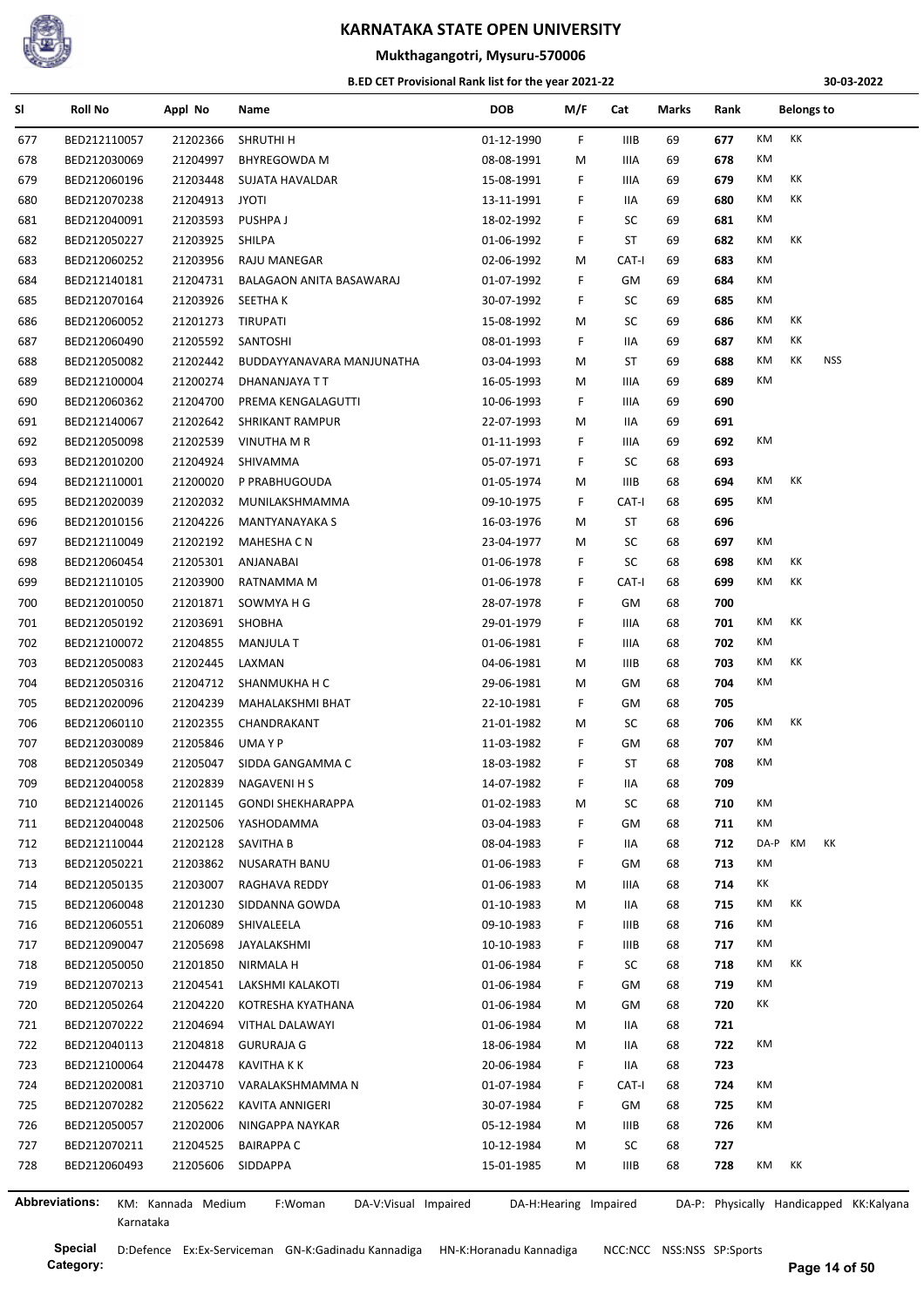

## **Mukthagangotri, Mysuru-570006**

#### **B.ED CET Provisional Rank list for the year 2021-22**

**30-03-2022**

| SI  | <b>Roll No</b>               | Appl No            | Name                            | <b>DOB</b>               | M/F                   | Cat         | Marks | Rank | <b>Belongs to</b>                       |  |
|-----|------------------------------|--------------------|---------------------------------|--------------------------|-----------------------|-------------|-------|------|-----------------------------------------|--|
| 729 | BED212130027                 | 21203475           | <b>TASMEEN B</b>                | 01-03-1985               | F                     | IIB         | 68    | 729  | KM                                      |  |
| 730 | BED212060085                 | 21201775           | RADHIKA DEVADIGA                | 09-05-1985               | F                     | IIA         | 68    | 730  | КM                                      |  |
| 731 | BED212110015                 | 21200645           | DEEPA H M                       | 11-05-1985               | F                     | GM          | 68    | 731  | КM                                      |  |
| 732 | BED212020064                 | 21203024           | <b>GUTTEMMA MYAGERI</b>         | 01-06-1985               | F                     | ST          | 68    | 732  | КM                                      |  |
| 733 | BED212040079                 | 21203265           | SUDHA H                         | 20-06-1985               | F                     | SC          | 68    | 733  | КM                                      |  |
| 734 | BED212020111                 | 21204946           | NALINA M R                      | 24-06-1985               | F                     | IIA         | 68    | 734  | KM                                      |  |
| 735 | BED212070309                 | 21206051           | AREEF BAGAWAN                   | 15-07-1985               | М                     | <b>IIB</b>  | 68    | 735  |                                         |  |
| 736 | BED212070270                 | 21205374           | JYOTI GAYAKWAD                  | 21-07-1985               | F.                    | GM          | 68    | 736  | KM                                      |  |
| 737 | BED212140214                 | 21205305           | AKKAMAHADEVI KURAJOGI           | 25-07-1985               | F.                    | IIA         | 68    | 737  |                                         |  |
| 738 | BED212120014                 | 21205327           | KAVITA NAGAPPA PATGAR           | 30-07-1985               | F                     | CAT-I       | 68    | 738  | КM                                      |  |
| 739 | BED212100051                 | 21203794           | CHANDREGOWDA D                  | 01-08-1985               | М                     | IIA         | 68    | 739  | <b>NSS</b><br>KM                        |  |
| 740 | BED212060117                 | 21202419           | SWAROOPARANI                    | 08-08-1985               | F                     | <b>IIIB</b> | 68    | 740  | КK<br>КM                                |  |
| 741 | BED212100066                 | 21204549           | POORNIMA C B                    | 21-08-1985               | F                     | GM          | 68    | 741  |                                         |  |
| 742 | BED212010106                 | 21203438           | ANUPAMA R                       | 31-08-1985               | F                     | IIIB        | 68    | 742  |                                         |  |
| 743 | BED212100026                 | 21202635           | PUSHPALATHA TK                  | 05-04-1986               | F                     | GM          | 68    | 743  | КM                                      |  |
| 744 | BED212050131                 | 21202878           | <b>KALAKAPPA KOPPAD</b>         | 01-05-1986               | М                     | IIA         | 68    | 744  | KM                                      |  |
| 745 | BED212010153                 | 21204120           | PRATHIBARANI R                  | 28-05-1986               | F                     | IIIB        | 68    | 745  |                                         |  |
| 746 | BED212060358                 | 21204690           | VEERABHADRAYYA                  | 01-06-1986               | М                     | <b>IIIB</b> | 68    | 746  | ΚK                                      |  |
| 747 | BED212140164                 | 21204579           | ROOPAVVA KADAKOL                | 01-06-1986               | F                     | IIA         | 68    | 747  | КM                                      |  |
| 748 | BED212010100                 | 21203301           | DEEPIKA S                       | 04-06-1986               | F                     | <b>IIIB</b> | 68    | 748  |                                         |  |
| 749 | BED212070169                 | 21203975           | <b>MANJULA F V</b>              | 14-06-1986               | F.                    | <b>IIIB</b> | 68    | 749  | КM                                      |  |
| 750 | BED212140221                 | 21205361           | VIJAYALAKSHMI MITTALKOD         | 09-07-1986               | F.                    | GM          | 68    | 750  |                                         |  |
| 751 | BED212110069                 | 21202832           | VEERAYYA ITAGIMATH              | 15-07-1986               | М                     | <b>IIIB</b> | 68    | 751  | KM<br>DA-P                              |  |
| 752 | BED212140171                 | 21204626           | ANNAPURNAMMA G                  | 20-07-1986               | F                     | CAT-I       | 68    | 752  | КM                                      |  |
| 753 | BED212010114                 | 21203575           | MANASWI G                       | 11-09-1986               | F                     | ST          | 68    | 753  |                                         |  |
| 754 | BED212110120                 | 21204500           | REKHA BEVINAHALLI               | 02-10-1986               | F                     | GM          | 68    | 754  | КM                                      |  |
| 755 | BED212010260                 | 21205863           | KALASHREE G V                   | 04-03-1987               | F                     | IIA         | 68    | 755  |                                         |  |
| 756 | BED212010099                 | 21203195           | SHILPA S                        | 19-04-1987               | F.                    | GM          | 68    | 756  |                                         |  |
| 757 |                              | 21205071           |                                 |                          |                       | GM          | 68    | 757  | КM                                      |  |
| 758 | BED212050355<br>BED212070125 | 21203046           | SANTHOSHA H H<br>AYYAPPA SURULA | 06-05-1987<br>07-05-1987 | М<br>М                | IIA         | 68    | 758  | КK<br>КM                                |  |
|     |                              |                    |                                 |                          |                       |             |       |      | КM                                      |  |
| 759 | BED212140160                 | 21204570           | JAMUNA KATWA                    | 01-06-1987               | F.                    | IIA         | 68    | 759  | КM                                      |  |
| 760 | BED212140162                 | 21204574           | SUDHARANI BIRADAR               | 20-06-1987               | F                     | <b>IIIB</b> | 68    | 760  |                                         |  |
| 761 | BED212110072                 | 21203013           | VISHALA H P                     | 25-06-1987               | F                     | IIIB        | 68    | 761  | КM<br>КK                                |  |
| 762 | BED212140055                 | 21202438           | <b>SUNITA BADIGER</b>           | 03-07-1987               | F                     | IIA         | 68    | 762  | KM                                      |  |
| 763 | BED212070190                 | 21204237           | SHITAL NAVANE                   | 01-08-1987               | F                     | IIIB        | 68    | 763  | КM                                      |  |
| 764 | BED212010070                 | 21202365           | KANTHAMANI S                    | 30-08-1987               | F                     | IIIB        | 68    | 764  | КM                                      |  |
| 765 | BED212110110                 | 21203964           | MALLIKARJUN JOGIHALLI           | 14-02-1988               | М                     | <b>IIIB</b> | 68    | 765  | КM                                      |  |
| 766 | BED212050097                 | 21202537           | RESHMA                          | 26-02-1988               | F                     | IIВ         | 68    | 766  | KK<br>КM                                |  |
| 767 | BED212140023                 | 21201007           | SUMALATHA B                     | 06-04-1988               | F                     | IIIB        | 68    | 767  | <b>NSS</b><br>KM                        |  |
| 768 | BED212050314                 | 21204685           | AFRIN A                         | 17-04-1988               | F                     | GМ          | 68    | 768  | ΚK                                      |  |
| 769 | BED212010179                 | 21204648           | MANJUNATHA K L                  | 06-05-1988               | М                     | IIIA        | 68    | 769  | КM                                      |  |
| 770 | BED212100010                 | 21200667           | ANANDAKUMARA G S                | 08-05-1988               | М                     | SC          | 68    | 770  | КM                                      |  |
| 771 | BED212010176                 | 21204625           | SRIDEVI K                       | 15-05-1988               | F                     | ST          | 68    | 771  | КM                                      |  |
| 772 | BED212010252                 | 21205691           | MANJUNATH SIDDAPA MEESI         | 01-06-1988               | М                     | IIA         | 68    | 772  | КM                                      |  |
| 773 | BED212050257                 | 21204159           | <b>GAJANAND LAMANI</b>          | 01-06-1988               | М                     | SC          | 68    | 773  | КM                                      |  |
| 774 | BED212090032                 | 21204211           | SUDHA KUMARI K                  | 29-08-1988               | F                     | IIA         | 68    | 774  | КM                                      |  |
| 775 | BED212030045                 | 21203246           | SUDHAMANI G S                   | 16-12-1988               | F.                    | GM          | 68    | 775  | KM                                      |  |
| 776 | BED212110116                 | 21204114           | MAHAMED SADIQULLA               | 10-03-1989               | М                     | IIB         | 68    | 776  | КM                                      |  |
| 777 | BED212050133                 | 21203002           | ANUPAMA B T                     | 25-03-1989               | F                     | ST          | 68    | 777  | КM                                      |  |
| 778 | BED212070216                 | 21204610           | VIJAYALAXMI SAVANUR             | 24-04-1989               | F                     | GМ          | 68    | 778  | KM                                      |  |
| 779 | BED212100009                 | 21200666           | MAHESHA B R                     | 01-07-1989               | М                     | SC          | 68    | 779  | КM                                      |  |
| 780 | BED212070316                 | 21206131           | RIPKA LAKKA                     | 17-04-1990               | F                     | SC          | 68    | 780  | КM                                      |  |
|     |                              |                    |                                 |                          |                       |             |       |      |                                         |  |
|     | <b>Abbreviations:</b>        | KM: Kannada Medium | F:Woman<br>DA-V:Visual Impaired |                          | DA-H:Hearing Impaired |             |       |      | DA-P: Physically Handicapped KK:Kalyana |  |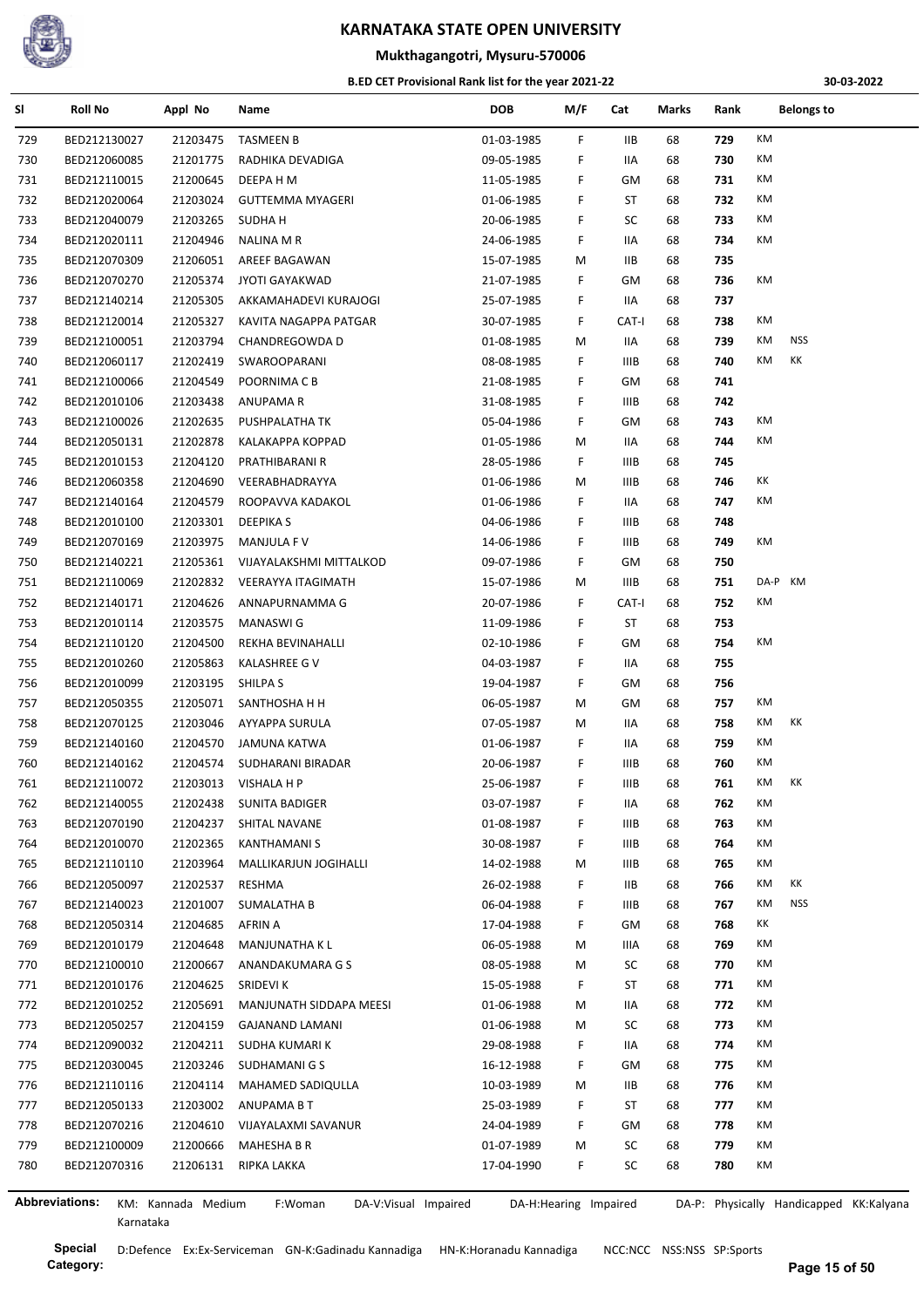

## **Mukthagangotri, Mysuru-570006**

#### **B.ED CET Provisional Rank list for the year 2021-22**

**30-03-2022**

| SI  | <b>Roll No</b>        | Appl No            | Name                            | <b>DOB</b> | M/F                   | Cat         | Marks | Rank |         | <b>Belongs to</b> |    |                                         |
|-----|-----------------------|--------------------|---------------------------------|------------|-----------------------|-------------|-------|------|---------|-------------------|----|-----------------------------------------|
| 781 | BED212070057          | 21201451           | <b>SUDHA</b>                    | 01-06-1990 | M                     | <b>IIIB</b> | 68    | 781  | KM      | КK                |    |                                         |
| 782 | BED212070115          | 21202857           | JAYABASAVA V CHOUDAKI           | 01-06-1990 | M                     | IIA         | 68    | 782  | KM      |                   |    |                                         |
| 783 | BED212010222          | 21205138           | SANGEETHA                       | 05-06-1990 | F.                    | SC          | 68    | 783  | KM      | <b>NSS</b>        |    |                                         |
| 784 | BED212060255          | 21203962           | PARASHURAMA V E                 | 19-08-1990 | М                     | IIA         | 68    | 784  | KM      |                   |    |                                         |
| 785 | BED212050214          | 21203809           | <b>GEETHA S K</b>               | 24-03-1991 | F.                    | IIA         | 68    | 785  | КM      |                   |    |                                         |
| 786 | BED212050101          | 21202546           | RENUKAMMA                       | 01-06-1991 | F.                    | ST          | 68    | 786  | КK      |                   |    |                                         |
| 787 | BED212050147          | 21203183           | PREEYA CHANDRAKANT ACHCHALAKAR  | 20-07-1991 | F.                    | IIA         | 68    | 787  | КM      |                   |    |                                         |
| 788 | BED212060408          | 21204990           | LAKSHMIDEVI M                   | 02-09-1991 | F.                    | CAT-I       | 68    | 788  | КM      |                   |    |                                         |
| 789 | BED212060113          | 21202375           | <b>GOUTAM CHNADRAKANTH</b>      | 26-09-1991 | M                     | SC          | 68    | 789  | KM      | КK                |    |                                         |
| 790 | BED212050005          | 21200150           | <b>HANUMANTAPPA S</b>           | 04-01-1992 | M                     | IIA         | 68    | 790  | KM      | КK                |    |                                         |
| 791 | BED212060286          | 21204098           | BHIMASHANKAR                    | 05-01-1992 | M                     | SC          | 68    | 791  | КK      |                   |    |                                         |
| 792 | BED212110157          | 21205296           | RAJESWARI BN                    | 10-03-1992 | F.                    | GМ          | 68    | 792  |         |                   |    |                                         |
| 793 | BED212050273          | 21204269           | VEERABHADRAYYA                  | 14-04-1992 | M                     | IIIB        | 68    | 793  | KM      | КK                |    |                                         |
| 794 | BED212140144          | 21204151           | PRATIBHA SHANKAR SAMBHOJI       | 07-06-1992 | F.                    | IIA         | 68    | 794  | KM      |                   |    |                                         |
| 795 | BED212050118          | 21202625           | RAVICHANDRA                     | 16-06-1992 | M                     | IIIB        | 68    | 795  | KM      | КK                |    |                                         |
| 796 | BED212060274          | 21204071           | PARAMESWAR V KOULAGI            | 01-07-1992 | M                     | IIIB        | 68    | 796  | KM      | КK                |    |                                         |
| 797 | BED212020145          | 21206151           | MAMATHA B N                     | 26-07-1992 | F.                    | SC          | 68    | 797  | КM      | КK                |    |                                         |
| 798 | BED212140014          | 21200621           | ANITA AMBI                      | 20-12-1992 | F.                    | IIA         | 68    | 798  | КM      |                   |    |                                         |
| 799 | BED212130042          | 21204624           | <b>HEMAJYOTHI K S</b>           | 19-12-1978 | F.                    | IIA         | 67    | 799  |         |                   |    |                                         |
| 800 | BED212140212          | 21205289           | PARASAPPA MADAR                 | 16-04-1980 | M                     | SC          | 67    | 800  | КM      |                   |    |                                         |
| 801 | BED212040086          | 21203495           | MANJULA K G                     | 18-05-1980 | F.                    | GМ          | 67    | 801  | КM      |                   |    |                                         |
| 802 | BED212010185          | 21204681           | MUBIN TAJ H O                   | 20-08-1980 | F.                    | IIB.        | 67    | 802  |         |                   |    |                                         |
| 803 | BED212010123          | 21203676           | MOHANA KUMARI K                 | 31-05-1982 | F.                    | SC          | 67    | 803  | KM      |                   |    |                                         |
| 804 | BED212040021          | 21201512           | ASHA M S                        | 11-04-1983 | F.                    | IIB.        | 67    | 804  | КM      |                   |    |                                         |
| 805 | BED212060531          | 21205972           | ARCHANA MALLOLI                 | 10-05-1983 | F.                    | IIA         | 67    | 805  | КM      |                   |    |                                         |
| 806 | BED212060560          | 21206115           | BHAGAMMA                        | 01-06-1983 | F.                    | IIIA        | 67    | 806  | DA-P KM |                   | КK |                                         |
| 807 | BED212070236          | 21204872           | SHOBHA UJJANI                   | 03-06-1983 | F.                    | IIIB        | 67    | 807  | KM      |                   |    |                                         |
| 808 | BED212110118          | 21204256           | MANJANAGOUDA SANKANAGOUDAR      | 05-01-1984 | M                     | GM          | 67    | 808  | КM      |                   |    |                                         |
| 809 | BED212070246          | 21204976           | HANUMAREDDY                     | 30-03-1984 | M                     | IIIA        | 67    | 809  |         |                   |    |                                         |
| 810 | BED212020088          | 21203908           | CHANDRAKALAC                    | 04-06-1984 | F.                    | IIA         | 67    | 810  |         |                   |    |                                         |
| 811 | BED212060396          | 21204880           | PRAVEEN MUNGANUR                | 10-06-1984 | М                     | IIA         | 67    | 811  | КM      |                   |    |                                         |
| 812 | BED212050303          | 21204580           | KAVITA NAGAVANDA                | 14-06-1984 | F.                    | <b>IIIB</b> | 67    | 812  | KM      | КK                |    |                                         |
| 813 | BED212050222          | 21203874           | VIDYA H N                       | 22-06-1984 | F.                    | <b>IIIB</b> | 67    | 813  | КM      |                   |    |                                         |
| 814 | BED212110093          | 21203697           | <b>KRISHNANAIK LAMBANI</b>      | 01-07-1984 | M                     | SC          | 67    | 814  | КM      | КK                |    |                                         |
| 815 | BED212110009          | 21200214           | SHILPA S                        | 15-07-1984 | F.                    | SC          | 67    | 815  | КM      |                   |    |                                         |
| 816 | BED212120003          | 21200844           | SUGEETA                         | 30-07-1984 | F.                    | GМ          | 67    | 816  | КM      |                   |    |                                         |
| 817 | BED212110053          | 21202346           | SUMA A G                        | 05-09-1984 | F.                    | GM          | 67    | 817  |         |                   |    |                                         |
| 818 | BED212050339          | 21204893           | SHARANABASAVA                   | 09-11-1984 | M                     | IIIB        | 67    | 818  | КM      | КK                |    |                                         |
| 819 | BED212080035          | 21205922           | SUNEETHA                        | 09-03-1985 | F.                    | IIA         | 67    | 819  | KM      |                   |    |                                         |
| 820 | BED212011240          | 21201124           | RAMESHKUMAR T L                 | 23-03-1985 | М                     | SC          | 67    | 820  |         |                   |    |                                         |
| 821 | BED212030101          | 21206159           | THEJASWINI K S                  | 09-05-1985 | F.                    | GM          | 67    | 821  | КM      |                   |    |                                         |
| 822 | BED212110052          | 21202337           | SURESHAKB                       | 01-06-1985 | M                     | SC          | 67    | 822  | КM      |                   |    |                                         |
| 823 | BED212060422          | 21205143           | <b>HALLI DURUGAPPA</b>          | 01-06-1985 | М                     | CAT-I       | 67    | 823  | КM      | КK                | SP |                                         |
| 824 | BED212010173          | 21204600           |                                 |            | F.                    | SC          | 67    | 824  | КM      | SP                |    |                                         |
|     |                       |                    | YASHODHAMMA                     | 02-06-1985 |                       |             |       |      | КM      |                   |    |                                         |
| 825 | BED212020046          | 21202339           | ROOPASREE R                     | 15-06-1985 | F.                    | GM          | 67    | 825  |         |                   |    |                                         |
| 826 | BED212010055          | 21202018           | PRADEEPKUMARA H C               | 18-06-1985 | M                     | IIA         | 67    | 826  | КM      | <b>NSS</b><br>КK  |    |                                         |
| 827 | BED212050409          | 21205621           | MUGANNA A                       | 01-07-1985 | M                     | ST          | 67    | 827  | KM      |                   |    |                                         |
| 828 | BED212050383          | 21205237           | MALLIKARJUN HALASAGI            | 01-07-1985 | M                     | <b>IIIB</b> | 67    | 828  |         |                   |    |                                         |
| 829 | BED212060298          | 21204153           | SURENDRA GOWDA S                | 15-09-1985 | M                     | IIA         | 67    | 829  | КM      |                   |    |                                         |
| 830 | BED212090019          | 21202804           | <b>VARIJA P</b>                 | 04-10-1985 | F.                    | IIIA        | 67    | 830  | КM      |                   |    |                                         |
| 831 | BED212110168          | 21205660           | <b>REKHA TOTAGER</b>            | 15-01-1986 | F.                    | IIA         | 67    | 831  | КM      |                   |    |                                         |
| 832 | BED212030034          | 21202474           | RAMESHA S G                     | 20-01-1986 | М                     | SC          | 67    | 832  | КM      |                   |    |                                         |
|     | <b>Abbreviations:</b> | KM: Kannada Medium | F:Woman<br>DA-V:Visual Impaired |            | DA-H:Hearing Impaired |             |       |      |         |                   |    | DA-P: Physically Handicapped KK:Kalyana |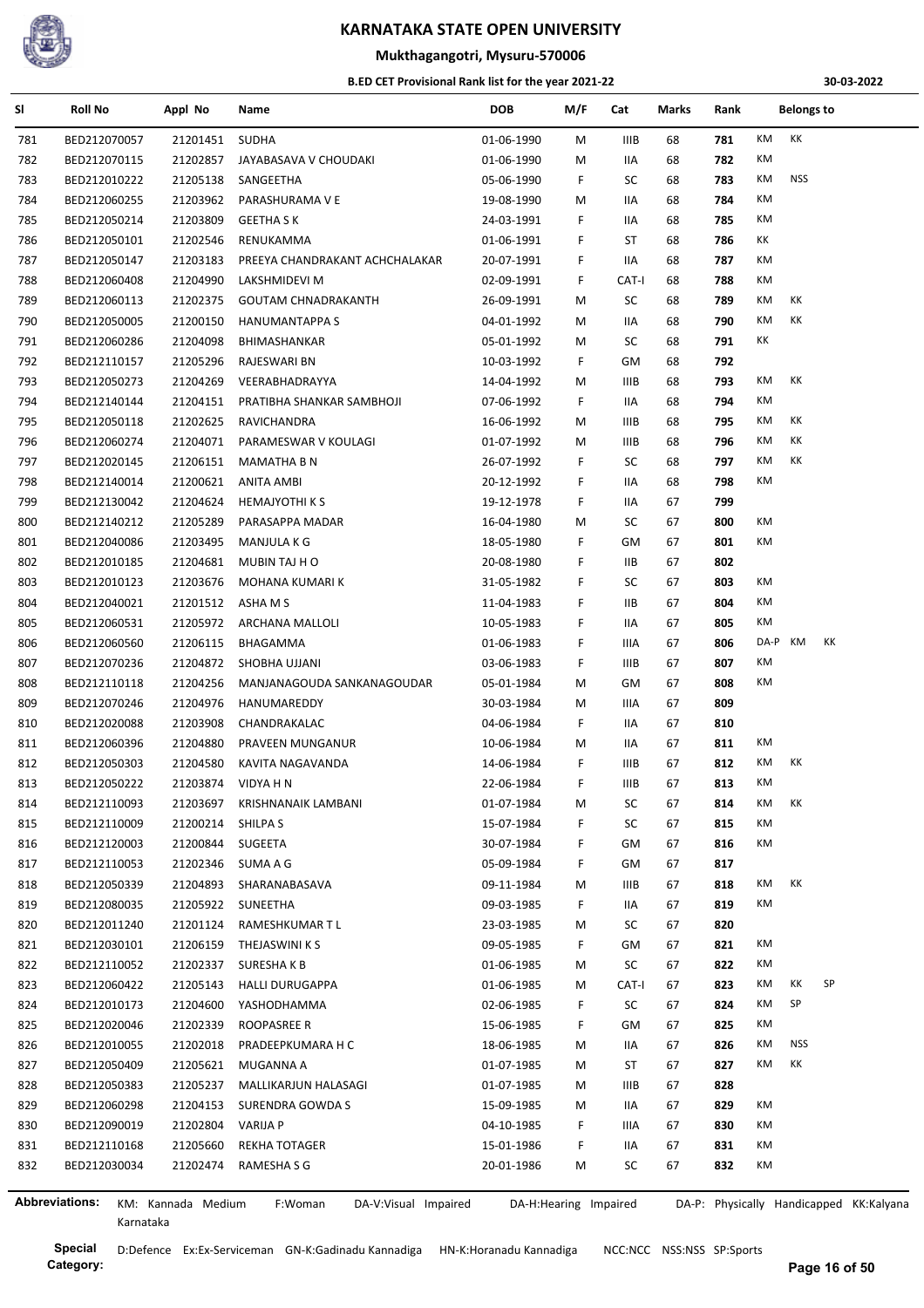

# **Mukthagangotri, Mysuru-570006**

#### **B.ED CET Provisional Rank list for the year 2021-22**

**30-03-2022**

| SI  | <b>Roll No</b> | Appl No            | Name                             | <b>DOB</b> | M/F                   | Cat   | Marks | Rank |            | <b>Belongs to</b>                       |
|-----|----------------|--------------------|----------------------------------|------------|-----------------------|-------|-------|------|------------|-----------------------------------------|
| 833 | BED212090040   | 21204857           | <b>SEKEENA S</b>                 | 12-02-1986 | F.                    | IIВ   | 67    | 833  | KM         |                                         |
| 834 | BED212080016   | 21203688           | <b>SUJATHA S</b>                 | 02-03-1986 | F.                    | IIA   | 67    | 834  | KM         |                                         |
| 835 | BED212060412   | 21205042           | JULEKHABEGAUM MUDAGAL            | 06-04-1986 | F.                    | IIB.  | 67    | 835  |            |                                         |
| 836 | BED212140056   | 21202501           | SHAHINABANU HATTARAKIHAL         | 10-05-1986 | F.                    | IIВ   | 67    | 836  | КM         |                                         |
| 837 | BED212050086   | 21202455           | SATYAPPA                         | 01-06-1986 | М                     | SC    | 67    | 837  | KM         | КK                                      |
| 838 | BED212070195   | 21204270           | ANNAPURNA KURAVATTIMATH          | 01-06-1986 | F.                    | IIIB  | 67    | 838  | KM         | КK                                      |
| 839 | BED212110154   | 21205214           | <b>GANGAMMA MORAGERI</b>         | 01-06-1986 | F                     | GM    | 67    | 839  | КM         |                                         |
| 840 | BED212070178   | 21204181           | SHARADA NAIK                     | 09-06-1986 | F.                    | GM    | 67    | 840  | КM         |                                         |
| 841 | BED212010276   | 21206045           | SOWMYA M                         | 10-06-1986 | F.                    | SC    | 67    | 841  | KM         |                                         |
| 842 | BED212060402   | 21204940           | NINGAMMA                         | 25-06-1986 | F                     | IIIB  | 67    | 842  | КK         |                                         |
| 843 | BED212110165   | 21205611           | LAVANYA B                        | 25-06-1986 | F.                    | GM    | 67    | 843  |            |                                         |
| 844 | BED212070225   | 21204705           | VITHIYA MULAGUND                 | 31-07-1986 | F.                    | IIA   | 67    | 844  | KM         |                                         |
| 845 | BED212130026   | 21203421           | PADMAVATHI B                     | 16-08-1986 | F                     | IIIA  | 67    | 845  | КM         |                                         |
| 846 | BED212010011   | 21200361 DEEPA D   |                                  | 01-09-1986 | F                     | SC    | 67    | 846  | КM         |                                         |
| 847 | BED212010158   | 21204330           | SHEELA N S                       | 15-02-1987 | F.                    | SC    | 67    | 847  | KM         |                                         |
| 848 | BED212050003   | 21200084           | SHIVAKUMARA T                    | 29-05-1987 | М                     | IIA   | 67    | 848  | КM         |                                         |
| 849 | BED212090003   | 21200334           | ASHWINI                          | 30-05-1987 | F.                    | IIA   | 67    | 849  |            |                                         |
| 850 | BED212050209   | 21203772           | SHILPA DUSHI                     | 31-05-1987 | F.                    | GM    | 67    | 850  | КM         |                                         |
| 851 | BED212060300   | 21204180           | JYOTHI                           | 01-06-1987 | F.                    | IIIA  | 67    | 851  | КM         |                                         |
| 852 | BED212060005   | 21200095           | MAHADEV                          | 01-06-1987 | M                     | IIIB  | 67    | 852  | KM         | КK                                      |
| 853 | BED212140081   | 21203054           | HAZARATMA                        | 10-06-1987 | F.                    | CAT-I | 67    | 853  |            |                                         |
| 854 | BED212050329   | 21204767           | AMRUTA BHANDARKAR                | 25-06-1987 | F.                    | GM    | 67    | 854  |            |                                         |
|     |                |                    |                                  |            |                       |       |       |      | KM         | КK                                      |
| 855 | BED212060051   | 21201272           | HOLIYAPPA                        | 10-08-1987 | М                     | IIA   | 67    | 855  | КM         |                                         |
| 856 | BED212030031   | 21202340           | NALINA B S                       | 03-02-1988 | F.                    | GM    | 67    | 856  | KM         | КK                                      |
| 857 | BED212060239   | 21203841           | SAVITIRI TOLANUR                 | 03-03-1988 | F.                    | IIA   | 67    | 857  | KM         |                                         |
| 858 | BED212030068   | 21204984           | RADHIKA G S                      | 10-05-1988 | F.                    | CAT-I | 67    | 858  |            |                                         |
| 859 | BED212050275   | 21204281           | MONAKSHI                         | 15-05-1988 | F.                    | SC    | 67    | 859  |            |                                         |
| 860 | BED212050226   | 21203910           | NAGARATNA                        | 05-06-1988 | F.                    | IIIA  | 67    | 860  | КM         | КK                                      |
| 861 | BED212050010   | 21200348           | <b>HEMAVATHI H P</b>             | 30-06-1988 | F.                    | CAT-I | 67    | 861  | KM         | КK                                      |
| 862 | BED212140093   | 21203232           | SHAINAJ TEGGINAMANI              | 10-07-1988 | F.                    | IIB   | 67    | 862  | КM         |                                         |
| 863 | BED212110145   | 21205147           | NAGAMANI R                       | 15-07-1988 | F.                    | GM    | 67    | 863  | КM         |                                         |
| 864 | BED212060049   | 21201242           | SHILPA TELI                      | 31-07-1988 | F                     | IIA   | 67    | 864  | КM         |                                         |
| 865 | BED212010210   | 21205014           | SUDHAMANI H K                    | 15-08-1988 | F.                    | IIIB  | 67    | 865  | КM         |                                         |
| 866 | BED212060087   | 21201795           | PRIYADARSHINI                    | 30-08-1988 | F.                    | IIIB  | 67    | 866  | КM         | КK                                      |
| 867 | BED212050291   | 21204481           | <b>GEETHA K K</b>                | 08-10-1988 | F.                    | IIA   | 67    | 867  | KM         |                                         |
| 868 | BED212050040   | 21201491           | HARISHA H G                      | 31-10-1988 | M                     | IIA   | 67    | 868  | КM         |                                         |
| 869 | BED212060260   | 21203991           | <b>JYOTI</b>                     | 26-12-1988 | F.                    | IIIB  | 67    | 869  | DA-P KM    |                                         |
| 870 | BED212010023   | 21201008 ASHA S    |                                  | 01-02-1989 | F.                    | SC    | 67    | 870  | КM         |                                         |
| 871 | BED212060532   |                    | 21205973 RADHA M                 | 05-04-1989 | F.                    | GМ    | 67    | 871  | KM         | КK                                      |
| 872 | BED212040101   | 21204512           | RAMYA S P                        | 21-04-1989 | F.                    | IIIA  | 67    | 872  | КM         |                                         |
| 873 | BED212010111   |                    | 21203491 SHWETHA P               | 06-06-1989 | F.                    | IIIA  | 67    | 873  | КM         |                                         |
| 874 | BED212050051   | 21201855           | VIJAYAKUMARA                     | 01-08-1989 | M                     | IIIB  | 67    | 874  | KM         | KK                                      |
| 875 | BED212040093   | 21203709           | <b>BIBI FATHIMA</b>              | 08-10-1989 | F.                    | IIВ   | 67    | 875  | КM         |                                         |
| 876 | BED212010069   | 21202334           | ANDANI                           | 13-10-1989 | M                     | SC    | 67    | 876  | KM         | <b>NSS</b>                              |
| 877 | BED212020135   | 21205894           | SHEELA NN                        | 02-12-1989 | F.                    | IIA   | 67    | 877  | <b>NCC</b> | <b>NSS</b>                              |
| 878 | BED212060394   | 21204874           | NAGARAJ                          | 20-12-1989 | M                     | IIA   | 67    | 878  | KM         | КK                                      |
| 879 | BED212010040   | 21201542           | RAMYASHREE B M                   | 30-05-1990 | F.                    | IIA   | 67    | 879  | KM         |                                         |
| 880 | BED212090051   | 21205925           | NALINAKSHI                       | 01-06-1990 | F.                    | ST    | 67    | 880  | КM         |                                         |
| 881 | BED212070278   | 21205576           | <b>GUDDAPPA N KAMBALI</b>        | 10-06-1990 | M                     | IIA   | 67    | 881  | КM         |                                         |
| 882 | BED212060139   | 21202676           | GEETA PHIRAGA                    | 15-08-1990 | F.                    | SC    | 67    | 882  | KM         |                                         |
| 883 | BED212140064   |                    | 21202605 SHEKHAPPA S BASARIGIDAD | 10-02-1991 | М                     | SC    | 67    | 883  | KM         |                                         |
| 884 | BED212060210   | 21203523           | HANAMESH                         | 06-04-1991 | M                     | IIA   | 67    | 884  | KM         | КK                                      |
|     |                |                    |                                  |            |                       |       |       |      |            |                                         |
|     | Abbreviations: | KM: Kannada Medium | F:Woman<br>DA-V:Visual Impaired  |            | DA-H:Hearing Impaired |       |       |      |            | DA-P: Physically Handicapped KK:Kalyana |

l,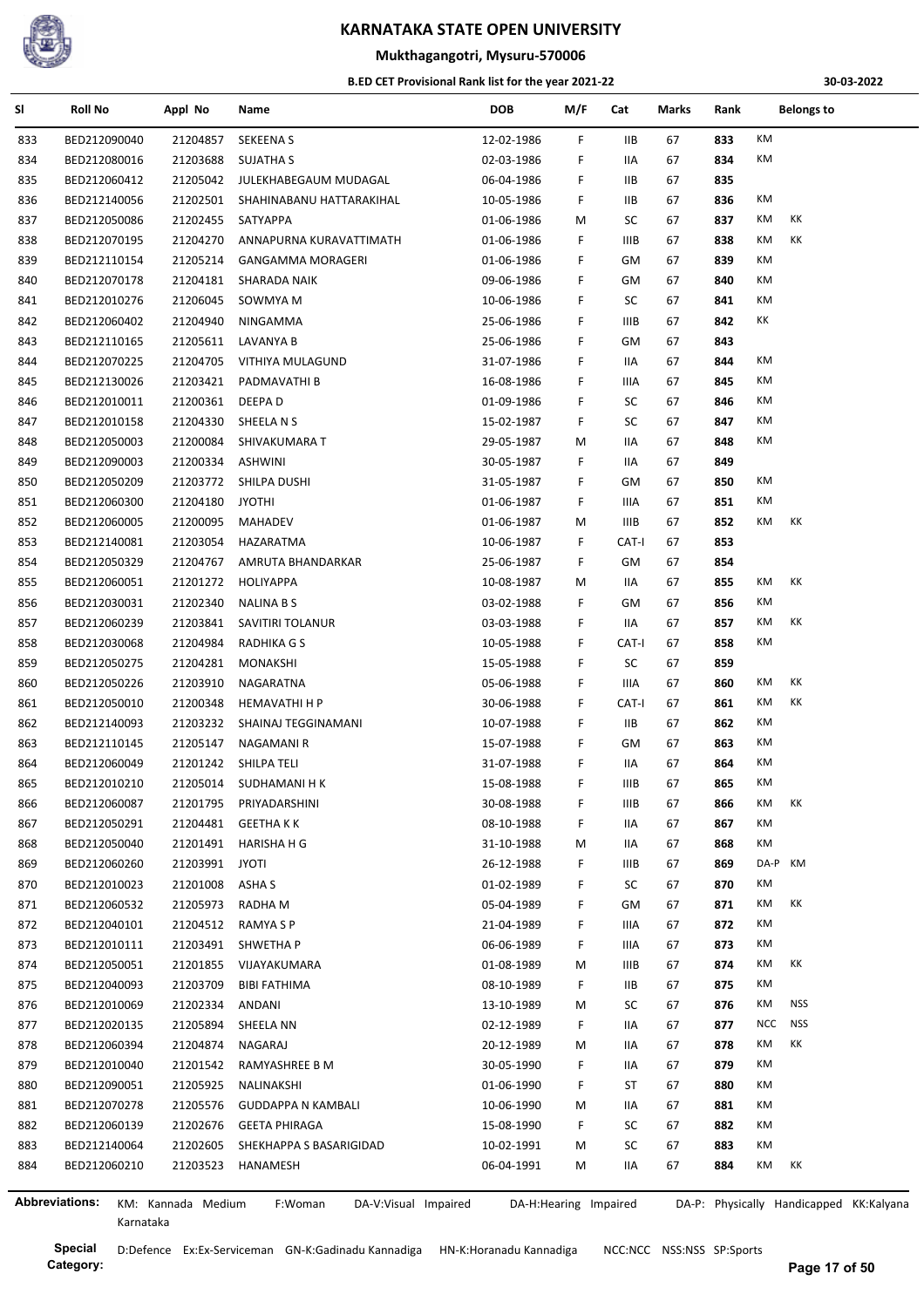

## **Mukthagangotri, Mysuru-570006**

#### **B.ED CET Provisional Rank list for the year 2021-22**

**30-03-2022**

| SI  | <b>Roll No</b>        | Appl No            | Name                            | <b>DOB</b> | M/F                   | Cat         | Marks | Rank | <b>Belongs to</b> |                                         |
|-----|-----------------------|--------------------|---------------------------------|------------|-----------------------|-------------|-------|------|-------------------|-----------------------------------------|
| 885 | BED212060212          | 21203525           | RAMESH AMASIDDA MAGADARI        | 10-07-1991 | М                     | GМ          | 67    | 885  |                   |                                         |
| 886 | BED212060211          | 21203524           | BASALINGAPPA TUMBAGI            | 22-07-1991 | М                     | IIA         | 67    | 886  | КM                |                                         |
| 887 | BED212140140          | 21204124           | SAVITRI                         | 30-07-1991 | F                     | IIIA        | 67    | 887  | КM<br>КK          |                                         |
| 888 | BED212070109          | 21202806           | SHABANA                         | 14-10-1991 | F                     | <b>IIB</b>  | 67    | 888  | КK<br>КM          |                                         |
| 889 | BED212050116          | 21202620           | KANAKAPPA                       | 13-05-1992 | М                     | ST          | 67    | 889  | КK<br>КM          |                                         |
| 890 | BED212020063          | 21202996           | <b>RUPINI KM</b>                | 28-05-1992 | F                     | ST          | 67    | 890  | KM                |                                         |
| 891 | BED212050117          | 21202622           | LEELAVATI                       | 18-06-1992 | F                     | <b>IIIB</b> | 67    | 891  | КK<br>КM          |                                         |
| 892 | BED212030053          | 21204005           | GOWRAMMA                        | 09-02-1993 | F                     | SC          | 67    | 892  | KM                |                                         |
| 893 | BED212060273          | 21204070           | KAVITA RAYAPPA                  | 15-03-1993 | F                     | SC          | 67    | 893  | КK<br>КM          |                                         |
| 894 | BED212060320          | 21204338           | JAYASHREE                       | 16-04-1993 | F                     | IIА         | 67    | 894  | КK<br>КM          |                                         |
| 895 | BED212050092          | 21202507           | NEELAMMA                        | 01-06-1993 | F                     | IIА         | 67    | 895  | КK<br>КM          |                                         |
| 896 | BED212060469          | 21205380           | <b>JAGANNATH</b>                | 24-06-1993 | М                     | <b>IIIB</b> | 67    | 896  | КM<br>КK          | <b>NSS</b>                              |
| 897 | BED212030023          | 21201641           | <b>GEETHAR</b>                  | 10-09-1993 | F                     | ST          | 67    | 897  | КM                |                                         |
| 898 | BED212140051          | 21202269           | RESHMA METI                     | 06-11-1993 | F                     | GМ          | 67    | 898  | КM                |                                         |
| 899 | BED212100094          | 21205632           | VASUDHAMANI K                   | 10-07-1971 | F                     | GМ          | 66    | 899  |                   |                                         |
| 900 | BED212140116          | 21203720           | SHAILAJAKATTI                   | 22-06-1976 | F                     | GМ          | 66    | 900  | КK                |                                         |
| 901 | BED212010039          | 21201539           | UMESHA D S                      | 11-12-1976 | М                     | <b>IIIB</b> | 66    | 901  | КM<br><b>NSS</b>  |                                         |
| 902 | BED212020005          | 21200481           | <b>KAMALA G T</b>               | 22-07-1977 | F                     | IIIA        | 66    | 902  | КM                |                                         |
| 903 | BED212100078          | 21205117           | SHANTHALA M                     | 22-07-1978 | F                     | GМ          | 66    | 903  |                   |                                         |
| 904 | BED212060103          | 21202203           | <b>GANGABAI B P</b>             | 24-05-1979 | F                     | CAT-I       | 66    | 904  | КK                |                                         |
| 905 | BED212130014          | 21202188           | RAMESH KUMAR M                  | 20-07-1979 | М                     | IIA         | 66    | 905  | КM                |                                         |
| 906 | BED212110184          | 21206095           | BABUJAN K M                     | 11-03-1980 | М                     | GМ          | 66    | 906  | КM                |                                         |
| 907 | BED212060465          | 21205366           | SANJEEVKUMAR                    | 01-06-1980 | м                     | CAT-I       | 66    | 907  | КM                |                                         |
| 908 | BED212060221          | 21203677           | AMBARAYA                        | 01-09-1980 | М                     | IIA         | 66    | 908  | КM                |                                         |
| 909 | BED212070174          | 21204044           | <b>RENUKA</b>                   | 08-04-1981 | F                     | IIA         | 66    | 909  | КM                |                                         |
| 910 | BED212010045          | 21201566           | YAMUNA                          | 20-05-1981 | F                     | IIА         | 66    | 910  | КM                |                                         |
| 911 | BED212050428          | 21205900           | <b>GONI SWAMY T</b>             | 01-06-1981 | М                     | IIA         | 66    | 911  | КM<br>КK          |                                         |
| 912 | BED212040123          | 21205152           | NAGARAJ G                       | 22-07-1981 | М                     | IIA         | 66    | 912  |                   |                                         |
| 913 | BED212060223          | 21203696           | <b>RENUKA</b>                   | 23-12-1981 | F                     | IIIB        | 66    | 913  | КM<br>КK          |                                         |
| 914 | BED212050433          | 21205990           | BALCHANDRA                      | 02-02-1982 | м                     | SC          | 66    | 914  | КK<br>КM          | <b>NSS</b>                              |
| 915 | BED212060126          | 21202550           | <b>KAVITA</b>                   | 22-03-1982 | F.                    | IIA         | 66    | 915  | КM                |                                         |
| 916 | BED212010142          | 21203945           | KEMPARAJA K C                   | 05-02-1983 | м                     | <b>IIIB</b> | 66    | 916  | КM                |                                         |
| 917 | BED212080012          | 21202978           | UMME SALMA IDRUSIA              | 01-04-1983 | F                     | GM          | 66    | 917  |                   |                                         |
| 918 | BED212060172          | 21203134           | VENKATARAVANA D K               | 06-04-1983 | M                     | SC          | 66    | 918  | КM                |                                         |
| 919 | BED212050119          | 21202636           | SHARANA BASAVARAJ T M           | 01-06-1983 | M                     | IIIB        | 66    | 919  | KK<br>КM          |                                         |
| 920 | BED212040022          | 21201530           | CHANDRAKALA                     | 10-06-1983 | F.                    | GМ          | 66    | 920  | КM                |                                         |
| 921 | BED212020126          | 21205507           | SHEELA M                        | 10-07-1983 | F                     | IIA         | 66    | 921  | КM                |                                         |
| 922 | BED212100043          | 21203549           | LATHA B                         | 23-07-1983 | F                     | GМ          | 66    | 922  |                   |                                         |
| 923 | BED212010270          | 21206009           | VASAVI V                        | 10-05-1984 | F                     | IIIA        | 66    | 923  | КM                |                                         |
| 924 | BED212140256          | 21205980           | ASHWINI J                       | 01-06-1984 | F                     | <b>IIIB</b> | 66    | 924  |                   |                                         |
| 925 | BED212040145          | 21205877           | <b>GOWRAMMAR</b>                | 01-06-1984 | F                     | IIIB        | 66    | 925  | <b>NSS</b><br>КM  |                                         |
| 926 | BED212040144          | 21205857           | <b>BHARATHESHA B R</b>          | 05-06-1984 | м                     | IIIB        | 66    | 926  | КM                |                                         |
| 927 | BED212100007          | 21200540           | SOMASHEKHARA H S                | 05-06-1984 | М                     | SC          | 66    | 927  | КM                |                                         |
| 928 | BED212140112          | 21203687           | BANGAREVVA NYAMAGOUDRA          | 05-07-1984 | F                     | IIA         | 66    | 928  | КM                |                                         |
| 929 | BED212110152          | 21205195           | REKHA H M                       | 05-07-1984 | F.                    | IIIB        | 66    | 929  |                   |                                         |
| 930 | BED212070101          | 21202640           | BASAPPA WADDAR                  | 06-07-1984 | M                     | SC          | 66    | 930  | КM                |                                         |
| 931 | BED212070293          | 21205763           | SRIDEVI G                       | 13-07-1984 | F                     | IIIB        | 66    | 931  | EX<br>КM          |                                         |
| 932 | BED212050058          | 21202012           | MANGALA TENKAPPANAVAR           | 31-07-1984 | F                     | IIIB        | 66    | 932  | КM                |                                         |
| 933 | BED212060003          | 21200062           | BASAVARAJ JEVOOR                | 31-07-1984 | M                     | IIIB        | 66    | 933  | DA-H              |                                         |
| 934 | BED212050354          | 21205069           | MALATESH TALLALLI               | 12-08-1984 | M                     | 11A         | 66    | 934  | КM                |                                         |
| 935 | BED212060163          | 21203017           | BHAGAMMA                        | 10-09-1984 | F.                    | ST          | 66    | 935  |                   |                                         |
| 936 | BED212140191          | 21204935           | BASAVARAJ METRI                 | 01-10-1984 | М                     | IIA         | 66    | 936  | КM                |                                         |
|     |                       |                    |                                 |            |                       |             |       |      |                   |                                         |
|     | <b>Abbreviations:</b> | KM: Kannada Medium | F:Woman<br>DA-V:Visual Impaired |            | DA-H:Hearing Impaired |             |       |      |                   | DA-P: Physically Handicapped KK:Kalyana |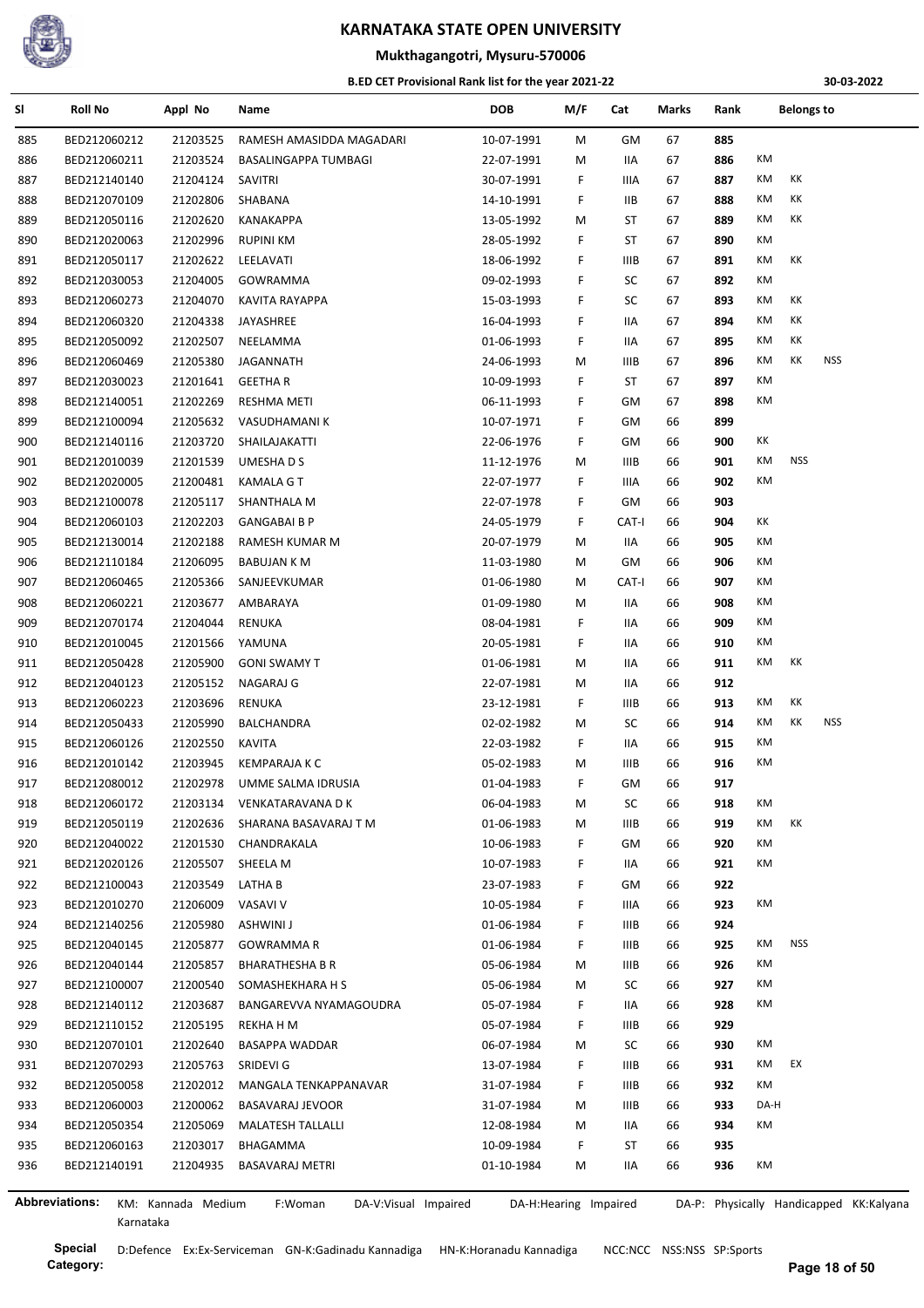

## **Mukthagangotri, Mysuru-570006**

#### **B.ED CET Provisional Rank list for the year 2021-22**

**30-03-2022**

| SI  | <b>Roll No</b>        | Appl No            | Name                            | <b>DOB</b> | M/F                   | Cat         | Marks | Rank | <b>Belongs to</b>                       |  |
|-----|-----------------------|--------------------|---------------------------------|------------|-----------------------|-------------|-------|------|-----------------------------------------|--|
| 937 | BED212110158          | 21205306           | SANGEETHA L                     | 27-10-1984 | F                     | IIIB        | 66    | 937  |                                         |  |
| 938 | BED212050095          | 21202528           | LIYAKHITUNNISA                  | 25-02-1985 | F                     | IIВ         | 66    | 938  | КM                                      |  |
| 939 | BED212140206          | 21205241           | RAVEENDRA V B                   | 01-03-1985 | М                     | ST          | 66    | 939  | КM                                      |  |
| 940 | BED212060185          | 21203260           | SHILPASHREE M                   | 04-03-1985 | F.                    | IIIB        | 66    | 940  |                                         |  |
| 941 | BED212140184          | 21204758           | RAJESHWARI HAGALAGAR            | 13-04-1985 | F                     | GM          | 66    | 941  | КM                                      |  |
| 942 | BED212070224          | 21204703           | MANGALA N SANGANAGOUDAR         | 01-05-1985 | F                     | IIIB        | 66    | 942  | КM                                      |  |
| 943 | BED212050250          | 21204108           | <b>CHINNAPPA G B</b>            | 01-05-1985 | М                     | CAT-I       | 66    | 943  | КM                                      |  |
| 944 | BED212030015          | 21201253           | <b>VEERAIAH K</b>               | 18-05-1985 | М                     | CAT-I       | 66    | 944  | КM                                      |  |
| 945 | BED212110038          | 21201833           | DIVAKRA B                       | 18-05-1985 | M                     | IIА         | 66    | 945  | КK<br>КM                                |  |
| 946 | BED212010194          | 21204813           | SOWMYA N                        | 01-06-1985 | F                     | SC          | 66    | 946  | КM                                      |  |
| 947 | BED212010130          | 21203737           | SALMASULTANA                    | 01-06-1985 | F                     | GM          | 66    | 947  |                                         |  |
| 948 | BED212140174          | 21204654           | PARAVEEN GOLAGERI               | 01-06-1985 | F                     | IIВ         | 66    | 948  | КM                                      |  |
| 949 | BED212060262          | 21203993           | MALLIKARJUN                     | 05-06-1985 | М                     | IIIB        | 66    | 949  | КK<br>КM                                |  |
| 950 | BED212050238          | 21204055           | SHANKRAPPA HOSAMANI             | 08-06-1985 | М                     | SC          | 66    | 950  | <b>NSS</b><br>КM                        |  |
| 951 | BED212140143          | 21204147           | KAVITA ANGADI                   | 12-06-1985 | F.                    | IIIB        | 66    | 951  | KM                                      |  |
| 952 | BED212050093          | 21202508           | SRISAILAPPA UNKI                | 16-06-1985 | М                     | IIA         | 66    | 952  | КK<br>КM                                |  |
| 953 | BED212010227          | 21205236           | MAHADEVAMURTHY K                | 01-07-1985 | М                     | SC          | 66    | 953  | КM                                      |  |
| 954 | BED212110035          | 21201656           | <b>KAVITHA A R</b>              | 06-07-1985 | F.                    | ST          | 66    | 954  | КK<br>КM                                |  |
| 955 | BED212130032          | 21203869           | SRIDHARA N                      | 14-07-1985 | М                     | GM          | 66    | 955  | КM                                      |  |
| 956 | BED212050169          | 21203462           | NAGARAJA KORAVARA               | 25-07-1985 | М                     | SC          | 66    | 956  | КM<br>КK                                |  |
| 957 | BED212050308          | 21204656           | RAVI N                          | 12-08-1985 | М                     | SC          | 66    | 957  |                                         |  |
| 958 | BED212010139          | 21203897           | <b>ASHWINI S</b>                | 25-12-1985 | F.                    | IIIA        | 66    | 958  |                                         |  |
| 959 | BED212050253          | 21204154           | SADASHIVAPPA C                  | 31-12-1985 | М                     | ST          | 66    | 959  | КM                                      |  |
| 960 | BED212040071          | 21203206           | SHASHIDHARA N KATTEMANE         | 22-01-1986 | М                     | IIA         | 66    | 960  | КM                                      |  |
|     |                       |                    |                                 |            |                       |             |       |      |                                         |  |
| 961 | BED212020104          | 21204513           | SABIHA BANO                     | 15-03-1986 | F                     | IIВ         | 66    | 961  | KM                                      |  |
| 962 | BED212080009          | 21202478           | SAVITA GOUDA                    | 10-04-1986 | F.                    | CAT-I       | 66    | 962  | КM<br>КK                                |  |
| 963 | BED212050070          | 21202221           | SINGANU RAMESH                  | 01-05-1986 | М                     | IIIB        | 66    | 963  |                                         |  |
| 964 | BED212070080          | 21202176           | DODDAMANI DEEPA                 | 04-05-1986 | F.                    | IIIB        | 66    | 964  | КM                                      |  |
| 965 | BED212020117          | 21205262           | REKHA B C                       | 20-05-1986 | F                     | SC          | 66    | 965  | КM                                      |  |
| 966 | BED212050054          | 21201866           | AMBAMMA C                       | 01-06-1986 | F.                    | SC          | 66    | 966  | КM<br>КK                                |  |
| 967 | BED212110014          | 21200599           | BASAMMA BARKI                   | 01-07-1986 | F.                    | CAT-I       | 66    | 967  | КM<br>КK                                |  |
| 968 | BED212110175          | 21205854           | <b>KUSUMA YENNER</b>            | 20-07-1986 | F                     | <b>IIIB</b> | 66    | 968  |                                         |  |
| 969 | BED212050418          | 21205715           | YASMIN JANGALNAIK               | 22-07-1986 | F.                    | IIВ         | 66    | 969  | КM<br>КK                                |  |
| 970 | BED212050088          | 21202457           | GANGAMMA NANDAVADGI             | 22-07-1986 | F                     | IIА         | 66    | 970  |                                         |  |
| 971 | BED212140003          | 21200080           | <b>GOPALKRISHNA KERUR</b>       | 30-07-1986 | М                     | IIA         | 66    | 971  | КM<br>NSS                               |  |
| 972 | BED212060436          | 21205217           | SOUBHAGYALAXMI                  | 31-07-1986 | F.                    | GM          | 66    | 972  | КM                                      |  |
| 973 | BED212070167          | 21203953           | VIJAYALAXMI ODUGOUDRA           | 10-08-1986 | F.                    | IIIA        | 66    | 973  | KM                                      |  |
| 974 | BED212050080          | 21202437           | LATHA R P                       | 07-10-1986 | F                     | IIIB        | 66    | 974  | КM                                      |  |
| 975 | BED212050385          | 21205244           | RAJAHUSAIN                      | 01-12-1986 | м                     | IIВ         | 66    | 975  | КK                                      |  |
| 976 | BED212010137          | 21203883           | SHAHZIA JABEEN                  | 22-02-1987 | F                     | IIВ         | 66    | 976  |                                         |  |
| 977 | BED212070244          | 21204973           | <b>JYOTI MOGER</b>              | 18-05-1987 | F                     | CAT-I       | 66    | 977  | NSS<br>КM                               |  |
| 978 | BED212100069          | 21204678           | SHOBHA C G                      | 30-05-1987 | F                     | SC          | 66    | 978  | КM                                      |  |
| 979 | BED212050020          | 21200627           | <b>DEVAPPA</b>                  | 01-06-1987 | М                     | ST          | 66    | 979  | КK<br>КM                                |  |
| 980 | BED212050252          | 21204129           | SHIVAKUMARA A                   | 01-06-1987 | М                     | SC          | 66    | 980  |                                         |  |
| 981 | BED212050310          | 21204669           | CHANNAPPA                       | 05-06-1987 | M                     | ST          | 66    | 981  | КK<br>КM                                |  |
| 982 | BED212020024          | 21201421           | DEVARAJA D                      | 12-07-1987 | M                     | CAT-I       | 66    | 982  | KM                                      |  |
| 983 | BED212140071          | 21202807           | RAJESHWARI KAMAGOND             | 28-07-1987 | F.                    | IIIB        | 66    | 983  | КM                                      |  |
| 984 | BED212050178          | 21203506           | <b>GONIBASAPPA K</b>            | 03-08-1987 | М                     | SC          | 66    | 984  | KM<br>КK                                |  |
| 985 | BED212070251          | 21205084           | RIHANABEGUM BISTI               | 10-08-1987 | F                     | IIВ         | 66    | 985  | КM                                      |  |
| 986 | BED212140004          | 21200110           | SHANKAR BISANAL                 | 15-08-1987 | M                     | IIIB        | 66    | 986  | KM                                      |  |
| 987 | BED212110077          | 21203268           | <b>HONNUR BHASHA P</b>          | 22-08-1987 | M                     | IIВ         | 66    | 987  | KM                                      |  |
| 988 | BED212060131          | 21202595           | RAVI LAMANI                     | 01-09-1987 | M                     | SC          | 66    | 988  | КM                                      |  |
|     |                       |                    |                                 |            |                       |             |       |      |                                         |  |
|     | <b>Abbreviations:</b> | KM: Kannada Medium | DA-V:Visual Impaired<br>F:Woman |            | DA-H:Hearing Impaired |             |       |      | DA-P: Physically Handicapped KK:Kalyana |  |

Ĭ.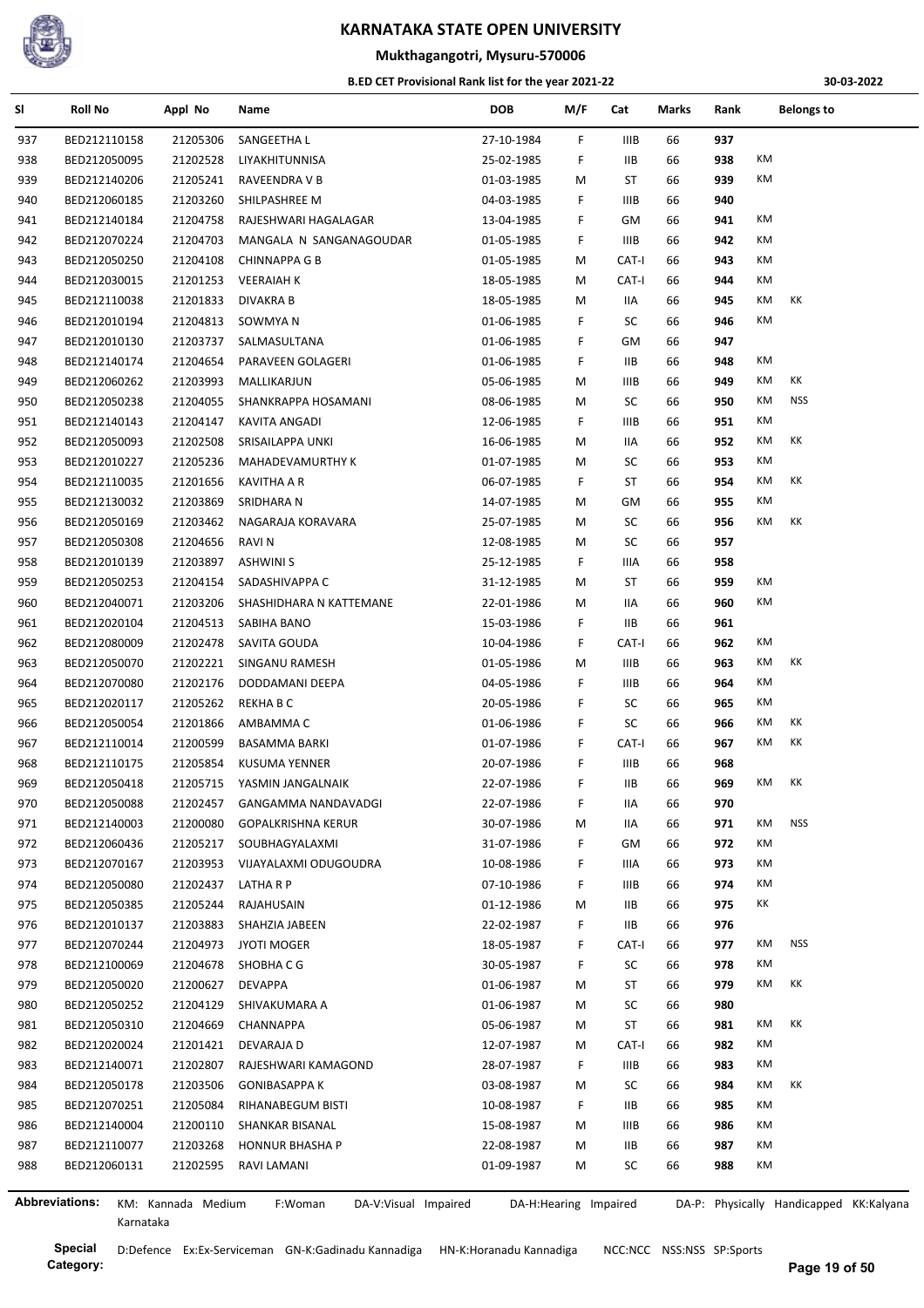

# **Mukthagangotri, Mysuru-570006**

#### **B.ED CET Provisional Rank list for the year 2021-22**

**30-03-2022**

| SI             | <b>Roll No</b>               | Appl No              | Name                            | <b>DOB</b>               | M/F                   | Cat         | Marks    | Rank         |         | <b>Belongs to</b> |                                         |
|----------------|------------------------------|----------------------|---------------------------------|--------------------------|-----------------------|-------------|----------|--------------|---------|-------------------|-----------------------------------------|
| 989            | BED212060418                 | 21205118             | AMBIKA                          | 23-09-1987               | F.                    | IIA         | 66       | 989          | KM      |                   |                                         |
| 990            | BED212060477                 | 21205521             | <b>ROHINI</b>                   | 28-09-1987               | F.                    | SC          | 66       | 990          | KM      | КK                |                                         |
| 991            | BED212020112                 | 21204985             | DEEPA B P                       | 20-11-1987               | F                     | IIA         | 66       | 991          | KM      |                   |                                         |
| 992            | BED212050065                 | 21202177             | PALLAVI                         | 01-04-1988               | F.                    | SC          | 66       | 992          | КM      | КK                |                                         |
| 993            | BED212110040                 | 21201872             | RADHIKA D R                     | 01-04-1988               | F                     | IIA         | 66       | 993          | КM      |                   |                                         |
| 994            | BED212040002                 | 21200138             | <b>ROOPAR</b>                   | 29-06-1988               | F.                    | IIA         | 66       | 994          | КM      |                   |                                         |
| 995            | BED212040077                 | 21203261             | LATA NAIK                       | 03-07-1988               | F.                    | IIA         | 66       | 995          | КM      |                   |                                         |
| 996            | BED212060435                 | 21205212             | CHANNABASAVESHWAR               | 30-07-1988               | M                     | IIA         | 66       | 996          | КK      |                   |                                         |
| 997            | BED212040006                 | 21200280             | SHIVAKUMARA R                   | 30-07-1988               | M                     | CAT-I       | 66       | 997          | KM      | <b>NSS</b>        |                                         |
| 998            | BED212010093                 | 21202940             | JERUSHA EVANJALIN R             | 11-11-1988               | F.                    | CAT-I       | 66       | 998          | КM      |                   |                                         |
| 999            | BED212130011                 | 21201886             | <b>MAMATHAYV</b>                | 01-01-1989               | F.                    | IIIA        | 66       | 999          | КM      |                   |                                         |
| 1000           | BED212060533                 | 21205992             | <b>ASHOK ASKI</b>               | 01-01-1989               | М                     | CAT-I       | 66       | 1000         | КM      |                   |                                         |
| 1001           | BED212110031                 | 21201489             | SHWETHA S                       | 24-04-1989               | F.                    | <b>IIIB</b> | 66       | 1001         | КM      |                   |                                         |
| 1002           | BED212140244                 | 21205695             | SHRISHAIL S K                   | 10-05-1989               | M                     | <b>IIIB</b> | 66       | 1002         | КM      |                   |                                         |
| 1003           | BED212070062                 | 21201597             | MANJUNATH KRISHNAPPA PUJAR      | 01-06-1989               | М                     | ST          | 66       | 1003         | KM      |                   |                                         |
| 1004           | BED212060345                 | 21204616             | MAHANANDA                       | 01-06-1989               | F.                    | <b>IIIB</b> | 66       | 1004         | KM      | КK                |                                         |
| 1005           | BED212070006                 | 21200078             | VEENA RUDRAPPA GORAGUDDI        | 12-04-1990               | F.                    | GM          | 66       | 1005         | KM      |                   |                                         |
| 1006           | BED212050341                 | 21204929             | ANJUM                           | 06-06-1990               | F.                    | 11B         | 66       | 1006         | KM      | КK                |                                         |
| 1007           | BED212050335                 | 21204831             | INDIRABEGUM                     | 12-06-1990               | F.                    | ШB          | 66       | 1007         | KM      | КK                |                                         |
| 1008           | BED212050249                 | 21204100             | <b>MOUNESH</b>                  | 15-06-1990               | М                     | IIA         | 66       | 1008         | DA-P    | КM                | КK                                      |
| 1009           | BED212010275                 | 21206041             | <b>DEEPA</b>                    | 15-06-1990               | F.                    | SC          | 66       | 1009         |         |                   |                                         |
| 1010           | BED212110173                 | 21205786             | SHIVANNA B                      | 01-12-1990               | M                     | ST          | 66       | 1010         | КM      | КK                |                                         |
| $1011\,$       | BED212040010                 | 21200612             | <b>MADHURA P</b>                | 29-01-1991               | F.                    | IIA         | 66       | 1011         |         |                   |                                         |
| 1012           | BED212060143                 | 21202811             | KOMAL DEVANAND SAGAREKAR        | 06-02-1991               | F                     | <b>IIIB</b> | 66       | 1012         | КM      |                   |                                         |
| 1013           | BED212130006                 | 21201121             | POORNIMA J R                    | 03-03-1991               | F.                    | SC          | 66       | 1013         |         |                   |                                         |
| 1014           | BED212070162                 | 21203915             | BHEEMAMMA                       | 05-04-1991               | F.                    | IIA         | 66       | 1014         | KM      |                   |                                         |
| 1015           | BED212090022                 | 21203179             | PRASHANTHA N                    | 30-06-1991               | М                     | IIA         | 66       | 1015         | КM      |                   |                                         |
| 1016           | BED212120002                 | 21200639             | <b>VARUN NAIK</b>               | 09-07-1991               | M                     | GМ          | 66       | 1016         | DA-V KM |                   |                                         |
| 1017           | BED212050265                 | 21204224             | <b>KANTESH</b>                  | 31-07-1991               | M                     | SC          | 66       | 1017         | КM      |                   |                                         |
| 1018           | BED212040154                 | 21206086             | MAHESH M K                      | 10-08-1991               | M                     | IIIA        | 66       | 1018         | КM      |                   |                                         |
| 1019           | BED212060092                 | 21201973             | ASHWINI                         | 10-01-1992               | F.                    | IIIB        | 66       | 1019         | KM      | КK                | <b>NSS</b>                              |
| 1020           | BED212060331                 | 21204520             | SUGALABAI MADDE                 | 07-05-1992               | F.                    | IIA         | 66       | 1020         | КM      | КK                |                                         |
| 1021           | BED212110161                 | 21205340             | BASAVARAJA KARUVINA             | 01-06-1992               | М                     | IIIB        | 66       | 1021         | КM      | КK                |                                         |
| 1022           | BED212110019                 | 21200815             | SUJATHA NK                      | 31-01-1993               | F.                    | SC          | 66       | 1022         | КM      | KK                |                                         |
| 1023           | BED212050120                 | 21202653             | PRIYANKA S S                    | 27-07-1993               | F.                    | ST          | 66       | 1023         | КM      | KK                |                                         |
| 1024           | BED212140021                 | 21200928             | MARUTI SHETTENNAVAR             | 31-07-1993               | M                     | CAT-I       | 66       | 1024         | КM      |                   |                                         |
| 1025           | BED212060152                 | 21202914             | <b>MAHEBOOBALI</b>              | 01-12-1993               | M                     | IIB         | 66       | 1025         | KM      | КK                | NSS                                     |
| 1026           | BED212020051                 | 21202502             | PARIMALA K                      | 20-05-1974               | F.                    | SC          | 65       | 1026         | КM      |                   |                                         |
| 1027           | BED212080038                 | 21206064             | NIRMALA                         | 07-07-1974               | F.                    | CAT-I       | 65       | 1027         | КM      |                   |                                         |
| 1028           | BED212010235                 | 21205302             | RAJESHWARI P                    | 05-10-1975               | F.                    | SC          | 65       | 1028         | КM      |                   |                                         |
| 1029           | BED212100047                 | 21203645             | JAYALAKSHMAMMA                  | 12-05-1976               | F.                    | GМ          | 65       | 1029         |         |                   |                                         |
| 1030           | BED212010255                 | 21205768             | SRIDHARA D                      | 22-07-1976               | M                     | IIIA        | 65       | 1030         |         |                   |                                         |
| 1031           | BED212040039                 | 21202200             | PRAMILA S M                     | 04-05-1978               | F.                    | GM          | 65       | 1031         | KM      |                   |                                         |
| 1032           | BED212050381                 | 21205227             | ROOPASHREE                      | 15-07-1979               | F.                    | IIIB        | 65       | 1032         |         |                   |                                         |
| 1033           | BED212020132                 | 21205753             | JYOTHI S                        | 25-07-1981               | F.                    | IIA         | 65       | 1033         |         |                   |                                         |
| 1034           | BED212050032                 | 21201262             | SHIVAPUTRA GURAV                | 06-01-1982               | M                     | IIA         | 65       | 1034         | KM      |                   |                                         |
|                |                              |                      |                                 |                          |                       |             |          |              |         |                   |                                         |
| 1035<br>1036   | BED212110181<br>BED212050007 | 21206007<br>21200265 | LAKSHMI J S                     | 11-05-1982<br>23-05-1982 | F.                    | GM          | 65<br>65 | 1035<br>1036 | КM      | КK                |                                         |
|                |                              |                      | <b>MOHAN RAO</b>                |                          | M                     | IIA         |          | 1037         |         |                   |                                         |
| 1037           | BED212030093                 | 21205987             | <b>CHETHANA S N</b>             | 20-07-1982               | F.                    | GM          | 65       | 1038         | КM      |                   |                                         |
| 1038           | BED212040055                 | 21202814             | CHANDRAKALA G                   | 21-07-1982               | F.                    | GM          | 65       |              | KM      | NSS               |                                         |
| 1039           | BED212140148                 |                      | 21204262 ANANDA R               | 22-07-1982               | М                     | IIA         | 65       | 1039         |         |                   |                                         |
| 1040           | BED212140193                 |                      | 21204982 SANTOSH                | 01-09-1982               | F.                    | GM          | 65       | 1040         |         |                   |                                         |
| Abbreviations: |                              | KM: Kannada Medium   | F:Woman<br>DA-V:Visual Impaired |                          | DA-H:Hearing Impaired |             |          |              |         |                   | DA-P: Physically Handicapped KK:Kalyana |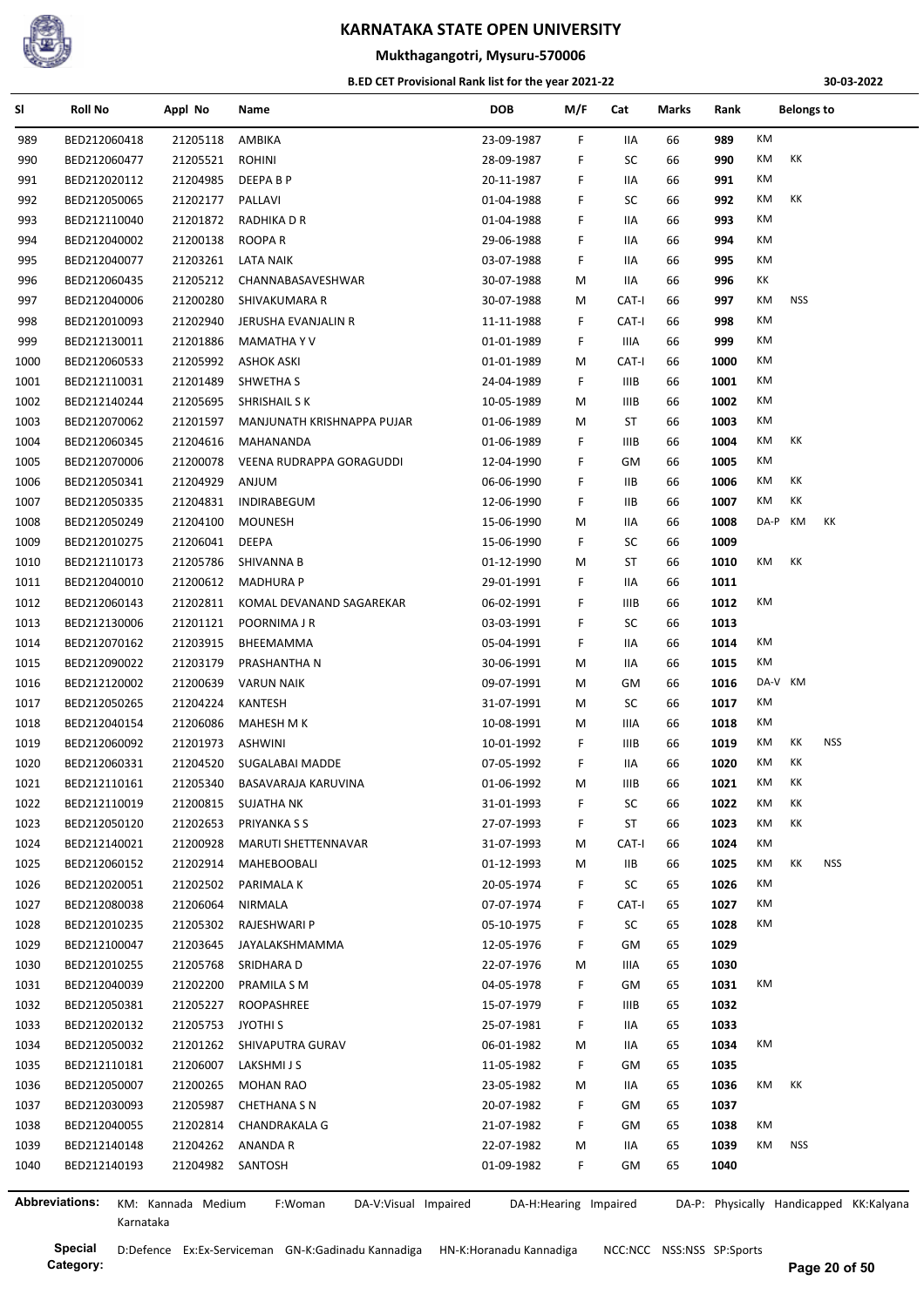

## **Mukthagangotri, Mysuru-570006**

#### **B.ED CET Provisional Rank list for the year 2021-22**

**30-03-2022**

| SI           | <b>Roll No</b>               | Appl No              | Name                            | <b>DOB</b>               | M/F                   | Cat         | Marks | Rank         | <b>Belongs to</b>                       |
|--------------|------------------------------|----------------------|---------------------------------|--------------------------|-----------------------|-------------|-------|--------------|-----------------------------------------|
| 1041         | BED212070119                 | 21202972             | SUDHA JADAR                     | 23-03-1983               | F                     | IIA         | 65    | 1041         | KM                                      |
| 1042         | BED212140238                 | 21205656             | <b>JNANADEVA SHALDAR</b>        | 01-06-1983               | м                     | IIA         | 65    | 1042         |                                         |
| 1043         | BED212030096                 | 21206029             | THOLASAMMA K N                  | 02-06-1983               | F                     | SC          | 65    | 1043         | КM                                      |
| 1044         | BED212110065                 | 21202695             | BISNALLIMATADA HAMPAMMA         | 20-07-1983               | F                     | IIIB        | 65    | 1044         |                                         |
| 1045         | BED212060016                 | 21200550             | JAYASHREE KULAKARNI             | 27-07-1983               | F.                    | GM          | 65    | 1045         | КM<br>КK                                |
| 1046         | BED212070013                 | 21200374             | <b>GANAPATI KHANATTI</b>        | 01-08-1983               | М                     | CAT-I       | 65    | 1046         | КM                                      |
| 1047         | BED212050231                 | 21203965             | SARDAR SHAMBHULINGAPPA          | 15-08-1983               | М                     | GM          | 65    | 1047         | КM<br>КK                                |
| 1048         | BED212050137                 | 21203025             | <b>MANJUNATHA B</b>             | 03-10-1983               | м                     | IIIB        | 65    | 1048         | КM<br>КK                                |
| 1049         | BED212100076                 | 21205082             | JYOTHI B K                      | 04-01-1984               | F                     | IIA         | 65    | 1049         |                                         |
| 1050         | BED212020052                 | 21202531             | DEEPU BH                        | 26-02-1984               | F                     | SC          | 65    | 1050         | КM                                      |
| 1051         | BED212060541                 | 21206059             | <b>IRAPPA</b>                   | 01-03-1984               | М                     | IIA         | 65    | 1051         | КK<br>КM                                |
| 1052         | BED212040027                 | 21201835             | USHA O G                        | 06-04-1984               | F.                    | IIIB        | 65    | 1052         | КM                                      |
| 1053         | BED212050365                 | 21205113             | AMBUJA                          | 12-05-1984               | F                     | CAT-I       | 65    | 1053         | КM                                      |
| 1054         | BED212050028                 | 21200936             | DODDABASAPPA H                  | 01-06-1984               | М                     | SC          | 65    | 1054         | КK<br>КM                                |
| 1055         | BED212140059                 | 21202594             | HANAMANTRAY                     | 01-06-1984               | М                     | IIA         | 65    | 1055         | DA-P KM                                 |
| 1056         | BED212110146                 | 21205148             | SHIVARAJA M T                   | 20-07-1984               | М                     | IIA         | 65    | 1056         | DA-H                                    |
| 1057         | BED212080017                 | 21203813             | VINAYA                          | 30-07-1984               | F                     | IIA         | 65    | 1057         | КM                                      |
| 1058         | BED212140154                 | 21204497             | SHIVANGOUDA PATIL               | 01-08-1984               | М                     | IIA         | 65    | 1058         |                                         |
| 1059         | BED212050152                 | 21203272             | MALLAPPA LAMANI                 | 01-12-1984               | М                     | SC          | 65    | 1059         | КM                                      |
| 1060         | BED212130021                 | 21202671             | VINODHAKUMARI T                 | 16-12-1984               | F                     | IIIA        | 65    | 1060         | КM                                      |
| 1061         | BED212050333                 | 21204784             | RENUKA KACHARABI                | 01-05-1985               | F.                    | GМ          | 65    | 1061         | КM                                      |
| 1062         | BED212020075                 | 21203437             | SHIVARAJU C                     | 15-05-1985               | м                     | IIIB        | 65    | 1062         | КM                                      |
| 1063         | BED212010221                 | 21205134             | SUSHEELA P                      | 31-05-1985               | F                     | SC          | 65    | 1063         |                                         |
| 1064         | BED212050248                 | 21204097             | SHANTHA GADDADA                 | 01-06-1985               | F                     | IIA         | 65    | 1064         | КK<br>КM                                |
| 1065         | BED212060099                 | 21202175             | <b>BANDAKKA BADIGER</b>         | 01-06-1985               | F                     | IIA         | 65    | 1065         | КM                                      |
| 1066         | BED212050326                 | 21204753             | MANJUNATHA N                    | 01-06-1985               | М                     | IIIB        | 65    | 1066         | КM<br>КK                                |
|              | BED212050397                 | 21205378             | JADESH S                        | 03-06-1985               | М                     | SC          | 65    | 1067         | КM                                      |
| 1067         | BED212070237                 | 21204888             | MANJUNATH MANGOONI              |                          | М                     | CAT-I       | 65    | 1068         | КM                                      |
| 1068         |                              |                      |                                 | 05-06-1985<br>13-07-1985 |                       | ST          | 65    |              | КM                                      |
| 1069<br>1070 | BED212110059<br>BED212060414 | 21202395<br>21205072 | UMA J D<br>MALLIKARJUN          | 31-07-1985               | F.                    | IIA         | 65    | 1069<br>1070 | КK<br>КM                                |
|              |                              |                      |                                 |                          | М                     |             |       |              | КM                                      |
| 1071         | BED212060161                 | 21203010             | <b>MAHESH SHAHAPUR</b>          | 31-07-1985               | М                     | IIA         | 65    | 1071         | КM<br>SP                                |
| 1072         | BED212070035                 | 21200846             | BHARAMAPPA KONANAVAR            | 10-01-1986               | М                     | ST          | 65    | 1072         |                                         |
| 1073         | BED212010078                 | 21202609             | <b>RAJESWARI R</b>              | 17-01-1986               | F.                    | IIA         | 65    | 1073         | KM                                      |
| 1074         | BED212060349                 | 21204637             | <b>ASHWINI</b>                  | 24-01-1986               | F                     | IIIB        | 65    | 1074         |                                         |
| 1075         | BED212070191                 | 21204238             | PRAKASH PARASANNAVAR            | 12-03-1986               | М                     | IIIB        | 65    | 1075         | КM                                      |
| 1076         | BED212050327                 | 21204763             | SHRISHAIL AMBIGER               | 01-06-1986               | м                     | CAT-I       | 65    | 1076         | KM                                      |
| 1077         | BED212140208                 | 21205272             | GYANAPPA BEKAMADINNI            | 01-06-1986               | М                     | IIA         | 65    | 1077         |                                         |
| 1078         | BED212110020                 | 21200849             | <b>GOVINDAPPA M</b>             | 05-06-1986               | М                     | CAT-I       | 65    | 1078         | DA-H KM                                 |
| 1079         | BED212050331                 | 21204782             | NAGARAJU M T                    | 08-06-1986               | М                     | ST          | 65    | 1079         | КM                                      |
| 1080         | BED212060059                 | 21201402             | SHIVAKUMAR                      | 13-06-1986               | М                     | SC          | 65    | 1080         | КM<br>КK                                |
| 1081         | BED212050313                 | 21204684             | RAMESHA NAIK                    | 18-06-1986               | м                     | SC          | 65    | 1081         | КM                                      |
| 1082         | BED212050235                 | 21204007             | RADHA T                         | 01-07-1986               | F                     | ST          | 65    | 1082         | КK<br>КM                                |
| 1083         | BED212070177                 | 21204104             | SHILPA A KAMAT                  | 01-07-1986               | F                     | GM          | 65    | 1083         | КM                                      |
| 1084         | BED212060024                 | 21200638             | SANGAPPA                        | 04-07-1986               | М                     | CAT-I       | 65    | 1084         |                                         |
| 1085         | BED212060215                 | 21203622             | HANAMAGOUDA                     | 20-07-1986               | М                     | IIA         | 65    | 1085         | КM                                      |
| 1086         | BED212040072                 | 21203212             | <b>SUMA S</b>                   | 27-07-1986               | F.                    | IIA         | 65    | 1086         | КM                                      |
| 1087         | BED212060360                 | 21204692             | HANAMANT SHIRSHYAD              | 31-07-1986               | M                     | IIA         | 65    | 1087         | <b>NSS</b>                              |
| 1088         | BED212040047                 | 21202503             | <b>BHAGYATA</b>                 | 09-11-1986               | F.                    | GМ          | 65    | 1088         |                                         |
| 1089         | BED212010240                 | 21205348             | <b>RAVINR</b>                   | 20-02-1987               | М                     | IIA         | 65    | 1089         |                                         |
| 1090         | BED212060236                 | 21203801             | SHILPA SHET                     | 10-03-1987               | F                     | IIA         | 65    | 1090         | КM                                      |
| 1091         | BED212100049                 | 21203750             | DEEPIKA K R                     | 23-03-1987               | F                     | SC          | 65    | 1091         |                                         |
| 1092         | BED212060289                 | 21204119             | <b>MAITRA GUDDIN</b>            | 18-04-1987               | F.                    | <b>IIIB</b> | 65    | 1092         | КM                                      |
|              |                              |                      |                                 |                          |                       |             |       |              |                                         |
|              | <b>Abbreviations:</b>        | KM: Kannada Medium   | F:Woman<br>DA-V:Visual Impaired |                          | DA-H:Hearing Impaired |             |       |              | DA-P: Physically Handicapped KK:Kalyana |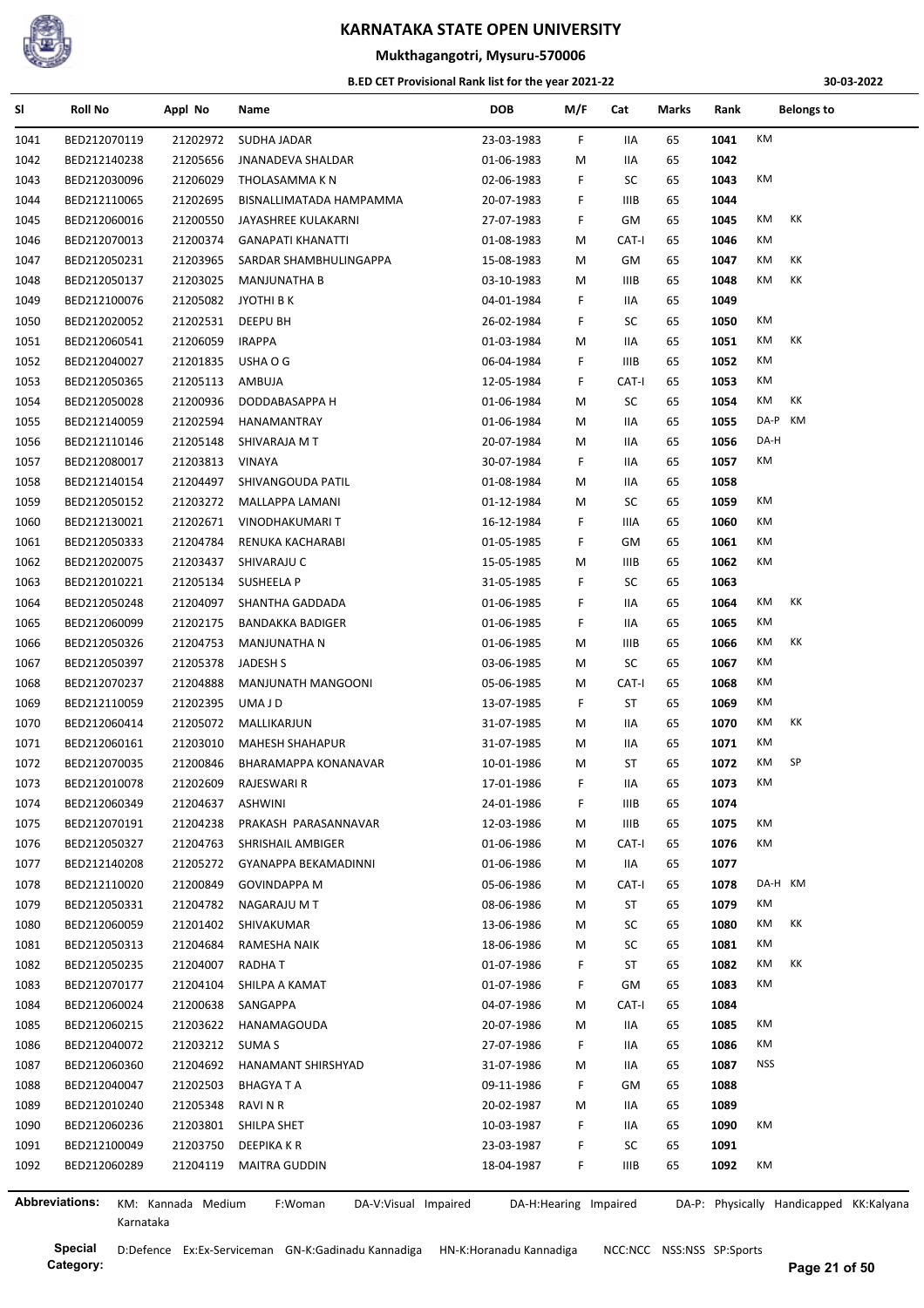

## **Mukthagangotri, Mysuru-570006**

#### **B.ED CET Provisional Rank list for the year 2021-22**

**30-03-2022**

| SI                    | <b>Roll No</b> | Appl No            | Name                            | <b>DOB</b> | M/F                   | Cat         | Marks | Rank | <b>Belongs to</b>                       |
|-----------------------|----------------|--------------------|---------------------------------|------------|-----------------------|-------------|-------|------|-----------------------------------------|
| 1093                  | BED212100100   | 21205938           | THRIVENI C                      | 20-04-1987 | F.                    | SC          | 65    | 1093 |                                         |
| 1094                  | BED212030022   | 21201598           | SHANTHALA K R                   | 01-06-1987 | F.                    | SC          | 65    | 1094 | КM                                      |
| 1095                  | BED212020049   | 21202432           | SUSHMA B R                      | 24-06-1987 | F.                    | IIIA        | 65    | 1095 | KM                                      |
| 1096                  | BED212060071   | 21201543           | HANAMANTHA                      | 01-07-1987 | М                     | SC          | 65    | 1096 | KM<br>КK                                |
| 1097                  | BED212080011   | 21202790           | <b>MAHADEVI NAIK</b>            | 05-07-1987 | F.                    | IIA         | 65    | 1097 | КM                                      |
| 1098                  | BED212040042   | 21202335           | SUMA H D                        | 20-07-1987 | F.                    | IIA         | 65    | 1098 | KM                                      |
| 1099                  | BED212060430   | 21205190           | SANGAPPA PETLUR                 | 28-08-1987 | М                     | 11A         | 65    | 1099 | КM                                      |
| 1100                  | BED212070093   | 21202452           | SANGAMMA HUNDEKAR               | 22-09-1987 | F.                    | GМ          | 65    | 1100 | КM                                      |
| 1101                  | BED212110187   | 21206179           | POORNIMA G S                    | 20-12-1987 | F.                    | IIIB        | 65    | 1101 | КM                                      |
| 1102                  | BED212140218   | 21205335           | UMA S S                         | 10-01-1988 | F.                    | GМ          | 65    | 1102 | КM                                      |
| 1103                  | BED212070256   | 21205157           | KASTUREIBAYI MADI               | 28-01-1988 | F.                    | IIA         | 65    | 1103 | КM                                      |
| 1104                  | BED212060026   | 21200668           | TARAJYOTI                       | 01-02-1988 | F.                    | IIIA        | 65    | 1104 | КK<br>КM                                |
| 1105                  | BED212040017   | 21201331           | THEJASWINI S                    | 16-02-1988 | F.                    | 11A         | 65    | 1105 | KM                                      |
| 1106                  | BED212100022   | 21202333           | <b>ASHWINI M P</b>              | 15-03-1988 | F.                    | CAT-I       | 65    | 1106 | КM                                      |
| 1107                  | BED212060375   | 21204757           | ASHA M                          | 20-03-1988 | F.                    | IIВ         | 65    | 1107 | KM                                      |
| 1108                  | BED212110068   | 21202825           | HARISHA M                       | 30-03-1988 | М                     | CAT-I       | 65    | 1108 | КM                                      |
| 1109                  | BED212010112   | 21203556           | SAFEENA BANU                    | 10-05-1988 | F.                    | GМ          | 65    | 1109 |                                         |
| 1110                  | BED212050315   | 21204693           | SHAKUNTALA                      | 01-06-1988 | F.                    | 11A         | 65    | 1110 | КM                                      |
| 1111                  | BED212020060   | 21202909           | JAYASHREE PATIL                 | 01-06-1988 | F.                    | GМ          | 65    | 1111 |                                         |
| 1112                  | BED212030072   | 21205352           | SHIVALEELA AMBALI               | 01-06-1988 | F.                    | IIIB        | 65    | 1112 | КM                                      |
| 1113                  | BED212140263   | 21206100           | MADHUMATI MANNUR                | 02-06-1988 | F.                    | GМ          | 65    | 1113 |                                         |
| 1114                  | BED212110108   | 21203932           | JAYASHREE                       | 23-06-1988 | F.                    | SC          | 65    | 1114 | KK<br>КM                                |
| 1115                  | BED212100109   | 21206091           | <b>HEMALATHA B N</b>            | 25-07-1988 | F.                    | GМ          | 65    | 1115 | KM                                      |
| 1116                  | BED212100040   | 21203404           | <b>GEETHA K N</b>               | 30-07-1988 | F.                    | GМ          | 65    | 1116 | КM                                      |
| 1117                  | BED212050079   | 21202427           | RENUKA                          | 15-11-1988 | F.                    | 11A         | 65    | 1117 | КK<br>КM                                |
| 1118                  | BED212140178   | 21204717           | ROOPASHREE                      | 20-11-1988 | F.                    | GМ          | 65    | 1118 |                                         |
| 1119                  | BED212060183   | 21203243           | LAXMI                           | 09-01-1989 | F.                    | 11A         | 65    | 1119 | КK<br>КM                                |
| 1120                  | BED212060462   | 21205355           | LAKSHMIKANTHA H C               | 28-03-1989 | М                     | IIIA        | 65    | 1120 | KM                                      |
| 1121                  | BED212140264   | 21206106           | VARSHA CHAVAN                   | 17-05-1989 | F.                    | GМ          | 65    | 1121 |                                         |
| 1122                  | BED212030011   | 21200932           | SOWBHAGYA H S                   | 07-07-1989 | F.                    | IIIA        | 65    | 1122 | <b>NSS</b><br>КM                        |
| 1123                  | BED212050199   | 21203717           | SHANTHAMMA G                    | 20-07-1989 | F.                    | IIIB        | 65    | 1123 | KK<br>КM                                |
| 1124                  | BED212010059   | 21202077           | PUNEETHA A S                    | 01-01-1990 | М                     | IIIB        | 65    | 1124 |                                         |
| 1125                  | BED212050201   | 21203731           | SHOBHARANI M                    | 25-11-1990 | F.                    | IIA         | 65    | 1125 | КK                                      |
| 1126                  | BED212010254   | 21205767           | KALAVATHI H D                   | 03-04-1991 | F.                    | SC          | 65    | 1126 | КM                                      |
| 1127                  | BED212060014   | 21200464           | <b>MOUNESH</b>                  | 05-07-1991 | М                     | CAT-I       | 65    | 1127 | KM<br>KK                                |
| 1128                  | BED212050071   | 21202231           | <b>KAVYA S</b>                  | 29-07-1991 | F.                    | GМ          | 65    | 1128 | КM<br>КK                                |
| 1129                  | BED212140245   | 21205702           | VISHWANATH MAILAREPP CHOUDAKER  | 31-07-1991 | М                     | SC          | 65    | 1129 |                                         |
| 1130                  | BED212060177   | 21203224           | YALLAKKA HUGGI                  | 03-03-1992 | F.                    | 11A         | 65    | 1130 | КK<br>КM                                |
| 1131                  | BED212050100   | 21202545           | NAGARAJA M                      | 02-05-1992 | М                     | IIA         | 65    | 1131 | KM<br>KK                                |
| 1132                  | BED212050368   | 21205137           | NAGARAJ KATTI                   | 05-06-1992 | М                     | IIA         | 65    | 1132 | КK<br>КM                                |
| 1133                  | BED212060169   | 21203062           | HASANAPPA                       | 01-07-1992 | М                     | SC          | 65    | 1133 | КK<br>КM                                |
| 1134                  | BED212140196   | 21205041           | <b>SHRUTI</b>                   | 03-05-1993 | F.                    | SC          | 65    | 1134 | КK<br>КM                                |
| 1135                  | BED212060018   | 21200581           | SHARADA                         | 09-05-1993 | F.                    | ST          | 65    | 1135 | КK                                      |
| 1136                  | BED212110132   | 21204709           | SUMALATHA S                     | 10-05-1993 | F.                    | SC          | 65    | 1136 | KM                                      |
| 1137                  | BED212070257   | 21205209           | SHIVANAPPA HOSUPPAR             | 04-07-1993 | М                     | CAT-I       | 65    | 1137 | КM                                      |
| 1138                  | BED212030030   | 21202332           | CHANDANA K R                    | 09-01-1994 | F.                    | IIIB        | 65    | 1138 | KM                                      |
| 1139                  | BED212010008   | 21200333           | <b>SUNIL B R</b>                | 13-07-1996 | м                     | 11A         | 65    | 1139 | KM                                      |
| 1140                  | BED212140119   | 21203735           | <b>VITTAL KANABUR</b>           | 12-05-1971 | М                     | CAT-I       | 64    | 1140 | KM                                      |
| 1141                  | BED212060388   | 21204815           | NAGALAXMI                       | 01-07-1974 | F.                    | <b>IIIB</b> | 64    | 1141 | КK<br>КM                                |
| 1142                  | BED212040094   | 21203821           | <b>GOPALA B</b>                 | 13-05-1976 | М                     | ST          | 64    | 1142 | KM                                      |
| 1143                  | BED212050281   | 21204313           | UMESHA R                        | 24-07-1979 | М                     | IIA         | 64    | 1143 | КM                                      |
| 1144                  | BED212110030   | 21201358           | <b>GIRIRAJAPPA L H</b>          | 08-04-1980 | М                     | IIA         | 64    | 1144 | KM                                      |
|                       |                |                    |                                 |            |                       |             |       |      |                                         |
| <b>Abbreviations:</b> |                | KM: Kannada Medium | F:Woman<br>DA-V:Visual Impaired |            | DA-H:Hearing Impaired |             |       |      | DA-P: Physically Handicapped KK:Kalyana |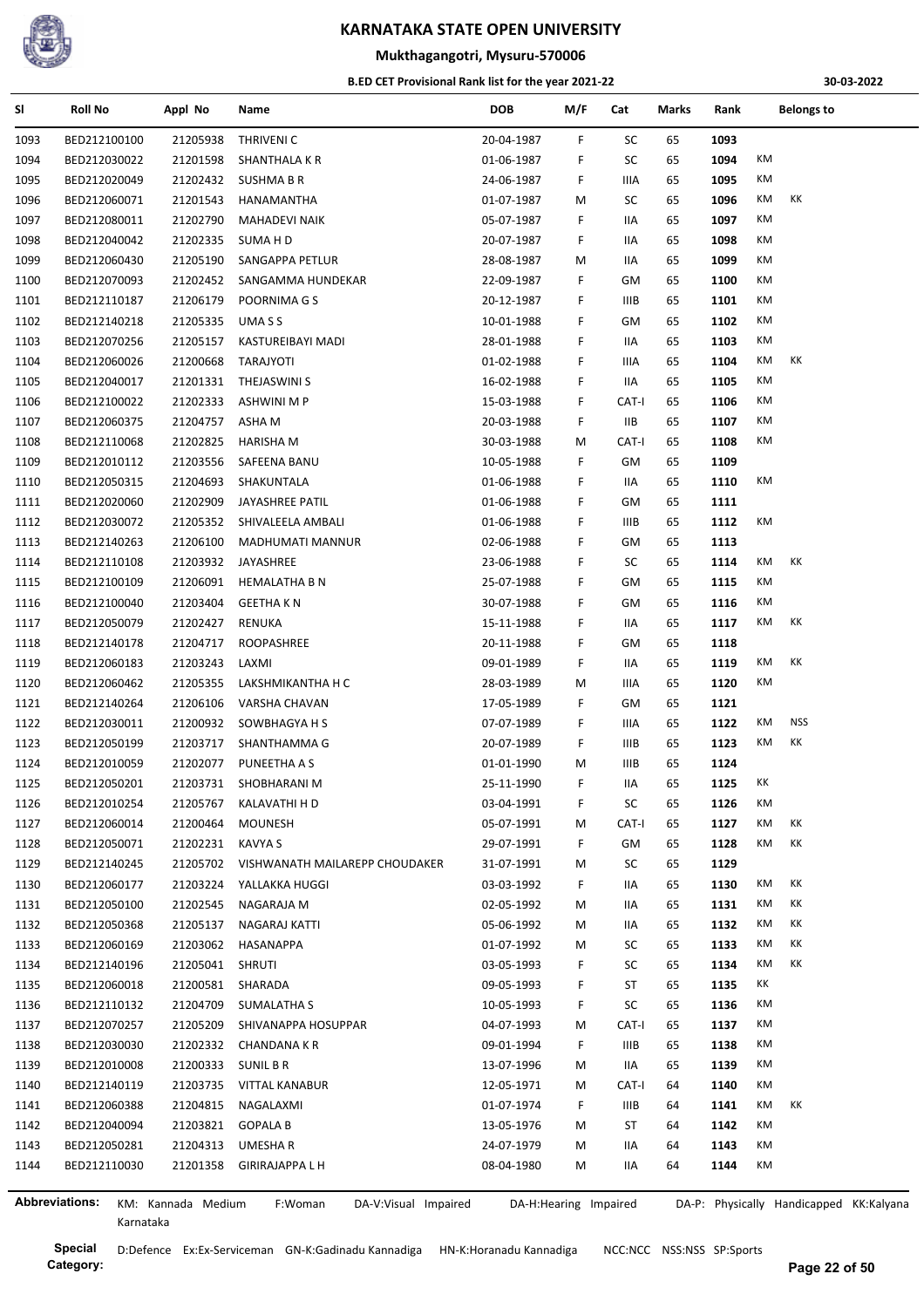

#### **Mukthagangotri, Mysuru-570006**

#### **B.ED CET Provisional Rank list for the year 2021-22**

**30-03-2022**

| SI   | <b>Roll No</b>               | Appl No            | Name                            | <b>DOB</b> | M/F                   | Cat         | Marks | Rank | <b>Belongs to</b>                       |
|------|------------------------------|--------------------|---------------------------------|------------|-----------------------|-------------|-------|------|-----------------------------------------|
| 1145 | BED212040129                 | 21205248           | <b>MAMATHA C N</b>              | 04-07-1980 | F.                    | GМ          | 64    | 1145 |                                         |
| 1146 | BED212060450                 | 21205291           | <b>ASHOK RATHOD</b>             | 20-06-1982 | М                     | SC          | 64    | 1146 | KM                                      |
| 1147 | BED212070317                 | 21206132           | PRAMEELA ANGADI K               | 01-06-1983 | F.                    | IIIA        | 64    | 1147 | КM                                      |
| 1148 | BED212040136                 | 21205570           | SHEELA S N                      | 02-06-1983 | F.                    | GM          | 64    | 1148 | КM                                      |
| 1149 | BED212020074                 | 21203425           | MAHADEVAMMA D R                 | 01-08-1983 | F.                    | GM          | 64    | 1149 |                                         |
| 1150 | BED212050236                 | 21204028           | LOKESHAG G                      | 05-12-1983 | М                     | IIA         | 64    | 1150 | KM                                      |
| 1151 | BED212040038                 | 21202171           | <b>REKHAHB</b>                  | 01-01-1984 | F.                    | GM          | 64    | 1151 |                                         |
| 1152 | BED212010032                 | 21201329           | <b>RAJANI B</b>                 | 03-05-1984 | F.                    | IIIA        | 64    | 1152 |                                         |
| 1153 | BED212020086                 | 21203878           | <b>SUJATHA H</b>                | 20-05-1984 | F.                    | IIA         | 64    | 1153 | КK<br>КM                                |
| 1154 | BED212050255                 | 21204157           | NEMESHAPPA YARAGUPPI            | 10-06-1984 | М                     | IIA         | 64    | 1154 | КM                                      |
| 1155 | BED212010178                 | 21204646           | LAVANYA HA                      | 14-06-1984 | F.                    | GM          | 64    | 1155 |                                         |
| 1156 | BED212140096                 | 21203252           | UMADEVI HIREMATH                | 04-07-1984 | F.                    | GM          | 64    | 1156 | КM                                      |
| 1157 | BED212130028                 | 21203649           | SHARADAMMA V                    | 06-07-1984 | F.                    | IIA         | 64    | 1157 | KM                                      |
| 1158 | BED212100104                 | 21205988           | SHWETHA K G                     | 15-07-1984 | F.                    | IIIA        | 64    | 1158 |                                         |
| 1159 | BED212070206                 | 21204423           | BEERAPPA PUTTAPPANAVAR          | 22-07-1984 | М                     | GM          | 64    | 1159 | KM                                      |
| 1160 | BED212010024                 | 21201030           | KANTHARAJU A G                  | 25-07-1984 | M                     | SC          | 64    | 1160 | КM                                      |
| 1161 | BED212130016                 | 21202489           | ANUPAMA V S                     | 30-07-1984 | F.                    | IIIA        | 64    | 1161 | КM                                      |
| 1162 | BED212060571                 | 21206157           | SHASHIDHAR                      | 31-07-1984 | M                     | IIIB        | 64    | 1162 | KM<br>КK                                |
| 1163 | BED212110180                 | 21205974           | <b>MANJUNATHA Y</b>             | 11-09-1984 | M                     | SC          | 64    | 1163 | КM                                      |
| 1164 | BED212110136                 | 21204875           | SANDEEPA H G                    | 20-10-1984 | M                     | CAT-I       | 64    | 1164 | KM<br>КK                                |
| 1165 | BED212070313                 | 21206092           | CHITRADEEPA B L                 | 29-10-1984 | F.                    | <b>IIIB</b> | 64    | 1165 | KM                                      |
| 1166 | BED212050434                 | 21206033           | SAVITA VEERANAGOUDRA            | 01-12-1984 | F.                    | IIIA        | 64    | 1166 | КM                                      |
| 1167 | BED212060356                 | 21204686           | SHRISHAIL BIRADAR               | 15-02-1985 | М                     | IIA         | 64    | 1167 |                                         |
| 1168 | BED212040069                 | 21203199           | SHWETHA K                       | 15-02-1985 | F.                    | IIIA        | 64    | 1168 | КM                                      |
| 1169 | BED212070039                 | 21200930           | SARASWATI BHIMAREDDER           | 15-03-1985 | F.                    | IIIA        | 64    | 1169 | КM                                      |
| 1170 | BED212040130                 | 21205267           | RESHMA K R                      | 25-05-1985 | F.                    | IIIA        | 64    | 1170 | KM                                      |
| 1171 | BED212040126                 | 21205197           | SOUBHAGYA H M                   | 01-06-1985 | F.                    | SC          | 64    | 1171 | КM                                      |
| 1172 |                              |                    |                                 |            |                       |             | 64    | 1172 | КK<br><b>NSS</b><br>KM                  |
|      | BED212050085                 | 21202454           | SHIVANAND MADIWALAR             | 05-06-1985 | M                     | IIA         |       | 1173 | КM                                      |
| 1173 | BED212050420<br>BED212050066 | 21205736           | RAVI                            | 15-07-1985 | M                     | SC<br>SC    | 64    | 1174 | KM<br>КK                                |
| 1174 |                              | 21202186           | SATHISH SUBRAMANYA SWAMY        | 17-07-1985 | M                     |             | 64    |      |                                         |
| 1175 | BED212060376                 | 21204759           | VIJAYAKUMARI B                  | 21-07-1985 | F.                    | IIIA        | 64    | 1175 |                                         |
| 1176 | BED212020036                 | 21201950           | SOWMYA V                        | 04-08-1985 | F.                    | IIIA        | 64    | 1176 |                                         |
| 1177 | BED212010121                 | 21203673           | LOKESHA B C                     | 10-08-1985 | М                     | SC          | 64    | 1177 | КM                                      |
| 1178 | BED212100067                 | 21204561 PALLAVI   |                                 | 28-08-1985 | F.                    | SC          | 64    | 1178 |                                         |
| 1179 | BED212010228                 | 21205247           | SUMA B                          | 02-09-1985 | F.                    | IIA         | 64    | 1179 | КM                                      |
| 1180 | BED212010272                 | 21206023           | SOWMYA M R                      | 04-10-1985 | F.                    | GM          | 64    | 1180 |                                         |
| 1181 | BED212060559                 | 21206114           | NAGENDRA C                      | 10-01-1986 | М                     | IIA         | 64    | 1181 | КK                                      |
| 1182 | BED212060111                 | 21202364           | SHAHEEN BEGUM                   | 10-02-1986 | F.                    | GМ          | 64    | 1182 |                                         |
| 1183 | BED212070259                 | 21205230           | RAGHAVENDRA SAIDAM              | 01-03-1986 | M                     | IIA         | 64    | 1183 | KM                                      |
| 1184 | BED212100079                 | 21205130           | SHWETHA M B                     | 05-03-1986 | F.                    | IIIA        | 64    | 1184 | КM                                      |
| 1185 | BED212060231                 | 21203779           | <b>GIRISHA O</b>                | 29-03-1986 | M                     | IIIB        | 64    | 1185 | КM                                      |
| 1186 | BED212060106                 | 21202294           | MALLAMMA                        | 01-06-1986 | F.                    | IIA         | 64    | 1186 | КM<br>КK                                |
| 1187 | BED212050077                 | 21202421           | <b>GOWDARA HONNAPPA</b>         | 01-06-1986 | M                     | IIA         | 64    | 1187 | КM<br>ΚK                                |
| 1188 | BED212070113                 | 21202842           | MANJUNATH HIREMATH              | 01-06-1986 | M                     | IIIB        | 64    | 1188 | КM                                      |
| 1189 | BED212010170                 | 21204545           | DINESHA M D                     | 01-06-1986 | M                     | GМ          | 64    | 1189 | КM                                      |
| 1190 | BED212050318                 | 21204719           | MANAPPA BADIGER                 | 01-06-1986 | M                     | IIA         | 64    | 1190 | КM                                      |
| 1191 | BED212110142                 | 21205070           | MARABALA MALLIKARJUNA           | 18-06-1986 | М                     | IIIB        | 64    | 1191 | КK<br>КM                                |
| 1192 | BED212060547                 | 21206078           | RENUKA                          | 06-07-1986 | F.                    | IIA         | 64    | 1192 | КM<br>КK                                |
| 1193 | BED212110131                 | 21204673           | THARA H R                       | 12-07-1986 | F.                    | GM          | 64    | 1193 |                                         |
| 1194 | BED212140099                 | 21203428           | VIDHYASHREE SHIVAPOOJI          | 12-07-1986 | F.                    | GМ          | 64    | 1194 | КM                                      |
| 1195 | BED212140037                 | 21201620           | YASHODHA BHIXAVATIMATH          | 20-07-1986 | F.                    | GM          | 64    | 1195 | КM                                      |
| 1196 | BED212060166                 | 21203042           | MAMATAJBEGUAM                   | 21-07-1986 | F.                    | IIВ         | 64    | 1196 | КM<br>КK                                |
|      |                              |                    |                                 |            |                       |             |       |      |                                         |
|      | <b>Abbreviations:</b>        | KM: Kannada Medium | F:Woman<br>DA-V:Visual Impaired |            | DA-H:Hearing Impaired |             |       |      | DA-P: Physically Handicapped KK:Kalyana |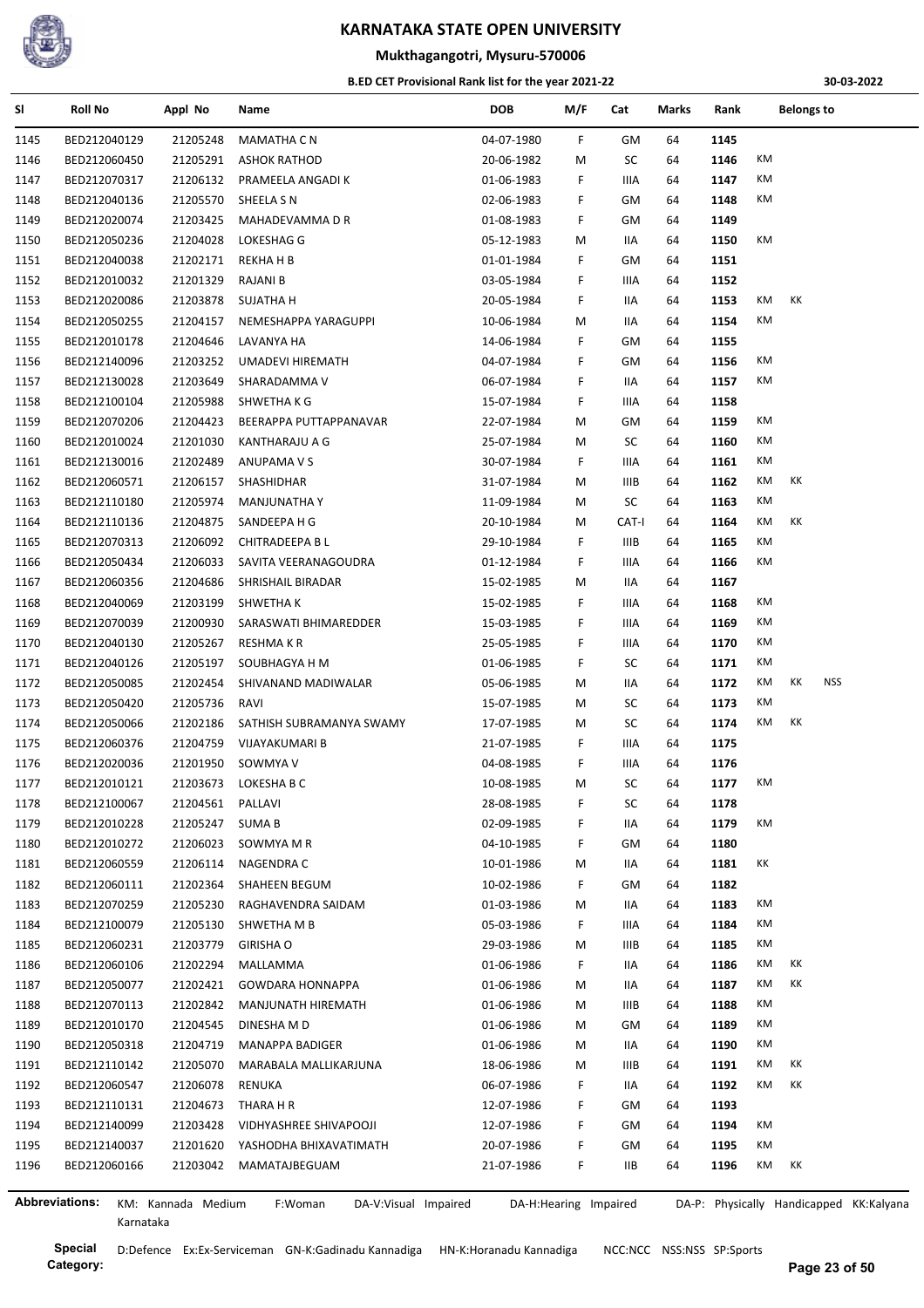

### **Mukthagangotri, Mysuru-570006**

#### **B.ED CET Provisional Rank list for the year 2021-22**

**30-03-2022**

| SI   | <b>Roll No</b>        | Appl No            | Name                            | <b>DOB</b> | M/F                   | Cat         | Marks | Rank |            | <b>Belongs to</b> |                                         |
|------|-----------------------|--------------------|---------------------------------|------------|-----------------------|-------------|-------|------|------------|-------------------|-----------------------------------------|
| 1197 | BED212140068          | 21202663           | <b>GANAPATI MALAGANVI</b>       | 22-07-1986 | M                     | <b>IIA</b>  | 64    | 1197 | KM         |                   |                                         |
| 1198 | BED212020038          | 21202029           | SHREEDEVI HOOGAR                | 31-07-1986 | F                     | GМ          | 64    | 1198 |            |                   |                                         |
| 1199 | BED212040050          | 21202524           | SOUMYA G S                      | 05-10-1986 | F                     | IIIB        | 64    | 1199 | КM         |                   |                                         |
| 1200 | BED212010087          | 21202817           | TABASSUM                        | 05-03-1987 | F.                    | IIВ         | 64    | 1200 |            |                   |                                         |
| 1201 | BED212060474          | 21205460           | KARIYAPPA A D                   | 10-03-1987 | M                     | SC          | 64    | 1201 | КM         |                   |                                         |
| 1202 | BED212060525          | 21205865           | AMBIKA POLICEPATIL              | 10-03-1987 | F                     | IIIB        | 64    | 1202 | КM         | КK                |                                         |
| 1203 | BED212050267          | 21204241           | MANJULA S N O                   | 03-04-1987 | F.                    | IIA         | 64    | 1203 |            |                   |                                         |
| 1204 | BED212060564          | 21206127           | <b>SUPRIYA</b>                  | 27-04-1987 | F                     | CAT-I       | 64    | 1204 | КK         |                   |                                         |
| 1205 | BED212070223          | 21204697           | NINGARAJ HURAKANNAVAR           | 14-05-1987 | M                     | IIA         | 64    | 1205 | КM         |                   |                                         |
| 1206 | BED212050144          | 21203140           | RAMESHA K                       | 01-06-1987 | M                     | IIA         | 64    | 1206 | КM         | КK                |                                         |
| 1207 | BED212060015          | 21200477           | BASAVARAJ                       | 01-06-1987 | M                     | CAT-I       | 64    | 1207 | KM         | КK                |                                         |
| 1208 | BED212070181          | 21204200           | VANISHREE SIDAMALLAGOWDA PATIL  | 09-06-1987 | F                     | IIA         | 64    | 1208 | КM         |                   |                                         |
| 1209 | BED212070091          | 21202399           | DEEPA AMARAPPANAVAR             | 12-06-1987 | F.                    | IIIB        | 64    | 1209 | КM         |                   |                                         |
| 1210 | BED212030007          | 21200656           | RAVIKUMARA S L                  | 25-06-1987 | M                     | ST          | 64    | 1210 | КM         |                   |                                         |
| 1211 | BED212110005          | 21200107           | SHIVA NAIK B A                  | 15-08-1987 | M                     | SC          | 64    | 1211 | КM         |                   |                                         |
| 1212 | BED212080037          | 21206042           | ANUSHA C BANGERA                | 08-11-1987 | F.                    | CAT-I       | 64    | 1212 |            |                   |                                         |
| 1213 | BED212060118          | 21202440           | SHANKAR                         | 11-01-1988 | M                     | IIA         | 64    | 1213 | КM         | КK                |                                         |
| 1214 | BED212010251          | 21205671           | CHANNAKESHAVA K R               | 25-01-1988 | M                     | IIIA        | 64    | 1214 | КM         |                   |                                         |
| 1215 | BED212070002          | 21200065           | RAMESH KHANATTI                 | 30-01-1988 | M                     | CAT-I       | 64    | 1215 | КM         | <b>NSS</b>        |                                         |
| 1216 | BED212060086          | 21201790           | BASAMMA                         | 04-04-1988 | F                     | <b>IIIB</b> | 64    | 1216 | КM         | КK                |                                         |
| 1217 | BED212070263          | 21205254           | VANDANA B MALLAPUR              | 19-04-1988 | F                     | GМ          | 64    | 1217 | КM         |                   |                                         |
| 1218 | BED212050104          | 21202555           | <b>BHAVYA CD</b>                | 30-05-1988 | F                     | GМ          | 64    | 1218 | КM         |                   |                                         |
| 1219 | BED212070304          | 21206017           | USHA KAMBALE                    | 01-06-1988 | F                     | SC          | 64    | 1219 | КM         |                   |                                         |
| 1220 | BED212140270          | 21206174           | SHIVAPPA GASTI                  | 01-07-1988 | M                     | IIA         | 64    | 1220 | КM         |                   |                                         |
| 1221 | BED212060134          | 21202650           | SHARANAMMA                      | 02-07-1988 | F                     | IIIA        | 64    | 1221 | КM         | КK                |                                         |
| 1222 | BED212050285          | 21204430           | SARASWATI                       | 06-11-1988 | F.                    | IIA         | 64    | 1222 | КM         | КK                |                                         |
| 1223 | BED212060077          | 21201599           | MEENAKSHI                       | 29-11-1988 | F                     | SC          | 64    | 1223 | KM         | КK                | <b>NSS</b>                              |
| 1224 | BED212030009          | 21200910           | GANGADHARASHETTY MN             | 12-01-1989 | M                     | IIA         | 64    | 1224 | КM         |                   |                                         |
| 1225 | BED212080031          | 21205643           | SANTHOSHA                       | 06-02-1989 | М                     | SC          | 64    | 1225 | КM         | SP                |                                         |
| 1226 | BED212060501          | 21205658           | BHAVARAMMA PUJARI               | 08-03-1989 | F                     | IIА         | 64    | 1226 | KM         | <b>NSS</b>        |                                         |
| 1227 | BED212060378          | 21204775           | ARATI                           | 01-06-1989 | F                     | GМ          | 64    | 1227 | КM         |                   |                                         |
| 1228 | BED212070040          | 21200941           | NABISAB NADAF                   | 08-11-1989 | M                     | <b>IIB</b>  | 64    | 1228 | КM         |                   |                                         |
| 1229 | BED212040073          | 21203229           | SIDDESH T                       | 07-01-1990 | м                     | <b>IIIB</b> | 64    | 1229 |            |                   |                                         |
| 1230 | BED212040051          | 21202551           | <b>MANJULA N</b>                | 01-04-1990 | F.                    | ST          | 64    | 1230 | КM         |                   |                                         |
| 1231 | BED212040005          | 21200264           | <b>MANJUNATHA T B</b>           | 31-05-1990 | М                     | ST          | 64    | 1231 | KM         |                   |                                         |
| 1232 | BED212070036          | 21200847           | MAHESH VEERABHADRAPPA BELAWADI  | 07-06-1990 | M                     | <b>IIIB</b> | 64    | 1232 | КM         |                   |                                         |
| 1233 | BED212050350          | 21205049           | KOTEPPA V                       | 17-09-1990 | M                     | IIA         | 64    | 1233 | КM         | КK                |                                         |
| 1234 | BED212010028          | 21201092           | DEVENDRA M                      | 15-01-1991 | M                     | SC          | 64    | 1234 | <b>NSS</b> |                   |                                         |
| 1235 | BED212090030          | 21203935           | SOUMYA M                        | 20-02-1991 | F                     | CAT-I       | 64    | 1235 |            |                   |                                         |
| 1236 | BED212090050          | 21205924           | PUSHPALATHA                     | 30-03-1991 | F                     | IIIA        | 64    | 1236 | КM         | <b>NSS</b>        |                                         |
| 1237 | BED212060484          | 21205577           | TASLEEMBEGAM                    | 15-05-1991 | F                     | IIВ         | 64    | 1237 | КM         | КK                |                                         |
| 1238 | BED212010206          | 21204993           | VARUNAKUMAR A V                 | 20-05-1991 | М                     | IIA         | 64    | 1238 | КM         |                   |                                         |
| 1239 | BED212060447          | 21205275           | ANJAPPA                         | 01-06-1991 | М                     | IIA         | 64    | 1239 | КM         | КK                |                                         |
| 1240 | BED212140039          | 21201631           | <b>JAGADISH KONNUR</b>          | 01-06-1991 | М                     | ST          | 64    | 1240 |            |                   |                                         |
| 1241 | BED212060328          | 21204505           | SAVITRI                         | 10-06-1991 | F                     | SC          | 64    | 1241 | КM         | КK                |                                         |
| 1242 | BED212070207          | 21204475           | DEVAKKA PARAMESHAWAR ARAGOL     | 26-07-1991 | F                     | IIA         | 64    | 1242 | KM         |                   |                                         |
| 1243 | BED212140115          | 21203712           | UMA                             | 26-07-1991 | F                     | IIA         | 64    | 1243 | КM         |                   |                                         |
| 1244 | BED212050053          | 21201859           | NAGAMMA                         | 26-08-1991 | F                     | <b>IIIB</b> | 64    | 1244 | КM         | КK                | <b>NSS</b>                              |
| 1245 | BED212080014          | 21203468           | JAYA GAJANAN POOJARI            | 21-11-1991 | F                     | CAT-I       | 64    | 1245 | КM         |                   |                                         |
| 1246 | BED212080022          | 21204677           | SANGEETA MANJUNATH SHETTY       | 11-03-1992 | F                     | IIA         | 64    | 1246 | КM         | <b>NSS</b>        |                                         |
| 1247 | BED212060310          | 21204222           | MALLESHI                        | 05-06-1992 | M                     | ST          | 64    | 1247 | КM         | КK                |                                         |
| 1248 | BED212140258          | 21206025           | GYANAPPA HIREKURUBAR            | 06-06-1992 | M                     | IIA         | 64    | 1248 | КM         |                   |                                         |
|      |                       |                    |                                 |            |                       |             |       |      |            |                   |                                         |
|      | <b>Abbreviations:</b> | KM: Kannada Medium | F:Woman<br>DA-V:Visual Impaired |            | DA-H:Hearing Impaired |             |       |      |            |                   | DA-P: Physically Handicapped KK:Kalyana |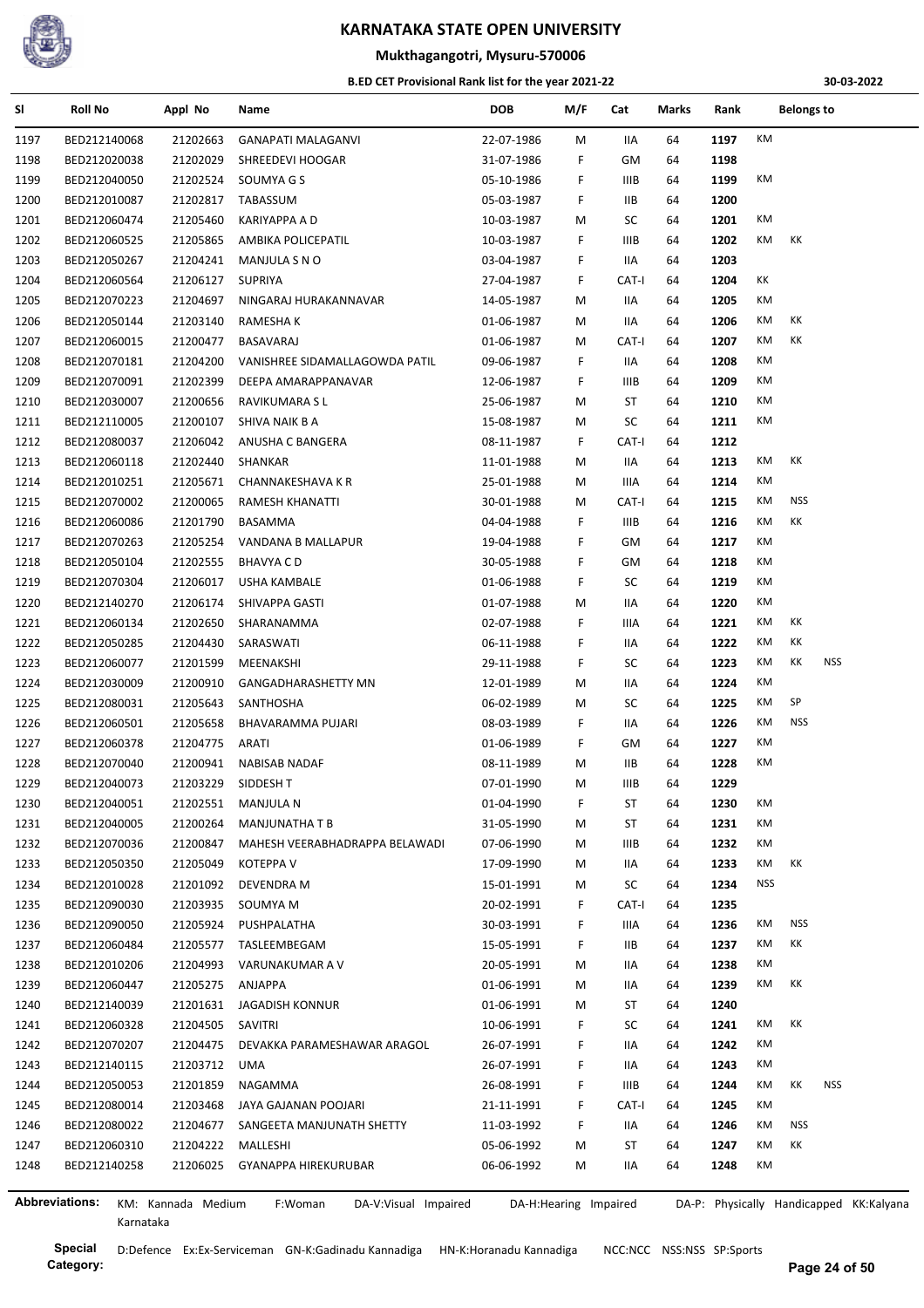

## **Mukthagangotri, Mysuru-570006**

#### **B.ED CET Provisional Rank list for the year 2021-22**

**30-03-2022**

| SI           | <b>Roll No</b>        | Appl No              | Name                            | <b>DOB</b> | M/F                   | Cat         | Marks | Rank | <b>Belongs to</b>                       |  |
|--------------|-----------------------|----------------------|---------------------------------|------------|-----------------------|-------------|-------|------|-----------------------------------------|--|
| 1249         | BED212060097          | 21202138             | SHILPA BARI                     | 14-07-1992 | F.                    | IIIB        | 64    | 1249 | KM<br>КK                                |  |
| 1250         | BED212060524          | 21205862             | KHAJAMMA                        | 05-08-1992 | F                     | IIВ         | 64    | 1250 | KM<br>КK                                |  |
| 1251         | BED212060514          | 21205783             | PRADEEPKUMAR                    | 23-08-1992 | M                     | IIIB        | 64    | 1251 | КK<br>КM                                |  |
| 1252         | BED212060089          | 21201816             | CHANDAMMA                       | 22-12-1992 | F                     | SC          | 64    | 1252 | KM<br>КK                                |  |
| 1253         | BED212110025          | 21201057             | SWATHI K N                      | 20-05-1993 | F.                    | SC          | 64    | 1253 | KM                                      |  |
| 1254         | BED212060031          | 21200841             | SUNANDA                         | 02-07-1993 | F.                    | <b>IIIB</b> | 64    | 1254 | КK<br>КM                                |  |
| 1255         | BED212060058          | 21201401             | SHARANAPPA                      | 05-09-1993 | M                     | CAT-I       | 64    | 1255 | KM<br>КK                                |  |
| 1256         | BED212090034          | 21204316             | VIJAYA                          | 04-04-1994 | F                     | SC          | 64    | 1256 | KM                                      |  |
| 1257         | BED212060429          | 21205186             | SACHIN                          | 15-06-1995 | M                     | SC          | 64    | 1257 | КK<br>КM                                |  |
| 1258         | BED212110129          | 21204636             | NAGAPPA HALLINGANNANAVAR        | 12-06-1976 | М                     | IIA         | 63    | 1258 | KM                                      |  |
| 1259         | BED212050351          | 21205051             | UMMAKKA                         | 01-08-1976 | F                     | IIA         | 63    | 1259 | KM<br>КK                                |  |
| 1260         | BED212100090          | 21205573             | NAGENDRA C P                    | 24-01-1978 | M                     | IIA         | 63    | 1260 |                                         |  |
| 1261         | BED212060572          | 21206180             | <b>BHAIRAPP GADYAL</b>          | 16-05-1979 | M                     | GM          | 63    | 1261 | KM                                      |  |
| 1262         | BED212050410          | 21205623             | MANJAPPA                        | 01-06-1980 | M                     | SC          | 63    | 1262 | KK<br>КM                                |  |
| 1263         | BED212060312          | 21204242             | DASHARATH                       | 01-06-1980 | M                     | IIA         | 63    | 1263 | KM<br>КK                                |  |
| 1264         | BED212040023          | 21201584             | JAYANNA N D                     | 15-06-1980 | M                     | IIIB        | 63    | 1264 | KM                                      |  |
| 1265         | BED212010155          | 21204194             | NAGARATHNAMMA B N               | 22-06-1980 | F.                    | SC          | 63    | 1265 |                                         |  |
| 1266         | BED212010036          | 21201477             | PARDEEPA K M                    | 10-07-1980 | M                     | IIA         | 63    | 1266 | <b>NSS</b>                              |  |
| 1267         | BED212140177          | 21204715             | BHADRAMMA                       | 11-08-1980 | F.                    | GM          | 63    | 1267 | KM                                      |  |
| 1268         | BED212110092          | 21203581             | RANGASWAMI L                    | 12-03-1981 | M                     | ST          | 63    | 1268 | КM                                      |  |
| 1269         | BED212140063          | 21202604             | HUCHCHAYYA JADIMATH             | 06-05-1981 | M                     | IIIB        | 63    | 1269 | KM                                      |  |
| 1270         | BED212050033          | 21201266             | SHIVAKUMAR SAMPANNA             | 23-06-1981 | М                     | GM          | 63    | 1270 | KM<br>КK                                |  |
| 1271         | BED212010124          | 21203680             | JYOTHI V M                      | 09-07-1981 | F.                    | SC          | 63    | 1271 |                                         |  |
| 1272         | BED212060516          | 21205798             | <b>MARISWAMY C</b>              | 28-09-1981 | M                     | SC          | 63    | 1272 | КM                                      |  |
| 1273         | BED212070034          | 21200840             | MAHALAXMI                       | 01-12-1981 | F.                    | GM          | 63    | 1273 | КM                                      |  |
| 1274         | BED212010159          | 21204357             | <b>MAHESH B S</b>               | 24-04-1982 | M                     | IIIA        | 63    | 1274 | КM                                      |  |
| 1275         | BED212060008          | 21200186             | KALPANA                         | 05-05-1982 | F.                    | 11A         | 63    | 1275 | КM<br>КK                                |  |
| 1276         | BED212060461          | 21205344             | SHIVANAND PATIL                 | 23-06-1982 | M                     | CAT-I       | 63    | 1276 | КM                                      |  |
|              |                       |                      | AJJAPPA B                       |            | M                     | GМ          | 63    | 1277 | КK                                      |  |
| 1277<br>1278 | BED212050162          | 21203293<br>21201422 |                                 | 01-07-1982 | F                     | SC          | 63    | 1278 | КM                                      |  |
|              | BED212070055          |                      | ASHWINI KAMBLE                  | 26-12-1982 |                       |             |       |      |                                         |  |
| 1279         | BED212090005          | 21200544             | REVATHI                         | 15-03-1983 | F.                    | SC          | 63    | 1279 | KM                                      |  |
| 1280         | BED212040111          | 21204698             | <b>DEVENDRA D</b>               | 20-05-1983 | M                     | SC          | 63    | 1280 | DA-P                                    |  |
| 1281         | BED212030082          | 21205677             | <b>MANJUNATHA R</b>             | 23-05-1983 | M                     | <b>IIIB</b> | 63    | 1281 | КM                                      |  |
| 1282         | BED212060499          | 21205649             | ABHANG                          | 01-06-1983 | M                     | GМ          | 63    | 1282 |                                         |  |
| 1283         | BED212110091          | 21203579             | HEMAVATHI G                     | 15-06-1983 | F.                    | GМ          | 63    | 1283 | КM                                      |  |
| 1284         | BED212040003          | 21200145             | SARASWATHI K                    | 01-07-1983 | F.                    | SC          | 63    | 1284 | KM                                      |  |
| 1285         | BED212060383          | 21204792             | SANGAMANATH                     | 03-07-1983 | M                     | IIIB        | 63    | 1285 | КK<br>КM                                |  |
| 1286         | BED212030090          | 21205950             | DHANALAKSHMI H R                | 16-07-1983 | M                     | IIIA        | 63    | 1286 |                                         |  |
| 1287         | BED212070088          | 21202361             | <b>KAVITA CHOUGALE</b>          | 13-11-1983 | F                     | IIIB        | 63    | 1287 | КM                                      |  |
| 1288         | BED212070084          | 21202283             | <b>USHA</b>                     | 08-04-1984 | F                     | IIA         | 63    | 1288 | ΚK                                      |  |
| 1289         | BED212030048          | 21203303             | <b>SHABEEN KOUSER</b>           | 10-04-1984 | F.                    | GM          | 63    | 1289 |                                         |  |
| 1290         | BED212060550          | 21206087             | SILEMAN KASAI                   | 01-06-1984 | М                     | IIВ         | 63    | 1290 | КM                                      |  |
| 1291         | BED212060415          | 21205076             | <b>KRISHNAPPA N</b>             | 18-06-1984 | М                     | ST          | 63    | 1291 | КM                                      |  |
| 1292         | BED212070011          | 21200181             | MANJUNATHA K M                  | 01-07-1984 | M                     | IIIB        | 63    | 1292 | КM                                      |  |
| 1293         | BED212060424          | 21205159             | SHIVANAND                       | 02-07-1984 | M                     | IIIB        | 63    | 1293 | КM                                      |  |
| 1294         | BED212140050          | 21202043             | GOURAMBIKA BIRADAR              | 11-07-1984 | F.                    | GM          | 63    | 1294 |                                         |  |
| 1295         | BED212010212          | 21205055             | <b>RANIKV</b>                   | 31-07-1984 | F.                    | IIA         | 63    | 1295 |                                         |  |
| 1296         | BED212110064          | 21202557             | CHANDRAVVA MALIGER              | 01-08-1984 | F.                    | CAT-I       | 63    | 1296 | КM                                      |  |
| 1297         | BED212080006          | 21202351             | MANJUNATHA NAIK                 | 12-11-1984 | M                     | IIA         | 63    | 1297 | КM                                      |  |
| 1298         | BED212110102          | 21203860             | LEELAVATHI H                    | 18-12-1984 | F.                    | CAT-I       | 63    | 1298 |                                         |  |
| 1299         | BED212060498          | 21205645             | SANGEETA                        | 01-01-1985 | F.                    | GМ          | 63    | 1299 | КK<br>КM                                |  |
| 1300         | BED212070130          | 21203208             | YUVARAJ KALAL                   | 26-01-1985 | M                     | IIA         | 63    | 1300 | КM                                      |  |
|              |                       |                      |                                 |            |                       |             |       |      |                                         |  |
|              | <b>Abbreviations:</b> | KM: Kannada Medium   | F:Woman<br>DA-V:Visual Impaired |            | DA-H:Hearing Impaired |             |       |      | DA-P: Physically Handicapped KK:Kalyana |  |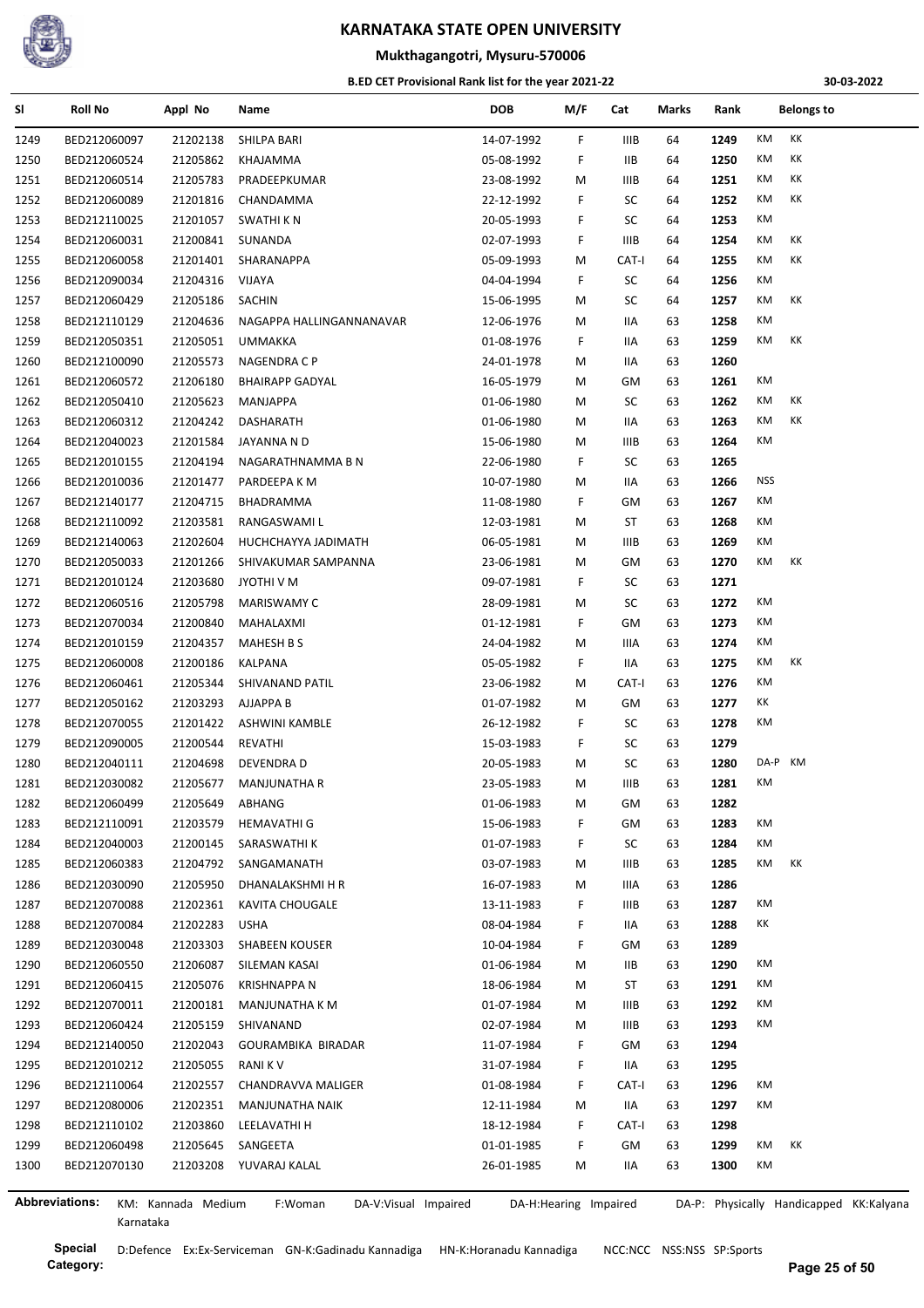

## **Mukthagangotri, Mysuru-570006**

#### **B.ED CET Provisional Rank list for the year 2021-22**

**30-03-2022**

| SI             | <b>Roll No</b> | Appl No            | Name                            | <b>DOB</b> | M/F                   | Cat   | Marks | Rank | <b>Belongs to</b>                       |
|----------------|----------------|--------------------|---------------------------------|------------|-----------------------|-------|-------|------|-----------------------------------------|
| 1301           | BED212070315   | 21206113           | PREMA HANCHINALMATH             | 01-02-1985 | F                     | GM    | 63    | 1301 | КM                                      |
| 1302           | BED212010060   | 21202161           | SOWMYA B H                      | 06-03-1985 | F                     | SC    | 63    | 1302 | КM                                      |
| 1303           | BED212040103   | 21204528           | JNANASHEELA K C                 | 24-04-1985 | F                     | GМ    | 63    | 1303 | КM                                      |
| 1304           | BED212070104   | 21202666           | SEEMA                           | 18-05-1985 | F.                    | IIВ   | 63    | 1304 | КM<br>КK                                |
| 1305           | BED212060292   | 21204141           | SHIDDALINGASWAMI S HIREMATH     | 19-05-1985 | М                     | IIIB  | 63    | 1305 | КM                                      |
| 1306           | BED212060566   | 21206130           | SHANTAPPA                       | 20-05-1985 | М                     | IIA   | 63    | 1306 | КK<br>КM                                |
| 1307           | BED212050213   | 21203786           | DHARMARAJ B ADARAGUNCHI         | 01-06-1985 | М                     | IIIB  | 63    | 1307 | КM                                      |
| 1308           | BED212030062   | 21204665           | LOKESH S                        | 01-06-1985 | М                     | SC    | 63    | 1308 | КM                                      |
| 1309           | BED212050374   | 21205175           | <b>KAVITHAKJ</b>                | 08-07-1985 | F                     | IIA   | 63    | 1309 | КM<br>КK                                |
| 1310           | BED212100105   | 21206061           | PADMAVATHI H L                  | 26-07-1985 | F                     | SC    | 63    | 1310 | КM                                      |
| 1311           | BED212070265   | 21205283           | <b>GEETA HIREMATH</b>           | 31-07-1985 | F                     | IIIB  | 63    | 1311 |                                         |
| 1312           | BED212110133   | 21204729           | SAVITHA V                       | 20-08-1985 | F.                    | GM    | 63    | 1312 | КM                                      |
| 1313           | BED212110156   | 21205274           | MANTESHI LAMANI                 | 29-08-1985 | М                     | SC    | 63    | 1313 | КM                                      |
| 1314           | BED212070267   | 21205319           | UMESH KARIKATTI                 | 08-10-1985 | М                     | IIIB  | 63    | 1314 | KM                                      |
| 1315           | BED212060437   | 21205218           | <b>RENUKA K</b>                 | 07-02-1986 | F.                    | SC    | 63    | 1315 |                                         |
| 1316           | BED212100065   | 21204533           | JAYALAKSHMI K C                 | 08-04-1986 | F                     | IIA   | 63    | 1316 | КM                                      |
| 1317           | BED212060492   | 21205599           | <b>PUSHPA</b>                   | 14-04-1986 | F                     | SC    | 63    | 1317 | KK<br>КM<br>EX                          |
| 1318           | BED212030019   | 21201505           | SOWMYA S R                      | 24-04-1986 | F                     | SC    | 63    | 1318 |                                         |
| 1319           | BED212040057   | 21202828           | ROOPA S C                       | 01-05-1986 | F.                    | SC    | 63    | 1319 |                                         |
| 1320           | BED212110070   | 21202969           | <b>NASREEN TAJ</b>              | 03-05-1986 | F                     | IIВ   | 63    | 1320 |                                         |
| 1321           | BED212050407   | 21205603           | <b>MARUTHI</b>                  | 01-06-1986 | M                     | IIA   | 63    | 1321 | КK<br>КM                                |
| 1322           | BED212060372   | 21204746           | SHILPA                          | 02-06-1986 | F                     | IIIB  | 63    | 1322 | КK<br>КM                                |
|                |                |                    |                                 |            |                       |       |       |      | КM                                      |
| 1323           | BED212050274   | 21204278           | NETRAVATI                       | 08-06-1986 | F                     | GМ    | 63    | 1323 | КM                                      |
| 1324           | BED212140047   | 21201882           | SHIVAKUMAR ITAGI                | 10-06-1986 | М                     | IIIB  | 63    | 1324 |                                         |
| 1325           | BED212110054   | 21202348           | NAGARAJA B P                    | 10-06-1986 | М                     | IIIB  | 63    | 1325 | КK                                      |
| 1326           | BED212070114   | 21202854           | RAJU DAWANE                     | 27-06-1986 | М                     | SC    | 63    | 1326 | КM                                      |
| 1327           | BED212010244   | 21205595           | SHIVARAJU B S                   | 01-07-1986 | М                     | IIIB  | 63    | 1327 | КM                                      |
| 1328           | BED212050320   | 21204721           | <b>DEVAPPA</b>                  | 01-07-1986 | М                     | IIA   | 63    | 1328 | КM<br>КK                                |
| 1329           | BED212010065   | 21202223           | LAKSHMI                         | 11-07-1986 | F                     | CAT-I | 63    | 1329 | КM                                      |
| 1330           | BED212060033   | 21200918           | A S SAHANA                      | 30-12-1986 | F.                    | GM    | 63    | 1330 | КM                                      |
| 1331           | BED212110043   | 21202092           | LOKESH JAMBUR                   | 30-12-1986 | М                     | ST    | 63    | 1331 | КM                                      |
| 1332           | BED212090038   | 21204676           | RADHIKA H B                     | 15-02-1987 | F                     | IIA   | 63    | 1332 | КM                                      |
| 1333           | BED212140161   | 21204573           | ARATI NYAMAGOUDAR               | 10-03-1987 | F.                    | IIIA  | 63    | 1333 | КM                                      |
| 1334           | BED212060230   | 21203773           | TUMBARAGUDDI KAVITHA            | 02-04-1987 | F                     | IIA   | 63    | 1334 | KK<br>КM                                |
| 1335           | BED212050110   | 21202582           | N VEERESHA                      | 02-04-1987 | М                     | IIA   | 63    | 1335 | KK<br>КM                                |
| 1336           | BED212130010   | 21201690           | MANJULAMMA GN                   | 06-04-1987 | F.                    | ST    | 63    | 1336 | КM                                      |
| 1337           | BED212050106   | 21202572           | KUMARA N K                      | 10-04-1987 | М                     | IIA   | 63    | 1337 | KK<br>КM                                |
| 1338           | BED212050378   | 21205191           | <b>GANGADHARA H A</b>           | 05-05-1987 | М                     | IIA   | 63    | 1338 | КM<br>КK                                |
| 1339           | BED212060522   | 21205850           | SHILPA K R                      | 10-05-1987 | F                     | GМ    | 63    | 1339 | КM                                      |
| 1340           | BED212060065   | 21201435           | SHREEDEVI K                     | 01-06-1987 | F.                    | IIA   | 63    | 1340 | КM                                      |
| 1341           | BED212140182   | 21204739           | ARCHANABAI DUNDAPPA BHUSHETTI   | 01-06-1987 | F.                    | GМ    | 63    | 1341 | КM                                      |
| 1342           | BED212060548   | 21206082           | <b>KHAJAMAINODDIN</b>           | 02-06-1987 | M                     | IIВ   | 63    | 1342 | КM<br>КK                                |
| 1343           | BED212140257   | 21205989           | <b>REKHA PATIL</b>              | 18-06-1987 | F                     | IIIB  | 63    | 1343 |                                         |
| 1344           | BED212070184   | 21204219           | PRATIBHA AJAGOL                 | 22-07-1987 | F                     | IIIB  | 63    | 1344 | КM                                      |
| 1345           | BED212050293   | 21204516           | ARUNKUMARA M                    | 23-07-1987 | М                     | SC    | 63    | 1345 | КM                                      |
| 1346           | BED212030083   | 21205693           | GANGAMMA D L                    | 30-07-1987 | F.                    | SC    | 63    | 1346 |                                         |
| 1347           | BED212110050   | 21202219           | <b>MALLIKA S</b>                | 10-08-1987 | F.                    | IIIB  | 63    | 1347 | КM                                      |
| 1348           | BED212060322   | 21204368           | RAJESHWARI R C                  | 22-08-1987 | F.                    | IIIA  | 63    | 1348 | КK                                      |
| 1349           | BED212050189   | 21203683           | <b>BALAMMA PATTAR</b>           | 05-10-1987 | F.                    | CAT-I | 63    | 1349 | КM<br>КK                                |
| 1350           | BED212110186   | 21206164           | PRATHIBHA G S                   | 20-12-1987 | F                     | IIIB  | 63    | 1350 | КM                                      |
| 1351           | BED212060335   | 21204555           | SHILPA T G                      | 24-12-1987 | F.                    | CAT-I | 63    | 1351 |                                         |
| 1352           | BED212060295   | 21204145           | MAHANTAMMA                      | 01-01-1988 | F.                    | SC    | 63    | 1352 | КM<br>КK                                |
|                |                |                    |                                 |            |                       |       |       |      |                                         |
| Abbreviations: |                | KM: Kannada Medium | F:Woman<br>DA-V:Visual Impaired |            | DA-H:Hearing Impaired |       |       |      | DA-P: Physically Handicapped KK:Kalyana |

j,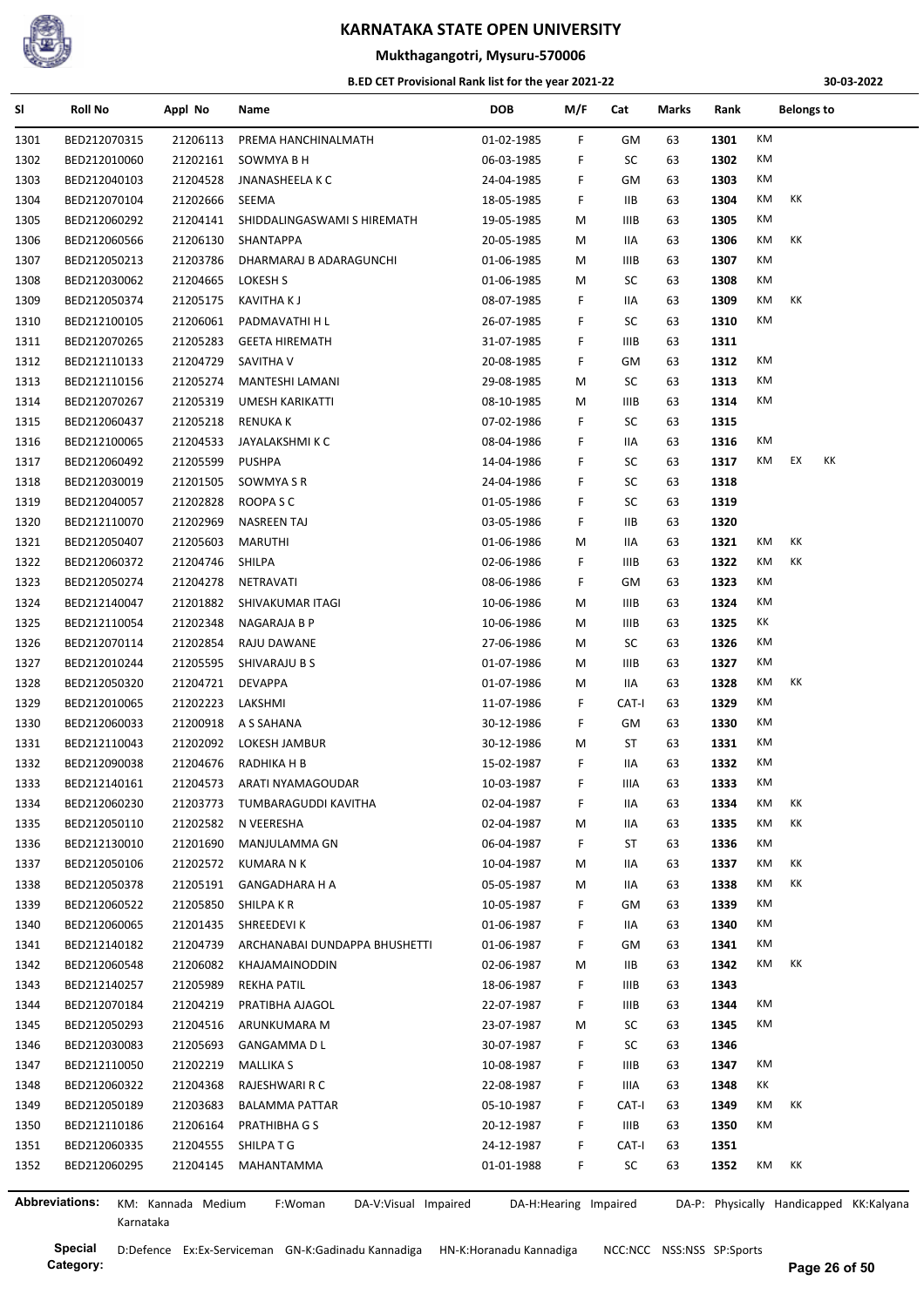

#### **Mukthagangotri, Mysuru-570006**

#### **B.ED CET Provisional Rank list for the year 2021-22**

**30-03-2022**

| SI           | <b>Roll No</b> | Appl No              | Name                              | DOB                      | M/F                   | Cat        | Marks | Rank         |         | <b>Belongs to</b>                       |
|--------------|----------------|----------------------|-----------------------------------|--------------------------|-----------------------|------------|-------|--------------|---------|-----------------------------------------|
| 1353         | BED212050289   | 21204462             | ZUBEEDA KHATOON INAMADAR          | 12-01-1988               | F                     | IIВ        | 63    | 1353         |         |                                         |
| 1354         | BED212140098   | 21203298             | SHIVAYYA HIREMATH                 | 26-01-1988               | М                     | IIIB       | 63    | 1354         | КM      |                                         |
| 1355         | BED212060050   | 21201255             | SAVITA BIRADAR                    | 01-05-1988               | F                     | IIA        | 63    | 1355         | КM      |                                         |
| 1356         | BED212060449   | 21205290             | SAROJANI                          | 12-05-1988               | F.                    | SC         | 63    | 1356         | КM      | КK                                      |
| 1357         | BED212100002   | 21200234             | NAGARAJA V R                      | 05-06-1988               | М                     | IIA        | 63    | 1357         | КM      |                                         |
| 1358         | BED212020092   | 21204136             | <b>SHOBHAL</b>                    | 30-06-1988               | F                     | IIA        | 63    | 1358         | КM      | <b>NSS</b>                              |
| 1359         | BED212050220   | 21203858             | LALITHA M                         | 05-07-1988               | F                     | IIIB       | 63    | 1359         | КM      | GN-K                                    |
| 1360         | BED212140187   | 21204804             | SHOBHA HARAGI                     | 05-07-1988               | F                     | IIIA       | 63    | 1360         | КM      |                                         |
| 1361         | BED212140267   | 21206133             | SUDHA BIRADAR                     | 06-07-1988               | F                     | IIIA       | 63    | 1361         | КM      |                                         |
| 1362         | BED212060203   | 21203487             | SABAYYA                           | 10-07-1988               | М                     | IIA        | 63    | 1362         | КM      | <b>NCC</b>                              |
| 1363         | BED212060377   | 21204762             | PUSHPA B V                        | 13-07-1988               | F                     | IIIA       | 63    | 1363         | КM      |                                         |
| 1364         | BED212100099   | 21205881             | THYAGARAJA M D                    | 14-07-1988               | М                     | SC         | 63    | 1364         | КM      |                                         |
| 1365         | BED212140237   | 21205644             | SUMALATA KAMBALE                  | 21-07-1988               | F                     | SC         | 63    | 1365         |         |                                         |
| 1366         | BED212060519   | 21205823             | SHARANAMMA                        | 14-08-1988               | F                     | IIA        | 63    | 1366         | КM      | КK                                      |
| 1367         | BED212050370   | 21205146             | SEETALAKSHMI                      | 08-02-1989               | F                     | IIA        | 63    | 1367         | КM      | КK                                      |
| 1368         | BED212010135   | 21203856             | NATARAJU M                        | 08-03-1989               | М                     | SC         | 63    | 1368         | КM      |                                         |
| 1369         | BED212060090   | 21201832             | <b>NETRVATI</b>                   | 29-04-1989               | F                     | IIIB       | 63    | 1369         | КM      | КK                                      |
| 1370         | BED212060363   | 21204701             | LAXMI                             | 01-06-1989               | F.                    | IIA        | 63    | 1370         | КM      | КK                                      |
| 1371         | BED212060259   | 21203984             | <b>UJALA</b>                      | 01-08-1989               | F.                    | SC         | 63    | 1371         | КM      | КK                                      |
| 1372         | BED212060323   | 21204418             | MAMATA                            | 20-08-1989               | F                     | CAT-I      | 63    | 1372         | КM      | КK                                      |
| 1373         | BED212010203   | 21204981             | SAVITHA K N                       | 06-12-1989               | F                     | ST         | 63    | 1373         | КM      |                                         |
| 1374         | BED212090046   | 21205608             | SHOBHALATHA                       | 27-01-1990               | F                     | IIA        | 63    | 1374         |         |                                         |
| 1375         | BED212090028   | 21203881             | <b>USHA</b>                       | 09-02-1990               | F                     | IIA        | 63    | 1375         | КM      |                                         |
| 1376         | BED212060073   | 21201573             | PRATIBHA                          | 30-03-1990               | F                     | IIA        | 63    | 1376         | КM      | КK                                      |
| 1377         | BED212050091   | 21202494             | H GURUPADAMMA                     | 04-04-1990               | F                     | SC         | 63    | 1377         | КK      |                                         |
| 1378         | BED212050292   | 21204484             | NOORJAHAN MULLA                   | 01-06-1990               | F                     | IIВ        | 63    | 1378         | КM      | КK                                      |
| 1379         | BED212140146   | 21204196             | KASHIBAI SOMAPPA BADIGER          | 01-06-1990               | F                     | SC         | 63    | 1379         | КM      |                                         |
| 1380         | BED212060142   | 21202707             | SALMABEGUM                        | 10-06-1990               | F                     | IIВ        | 63    | 1380         | КM      | КK                                      |
| 1381         | BED212070019   | 21200588             | RAMEEJA KHADIRSAB NADAF           | 02-10-1990               | F                     | IIВ        | 63    | 1381         | КM      |                                         |
| 1382         | BED212010102   | 21203330             | <b>MANJUS</b>                     | 26-12-1990               | М                     | SC         | 63    | 1382         | КM      |                                         |
| 1383         | BED212050099   | 21202543             | SOUMYA CHITHRAGARA                | 03-01-1991               | F.                    | CAT-I      | 63    | 1383         | КM      | КK                                      |
| 1384         | BED212050348   | 21205039             | <b>GURUPRASADA B M</b>            | 01-03-1991               | М                     | IIIB       | 63    | 1384         | КM      | КK                                      |
| 1385         | BED212030012   | 21200996             |                                   | 10-06-1991               | F.                    | IIВ        | 63    | 1385         |         |                                         |
|              |                |                      | FARHANA BEGUM M                   |                          |                       |            |       |              | КM      |                                         |
| 1386<br>1387 | BED212040082   | 21203313<br>21202603 | LAKSHMAMMA N<br><b>ANITHA S N</b> | 15-06-1991<br>25-06-1991 | F<br>F                | SC<br>IIIB | 63    | 1386<br>1387 | КM      |                                         |
|              | BED212030035   |                      |                                   |                          |                       |            | 63    |              | КM      | КK                                      |
| 1388         | BED212060047   | 21201177             | PADMAMMA                          | 12-07-1991               | F.                    | CAT-I      | 63    | 1388         | КM      |                                         |
| 1389         | BED212050438   | 21206136             | RATNAMMA                          | 05-08-1991               | F.                    | IIA        | 63    | 1389         | КM      | KK                                      |
| 1390         | BED212060167   | 21203051             | MANJULA                           | 17-08-1991               | F.                    | CAT-I      | 63    | 1390         |         | КK<br>КK                                |
| 1391         | BED212050217   | 21203816             | BASAVARAJ                         | 05-03-1992               | М                     | ST         | 63    | 1391         | КM      |                                         |
| 1392         | BED212060074   | 21201579             | MARALINGAPPA                      | 01-06-1992               | M                     | SC         | 63    | 1392         | КM      | КK                                      |
| 1393         | BED212010215   | 21205095             | JYOTHY C                          | 20-06-1992               | F.                    | ST         | 63    | 1393         | КM      | <b>NSS</b>                              |
| 1394         | BED212140104   | 21203464             | RAJU PAWHAR                       | 07-07-1992               | M                     | SC         | 63    | 1394         | DA-P KM |                                         |
| 1395         | BED212120008   | 21202602             | VAISHALI ASHOK NAYAK              | 25-09-1992               | F.                    | IIA        | 63    | 1395         | КM      |                                         |
| 1396         | BED212050309   | 21204659             | <b>KRISHNAMURTHY T</b>            | 20-12-1992               | М                     | ST         | 63    | 1396         | КM      | КK                                      |
| 1397         | BED212010127   | 21203703             | LINGARAJU N                       | 25-06-1993               | М                     | ST         | 63    | 1397         | КM      |                                         |
| 1398         | BED212010201   | 21204945             | <b>VEENAS</b>                     | 19-11-1995               | F                     | SC         | 63    | 1398         | КM      |                                         |
| 1399         | BED212020083   | 21203727             | LOKESWARI R S                     | 09-03-1973               | F.                    | IIA        | 62    | 1399         |         |                                         |
| 1400         | BED212060526   | 21205891             | MOHAMED SHAFIUDDIN                | 01-06-1975               | М                     | IIВ        | 62    | 1400         | КK      |                                         |
| 1401         | BED212010022   | 21200903             | AMEERA SUBOHI                     | 20-02-1976               | F                     | GM         | 62    | 1401         |         |                                         |
| 1402         | BED212020123   | 21205453             | MUNIYAPPA                         | 20-07-1976               | М                     | SC         | 62    | 1402         | КM      | <b>NSS</b>                              |
| 1403         | BED212050024   | 21200812             | ULIGADA MALLESHI                  | 22-07-1976               | M                     | IIA        | 62    | 1403         | КM      | КK                                      |
| 1404         | BED212050305   | 21204594             | ROOPALANAIK                       | 10-01-1977               | M                     | SC         | 62    | 1404         | КM      | КK                                      |
|              |                |                      |                                   |                          |                       |            |       |              |         |                                         |
|              | Abbreviations: | KM: Kannada Medium   | F:Woman<br>DA-V:Visual Impaired   |                          | DA-H:Hearing Impaired |            |       |              |         | DA-P: Physically Handicapped KK:Kalyana |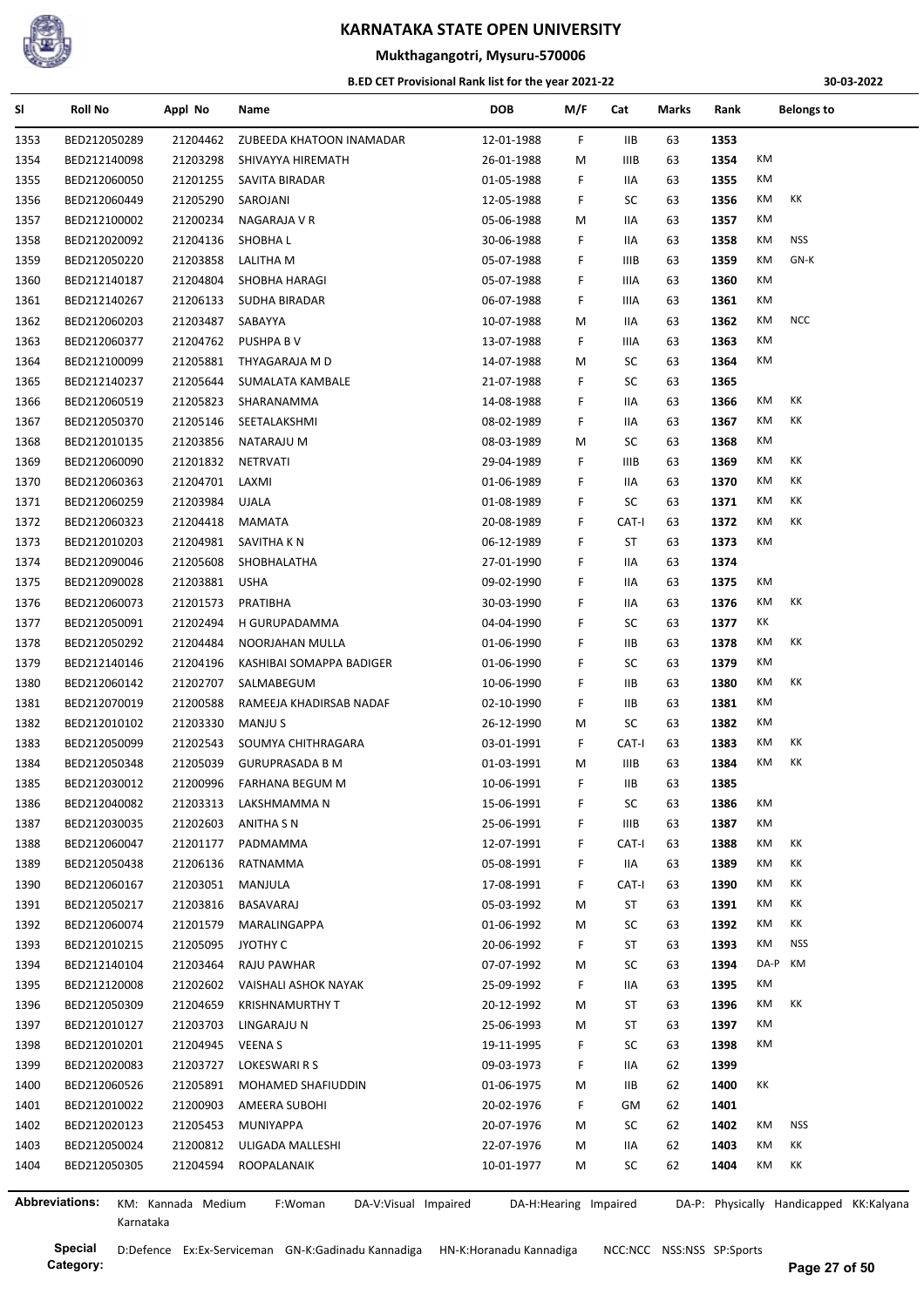

#### **Mukthagangotri, Mysuru-570006**

#### **B.ED CET Provisional Rank list for the year 2021-22**

**30-03-2022**

| SI.  | <b>Roll No</b> | Appl No            | Name                            | <b>DOB</b>            | M/F | Cat         | Marks | Rank | <b>Belongs to</b>                       |
|------|----------------|--------------------|---------------------------------|-----------------------|-----|-------------|-------|------|-----------------------------------------|
| 1405 | BED212020053   | 21202548           | LATHA S                         | 18-05-1978            | F.  | GM          | 62    | 1405 |                                         |
| 1406 | BED212010166   | 21204494           | SAVITHA M                       | 26-06-1981            | F.  | SC          | 62    | 1406 | DA-P KM                                 |
| 1407 | BED212060355   | 21204682           | <b>GURURAJ</b>                  | 08-08-1981            | М   | IIIB        | 62    | 1407 | KM                                      |
| 1408 | BED212100024   | 21202490           | ZEENATH                         | 04-10-1981            | F   | IIB.        | 62    | 1408 |                                         |
| 1409 | BED212060216   | 21203632           | <b>KAVITA</b>                   | 24-05-1982            | F   | <b>IIIB</b> | 62    | 1409 | КK<br>КM                                |
| 1410 | BED212060258   | 21203979           | GOURAMMA ROODAGI                | 21-07-1982            | F   | GМ          | 62    | 1410 | KM                                      |
| 1411 | BED212020122   | 21205412           | <b>MAHESHA B D</b>              | 04-12-1982            | M   | 11A         | 62    | 1411 | DA-P KM                                 |
| 1412 | BED212020032   | 21201805           | <b>UMADEVIN</b>                 | 15-03-1983            | F.  | SC          | 62    | 1412 |                                         |
| 1413 | BED212100077   | 21205086           | SHILPA B N                      | 11-04-1983            | F   | IIIA        | 62    | 1413 |                                         |
| 1414 | BED212050360   | 21205098           | RIBIKA JERRY                    | 25-04-1983            | F.  | SC          | 62    | 1414 |                                         |
| 1415 | BED212070072   | 21201942           | RENUKA KUMBAR                   | 01-05-1983            | F.  | GМ          | 62    | 1415 | КM                                      |
| 1416 | BED212050258   | 21204160           | JAGADEESH                       | 01-06-1983            | M   | SC          | 62    | 1416 | <b>NSS</b><br>КM<br>КK                  |
| 1417 | BED212140147   | 21204212           | RESHMABI UKKALI                 | 01-06-1983            | M   | ШB          | 62    | 1417 | KM                                      |
| 1418 | BED212050211   | 21203784           | MALLIKARJUNA                    | 01-06-1983            | M   | 11A         | 62    | 1418 | КM<br>КK                                |
| 1419 | BED212070083   | 21202183           | SHIVALEELA H NIDONI             | 01-06-1983            | F.  | SC          | 62    | 1419 |                                         |
| 1420 | BED212010265   | 21205896           | RATHNA C                        | 07-09-1983            | F.  | CAT-I       | 62    | 1420 | КM                                      |
| 1421 | BED212070187   | 21204233           | <b>KAVITA BADIGER</b>           | 11-12-1983            | F.  | GМ          | 62    | 1421 | <b>NSS</b><br>КM                        |
| 1422 | BED212100012   | 21201081           | NANDEESHA A C                   | 05-04-1984            | M   | GМ          | 62    | 1422 | KM                                      |
| 1423 | BED212080001   | 21200818           | ARUNA MESTHA N                  | 15-05-1984            | M   | 11A         | 62    | 1423 | DA-P                                    |
| 1424 | BED212040127   | 21205198           | <b>JYOTI K L</b>                | 01-06-1984            | F.  | GМ          | 62    | 1424 |                                         |
| 1425 | BED212050282   | 21204333           | MADHU                           | 08-06-1984            | M   | SC          | 62    | 1425 | KM                                      |
| 1426 | BED212090014   | 21201763           | CHANDRASHEKARA P                | 22-07-1984            | M   | SC          | 62    | 1426 | KM                                      |
| 1427 | BED212100097   | 21205758           | IMPA J M                        | 26-07-1984            | F.  | IIIA        | 62    | 1427 | КM                                      |
| 1428 | BED212110012   | 21200474           | RAMESH LAMANI                   | 06-09-1984            | M   | SC          | 62    | 1428 | КM                                      |
| 1429 | BED212060371   | 21204745           | MAHESH KUMAR                    | 01-01-1985            | M   | IIIB        | 62    | 1429 | КK<br>КM                                |
| 1430 | BED212040070   | 21203200           | SHILPAVATHI                     | 02-03-1985            | F.  | CAT-I       | 62    | 1430 | KM<br><b>NSS</b>                        |
| 1431 | BED212030074   | 21205377           | THIRUMALESHA K R                | 07-04-1985            | M   | SC          | 62    | 1431 | DA-P KM                                 |
| 1432 | BED212140087   | 21203148           | HASINABANU JAMADAR              | 10-05-1985            | F   | IIВ         | 62    | 1432 |                                         |
|      | BED212140149   |                    |                                 |                       |     |             |       | 1433 | КM                                      |
| 1433 |                | 21204277           | BAGAMMA                         | 01-06-1985            | F.  | GМ          | 62    | 1434 | КK<br>КM                                |
| 1434 | BED212050372   | 21205164           | DEVANNA                         | 01-06-1985            | M   | 11A         | 62    |      | КM                                      |
| 1435 | BED212070042   | 21201042           | RAMA GOUDA                      | 01-06-1985            | F.  | CAT-I       | 62    | 1435 | КK                                      |
| 1436 | BED212110095   | 21203714           | <b>VEERESHAL</b>                | 01-07-1985            | M   | SC          | 62    | 1436 | КM                                      |
| 1437 | BED212060308   |                    | 21204214 VISHWANATH             | 01-07-1985            | M   | 11A         | 62    | 1437 | КM<br>КK                                |
| 1438 | BED212060307   | 21204210           | <b>SWETHA B M</b>               | 19-11-1985            | F   | IIIA        | 62    | 1438 | КM                                      |
| 1439 | BED212090011   | 21201436           | <b>REKHAP</b>                   | 09-12-1985            | F   | IIIA        | 62    | 1439 | KM                                      |
| 1440 | BED212110172   | 21205757           | TALAVARA RAKESHA                | 23-02-1986            | M   | ST          | 62    | 1440 | КK                                      |
| 1441 | BED212140217   | 21205329           | SAVITA RATHOD                   | 12-03-1986            | F   | SC          | 62    | 1441 | KM                                      |
| 1442 | BED212040032   | 21201982           | VASANTHAKUMARI S                | 17-03-1986            | F.  | GМ          | 62    | 1442 |                                         |
| 1443 | BED212060444   | 21205260           | VIJAYKUMARI                     | 02-04-1986            | F.  | SC          | 62    | 1443 | КM<br>КK                                |
| 1444 | BED212100023   | 21202342           | NAVEEN KUMAR                    | 20-04-1986            | M   | SC          | 62    | 1444 | КM                                      |
| 1445 | BED212110082   | 21203400           | NAGARATHNA V                    | 21-04-1986            | F.  | CAT-I       | 62    | 1445 | КM                                      |
| 1446 | BED212070288   | 21205714           | SUJATA MASTIHOLI                | 22-04-1986            | F.  | CAT-I       | 62    | 1446 | КM                                      |
| 1447 | BED212110174   | 21205792           | SHAMSHAD BEGUM P S              | 01-06-1986            | F   | CAT-I       | 62    | 1447 | КK<br>КM                                |
| 1448 | BED212060457   | 21205315           | <b>BHIMESH NAYAK</b>            | 01-06-1986            | M   | ST          | 62    | 1448 | КM<br>КK                                |
| 1449 | BED212060123   | 21202523           | NANDINI A M                     | 01-06-1986            | F.  | IIIB        | 62    | 1449 | КM                                      |
| 1450 | BED212110071   | 21202986           | SHWETHA G                       | 01-06-1986            | F   | GМ          | 62    | 1450 | КK                                      |
| 1451 | BED212060491   | 21205594           | <b>GANGABAI METRI</b>           | 01-06-1986            | F   | GМ          | 62    | 1451 | КM                                      |
| 1452 | BED212060326   | 21204456           | <b>MANJUNATHA SL</b>            | 01-06-1986            | M   | IIIA        | 62    | 1452 | КM                                      |
| 1453 | BED212110051   | 21202271           | SHAMEEM ISMAIL KANADAMANI       | 01-06-1986            | F   | ШB          | 62    | 1453 |                                         |
| 1454 | BED212060075   | 21201580           | ANIL                            | 07-06-1986            | M   | SC          | 62    | 1454 | КM<br>КK                                |
| 1455 | BED212140190   | 21204907           | HANUMANTHA                      | 12-06-1986            | M   | CAT-I       | 62    | 1455 | КK<br>КM                                |
| 1456 | BED212060251   | 21203948           | GANESHPRASAD                    | 02-07-1986            | М   | IIIB        | 62    | 1456 | КM                                      |
|      |                |                    |                                 |                       |     |             |       |      |                                         |
|      | Abbreviations: | KM: Kannada Medium | F:Woman<br>DA-V:Visual Impaired | DA-H:Hearing Impaired |     |             |       |      | DA-P: Physically Handicapped KK:Kalyana |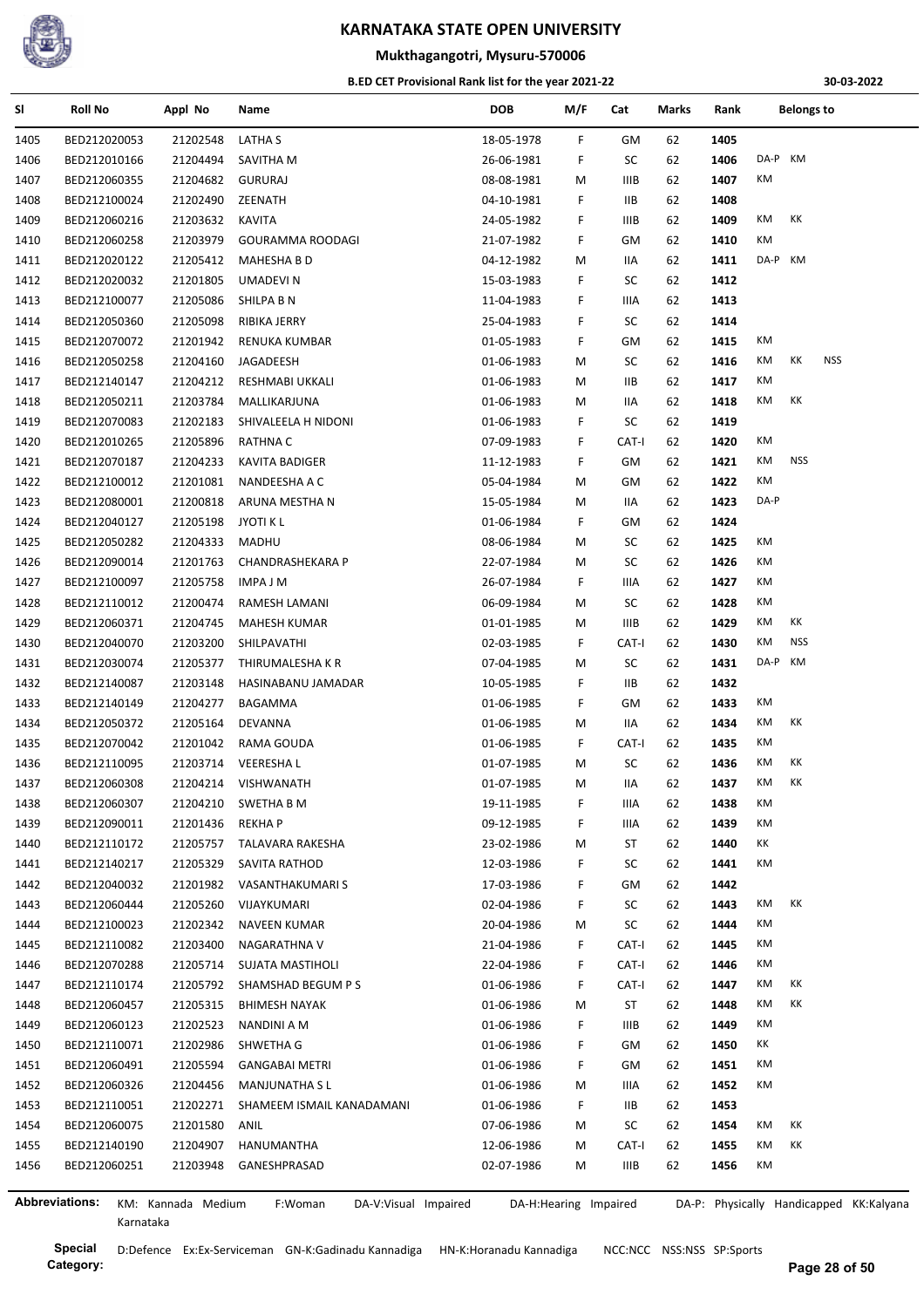

#### **Mukthagangotri, Mysuru-570006**

#### **B.ED CET Provisional Rank list for the year 2021-22**

**30-03-2022**

| SI           | Roll No               | Appl No            | Name                            | DOB        | M/F                   | Cat         | Marks    | Rank                                    |    | <b>Belongs to</b> |          |  |
|--------------|-----------------------|--------------------|---------------------------------|------------|-----------------------|-------------|----------|-----------------------------------------|----|-------------------|----------|--|
| 1457         | BED212060121          | 21202498           | <b>SUNITA</b>                   | 07-07-1986 | F.                    | IIA         | 62       | 1457                                    | КM | KK                |          |  |
| 1458         | BED212070060          | 21201555           | SAVITA BANKAPUR                 | 25-07-1986 | F                     | IIIB        | 62       | 1458                                    | КM |                   |          |  |
| 1459         | BED212060386          | 21204807           | <b>SUGUNA M S</b>               | 25-07-1986 | F                     | SC          | 62       | 1459                                    | КM |                   |          |  |
| 1460         | BED212070176          | 21204103           | SRIDEVI SARSHETTI               | 28-07-1986 | F.                    | IIIB        | 62       | 1460                                    | КM |                   |          |  |
| 1461         | BED212050251          | 21204109           | FAKKIRAYYA HOSALLIMATH          | 31-07-1986 | М                     | IIIB        | 62       | 1461                                    | КM |                   |          |  |
| 1462         | BED212060481          | 21205562           | SWETHA B K                      | 09-08-1986 | F.                    | SC          | 62       | 1462                                    |    |                   |          |  |
| 1463         | BED212010209          | 21205007           | SHYLAJA T S                     | 15-08-1986 | F                     | IIA         | 62       | 1463                                    |    |                   |          |  |
| 1464         | BED212050436          | 21206081           | MALA HUNAGUNDA                  | 27-09-1986 | F                     | IIIB        | 62       | 1464                                    | КM |                   |          |  |
| 1465         | BED212010018          | 21200822           | SHWETHA B                       | 11-01-1987 | F.                    | IIIA        | 62       | 1465                                    | КM |                   |          |  |
| 1466         | BED212110076          | 21203236           | <b>GURURAJ ANGADI</b>           | 19-01-1987 | M                     | IIIB        | 62       | 1466                                    |    |                   |          |  |
| 1467         | BED212029580          | 21202958           | MADHUKUMAR M N                  | 22-02-1987 | М                     | IIA         | 62       | 1467                                    | КM |                   |          |  |
| 1468         | BED212070108          | 21202803           | SHRIDEVI HIREMATH               | 05-04-1987 | F.                    | IIIB        | 62       | 1468                                    |    |                   |          |  |
| 1469         | BED212030085          | 21205717           | <b>MANOHARA DS</b>              | 11-04-1987 | M                     | IIIB        | 62       | 1469                                    | КM |                   |          |  |
| 1470         | BED212140052          | 21202320           | MAHANAND KALASANNAVAR           | 01-05-1987 | F                     | IIA         | 62       | 1470                                    | КM |                   |          |  |
| 1471         | BED212130035          | 21203967           | VANITHA G S                     | 25-05-1987 | F.                    | IIIA        | 62       | 1471                                    | КM |                   |          |  |
| 1472         | BED212060205          | 21203511           | <b>GAVISHIDDAPPA</b>            | 01-06-1987 | M                     | SC          | 62       | 1472                                    | КM | КK                |          |  |
| 1473         | BED212060473          | 21205450           | BASAMMA                         | 01-06-1987 | F                     | IIIB        | 62       | 1473                                    | КM | КK                |          |  |
| 1474         | BED212050277          | 21204285           | SHIVAKUMARA J                   | 25-06-1987 | М                     | SC          | 62       | 1474                                    | КM |                   |          |  |
| 1475         | BED212050312          | 21204679           | PRATHIMA                        | 16-08-1987 | F.                    | IIA         | 62       | 1475                                    | КM |                   |          |  |
| 1476         | BED212040122          | 21205108           | <b>KAVITHA D C</b>              | 20-08-1987 | F                     | CAT-I       | 62       | 1476                                    | КM |                   |          |  |
| 1477         | BED212020004          | 21200384           | CT LAKSHMI                      | 29-12-1987 | F                     | GM          | 62       | 1477                                    | КM |                   |          |  |
| 1478         | BED212020071          | 21203368           | HANUMANTHARAJU T C              | 04-02-1988 | M                     | SC          | 62       | 1478                                    | КM |                   |          |  |
| 1479         | BED212070255          | 21205151           | HANAMANTAPPA PUJAR              | 01-06-1988 | М                     | ST          | 62       | 1479                                    | КM |                   |          |  |
| 1480         | BED212140128          | 21203947           | HEMA KAMBALE                    | 02-07-1988 | F.                    | SC          | 62       | 1480                                    |    |                   |          |  |
| 1481         | BED212110073          | 21203018           | DEEPA PATIL T                   | 22-07-1988 | F.                    | IIIB        | 62       | 1481                                    | КM |                   |          |  |
| 1482         | BED212060057          | 21201351           | BHAGYAVATI                      | 25-07-1988 | F.                    | CAT-I       | 62       | 1482                                    | КM | КK                |          |  |
| 1483         | BED212130043          | 21204640           | SATHISH K                       | 30-07-1988 | M                     | IIA         | 62       | 1483                                    | КM |                   |          |  |
| 1484         | BED212050035          | 21201306           | NAGARAJA C                      | 10-08-1988 | М                     | SC          | 62       | 1484                                    | КM | КK                |          |  |
| 1485         | BED212030070          | 21205004           | <b>CHETHANA G</b>               | 17-09-1988 | F.                    | <b>IIIB</b> | 62       | 1485                                    |    |                   |          |  |
| 1486         | BED212060485          | 21205584           | KAVERI                          | 06-01-1989 | F.                    | IIIB        | 62       | 1486                                    | КM | КK                |          |  |
| 1487         | BED212050272          | 21204263           | KOTRAMMA S M                    | 01-06-1989 | F.                    | IIIB        | 62       | 1487                                    | КK |                   |          |  |
| 1488         | BED212050279          | 21204297           | MANJUNATHA                      | 01-07-1989 | M                     | IIA         | 62       | 1488                                    | КM | KK                |          |  |
| 1489         | BED212050014          | 21200491           | ASHWINI HIPPARAGI               | 31-07-1989 | F                     | IIIB        | 62       | 1489                                    | КM |                   |          |  |
| 1490         | BED212010012          | 21200378           | RAMESHA R                       | 15-04-1990 | M                     | CAT-I       | 62       | 1490                                    | КM |                   |          |  |
| 1491         | BED212060508          | 21205710           | <b>KAREPPA</b>                  | 08-07-1990 | М                     | SC          | 62       | 1491                                    | КM | KK                |          |  |
| 1492         | BED212070124          | 21203041           | PARUSHURAM NINGAPPA WALMIKI     | 31-07-1990 | М                     | ST          | 62       | 1492                                    | KM |                   |          |  |
| 1493         | BED212070126          | 21203074           | YALLAPPA G HALLI                | 01-02-1991 | М                     | IIA         | 62       | 1493                                    | КM |                   |          |  |
| 1494         | BED212060041          | 21201085           | RABART RAMANNA                  | 01-05-1991 | М                     | SC          | 62       | 1494                                    | КM | КK                | GN-K NSS |  |
| 1495         | BED212060443          | 21205252           | MOGULAMMA                       | 30-05-1991 | F.                    | IIA         | 62       | 1495                                    | КM | КK                |          |  |
| 1496         | BED212050284          | 21204417           | <b>HULIGEMMA B</b>              | 01-06-1991 | F                     | CAT-I       | 62       | 1496                                    | КM | КK                |          |  |
| 1497         | BED212130012          | 21201892           | NAGAMANI H                      | 12-06-1991 | F                     | SC          | 62       | 1497                                    | КM |                   |          |  |
| 1498         | BED212010010          | 21200355           | RAMESHA P                       | 01-07-1991 | М                     | IIA         | 62       | 1498                                    | КM |                   |          |  |
| 1499         | BED212060287          | 21204110           | SHANTESH PATTAR                 | 31-07-1991 | М                     | IIA         | 62       | 1499                                    |    |                   |          |  |
| 1500         | BED212040084          | 21203447           | ASHWINI B G                     | 31-07-1991 | F                     | IIA         | 62       | 1500                                    | КM |                   |          |  |
|              | BED212050419          | 21205721           |                                 | 05-01-1992 |                       |             |          |                                         | КM |                   |          |  |
| 1501<br>1502 | BED212060325          | 21204451           | BHAGYASHREE KOLIGUDDE N         |            | F.                    | SC<br>CAT-I | 62<br>62 | 1501<br>1502                            | КM | КK                |          |  |
|              |                       |                    | SHIVASHANKAR                    | 25-01-1992 | М                     |             |          |                                         | КM |                   |          |  |
| 1503         | BED212010154          | 21204174           | PRAVEEN H K                     | 13-05-1992 | М                     | SC          | 62       | 1503                                    | КM | KK                |          |  |
| 1504         | BED212060384          | 21204794           | HANAMANTHA                      | 15-06-1992 | М                     | CAT-I       | 62       | 1504                                    | КM | КK                |          |  |
| 1505         | BED212060002          | 21200057           | SHRAVANTI                       | 16-09-1993 | F.                    | IIA         | 62       | 1505                                    |    |                   |          |  |
| 1506         | BED212040054          | 21202689           | <b>MADHUSHREE T S</b>           | 06-05-1994 | F.                    | IIA         | 62       | 1506                                    | КM |                   |          |  |
| 1507         | BED212070275          | 21205495           | <b>GOVIND DIXIT</b>             | 10-05-1969 | M                     | GM          | 61       | 1507                                    |    |                   |          |  |
| 1508         | BED212070078          | 21202107           | SAVANUR VIDYA                   | 17-04-1974 | F.                    | IIA         | 61       | 1508                                    |    |                   |          |  |
|              | <b>Abbreviations:</b> | KM: Kannada Medium | DA-V:Visual Impaired<br>F:Woman |            | DA-H:Hearing Impaired |             |          | DA-P: Physically Handicapped KK:Kalyana |    |                   |          |  |
|              | Karnataka             |                    |                                 |            |                       |             |          |                                         |    |                   |          |  |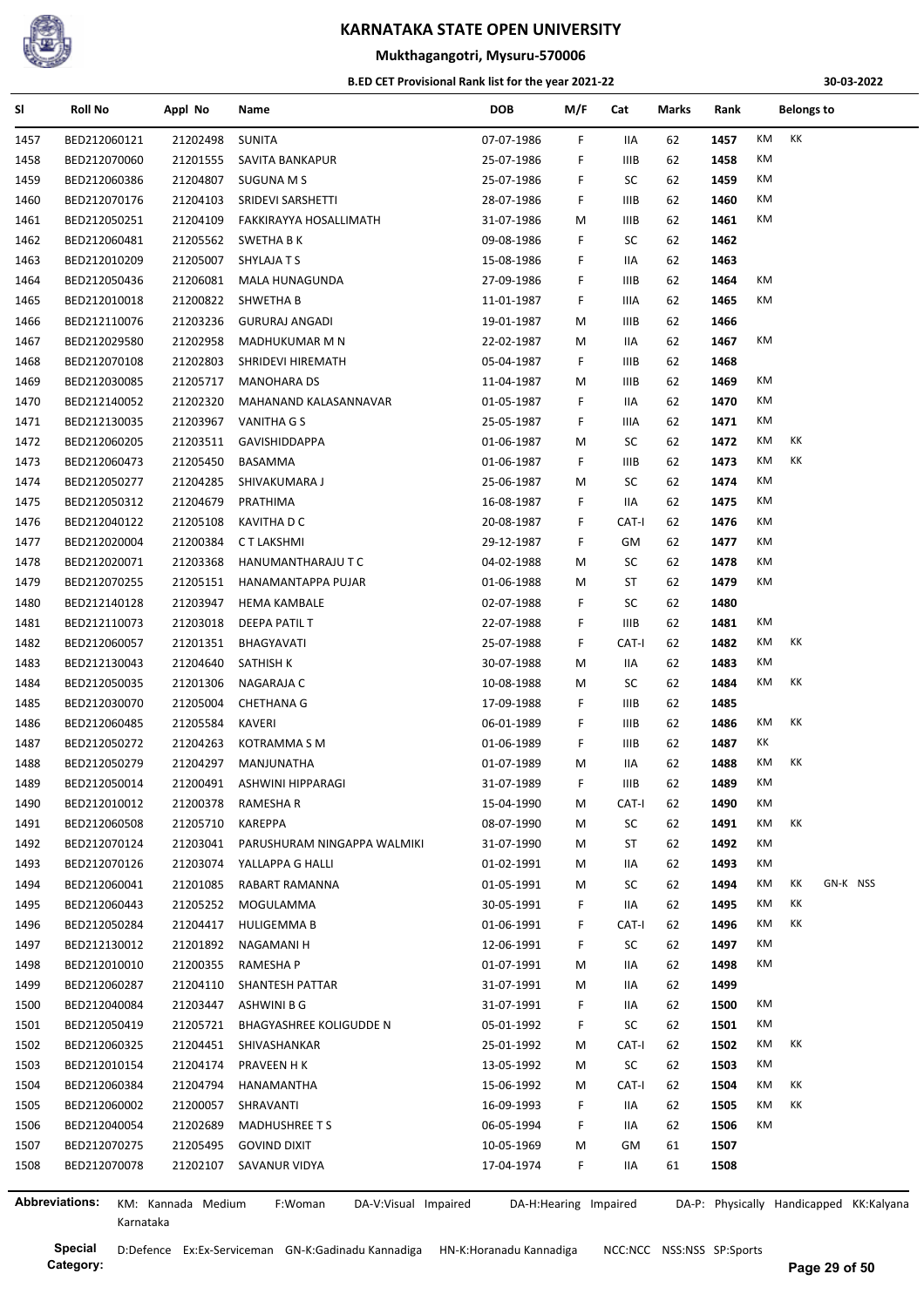

#### **Mukthagangotri, Mysuru-570006**

#### **B.ED CET Provisional Rank list for the year 2021-22**

**30-03-2022**

| SI                    | <b>Roll No</b> | Appl No            | Name                            | <b>DOB</b> | M/F                   | Cat         | Marks | Rank | <b>Belongs to</b>                       |
|-----------------------|----------------|--------------------|---------------------------------|------------|-----------------------|-------------|-------|------|-----------------------------------------|
| 1509                  | BED212130040   | 21204553           | VIJAYAMMA M G                   | 01-08-1975 | F                     | IIA         | 61    | 1509 | КM                                      |
| 1510                  | BED212050271   | 21204254           | <b>MANAVVA NAYAK</b>            | 05-08-1976 | F                     | SC          | 61    | 1510 | КM<br>КK                                |
| 1511                  | BED212010120   | 21203665           | ANITHA K R                      | 17-08-1976 | F.                    | IIA         | 61    | 1511 |                                         |
| 1512                  | BED212140111   | 21203671           | MALLIKARJUN TONSHYAL            | 01-06-1977 | М                     | <b>IIIB</b> | 61    | 1512 | КM                                      |
| 1513                  | BED212140198   | 21205056           | <b>DEEPA</b>                    | 20-07-1977 | F                     | GM          | 61    | 1513 | КM                                      |
| 1514                  | BED212070271   | 21205389           | THIMMAIAH U                     | 01-06-1979 | M                     | SC          | 61    | 1514 | КM                                      |
| 1515                  | BED212080018   | 21204016           | SALIAN BABEENA SHRINIVAS        | 02-06-1980 | F                     | GM          | 61    | 1515 |                                         |
| 1516                  | BED212110060   | 21202415           | VIJAYAKUMAR H                   | 03-06-1980 | М                     | SC          | 61    | 1516 | КK<br>КM                                |
| 1517                  | BED212010205   | 21204991           | <b>MANJUNATHA P G</b>           | 05-08-1980 | M                     | IIA         | 61    | 1517 | KM                                      |
| 1518                  | BED212140246   | 21205712           | <b>MANJUNATH BIRADAR</b>        | 01-05-1981 | M                     | IIIA        | 61    | 1518 | КM                                      |
| 1519                  | BED212060535   | 21206019           | VIJAYALAXMI                     | 30-11-1981 | F                     | IIIB        | 61    | 1519 |                                         |
| 1520                  | BED212140095   | 21203247           | GEETA                           | 09-12-1981 | F                     | IIA         | 61    | 1520 | КM                                      |
| 1521                  | BED212060291   | 21204137           | SANGEETA                        | 06-05-1982 | F                     | IIA         | 61    | 1521 | КM                                      |
| 1522                  | BED212070171   | 21203990           | <b>SUJATA</b>                   | 01-06-1982 | F                     | SC          | 61    | 1522 | КK<br>КM                                |
| 1523                  | BED212140105   | 21203477           | SHANKARAMMA BASAPPA MUDDEBIHAL  | 20-07-1982 | F                     | <b>IIIB</b> | 61    | 1523 | KM                                      |
| 1524                  | BED212060538   | 21206036           | <b>JYOTI YECHHI</b>             | 22-07-1982 | F                     | GM          | 61    | 1524 | KM                                      |
| 1525                  | BED212020128   | 21205648           | PERVEEN TAJ                     | 14-03-1983 | F                     | IIВ         | 61    | 1525 |                                         |
| 1526                  | BED212140100   | 21203436           | SHANKRAVVA ALUR                 | 18-04-1983 | F.                    | GM          | 61    | 1526 | КM                                      |
| 1527                  | BED212070065   | 21201689           | SHARANAPPA KALAL                | 01-05-1983 | М                     | IIA         | 61    | 1527 |                                         |
| 1528                  | BED212040036   | 21202167           | MAHESWARAPPA J                  | 05-05-1983 | M                     | IIA         | 61    | 1528 | КM                                      |
| 1529                  | BED212060413   | 21205057           | SHIVASHARNAPPA                  | 01-06-1983 | M                     | <b>IIIB</b> | 61    | 1529 | КM<br>КK                                |
| 1530                  | BED212070324   | 21206181           | SHANKARAVVA DODDABASANAGOUDAR   | 01-06-1983 | F                     | IIIB        | 61    | 1530 |                                         |
| 1531                  | BED212050386   | 21205265           | JALAGARA MAHABASHA              | 01-06-1983 | М                     | IIВ         | 61    | 1531 | КK<br>КM                                |
| 1532                  | BED212050230   | 21203952           | RAJEEVARADDI SOPPIRADDI         | 20-07-1983 | M                     | IIIA        | 61    | 1532 | KM                                      |
| 1533                  | BED212010016   | 21200651           | SHANTI SASHIDHARAN              | 10-08-1983 | F                     | GM          | 61    | 1533 |                                         |
| 1534                  | BED212110081   | 21203334           | MANJULA K                       | 06-10-1983 | F                     | IIIA        | 61    | 1534 | КM                                      |
|                       |                |                    |                                 |            |                       |             |       |      | <b>NCC</b><br><b>NSS</b><br>КM          |
| 1535                  | BED212050377   | 21205188           | SHANMUKHAGOUDA                  | 04-06-1984 | М                     | IIIB        | 61    | 1535 | КM<br>КK                                |
| 1536                  | BED212110151   | 21205183           | LAKSHMAPPA TALAVARA             | 07-06-1984 | M                     | ST          | 61    | 1536 | КM                                      |
| 1537                  | BED212050212   | 21203785           | SHIVANAGOUDA SANKANAGOUDRA      | 10-06-1984 | м                     | GM          | 61    | 1537 |                                         |
| 1538                  | BED212040096   | 21203888           | REKHA P M                       | 12-07-1984 | F.                    | GM          | 61    | 1538 | КM                                      |
| 1539                  | BED212010245   | 21205600           | <b>CHANDRIKA S</b>              | 19-07-1984 | F.                    | SC          | 61    | 1539 | КM                                      |
| 1540                  | BED212060107   | 21202336           | <b>PRANESH K</b>                | 23-07-1984 | М                     | IIA         | 61    | 1540 | КK<br>КM                                |
| 1541                  | BED212030076   | 21205566           | SHYLAJA N G                     | 01-08-1984 | F.                    | IIIB        | 61    | 1541 |                                         |
| 1542                  | BED212060035   | 21200929           | SHARANAMMA                      | 02-08-1984 | F                     | GM          | 61    | 1542 | KK<br>KM                                |
| 1543                  | BED212040065   | 21203026           | <b>GANESHANAIK N</b>            | 01-12-1984 | M                     | SC          | 61    | 1543 | KM                                      |
| 1544                  | BED212060451   | 21205292           | KAVITA GIRYALKAR                | 01-01-1985 | F                     | IIIB        | 61    | 1544 |                                         |
| 1545                  | BED212070320   | 21206142           | SANJEEV HUBBALLI                | 31-01-1985 | М                     | <b>IIIB</b> | 61    | 1545 | GN-K NSS<br>KM                          |
| 1546                  | BED212060434   | 21205210           | REKHA                           | 10-02-1985 | F.                    | IIIB        | 61    | 1546 | ΚK                                      |
| 1547                  | BED212140235   | 21205639           | SIDDU BHAJANTRI                 | 01-03-1985 | М                     | SC          | 61    | 1547 | КM                                      |
| 1548                  | BED212010097   | 21203049           | <b>BHARATHI M G</b>             | 06-05-1985 | F                     | IIA         | 61    | 1548 | КM                                      |
| 1549                  | BED212060344   | 21204601           | SUMA                            | 01-06-1985 | F                     | GM          | 61    | 1549 |                                         |
| 1550                  | BED212070085   | 21202285           | NINGAMMA U                      | 01-06-1985 | F                     | IIA         | 61    | 1550 | КM                                      |
| 1551                  | BED212050115   | 21202619           | AMARAMMA                        | 01-06-1985 | F                     | IIIB        | 61    | 1551 | КM<br>КK                                |
| 1552                  | BED212030018   | 21201488           | <b>BUDENSAB B</b>               | 01-06-1985 | М                     | CAT-I       | 61    | 1552 | КM                                      |
| 1553                  | BED212050369   | 21205139           | MAHESHWARA HOSALLEPPARA         | 15-06-1985 | М                     | IIIB        | 61    | 1553 | KK<br>КM                                |
| 1554                  | BED212050148   | 21203216           | THIPPESWAMY M                   | 18-06-1985 | M                     | SC          | 61    | 1554 | KK<br>КM                                |
| 1555                  | BED212110086   | 21203451           | SANTHOSH KUMAR R                | 25-06-1985 | M                     | IIA         | 61    | 1555 | КK<br>КM                                |
| 1556                  | BED212060254   | 21203960           | AJAMATULLA USTAD                | 15-07-1985 | М                     | IIВ         | 61    | 1556 | <b>NSS</b><br>КM                        |
| 1557                  | BED212060374   | 21204754           | MARDHANASAB HUNASHYAN           | 30-07-1985 | М                     | IIВ         | 61    | 1557 |                                         |
| 1558                  | BED212070307   | 21206037           | BASAVARAJ BUDYALE               | 11-08-1985 | M                     | IIA         | 61    | 1558 | КM                                      |
| 1559                  | BED212070298   | 21205832           | VICTORIA RANI                   | 10-01-1986 | F                     | <b>IIIB</b> | 61    | 1559 | КM                                      |
| 1560                  | BED212100112   | 21206137           | SHWETHA M N                     | 22-03-1986 | F.                    | GM          | 61    | 1560 |                                         |
|                       |                |                    |                                 |            |                       |             |       |      |                                         |
| <b>Abbreviations:</b> |                | KM: Kannada Medium | F:Woman<br>DA-V:Visual Impaired |            | DA-H:Hearing Impaired |             |       |      | DA-P: Physically Handicapped KK:Kalyana |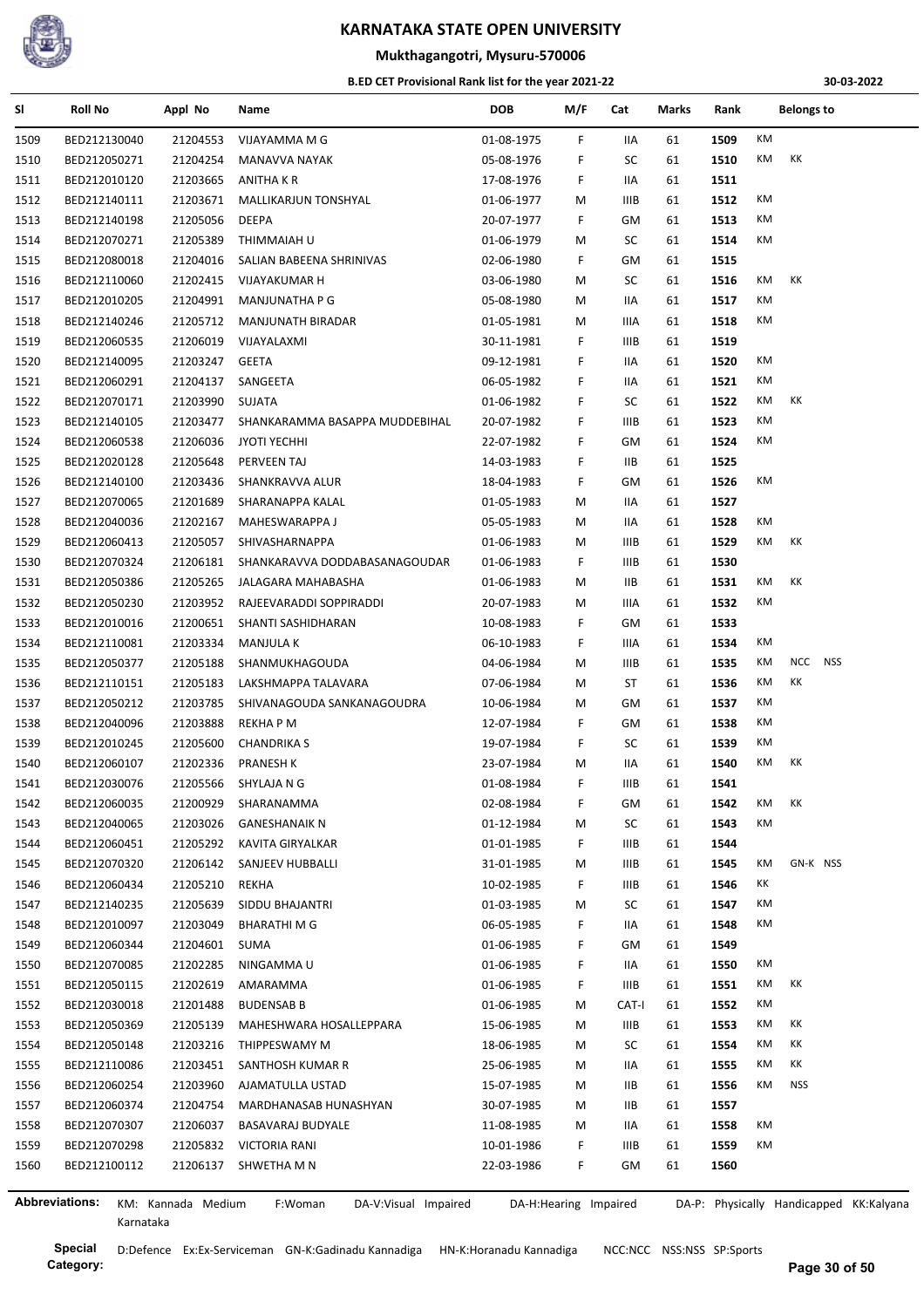

## **Mukthagangotri, Mysuru-570006**

#### **B.ED CET Provisional Rank list for the year 2021-22**

**30-03-2022**

| SI   | <b>Roll No</b>        | Appl No            | Name                            | <b>DOB</b> | M/F                   | Cat         | Marks | Rank | <b>Belongs to</b>                       |  |
|------|-----------------------|--------------------|---------------------------------|------------|-----------------------|-------------|-------|------|-----------------------------------------|--|
| 1561 | BED212140053          | 21202360           | <b>ISHWAR KUMBAR</b>            | 01-05-1986 | м                     | IIA         | 61    | 1561 | КM                                      |  |
| 1562 | BED212060563          | 21206126           | BHEEMAVVA                       | 15-05-1986 | F.                    | GМ          | 61    | 1562 | KM<br>КK                                |  |
| 1563 | BED212040033          | 21202025           | SAVITHA N                       | 17-05-1986 | F                     | IIIB        | 61    | 1563 | KM                                      |  |
| 1564 | BED212140239          | 21205657           | <b>SUNITA KORAWAR</b>           | 01-06-1986 | F                     | IIIB        | 61    | 1564 | КM                                      |  |
| 1565 | BED212070087          | 21202349           | AMBIKA BIJJI                    | 01-06-1986 | F                     | IIA         | 61    | 1565 | KK<br>КM                                |  |
| 1566 | BED212140209          | 21205282           | MALLAMMA VANAKIHAL              | 20-06-1986 | F                     | SC          | 61    | 1566 | D<br>КM                                 |  |
| 1567 | BED212140141          | 21204132           | NETRAVATI ANGADI                | 20-06-1986 | F                     | IIIB        | 61    | 1567 | КM                                      |  |
| 1568 | BED212010088          | 21202823           | ANIL KUMARA B V                 | 28-06-1986 | М                     | IIIA        | 61    | 1568 | КM                                      |  |
| 1569 | BED212050049          | 21201846           | NINGANNA JALAGAR                | 10-07-1986 | М                     | CAT-I       | 61    | 1569 | КM                                      |  |
| 1570 | BED212020054          | 21202617           | SHOBHA B                        | 24-07-1986 | F                     | SC          | 61    | 1570 |                                         |  |
| 1571 | BED212040011          | 21200686           | SHEELADEVI H R                  | 25-07-1986 | F                     | IIIB        | 61    | 1571 | <b>NSS</b><br>КM                        |  |
| 1572 | BED212040083          | 21203351           | <b>GANGADHAR M</b>              | 29-07-1986 | М                     | GM          | 61    | 1572 | КM                                      |  |
| 1573 | BED212060234          | 21203798           | SHWETA B H                      | 30-07-1986 | F                     | IIA         | 61    | 1573 | КM                                      |  |
| 1574 | BED212070123          | 21203040           | SHOBHA BADIGER                  | 31-07-1986 | F                     | 11A         | 61    | 1574 | КM                                      |  |
| 1575 | BED212140158          | 21204544           | SUNEETHA Y R                    | 10-10-1986 | F                     | IIIA        | 61    | 1575 | KM                                      |  |
| 1576 | BED212140170          | 21204620           | PRAVEEN BASARKOD                | 07-11-1986 | М                     | IIA         | 61    | 1576 |                                         |  |
| 1577 | BED212070297          | 21205802           | PUSHPA KUNDAR                   | 27-11-1986 | F.                    | IIA         | 61    | 1577 | КM                                      |  |
| 1578 | BED212050215          | 21203810           | SUMITHRA C G                    | 20-05-1987 | F                     | IIA         | 61    | 1578 |                                         |  |
| 1579 | BED212020130          | 21205745           | BOMMESHA Y C                    | 20-05-1987 | М                     | IIIA        | 61    | 1579 | КM                                      |  |
| 1580 | BED212060416          | 21205112           | ASHA                            | 22-05-1987 | F.                    | IIA         | 61    | 1580 |                                         |  |
| 1581 | BED212030077          | 21205580           | LAKSHMI DEVI N                  | 01-06-1987 | F                     | ST          | 61    | 1581 | КM                                      |  |
| 1582 | BED212110113          | 21203998           | SAVITA LAMANI                   | 01-06-1987 | F                     | GМ          | 61    | 1582 | КM                                      |  |
| 1583 | BED212140252          | 21205849           | HASEENABI SOUDAGAR              | 01-07-1987 | F                     | IIВ         | 61    | 1583 | КM                                      |  |
| 1584 | BED212100042          | 21203426           | <b>KAVYA S</b>                  | 21-07-1987 | F                     | IIIB        | 61    | 1584 | КM<br>NSS                               |  |
| 1585 | BED212060240          | 21203842           | NINGAVVA NIPPANI                | 30-07-1987 | F                     | IIA         | 61    | 1585 | КM                                      |  |
| 1586 | BED212060200          | 21203471           | SHARANABASAPPA                  | 15-11-1987 | М                     | SC          | 61    | 1586 | КK<br>КM                                |  |
| 1587 | BED212050134          | 21203006           | <b>VEERESHA B</b>               | 01-03-1988 | М                     | IIA         | 61    | 1587 | КK<br>КM                                |  |
| 1588 | BED212010258          | 21205853           | NETHRAVATHI S                   | 10-03-1988 | F.                    | SC          | 61    | 1588 | КM                                      |  |
| 1589 | BED212070231          | 21204768           | <b>VEENA KAHARA</b>             | 25-05-1988 | F                     | IIA         | 61    | 1589 |                                         |  |
| 1590 | BED212140222          | 21205375           | ANAND KUDARI                    | 01-06-1988 | М                     | SC          | 61    | 1590 | КM                                      |  |
| 1591 | BED212050155          | 21203279           | HANUMANTHAMMA B                 | 01-07-1988 | F.                    | SC          | 61    | 1591 | КM<br>КK                                |  |
| 1592 | BED212140091          | 21203217           | MAILARAPPA                      | 02-07-1988 | М                     | IIA         | 61    | 1592 | КK<br>КM                                |  |
| 1593 | BED212110083          | 21203415           | SUMAPRIYA H M                   | 26-08-1988 | F                     | <b>IIIB</b> | 61    | 1593 | КM<br>КK                                |  |
| 1594 | BED212040076          | 21203254           | <b>CHAYA N</b>                  | 05-09-1988 | F.                    | IIA         | 61    | 1594 | КM                                      |  |
| 1595 | BED212060160          | 21203005           | LALITHA                         | 26-09-1988 | F                     | SC          | 61    | 1595 | KM<br>КK                                |  |
| 1596 | BED212010143          | 21203949           | PALLAVI B S                     | 05-05-1989 | F                     | SC          | 61    | 1596 | КM                                      |  |
| 1597 | BED212070046          | 21201161           | SHILPA KUMACHAGI                | 11-05-1989 | F                     | IIA         | 61    | 1597 | КM                                      |  |
| 1598 | BED212070142          | 21203476           | RUDRAPPA PATIL                  | 01-06-1989 | М                     | IIIB        | 61    | 1598 | КM                                      |  |
| 1599 | BED212070145          | 21203545           | SOUMYA                          | 01-06-1989 | F.                    | IIIA        | 61    | 1599 | КM                                      |  |
| 1600 | BED212050375          | 21205178           | RADHA                           | 02-06-1989 | F                     | SC          | 61    | 1600 | КM<br>КK                                |  |
| 1601 | BED212050012          | 21200413           | RAJASHEKHARA H                  | 31-07-1989 | M                     | SC          | 61    | 1601 | КK<br>КM                                |  |
| 1602 | BED212050168          | 21203460           | ASHWINI HIREMATH                | 19-08-1989 | F.                    | IIIB        | 61    | 1602 | КM                                      |  |
| 1603 | BED212100063          | 21204453           | JAYAMMA N E                     | 12-03-1990 | F                     | SC          | 61    | 1603 | КM                                      |  |
| 1604 | BED212140207          | 21205249           | LAXMI                           | 05-05-1990 | F                     | GМ          | 61    | 1604 | KK<br>КM                                |  |
| 1605 | BED212060476          | 21205490           | SUMITRA                         | 01-06-1990 | F.                    | IIIA        | 61    | 1605 | КM<br>КK                                |  |
| 1606 | BED212010262          | 21205873           | AMALA JAYANTHI                  | 09-09-1990 | F.                    | IIIB        | 61    | 1606 |                                         |  |
| 1607 | BED212060482          | 21205568           | MALLANNA                        | 30-04-1991 | М                     | CAT-I       | 61    | 1607 | КK<br>КM                                |  |
| 1608 | BED212050347          | 21205027           | KADAPPANAVARA MAHADEVA          | 05-05-1991 | М                     | GМ          | 61    | 1608 | GN-K<br>КM                              |  |
| 1609 | BED212010066          | 21202286           | MURULIDHARA K R                 | 27-06-1991 | М                     | IIIB        | 61    | 1609 | <b>NSS</b><br>КM                        |  |
| 1610 | BED212050204          | 21203739           | BASAVARAJA HADAGALI             | 06-07-1991 | М                     | 11A         | 61    | 1610 | КM<br>КK                                |  |
| 1611 | BED212060082          | 21201640           | SHIVARADDY MALLANNA H           | 25-07-1991 | M                     | IIIA.       | 61    | 1611 | КM<br>КK                                |  |
| 1612 | BED212060195          | 21203444           | SHWETA                          | 05-03-1992 | F.                    | IIIA        | 61    | 1612 | КM<br>КK                                |  |
|      |                       |                    |                                 |            |                       |             |       |      |                                         |  |
|      | <b>Abbreviations:</b> | KM: Kannada Medium | F:Woman<br>DA-V:Visual Impaired |            | DA-H:Hearing Impaired |             |       |      | DA-P: Physically Handicapped KK:Kalyana |  |

j,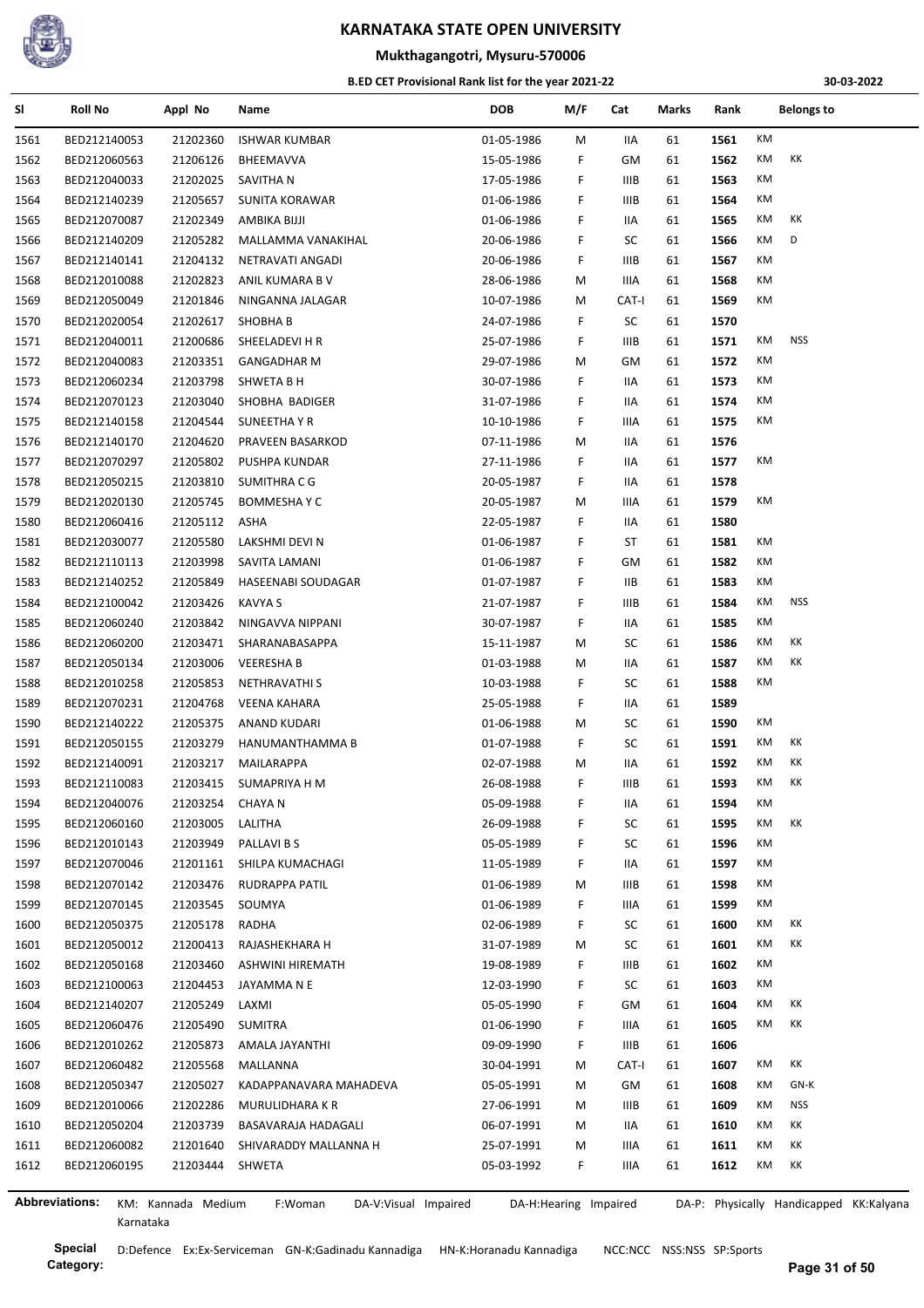

#### **Mukthagangotri, Mysuru-570006**

#### **B.ED CET Provisional Rank list for the year 2021-22**

**30-03-2022**

| SI   | <b>Roll No</b>        | Appl No            | Name                            | <b>DOB</b>               | M/F                   | Cat         | <b>Marks</b> | Rank | <b>Belongs to</b>                       |
|------|-----------------------|--------------------|---------------------------------|--------------------------|-----------------------|-------------|--------------|------|-----------------------------------------|
| 1613 | BED212030016          | 21201341           | PRATHAP V A                     | 19-03-1992               | м                     | IIA         | 61           | 1613 | ΚM                                      |
| 1614 | BED212010278          | 21206080           | SHWETHA H C                     | 02-03-1993               | F                     | ST          | 61           | 1614 | КM                                      |
| 1615 | BED212140040          | 21201638           | KRISHNA RAJAPUT                 | 01-06-1993               | M                     | SC          | 61           | 1615 | КM                                      |
| 1616 | BED212060070          | 21201538           | GANGUBAI                        | 02-06-1993               | F.                    | IIIB        | 61           | 1616 | КK<br>КM                                |
| 1617 | BED212060076          | 21201586           | SHARANABASSAPPA OGE             | 05-06-1993               | м                     | SC          | 61           | 1617 | КK<br>КM                                |
| 1618 | BED212010191          | 21204781           | MAHESHWARI P                    | 15-08-1993               | F                     | <b>IIIB</b> | 61           | 1618 | КM                                      |
| 1619 | BED212100015          | 21201468           | <b>MAMATHA M R</b>              | 29-11-1975               | F                     | SC          | 60           | 1619 |                                         |
| 1620 | BED212140012          | 21200461           | <b>VEENA SHETTAR</b>            | 01-04-1977               | F                     | GM          | 60           | 1620 |                                         |
| 1621 | BED212050170          | 21203466           | TARAMANI                        | 18-05-1978               | F                     | IIA         | 60           | 1621 | ΚM                                      |
| 1622 | BED212040097          | 21204024           | HEMAVATHI                       | 01-06-1978               | F                     | CAT-I       | 60           | 1622 | ΚM                                      |
| 1623 | BED212100048          | 21203742           | MAHESHKUMAR R D                 | 22-07-1979               | м                     | SC          | 60           | 1623 | ΚM<br>NCC NSS                           |
| 1624 | BED212010177          | 21204642           | HEMALATHA                       | 28-09-1979               | F                     | GМ          | 60           | 1624 | КM                                      |
| 1625 | BED212060063          | 21201420           | RAMA S P                        | 08-07-1980               | F                     | GM          | 60           | 1625 | КM                                      |
| 1626 | BED212110029          | 21201259           | SUNITHA D                       | 25-08-1981               | F                     | IIIB        | 60           | 1626 | КM                                      |
| 1627 | BED212040139          | 21205652           | ROOPA M C                       | 13-12-1981               | F.                    | GM          | 60           | 1627 |                                         |
| 1628 | BED212050186          | 21203609           | SRIDEVI P                       | 09-05-1982               | F                     | GM          | 60           | 1628 |                                         |
| 1629 | BED212060108          | 21202341           | MAHANANDA                       | 01-07-1982               | F                     | IIIB        | 60           | 1629 | DA-P KM                                 |
| 1630 | BED212010134          | 21203838           | SHREEDHARA MURTHY S M           | 14-07-1982               | м                     | SC          | 60           | 1630 | КM                                      |
| 1631 | BED212090017          | 21202680           | SHAHEDA BANU                    | 15-12-1982               | F                     | IIВ         | 60           | 1631 |                                         |
| 1632 | BED212140216          | 21205325           | RAJU LAMANI                     | 06-01-1983               | м                     | SC          | 60           | 1632 |                                         |
| 1633 | BED212060007          | 21200185           | KASHIM WALIKAR                  | 01-06-1983               | М                     | IIВ         | 60           | 1633 | КM                                      |
| 1634 | BED212140134          | 21204038           | BASAPPA                         | 01-06-1983               | М                     | IIА         | 60           | 1634 | DA-P KM<br>КK                           |
| 1635 | BED212140168          | 21204614           | SHIVAPUTRAPPA SAJJAN            | 05-06-1983               | М                     | IIА         | 60           | 1635 | КM                                      |
| 1636 | BED212020048          | 21202409           | BYRAJU D D                      | 21-06-1983               | М                     | SC          | 60           | 1636 | КM                                      |
| 1637 | BED212010249          | 21205663           | LAKSHMI B                       | 23-06-1983               | F                     | GM          | 60           | 1637 | КM                                      |
| 1638 | BED212040046          | 21202485           | LALITHA C A                     | 03-05-1984               | F                     | SC          | 60           | 1638 | КM                                      |
| 1639 | BED212090043          | 21205043           | VIDYARANI                       | 07-05-1984               | F                     | SC          | 60           | 1639 | КM                                      |
|      | BED212060545          | 21206071           |                                 |                          | F                     | IIА         | 60           | 1640 | КM<br>КK                                |
| 1640 |                       |                    | SHAMALA                         | 01-06-1984<br>10-06-1984 |                       |             |              |      | КM                                      |
| 1641 | BED212010218          | 21205107           | <b>CHANDRAKALA G</b>            |                          | F.                    | SC          | 60           | 1641 | КK<br>КM                                |
| 1642 | BED212050036          | 21201373           | <b>GOUDRAMURTHI NAIK</b>        | 13-06-1984               | М                     | SC          | 60           | 1642 |                                         |
| 1643 | BED212050283          | 21204361           | MAHANTAPPA                      | 13-07-1984               | М                     | <b>IIIB</b> | 60           | 1643 | КM                                      |
| 1644 | BED212140219          | 21205343           | SANGAPPA NAVI                   | 01-08-1984               | м                     | IIA         | 60           | 1644 | КM                                      |
| 1645 | BED212050414          | 21205666           | YANKAPPA BARADUR                | 06-08-1984               | м                     | CAT-I       | 60           | 1645 | DA-P KM                                 |
| 1646 | BED212070004          | 21200071           | <b>DEEPA NAVALGUND</b>          | 11-10-1984               | F                     | IIIB        | 60           | 1646 | ΚM                                      |
| 1647 | BED212140197          | 21205052           | RAZIYABEGUM DALAWAI             | 05-01-1985               | F                     | GМ          | 60           | 1647 |                                         |
| 1648 | BED212100085          | 21205225           | MANIKANTA                       | 01-03-1985               | м                     | GМ          | 60           | 1648 | DA-P KM                                 |
| 1649 | BED212010103          | 21203417           | TULASAMMA K                     | 06-04-1985               | F                     | SC          | 60           | 1649 |                                         |
| 1650 | BED212030078          | 21205593           | ANITHA K T                      | 14-04-1985               | F                     | GM          | 60           | 1650 |                                         |
| 1651 | BED212140166          | 21204602           | KASHIBAI                        | 01-06-1985               | F                     | IIA         | 60           | 1651 | КM                                      |
| 1652 | BED212140202          | 21205174           | SHANKARAJJA                     | 01-06-1985               | М                     | IIIB        | 60           | 1652 | КM<br>КK                                |
| 1653 | BED212060452          | 21205295           | RAMESHA G                       | 16-06-1985               | М                     | IIA         | 60           | 1653 | КM<br>КK                                |
| 1654 | BED212010164          | 21204485           | SHWETHA A S                     | 25-07-1985               | F                     | GМ          | 60           | 1654 |                                         |
| 1655 | BED212120015          | 21205500           | VISHUKUMAR B C                  | 30-07-1985               | M                     | GM          | 60           | 1655 |                                         |
| 1656 | BED212060190          | 21203375           | SHRISHAIL TALAWAR               | 30-07-1985               | М                     | CAT-I       | 60           | 1656 | КM                                      |
| 1657 | BED212010174          | 21204609           | <b>MANJULA K M</b>              | 10-08-1985               | F                     | IIIA        | 60           | 1657 | КM                                      |
| 1658 | BED212060540          | 21206055           | CHETAN                          | 03-09-1985               | М                     | SC          | 60           | 1658 | КM<br>КK                                |
| 1659 | BED212080034          | 21205755           | DEEPA                           | 06-03-1986               | F.                    | SC          | 60           | 1659 | КM                                      |
| 1660 | BED212140028          | 21201252           | CHAYA                           | 19-03-1986               | F                     | GM          | 60           | 1660 | КM                                      |
| 1661 | BED212100057          | 21203977           | <b>HEMALATHA B N</b>            | 31-03-1986               | F                     | IIA         | 60           | 1661 | КM                                      |
| 1662 | BED212020040          | 21202166           | ASHA M N                        | 08-04-1986               | F                     | CAT-I       | 60           | 1662 | КM                                      |
| 1663 | BED212130051          | 21206103           | USHA V                          | 16-04-1986               | F                     | SC          | 60           | 1663 | КM                                      |
| 1664 | BED212110166          | 21205641           | PRASHANTHA KUMARA P             | 01-05-1986               | М                     | <b>IIIB</b> | 60           | 1664 | КM<br>KK                                |
|      |                       |                    |                                 |                          |                       |             |              |      |                                         |
|      | <b>Abbreviations:</b> | KM: Kannada Medium | F:Woman<br>DA-V:Visual Impaired |                          | DA-H:Hearing Impaired |             |              |      | DA-P: Physically Handicapped KK:Kalyana |

Karnataka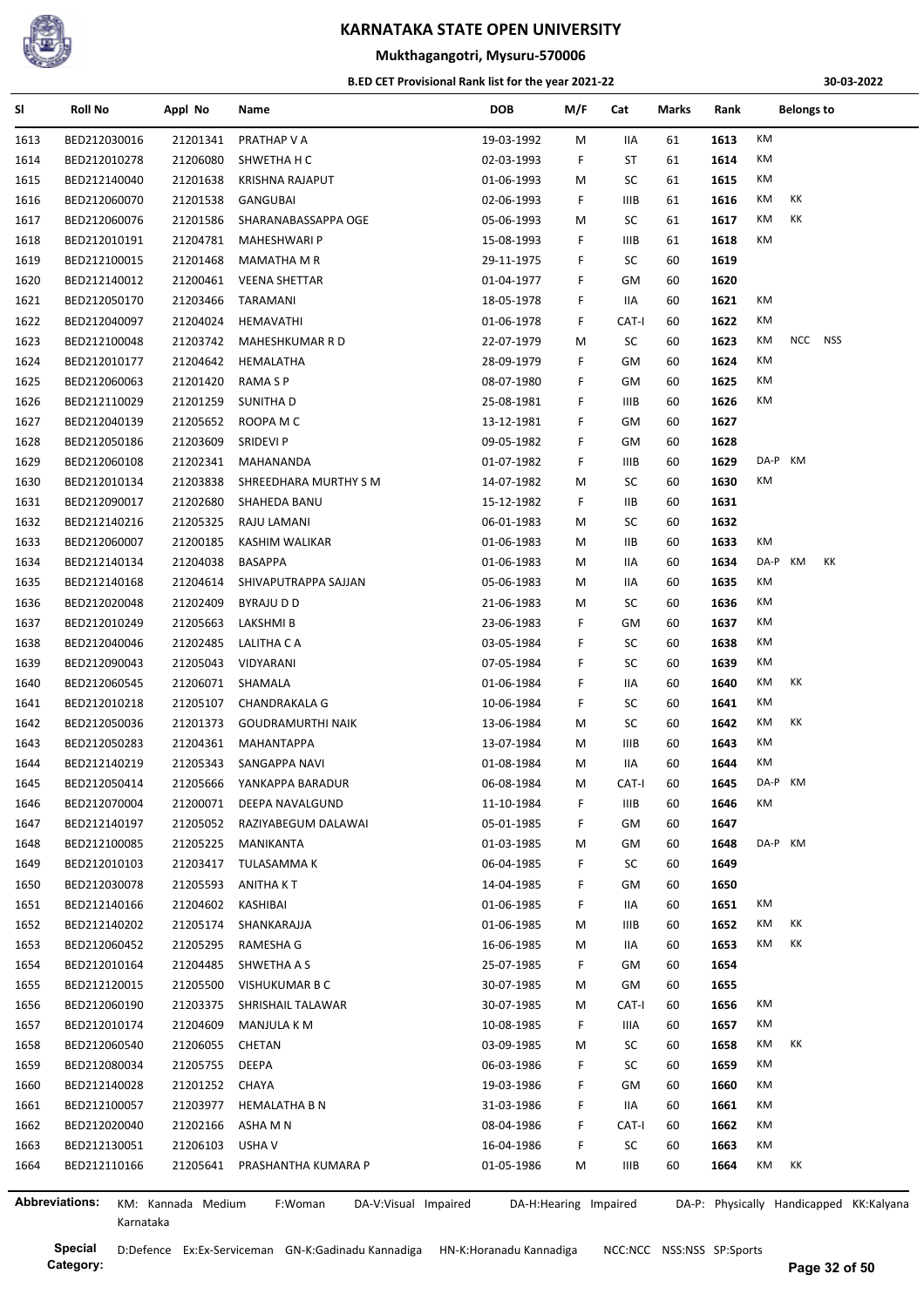

#### **Mukthagangotri, Mysuru-570006**

#### **B.ED CET Provisional Rank list for the year 2021-22**

**30-03-2022**

| SI   | <b>Roll No</b> | Appl No            | Name                            | <b>DOB</b> | M/F    | Cat                   | Marks | Rank | <b>Belongs to</b>                       |
|------|----------------|--------------------|---------------------------------|------------|--------|-----------------------|-------|------|-----------------------------------------|
| 1665 | BED212050297   | 21204538           | KALLANAGOUDA HIREGOUDRA         | 05-05-1986 | M      | IIIB                  | 60    | 1665 | KM                                      |
| 1666 | BED212140205   | 21205240           | SHARANAPPA NIDAGUNDI            | 05-05-1986 | M      | <b>IIIB</b>           | 60    | 1666 | КM<br>КK                                |
| 1667 | BED212030061   | 21204498           | THIPPESWAMY M                   | 15-05-1986 | M      | GМ                    | 60    | 1667 | KM                                      |
| 1668 | BED212020058   | 21202818           | PRAMEELAMMA G K                 | 20-05-1986 | F.     | ST                    | 60    | 1668 |                                         |
| 1669 | BED212050404   | 21205567           | BALAMMA                         | 01-06-1986 | F.     | <b>IIB</b>            | 60    | 1669 | КM                                      |
| 1670 | BED212110183   | 21206090           | <b>GOURAMMA K</b>               | 01-06-1986 | F      | GМ                    | 60    | 1670 | КM                                      |
| 1671 | BED212130034   | 21203891           | MEENA H V                       | 05-06-1986 | F.     | IIA                   | 60    | 1671 |                                         |
| 1672 | BED212050064   | 21202169           | JAKEER HUSSAIN                  | 06-06-1986 | M      | ШB                    | 60    | 1672 | КM<br>КK                                |
| 1673 | BED212030059   | 21204466           | ARUNAKUMAR S                    | 15-06-1986 | M      | IIIA                  | 60    | 1673 | KM                                      |
| 1674 | BED212060468   | 21205379           | HANAMANT BARAKER                | 16-06-1986 | M      | CAT-I                 | 60    | 1674 | КM                                      |
| 1675 | BED212050427   | 21205843           | SUMA G K                        | 16-06-1986 | F.     | IIIA                  | 60    | 1675 | КM                                      |
| 1676 | BED212020045   | 21202327           | SHASHIKALA R                    | 28-06-1986 | F      | ST                    | 60    | 1676 | КM                                      |
| 1677 | BED212140220   | 21205354           | SIDDARAMA                       | 10-07-1986 | M      | SC                    | 60    | 1677 | KM                                      |
| 1678 | BED212050068   | 21202195           | MALLINATH                       | 15-07-1986 | M      | <b>IIIB</b>           | 60    | 1678 | КM                                      |
| 1679 | BED212060569   | 21206146           | SOWMYA SHREE H N                | 29-07-1986 | F.     | SC                    | 60    | 1679 |                                         |
| 1680 | BED212010193   | 21204806           | ANANDA G                        | 31-07-1986 | M      | IIA                   | 60    | 1680 | КM                                      |
| 1681 | BED212110114   | 21204090           | USHA K R                        | 31-07-1986 | F.     | GМ                    | 60    | 1681 | KM<br>КK                                |
| 1682 | BED212070137   | 21203371           | RATNA MANGALAGATTI              | 01-08-1986 | F      | IIA                   | 60    | 1682 | KM                                      |
| 1683 | BED212140076   | 21202941           | DEEPA KALAGI                    | 13-08-1986 | F      | IIA                   | 60    | 1683 |                                         |
| 1684 | BED212140070   | 21202756           | PRATIBHA ABYAL                  | 29-09-1986 | F.     | IIA                   | 60    | 1684 | КM                                      |
| 1685 | BED212040138   | 21205640           | AFSHAD M                        | 30-09-1986 | F.     | ШB                    | 60    | 1685 |                                         |
| 1686 | BED212080021   | 21204543           | <b>GANESH AVADHANI</b>          | 06-11-1986 | M      | GМ                    | 60    | 1686 | КM                                      |
| 1687 | BED212110085   | 21203435           | TEJASWINI B K                   | 10-01-1987 | F.     | GМ                    | 60    | 1687 | КK<br>КM                                |
| 1688 | BED212060352   | 21204664           | SANGAVVA HADLI                  | 01-02-1987 | F      | IIA                   | 60    | 1688 | КM                                      |
|      |                |                    |                                 |            |        | SC                    | 60    | 1689 |                                         |
| 1689 | BED212110153   | 21205196           | NAGAPPA R                       | 10-05-1987 | M<br>F |                       |       | 1690 | КM                                      |
| 1690 | BED212020042   | 21202276           | NASREEN TAZ K M                 | 19-05-1987 |        | IIB.                  | 60    |      | KM<br>КK                                |
| 1691 | BED212060283   | 21204088           | <b>KAVITA</b>                   | 01-06-1987 | F.     | IIA                   | 60    | 1691 |                                         |
| 1692 | BED212060319   | 21204331           | NANDINI C                       | 06-06-1987 | F      | SC                    | 60    | 1692 | KM                                      |
| 1693 | BED212050390   | 21205304           | <b>BHIMAVVA NAIKAR</b>          | 10-06-1987 | F.     | IIA                   | 60    | 1693 | КM                                      |
| 1694 | BED212060257   | 21203976           | ARUN J                          | 10-06-1987 | M      | IIIB                  | 60    | 1694 | КM                                      |
| 1695 | BED212030080   | 21205655           | PAVITHRA B R                    | 25-06-1987 | F.     | IIIB                  | 60    | 1695 |                                         |
| 1696 | BED212060101   | 21202189           | SHASHIKALA ASKI                 | 22-07-1987 | F.     | CAT-I                 | 60    | 1696 | КM                                      |
| 1697 | BED212070252   | 21205085           | MUTTAWWA MELAVANKI              | 20-08-1987 | F.     | CAT-I                 | 60    | 1697 | КM                                      |
| 1698 | BED212070016   | 21200487           | UMESH SAMBRANI                  | 12-04-1988 | M      | IIIB                  | 60    | 1698 | КM                                      |
| 1699 | BED212050197   | 21203704           | SUNITHA                         | 01-06-1988 | F.     | 11B                   | 60    | 1699 | KK<br>KM                                |
| 1700 | BED212140020   | 21200920           | BASAVARAJ BEWOOR                | 01-06-1988 | M      | IIA                   | 60    | 1700 | SP                                      |
| 1701 | BED212010053   | 21202002           | PRASANNA KUMAR K C              | 10-06-1988 | M      | IIA                   | 60    | 1701 |                                         |
| 1702 | BED212140243   | 21205694           | <b>VANI KULKARNI</b>            | 28-01-1989 | F      | GМ                    | 60    | 1702 | КM                                      |
| 1703 | BED212050300   | 21204565           | KOTRESHA H                      | 02-05-1989 | M      | IIA                   | 60    | 1703 |                                         |
| 1704 | BED212060095   | 21202052           | SHARANAMMA                      | 10-06-1989 | F.     | SC                    | 60    | 1704 | КM<br>КK                                |
| 1705 | BED212060432   | 21205200           | SUJATA                          | 25-07-1989 | F.     | IIIA                  | 60    | 1705 | КK<br>КM                                |
| 1706 | BED212050269   | 21204249           | RAJASHEKAR P V                  | 27-07-1989 | М      | ST                    | 60    | 1706 | КK<br>КM                                |
| 1707 | BED212010219   | 21205114           | <b>ASHARANI N</b>               | 18-01-1990 | F.     | SC                    | 60    | 1707 | КM                                      |
| 1708 | BED212050047   | 21201735           | BASAVARAJ                       | 01-06-1990 | M      | SC                    | 60    | 1708 | КK<br>КM                                |
| 1709 | BED212100098   | 21205765           | ANANDA D                        | 01-06-1990 | M      | CAT-I                 | 60    | 1709 | KM                                      |
| 1710 | BED212060214   | 21203584           | KUMBHAR SHRIDEVI SUBHASH        | 03-07-1990 | F      | IIA                   | 60    | 1710 | KM                                      |
| 1711 | BED212010162   | 21204472           | NATARAJU K                      | 25-07-1990 | M      | SC                    | 60    | 1711 | КM                                      |
| 1712 | BED212060544   | 21206066           | LAXMIBAI RATNAKAR               | 31-07-1990 | F.     | SC                    | 60    | 1712 | КK<br>КM                                |
| 1713 | BED212060453   | 21205300           | RADHIKA                         | 12-05-1991 | F      | CAT-I                 | 60    | 1713 | КK<br>КM                                |
| 1714 | BED212090013   | 21201759           | NIVEDITHA                       | 27-05-1991 | F.     | IIA                   | 60    | 1714 | КM                                      |
| 1715 | BED212050124   | 21202826           | ERANNA                          | 01-06-1991 | M      | ST                    | 60    | 1715 | КM<br>КK                                |
| 1716 | BED212090007   | 21200999           | <b>MADHUSHREE M</b>             | 01-06-1991 | F.     | IIIA                  | 60    | 1716 | КM                                      |
|      |                |                    |                                 |            |        |                       |       |      |                                         |
|      | Abbreviations: | KM: Kannada Medium | F:Woman<br>DA-V:Visual Impaired |            |        | DA-H:Hearing Impaired |       |      | DA-P: Physically Handicapped KK:Kalyana |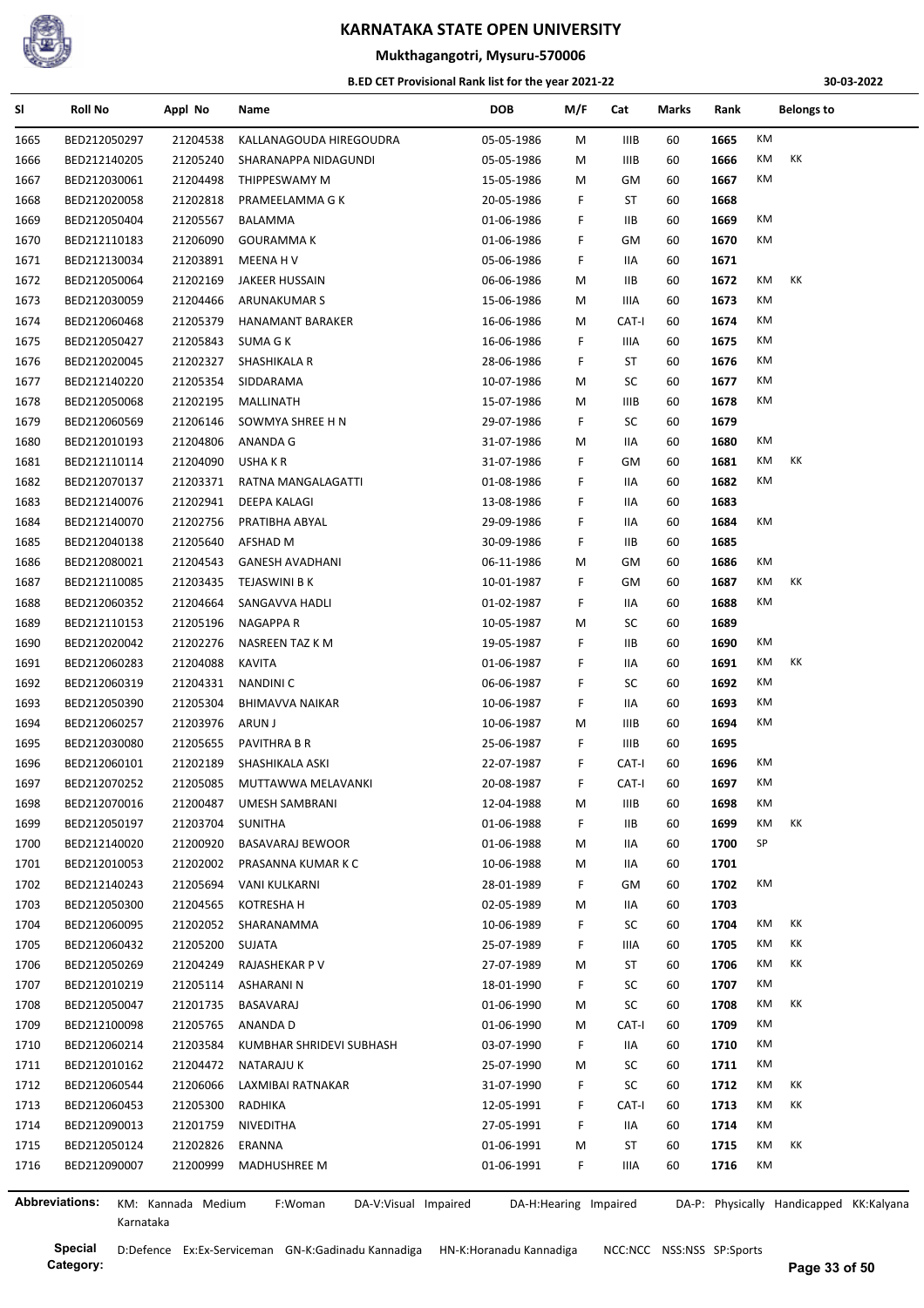

**Mukthagangotri, Mysuru-570006**

#### **B.ED CET Provisional Rank list for the year 2021-22**

**30-03-2022**

| SI   | <b>Roll No</b>        | Appl No            | Name                            | <b>DOB</b> | M/F                   | Cat   | Marks | Rank |         | <b>Belongs to</b> |            |                                         |
|------|-----------------------|--------------------|---------------------------------|------------|-----------------------|-------|-------|------|---------|-------------------|------------|-----------------------------------------|
| 1717 | BED212050323          | 21204736           | KALYANKUMAR                     | 01-06-1991 | М                     | IIIB  | 60    | 1717 | КM      | КK                |            |                                         |
| 1718 | BED212050185          | 21203532           | HULIGEMMA                       | 03-06-1991 | F                     | SC    | 60    | 1718 | КM      | КK                |            |                                         |
| 1719 | BED212010259          | 21205859           | MADHU                           | 25-06-1991 | F                     | IIIB  | 60    | 1719 |         |                   |            |                                         |
| 1720 | BED212010246          | 21205604           | PHILOMINA Y                     | 12-02-1992 | F.                    | IIIB  | 60    | 1720 |         |                   |            |                                         |
| 1721 | BED212110011          | 21200268           | BHIMANAGOUDRA CHANDRAGOUDA      | 01-03-1992 | М                     | CAT-I | 60    | 1721 | КM      |                   |            |                                         |
| 1722 | BED212040150          | 21206004           | <b>IMRAN A</b>                  | 22-11-1992 | М                     | IIВ   | 60    | 1722 | КM      |                   |            |                                         |
| 1723 | BED212060433          | 21205206           | NINGAPPA                        | 14-01-1993 | М                     | SC    | 60    | 1723 | КM      | КK                |            |                                         |
| 1724 | BED212050089          | 21202484           | <b>KAREMMACK</b>                | 12-06-1993 | F.                    | IIA   | 60    | 1724 | КM      | КK                |            |                                         |
| 1725 | BED212010195          | 21204825           | JASMINRITA                      | 05-09-1974 | F.                    | CAT-I | 59    | 1725 | КK      |                   |            |                                         |
| 1726 | BED212030071          | 21205193           | MOHAN KUMAR C G                 | 20-07-1976 | М                     | IIIA  | 59    | 1726 | DA-P    |                   |            |                                         |
| 1727 | BED212010067          | 21202307           | <b>KUMUDA M S</b>               | 18-09-1976 | F                     | SC    | 59    | 1727 | КM      |                   |            |                                         |
| 1728 | BED212050240          | 21204057           | SHOBHA NAYANEGALI               | 22-07-1977 | F                     | GM    | 59    | 1728 | КM      |                   |            |                                         |
| 1729 | BED212060148          | 21202836           | PRALHAD                         | 26-01-1978 | М                     | ST    | 59    | 1729 | КM      | КK                | <b>NSS</b> |                                         |
| 1730 | BED212090036          | 21204390           | VANI A J                        | 11-03-1978 | F                     | IIIA  | 59    | 1730 | КM      |                   |            |                                         |
| 1731 | BED212010007          | 21200322           | PARVATHAMMA K                   | 08-05-1978 | F                     | ST    | 59    | 1731 | КM      |                   |            |                                         |
| 1732 | BED212040148          | 21205955           | JENAMMA                         | 26-08-1979 | F.                    | SC    | 59    | 1732 | КM      |                   |            |                                         |
| 1733 | BED212040152          | 21206044           | <b>JYOTHIV</b>                  | 09-06-1980 | F                     | GM    | 59    | 1733 | КM      |                   |            |                                         |
| 1734 | BED212140172          | 21204631           | SHRIDEVI MUGALI                 | 21-09-1980 | F                     | IIA   | 59    | 1734 | КM      |                   |            |                                         |
| 1735 | BED212070076          | 21202023           | KEMPAVVA ALAKANUR               | 22-12-1980 | F                     | ST    | 59    | 1735 | КM      |                   |            |                                         |
| 1736 | BED212130041          | 21204556           | V MANJULA                       | 02-02-1981 | F                     | SC    | 59    | 1736 | КM      |                   |            |                                         |
| 1737 | BED212010105          | 21203433           | <b>KAVITHA P</b>                | 08-04-1981 | F                     | SC    | 59    | 1737 | КM      |                   |            |                                         |
| 1738 | BED212030100          | 21206153           | UMADEVI J                       | 27-01-1982 | F                     | SC    | 59    | 1738 | КM      |                   |            |                                         |
| 1739 | BED212140231          | 21205610           | SUNITA DASAR                    | 20-07-1982 | F                     | SC    | 59    | 1739 | КM      |                   |            |                                         |
| 1740 | BED212010109          | 21203485           | BHAVANI M G                     | 20-02-1983 | F                     | IIIA  | 59    | 1740 | КM      |                   |            |                                         |
|      | BED212010171          |                    |                                 |            |                       | SC    |       | 1741 | КM      |                   |            |                                         |
| 1741 |                       | 21204551           | <b>KRISHNAPPA K C</b>           | 04-03-1983 | М<br>F                |       | 59    | 1742 | КK      |                   |            |                                         |
| 1742 | BED212040074          | 21203231           | SHILPA <sub>C</sub>             | 10-03-1983 |                       | IIIB  | 59    |      | КM      |                   |            |                                         |
| 1743 | BED212140046          | 21201858           | NAGARATNAMMA HONNUTAGI          | 04-04-1983 | F.                    | IIIB  | 59    | 1743 |         |                   |            |                                         |
| 1744 | BED212070135          | 21203283           | BHAIRAPPA MARAKATTI             | 01-05-1983 | М                     | IIIB  | 59    | 1744 | КM      |                   |            |                                         |
| 1745 | BED212140075          | 21202939           | TIPPAVVA GHANTI                 | 01-06-1983 | F.                    | IIA   | 59    | 1745 | КM      |                   |            |                                         |
| 1746 | BED212070280          | 21205617           | SAVITA KARANING                 | 01-06-1983 | F                     | SC    | 59    | 1746 | КM      |                   |            |                                         |
| 1747 | BED212060081          | 21201634           | NIRMALA                         | 01-08-1983 | F.                    | IIIB  | 59    | 1747 | КM      | ΚK                |            |                                         |
| 1748 | BED212050202          | 21203733           | <b>VANI PATEL</b>               | 01-10-1983 | F                     | IIIB  | 59    | 1748 | КM      | КK                |            |                                         |
| 1749 | BED212070049          | 21201195           | TANGOJI YALLAPPA TIMMAPPA       | 01-06-1984 | м                     | CAT-I | 59    | 1749 | KM      |                   |            |                                         |
| 1750 | BED212070269          | 21205339           | KALLAPPA N KURAGUND             | 01-06-1984 | M                     | GМ    | 59    | 1750 | КM      |                   |            |                                         |
| 1751 | BED212050149          | 21203238           | PRADEEPKUMAR                    | 01-06-1984 | M                     | SC    | 59    | 1751 | КM      | KK                |            |                                         |
| 1752 | BED212010250          | 21205667           | LAKSHMI S                       | 12-06-1984 | F                     | IIA   | 59    | 1752 | КM      |                   |            |                                         |
| 1753 | BED212130050          | 21205520           | BHARATHI L K                    | 20-06-1984 | F                     | IIA   | 59    | 1753 | КM      |                   |            |                                         |
| 1754 | BED212020073          | 21203413           | PRATHIBHA R                     | 10-07-1984 | F                     | SC    | 59    | 1754 | KM      | EX                |            |                                         |
| 1755 | BED212010094          | 21202994           | SHARADA H D                     | 14-02-1985 | F                     | SC    | 59    | 1755 |         |                   |            |                                         |
| 1756 | BED212140077          | 21202948           | SARITA KUMBAR                   | 10-05-1985 | F                     | IIA   | 59    | 1756 | КM      |                   |            |                                         |
| 1757 | BED212050332          | 21204783           | NEELAMMA C                      | 01-06-1985 | F                     | SC    | 59    | 1757 | DA-V KM |                   | КK         |                                         |
| 1758 | BED212130015          | 21202216           | SHARADAMMA M N                  | 02-06-1985 | F.                    | IIIA  | 59    | 1758 |         |                   |            |                                         |
| 1759 | BED212060555          | 21206104           | SHARANA BASAPPA                 | 05-06-1985 | M                     | CAT-I | 59    | 1759 | КM      | КK                |            |                                         |
| 1760 | BED212020043          | 21202322           | RAJANI P V                      | 08-06-1985 | F                     | IIA   | 59    | 1760 | КM      |                   |            |                                         |
| 1761 | BED212070140          | 21203470           | RAVIKUMARA B                    | 18-07-1985 | M                     | SC    | 59    | 1761 | КM      |                   |            |                                         |
| 1762 | BED212050046          | 21201710           | THIPPESWAMY G M                 | 26-07-1985 | M                     | IIIB  | 59    | 1762 | КM      |                   |            |                                         |
| 1763 | BED212070306          | 21206028           | SHANMUKHAPPA JOGER              | 02-08-1985 | М                     | IIA   | 59    | 1763 | КM      | NSS               |            |                                         |
| 1764 | BED212060176          | 21203214           | <b>GEETA SARANGI</b>            | 02-08-1985 | F.                    | GM    | 59    | 1764 |         |                   |            |                                         |
| 1765 | BED212050126          | 21202851           | SALEEMAPASHA                    | 10-08-1985 | M                     | IIВ   | 59    | 1765 | КM      | КK                |            |                                         |
| 1766 | BED212050210          | 21203783           | PARAPPA KARIGAR                 | 01-09-1985 | М                     | IIA   | 59    | 1766 | КM      |                   |            |                                         |
| 1767 | BED212060288          | 21204116           | CHITRA A                        | 03-11-1985 | F                     | SC    | 59    | 1767 | КM      | SP                |            |                                         |
| 1768 | BED212060403          | 21204955           | MAHALAXMI D BADIGER             | 01-12-1985 | F.                    | IIA   | 59    | 1768 |         |                   |            |                                         |
|      |                       |                    |                                 |            |                       |       |       |      |         |                   |            |                                         |
|      | <b>Abbreviations:</b> | KM: Kannada Medium | F:Woman<br>DA-V:Visual Impaired |            | DA-H:Hearing Impaired |       |       |      |         |                   |            | DA-P: Physically Handicapped KK:Kalyana |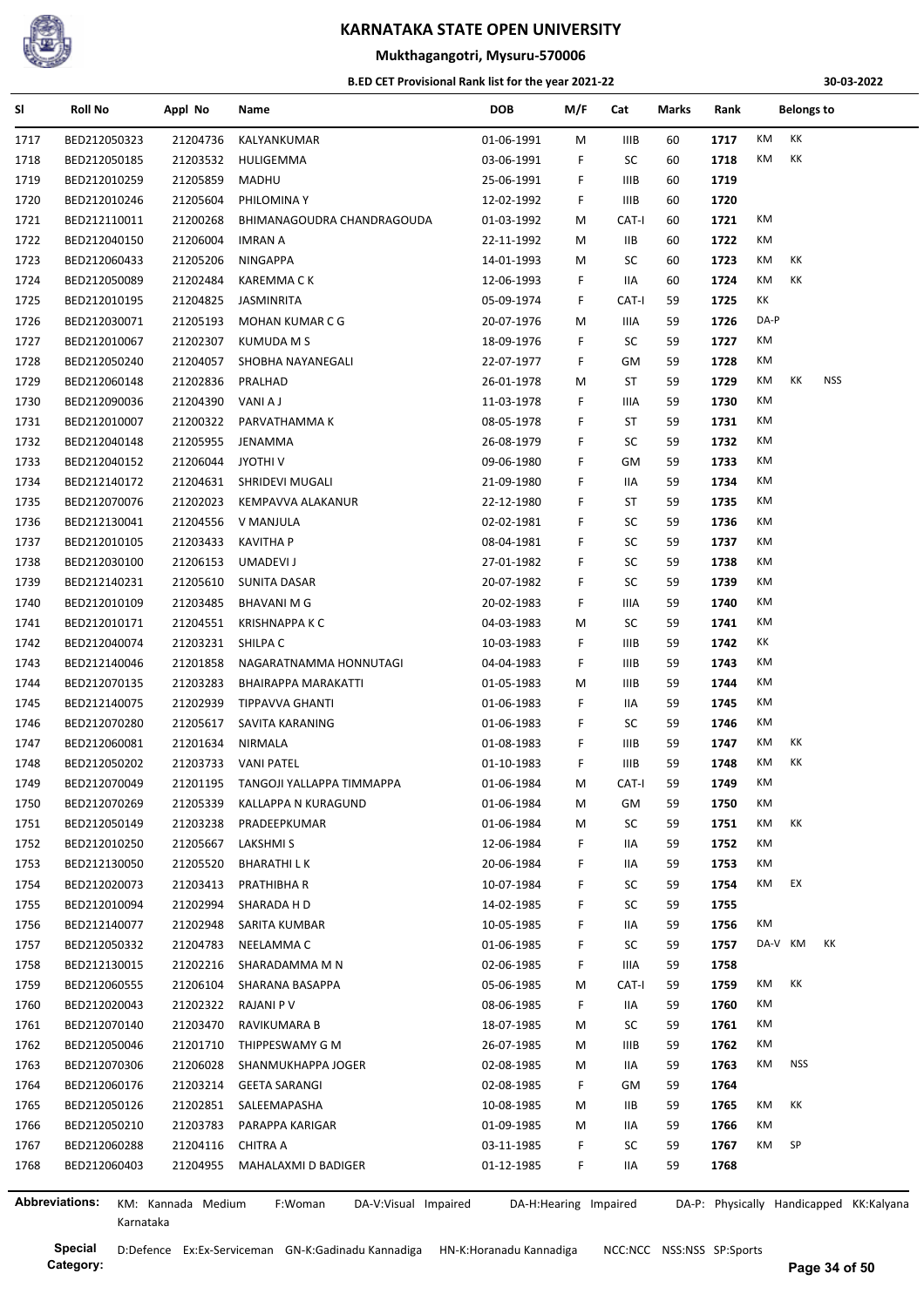

**Mukthagangotri, Mysuru-570006**

#### **B.ED CET Provisional Rank list for the year 2021-22**

**30-03-2022**

| SI   | <b>Roll No</b>               | Appl No              | Name                             | <b>DOB</b> | M/F                   | Cat         | Marks | Rank |          | <b>Belongs to</b> |                                         |
|------|------------------------------|----------------------|----------------------------------|------------|-----------------------|-------------|-------|------|----------|-------------------|-----------------------------------------|
| 1769 | BED212060504                 | 21205687             | CHANDRAKANTH                     | 01-06-1986 | М                     | SC          | 59    | 1769 | KM       | КK                |                                         |
| 1770 | BED212050207                 | 21203761             | BASAMMA                          | 01-06-1986 | F                     | CAT-I       | 59    | 1770 | KM       | КK                |                                         |
| 1771 | BED212060568                 | 21206145             | <b>GURUDEVI</b>                  | 01-06-1986 | F                     | <b>IIIB</b> | 59    | 1771 | KM       | КK                |                                         |
| 1772 | BED212140250                 | 21205809             | SANTOSH                          | 01-06-1986 | М                     | SC          | 59    | 1772 | KM       | <b>NSS</b>        |                                         |
| 1773 | BED212070129                 | 21203207             | UMA                              | 01-07-1986 | F                     | <b>IIIB</b> | 59    | 1773 | КM       | КK                |                                         |
| 1774 | BED212070266                 | 21205303             | PRABHAYYA VEERKTAMATH            | 02-07-1986 | М                     | IIIB        | 59    | 1774 | КM       |                   |                                         |
| 1775 | BED212060104                 | 21202246             | <b>BHAVYA TC</b>                 | 14-07-1986 | F                     | IIIA        | 59    | 1775 | КM       |                   |                                         |
| 1776 | BED212070147                 | 21203608             | SALMA BAGAWAN                    | 19-07-1986 | F                     | IIВ         | 59    | 1776 | КM       |                   |                                         |
| 1777 | BED212060245                 | 21203909             | PADMAMMA D                       | 04-08-1986 | F                     | SC          | 59    | 1777 |          |                   |                                         |
| 1778 | BED212060290                 | 21204130             | FARHANA                          | 01-09-1986 | F                     | IIВ         | 59    | 1778 | КM       | D                 | КK                                      |
| 1779 | BED212060043                 | 21201091             | <b>KAVITHA P V</b>               | 12-12-1986 | F                     | SC          | 59    | 1779 | КM       |                   |                                         |
| 1780 | BED212040107                 | 21204592             | <b>ANITHAK</b>                   | 03-05-1987 | F                     | SC          | 59    | 1780 | КM       |                   |                                         |
| 1781 | BED212060199                 | 21203465             | BABY                             | 01-06-1987 | F                     | IIIA        | 59    | 1781 | КM       | КK                |                                         |
| 1782 | BED212060020                 | 21200615             | <b>GOPALAKRISHNA</b>             | 04-06-1987 | М                     | IIA         | 59    | 1782 | KM       | КK                | <b>NSS</b>                              |
| 1783 | BED212010257                 | 21205845             | BABU A K                         | 26-06-1987 | M                     | IIIB        | 59    | 1783 |          |                   |                                         |
| 1784 | BED212060506                 | 21205706             | <b>SUMITRA</b>                   | 15-07-1987 | F                     | SC          | 59    | 1784 | КM       | КK                |                                         |
| 1785 | BED212010223                 | 21205160             | <b>FOUZIYA BANU</b>              | 20-07-1987 | F                     | IIВ         | 59    | 1785 |          |                   |                                         |
| 1786 | BED212070281                 | 21205620             | <b>JYOTI BADIGER</b>             | 27-07-1987 | F.                    | IIA         | 59    | 1786 | КM       |                   |                                         |
| 1787 | BED212110170                 | 21205704             | TALAKALLU NAGARAJA               | 31-07-1987 | М                     | <b>IIIB</b> | 59    | 1787 | КM       |                   |                                         |
| 1788 | BED212050399                 | 21205464             | MALLIKARJUNA H                   | 31-07-1987 | М                     | SC          | 59    | 1788 | КM       | КK                |                                         |
| 1789 | BED212140262                 | 21206099             | NAVEEN JIGAJINNI                 | 31-07-1987 | М                     | <b>IIIB</b> | 59    | 1789 | KM       |                   |                                         |
| 1790 | BED212100033                 | 21202856             | DIVYA K M                        | 23-04-1988 | F.                    | GM          | 59    | 1790 | КM       |                   |                                         |
| 1791 | BED212050225                 | 21203907             | SHARANAPPA                       | 20-06-1988 | М                     | IIA         | 59    | 1791 | KM       | КK                |                                         |
| 1792 | BED212050075                 | 21202372             | <b>ROHINI M</b>                  | 31-07-1988 | F.                    | GM          | 59    | 1792 | KM       | КK                |                                         |
| 1793 | BED212140167                 | 21204605             | <b>JAKKAPPA BOVI</b>             | 31-07-1988 | М                     | CAT-I       | 59    | 1793 | КM       |                   |                                         |
| 1794 | BED212060528                 | 21205939             | BHAGIRATHI KADANI                | 10-08-1988 | F                     | IIA         | 59    | 1794 | KM       |                   |                                         |
| 1795 | BED212050052                 | 21201856             | SAVITHA SHAMANAGOUDA PUNDAGOUDRA | 02-12-1988 | F                     | IIA         | 59    | 1795 | КK       |                   |                                         |
| 1796 | BED212010152                 | 21204106             | MAHALAKSHMI M                    | 23-02-1989 | F                     | ST          | 59    | 1796 |          |                   |                                         |
| 1797 | BED212020008                 | 21200602             | <b>SHRUTHI</b>                   | 03-05-1990 | F                     | SC          | 59    | 1797 | КM       |                   |                                         |
| 1798 | BED212100061                 | 21204397             | <b>JYOTHI LAKSHMI K</b>          | 16-05-1990 | F                     | ST          | 59    | 1798 | КM       |                   |                                         |
| 1799 | BED212060520                 | 21205837             | <b>MOULANBI</b>                  | 11-06-1990 | F                     | IIВ         | 59    | 1799 | КM       | КK                |                                         |
| 1800 |                              |                      |                                  | 12-07-1990 |                       | SC          | 59    | 1800 | KM       |                   |                                         |
| 1801 | BED212020129<br>BED212010004 | 21205719<br>21200189 | RAMESHA G<br>MADHU KUMARA        | 14-05-1991 | М<br>М                | SC          | 59    | 1801 | КM       | <b>NSS</b>        |                                         |
|      |                              | 21206073             | KALABANDEPPA N HUNASIKATTI       |            |                       |             |       |      | KM       |                   |                                         |
| 1802 | BED212140260                 |                      |                                  | 02-06-1991 | M                     | IIIB        | 59    | 1802 | КM       | КK                |                                         |
| 1803 | BED212050029                 | 21201002             | ASHWINI K M                      | 17-06-1991 | F                     | IIIB        | 59    | 1803 |          |                   |                                         |
| 1804 | BED212100016                 | 21201680             | PUSHPA M M                       | 04-09-1991 | F.                    | SC          | 59    | 1804 | КM       |                   |                                         |
| 1805 | BED212140025                 | 21201142             | UMESCH CHANDRASHEKHAR TALLIKERI  | 30-04-1992 | M                     | SC          | 59    | 1805 | КM<br>КM |                   |                                         |
| 1806 | BED212010075                 | 21202554             | <b>HEMALATHA KV</b>              | 22-05-1992 | F.                    | IIIA        | 59    | 1806 |          |                   |                                         |
| 1807 | BED212050394                 | 21205337             | <b>BETADAPPA</b>                 | 01-06-1992 | М                     | IIA         | 59    | 1807 | КM       | КK                |                                         |
| 1808 | BED212050398                 | 21205456             | SUBANABI                         | 02-06-1992 | F.                    | IIВ         | 59    | 1808 | КM       | КK                |                                         |
| 1809 | BED212060220                 | 21203659             | KAVITA                           | 06-08-1992 | F                     | CAT-I       | 59    | 1809 | КM       | КK                |                                         |
| 1810 | BED212010064                 | 21202211             | SUDHAKAR R N                     | 23-09-1992 | M                     | SC          | 59    | 1810 | КM       |                   |                                         |
| 1811 | BED212060102                 | 21202199             | BHAGYASHRI                       | 01-06-1993 | F                     | CAT-I       | 59    | 1811 | КM       | КK                |                                         |
| 1812 | BED212050411                 | 21205646             | JAGADEESH MANTRI                 | 15-06-1993 | М                     | IIA         | 59    | 1812 | КM       | КK                |                                         |
| 1813 | BED212100014                 | 21201452             | MOHANAKSHI N                     | 01-02-1994 | F.                    | SC          | 59    | 1813 | КM       |                   |                                         |
| 1814 | BED212020006                 | 21200528             | MANU G                           | 29-11-1999 | M                     | IIA         | 59    | 1814 |          |                   |                                         |
| 1815 | BED212020119                 | 21205316             | <b>MALATHIN</b>                  | 03-06-1968 | F.                    | CAT-I       | 58    | 1815 | КM       |                   |                                         |
| 1816 | BED212040044                 | 21202369             | NAGARAJA K V                     | 04-10-1971 | M                     | GM          | 58    | 1816 |          |                   |                                         |
| 1817 | BED212110067                 | 21202751             | LATHA K                          | 31-01-1974 | F.                    | IIIA        | 58    | 1817 | КM       |                   |                                         |
| 1818 | BED212060302                 | 21204189             | MANJULA JALAGAR                  | 01-06-1976 | F                     | CAT-I       | 58    | 1818 | КM       |                   |                                         |
| 1819 | BED212050191                 | 21203690             | GIRIJA VASTRAD                   | 12-06-1976 | F.                    | IIIB        | 58    | 1819 | КM       | КK                |                                         |
| 1820 | BED212090035                 | 21204349             | SATHIS KUMAR K                   | 17-03-1979 | М                     | GM          | 58    | 1820 | DA-P     |                   |                                         |
|      |                              |                      |                                  |            |                       |             |       |      |          |                   |                                         |
|      | Abbreviations:               | KM: Kannada Medium   | DA-V:Visual Impaired<br>F:Woman  |            | DA-H:Hearing Impaired |             |       |      |          |                   | DA-P: Physically Handicapped KK:Kalyana |

**Category:**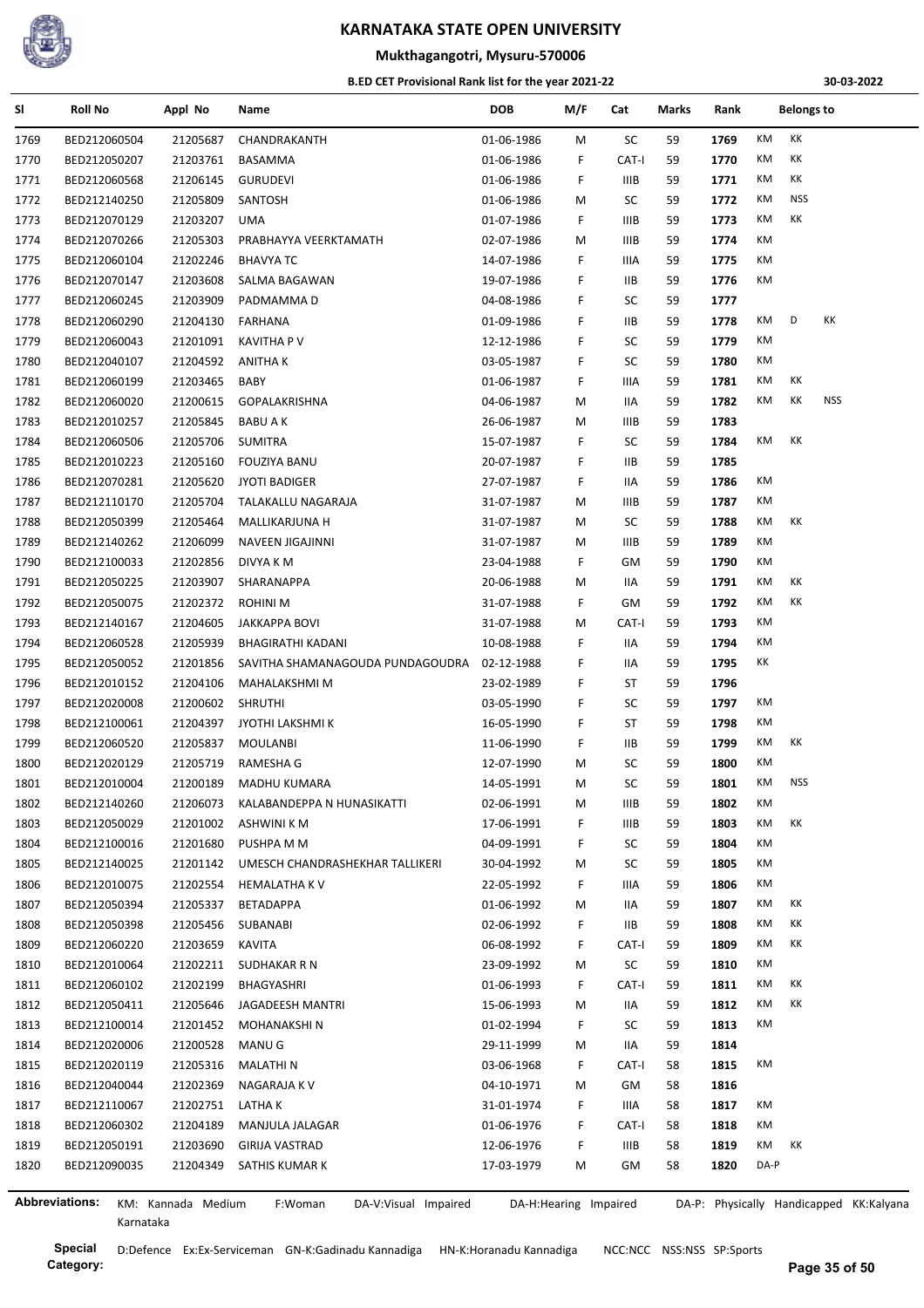

## **Mukthagangotri, Mysuru-570006**

#### **B.ED CET Provisional Rank list for the year 2021-22**

**30-03-2022**

| SI                    | <b>Roll No</b>               | Appl No            | Name                            | DOB        | M/F                   | Cat         | Marks | Rank | <b>Belongs to</b>                       |
|-----------------------|------------------------------|--------------------|---------------------------------|------------|-----------------------|-------------|-------|------|-----------------------------------------|
| 1821                  | BED212110055                 | 21202353           | SEEMA G V                       | 04-06-1979 | F                     | GМ          | 58    | 1821 |                                         |
| 1822                  | BED212020047                 | 21202368           | AMMENAKHANAUM                   | 08-07-1979 | F                     | IIВ         | 58    | 1822 | КM                                      |
| 1823                  | BED212070154                 | 21203753           | SAROJA G GUDASI                 | 13-07-1979 | F                     | GМ          | 58    | 1823 |                                         |
| 1824                  | BED212060332                 | 21204532           | <b>SHAKUNTHALA S</b>            | 22-07-1979 | F                     | IIIB        | 58    | 1824 | КK                                      |
| 1825                  | BED212060192                 | 21203380           | YASHAVANT PUJARI                | 12-09-1979 | М                     | IIA         | 58    | 1825 | КM                                      |
| 1826                  | BED212140227                 | 21205565           | SUREKHA JALAWADI                | 01-05-1980 | F                     | SC          | 58    | 1826 | КM                                      |
| 1827                  | BED212100062                 | 21204401           | KUMARA N C                      | 14-08-1980 | М                     | IIIA        | 58    | 1827 | КM                                      |
| 1828                  | BED212040085                 | 21203458           | ANITHA H K                      | 01-02-1981 | F.                    | GМ          | 58    | 1828 | КM                                      |
| 1829                  | BED212110096                 | 21203728           | LATHA H K                       | 30-05-1982 | F                     | IIA         | 58    | 1829 |                                         |
| 1830                  | BED212110062                 | 21202509           | DURUGAMMA N                     | 01-06-1982 | F                     | ST          | 58    | 1830 | КM                                      |
| 1831                  | BED212060494                 | 21205614           | BOUVARAKKA BABBANALLI           | 22-07-1982 | F.                    | IIIB        | 58    | 1831 | КM                                      |
| 1832                  | BED212140180                 | 21204727           | KOTYAL SUREKHA RAMAPPA          | 29-07-1982 | F                     | GМ          | 58    | 1832 | GN-K                                    |
| 1833                  | BED212070226                 | 21204706           | KASHINATH CHANDRAKANTHA BAGARE  | 31-08-1982 | М                     | 11A         | 58    | 1833 |                                         |
| 1834                  | BED212010074                 | 21202516           | KESHAVA PRASANNA R              | 17-02-1983 | М                     | GМ          | 58    | 1834 | KM<br>DA-P                              |
| 1835                  | BED212040149                 | 21206002           | <b>VEENA B B</b>                | 18-02-1983 | F.                    | IIA         | 58    | 1835 | DA-P<br>KM                              |
| 1836                  | BED212050056                 | 21202001           | MALLIKARJUNA P S A              | 01-06-1983 | M                     | SC          | 58    | 1836 | КK<br>КM                                |
| 1837                  | BED212070175                 | 21204046           | MAHABOOBSAB NALAVADI            | 10-07-1983 | М                     | IIВ         | 58    | 1837 | КM                                      |
| 1838                  | BED212080025                 | 21205334           | SOWMYA T                        | 23-10-1983 | F.                    | IIА         | 58    | 1838 | КM                                      |
| 1839                  | BED212060012                 | 21200379           | JAGADEVI                        | 04-02-1984 | F                     | 11A         | 58    | 1839 | КK<br>КM                                |
| 1840                  | BED212040114                 | 21204848           | JANAKI BAI S O                  | 01-03-1984 | F                     | SC          | 58    | 1840 | КM                                      |
| 1841                  | BED212060536                 | 21206030           | SUNITHA P M                     | 08-06-1984 | F                     | IIIA        | 58    | 1841 | КM                                      |
| 1842                  | BED212070110                 | 21202820           | LAXMAVVA                        | 30-06-1984 | F                     | IIIA        | 58    | 1842 | КK<br>КM                                |
| 1843                  | BED212050153                 | 21203276           | SAROJAKAMMAR                    | 01-07-1984 | F.                    | GМ          | 58    | 1843 | КM<br>NSS                               |
| 1844                  | BED212110112                 | 21203986           | HANUMANTHAPPA T                 | 01-07-1984 | М                     | IIA         | 58    | 1844 | КM                                      |
| 1845                  | BED212070312                 | 21206074           | NEELAWWA HUKKERI                | 12-07-1984 | F                     | IIA         | 58    | 1845 | КM                                      |
| 1846                  | BED212020016                 | 21201098           | DEEPA RANIGER                   | 16-07-1984 | F                     | SC          | 58    | 1846 | КM                                      |
| 1847                  | BED212060503                 | 21205686           | AMBADAS KALLAPPA                | 01-10-1984 | M                     | CAT-I       | 58    | 1847 | КM<br>КK                                |
| 1848                  | BED212060079                 | 21201623           | VIJAYA LAXMI                    | 18-02-1985 | F                     | CAT-I       | 58    | 1848 | КK                                      |
| 1849                  | BED212130005                 | 21200696           | SWETHA                          | 22-02-1985 | F.                    | SC          | 58    | 1849 | КM                                      |
| 1850                  | BED212110179                 | 21205966           | UMADEVI VIBHUTTIMATH            | 24-02-1985 | F.                    | GМ          | 58    | 1850 | КM                                      |
| 1851                  | BED212040007                 | 21200302           | HARISH K G                      | 20-04-1985 | M                     | SC          | 58    | 1851 | КM                                      |
| 1852                  | BED212110002                 | 21200034           | SHAILA PUTTALLAVAR              | 02-05-1985 | F                     | GМ          | 58    | 1852 |                                         |
| 1853                  | BED212020116                 | 21205101           | NIRMALA S                       | 04-05-1985 | F                     | GМ          | 58    | 1853 |                                         |
| 1854                  | BED212050023                 | 21200770           | YANKAPPA LAMANI                 | 24-05-1985 | M                     | SC          | 58    | 1854 | KM                                      |
| 1855                  | BED212080015                 | 21203567           | RAVINDRA ARABER                 | 30-05-1985 | М                     | SC          | 58    | 1855 | КM                                      |
| 1856                  | BED212110066                 | 21202716           | DIVYA A G                       | 27-06-1985 | F.                    | IIIB        | 58    | 1856 | КM                                      |
| 1857                  | BED212010160                 | 21204419           | SHIVAKUMARI P J                 | 01-07-1985 | F                     | ST          | 58    | 1857 | КM                                      |
| 1858                  | BED212070285                 | 21205636           | ANNAPURNA METRI                 | 06-07-1985 | F                     | IIA         | 58    | 1858 | КM                                      |
| 1859                  | BED212060537                 | 21206032           | SIDDAMMA                        | 31-07-1985 | F                     | IIIB        | 58    | 1859 | КM<br>КK                                |
| 1860                  | BED212060242                 | 21203872           | RADHAMANI                       | 17-03-1986 | F                     | SC          | 58    | 1860 | КM                                      |
| 1861                  | BED212060441                 | 21205229           | RAGHAVENDRA PATIL               | 01-06-1986 | М                     | IIА         | 58    | 1861 | КM                                      |
|                       |                              |                    | <b>VINAY KUMAR M T</b>          |            |                       |             |       | 1862 | КK                                      |
| 1862                  | BED212050177<br>BED212050261 | 21203505           |                                 | 01-06-1986 | М                     | IIA         | 58    |      | КM                                      |
| 1863                  |                              | 21204195           | <b>HALANAIK R</b>               | 06-06-1986 | М                     | SC          | 58    | 1863 | КM                                      |
| 1864                  | BED212070090                 | 21202390           | MAITRA DEVAPPA PUTTANNANAVAR    | 15-06-1986 | F                     | <b>IIIB</b> | 58    | 1864 | КM                                      |
| 1865                  | BED212060448                 | 21205288           | SHAKUNTALA PUJARI               | 22-06-1986 | F                     | IIA         | 58    | 1865 |                                         |
| 1866                  | BED212030051                 | 21203768           | SHIVANNA S B                    | 02-07-1986 | М                     | 11A         | 58    | 1866 | КM<br>КK                                |
| 1867                  | BED212060470                 | 21205386           | AFSAR MIYA                      | 15-07-1986 | М                     | IIВ         | 58    | 1867 |                                         |
| 1868                  | BED212140086                 | 21203110           | VIDYAVATI DEGINAL               | 17-07-1986 | F.                    | CAT-I       | 58    | 1868 | КM                                      |
| 1869                  | BED212040092                 | 21203679           | <b>HARISH B M</b>               | 29-07-1986 | М                     | SC          | 58    | 1869 | КM                                      |
| 1870                  | BED212010247                 | 21205625           | BINDAMMANS                      | 06-11-1986 | F                     | IIIA        | 58    | 1870 |                                         |
| 1871                  | BED212060456                 | 21205311           | SHAKUNTHALA                     | 09-12-1986 | F                     | ST          | 58    | 1871 | КM<br>КK                                |
| 1872                  | BED212010086                 | 21202812 ASHA B    |                                 | 16-01-1987 | F.                    | IIA         | 58    | 1872 | КM                                      |
| <b>Abbreviations:</b> |                              | KM: Kannada Medium | F:Woman<br>DA-V:Visual Impaired |            | DA-H:Hearing Impaired |             |       |      | DA-P: Physically Handicapped KK:Kalyana |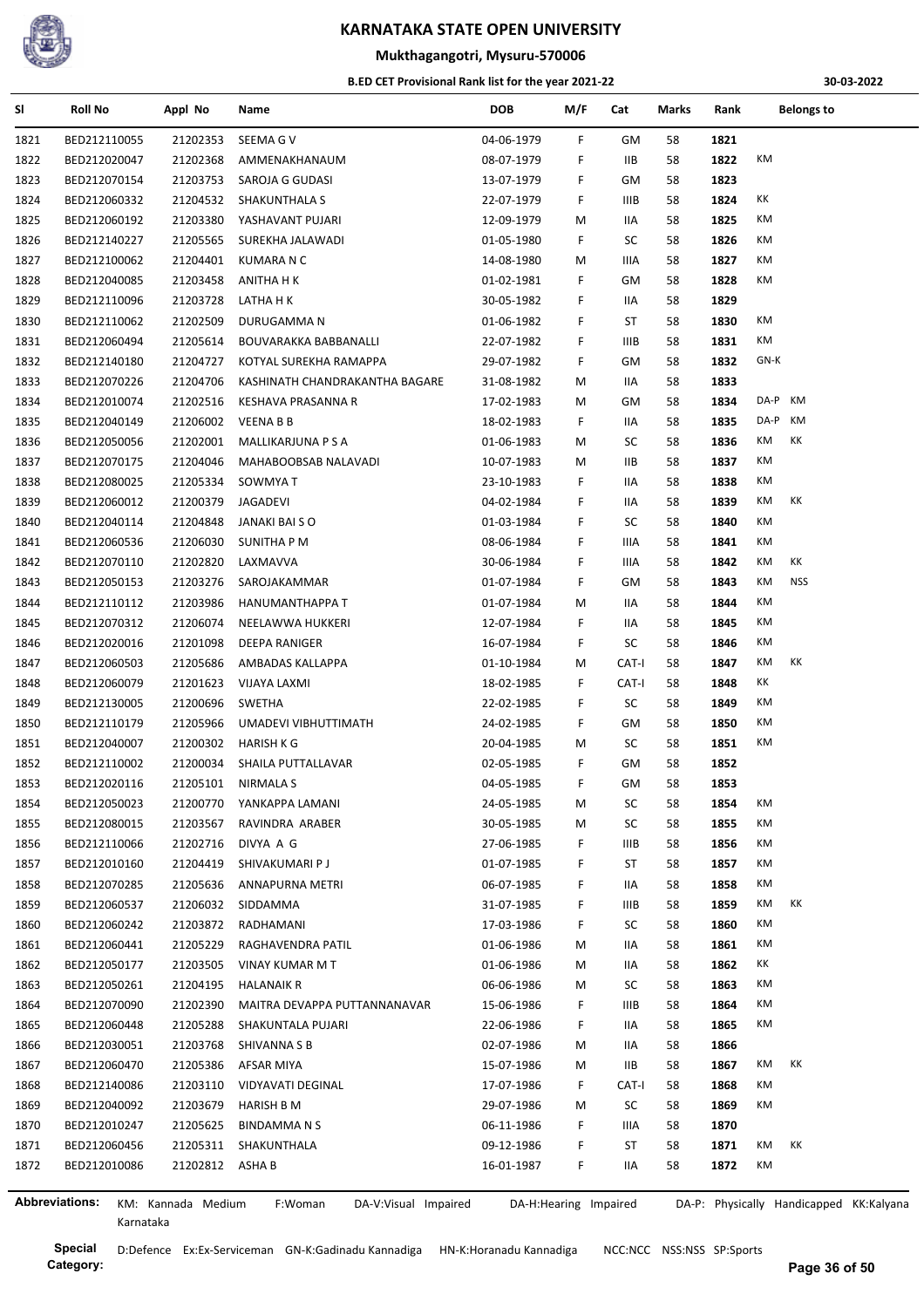

## **Mukthagangotri, Mysuru-570006**

#### **B.ED CET Provisional Rank list for the year 2021-22**

**30-03-2022**

| SI   | <b>Roll No</b>        | Appl No            | Name                            | <b>DOB</b> | M/F                   | Cat         | Marks | Rank |                | <b>Belongs to</b> |                                         |
|------|-----------------------|--------------------|---------------------------------|------------|-----------------------|-------------|-------|------|----------------|-------------------|-----------------------------------------|
| 1873 | BED212030097          | 21206031           | <b>MAHESHA H</b>                | 28-01-1987 | M                     | SC          | 58    | 1873 | KM             |                   |                                         |
| 1874 | BED212020101          | 21204427           | SHABANA BANO                    | 28-03-1987 | F.                    | ШB          | 58    | 1874 |                |                   |                                         |
| 1875 | BED212050294          | 21204530           | NAJAMA BEGUM                    | 04-05-1987 | F.                    | IIВ         | 58    | 1875 | КM             |                   |                                         |
| 1876 | BED212030001          | 21200128           | <b>MANJULA N</b>                | 08-05-1987 | F.                    | 11A         | 58    | 1876 |                |                   |                                         |
| 1877 | BED212050276          | 21204284           | <b>KUMARA S K</b>               | 18-05-1987 | M                     | SC          | 58    | 1877 | КM             |                   |                                         |
| 1878 | BED212050076          | 21202389           | PAVITHRA BAI A                  | 25-05-1987 | F.                    | SC          | 58    | 1878 | КM             |                   |                                         |
| 1879 | BED212070022          | 21200662           | <b>BASAPPA PARSI</b>            | 05-06-1987 | M                     | IIIB        | 58    | 1879 | КM             |                   |                                         |
| 1880 | BED212140127          | 21203835           | YAMANAPPA ATALATTI              | 20-07-1987 | M                     | ST          | 58    | 1880 | КM             |                   |                                         |
| 1881 | BED212060438          | 21205219           | KAVITA                          | 23-10-1987 | F.                    | IIIB        | 58    | 1881 | KM<br>КK       |                   |                                         |
| 1882 | BED212040112          | 21204730           | NAVEENKUMAR A G                 | 22-11-1987 | М                     | GМ          | 58    | 1882 | КM             |                   |                                         |
| 1883 | BED212060094          | 21202037           | ANNAPURNA                       | 27-01-1988 | F                     | <b>IIA</b>  | 58    | 1883 | КM             |                   |                                         |
| 1884 | BED212140036          | 21201619           | SANTHOSH M P                    | 10-02-1988 | M                     | SC          | 58    | 1884 | КM             |                   |                                         |
| 1885 | BED212060030          | 21200825           | <b>ASHOK DAMMUR</b>             | 30-04-1988 | M                     | 11A         | 58    | 1885 | KM<br>КK       |                   |                                         |
| 1886 | BED212090026          | 21203707           | <b>ANITHAK</b>                  | 15-05-1988 | F.                    | IIA         | 58    | 1886 | КM             |                   |                                         |
| 1887 | BED212040098          | 21204266           | MOUNESHACHAR O                  | 28-05-1988 | M                     | 11A         | 58    | 1887 | КM             |                   |                                         |
| 1888 | BED212060124          | 21202535           | VIJAYALAXMI                     | 01-06-1988 | F.                    | SC          | 58    | 1888 | KM<br>КK       |                   |                                         |
| 1889 | BED212040121          | 21205090           | PARVATHAMMA P                   | 12-06-1988 | F.                    | GМ          | 58    | 1889 |                |                   |                                         |
| 1890 | BED212050194          | 21203700           | <b>BASAVARJ ANUR</b>            | 20-07-1988 | M                     | 11A         | 58    | 1890 |                |                   |                                         |
| 1891 | BED212060333          | 21204535           | <b>GEETHAN</b>                  | 08-08-1988 | F                     | GМ          | 58    | 1891 |                |                   |                                         |
| 1892 | BED212050034          | 21201271           | UMESH D                         | 08-05-1989 | M                     | IIIB        | 58    | 1892 |                |                   |                                         |
| 1893 | BED212050002          | 21200077           | SANGRAM                         | 04-07-1989 | М                     | SC          | 58    | 1893 | КM<br>КK       | <b>NSS</b>        |                                         |
| 1894 | BED212020070          | 21203251           | NOOR MOHAMEDI                   | 22-12-1989 | F.                    | GМ          | 58    | 1894 |                |                   |                                         |
| 1895 | BED212060021          | 21200619           | SHIVAJI                         | 01-01-1990 | M                     | <b>IIIB</b> | 58    | 1895 | КM<br>КK       | <b>NSS</b>        |                                         |
| 1896 | BED212010243          | 21205479           | MAHESHWARI                      | 17-03-1990 | F.                    | GМ          | 58    | 1896 |                |                   |                                         |
| 1897 | BED212070193          | 21204255           | MALLIKARJUN                     | 01-06-1990 | M                     | 11A         | 58    | 1897 | КK<br>КM       |                   |                                         |
| 1898 | BED212070215          | 21204582           | MARISWAMI YAMANAPPA KOMAR       | 05-06-1990 | M                     | IIA         | 58    | 1898 | КK<br>КM       |                   |                                         |
| 1899 | BED212110099          | 21203828           | ARUN KUMAR SHIVAPPANAVARA       | 01-07-1990 | M                     | ST          | 58    | 1899 | KM<br>КK       |                   |                                         |
| 1900 | BED212010188          | 21204702           | ANITHA M R                      | 06-01-1991 | F.                    | 11A         | 58    | 1900 | КM             |                   |                                         |
| 1901 | BED212060204          | 21203494           | PADMAVATI                       | 01-04-1991 | F.                    | 11A         | 58    | 1901 | КK<br>КM       |                   |                                         |
| 1902 | BED212060480          | 21205558           | SUMA                            | 28-04-1991 | F                     | IIIB        | 58    | 1902 | КK<br>КM       |                   |                                         |
| 1903 | BED212050290          | 21204474           | YANKAPPA                        | 01-06-1991 | M                     | ST          | 58    | 1903 | КM<br>КK       |                   |                                         |
| 1904 | BED212060562          | 21206124           | KAVITA METRE                    | 08-02-1992 | F.                    | ST          | 58    | 1904 | KM<br>КK       |                   |                                         |
| 1905 | BED212010079          | 21202667           | LATHA C B                       | 10-05-1992 | F.                    | SC          | 58    | 1905 | КM             |                   |                                         |
| 1906 | BED212010107          | 21203439           | SHASHIKALA J S                  | 17-05-1992 | F                     | SC          | 58    | 1906 | KM             |                   |                                         |
| 1907 | BED212080007          | 21202426           | MURUGESHWARI R S                | 13-09-1992 | F.                    | IIA         | 58    | 1907 | KM             |                   |                                         |
| 1908 | BED212080004          | 21202162           | SRIDEVI K N                     | 21-10-1992 | F                     | ST          | 58    | 1908 |                |                   |                                         |
|      | BED212060337          |                    |                                 |            |                       |             |       | 1909 | КK<br>КM       |                   |                                         |
| 1909 |                       | 21204562           | <b>KAVITA</b>                   | 01-05-1993 | F                     | ST          | 58    |      | КK<br>КM       |                   |                                         |
| 1910 | BED212070185          | 21204221           | MANJULA                         | 04-06-1993 | F.                    | IIA         | 58    | 1910 |                |                   |                                         |
| 1911 | BED212070318          | 21206134           | VISHWANATHA                     | 01-06-1974 | M                     | IIA         | 57    | 1911 | КM<br>КK<br>KM |                   |                                         |
| 1912 | BED212130003          | 21200475           | SURESHKUMAR K                   | 08-04-1977 | M                     | SC          | 57    | 1912 |                |                   |                                         |
| 1913 | BED212010230          | 21205257           | <b>KRISHNA G S</b>              | 01-06-1977 | M                     | IIIA        | 57    | 1913 | КM             |                   |                                         |
| 1914 | BED212020094          | 21204164           | NAGARJUNA V                     | 06-08-1977 | М                     | IIA         | 57    | 1914 | КM             |                   |                                         |
| 1915 | BED212070214          | 21204552           | SHARADA CHANDRASHEKHAR SAJJAN   | 10-06-1978 | F                     | IIA         | 57    | 1915 | КM             |                   |                                         |
| 1916 | BED212090045          | 21205555           | MALATHI                         | 28-09-1978 | F                     | 11A         | 57    | 1916 |                |                   |                                         |
| 1917 | BED212020118          | 21205293           | MALATHI M V                     | 04-09-1979 | F                     | GМ          | 57    | 1917 |                |                   |                                         |
| 1918 | BED212070311          | 21206069           | SHAKUNTALA AJJAMMANAVAR         | 01-06-1980 | F.                    | IIIB        | 57    | 1918 |                |                   |                                         |
| 1919 | BED212020080          | 21203643           | CHANNA KESHAVA                  | 05-05-1981 | M                     | SC          | 57    | 1919 |                |                   |                                         |
| 1920 | BED212100020          | 21202163           | <b>HEMALATHA K N</b>            | 09-05-1981 | F.                    | SC          | 57    | 1920 | КM             |                   |                                         |
| 1921 | BED212100019          | 21202158           | <b>RATHIP</b>                   | 01-06-1981 | F                     | IIA         | 57    | 1921 | КM             |                   |                                         |
| 1922 | BED212020106          | 21204589           | <b>MANJULA DN</b>               | 01-07-1981 | F                     | IIIA        | 57    | 1922 |                |                   |                                         |
| 1923 | BED212030103          | 21206187           | <b>VEDAVATHI KG</b>             | 27-07-1981 | F.                    | 11A         | 57    | 1923 | КM             |                   |                                         |
| 1924 | BED212050278          | 21204286           | HARIHARADA UMAPATHI             | 28-11-1981 | M                     | <b>IIIB</b> | 57    | 1924 |                |                   |                                         |
|      |                       |                    |                                 |            |                       |             |       |      |                |                   |                                         |
|      | <b>Abbreviations:</b> | KM: Kannada Medium | F:Woman<br>DA-V:Visual Impaired |            | DA-H:Hearing Impaired |             |       |      |                |                   | DA-P: Physically Handicapped KK:Kalyana |

**Category:**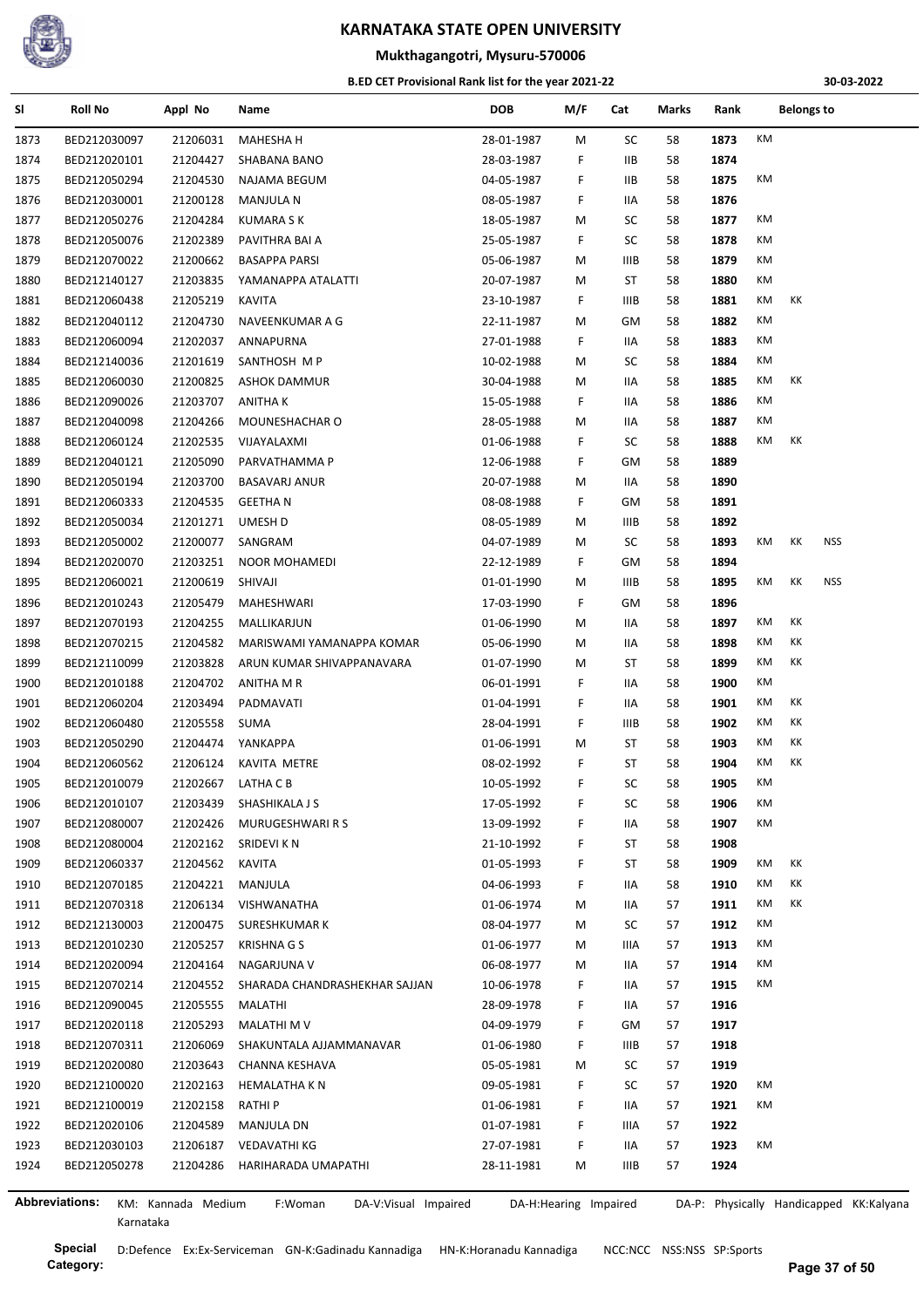

#### **Mukthagangotri, Mysuru-570006**

#### **B.ED CET Provisional Rank list for the year 2021-22**

**30-03-2022**

| SI.  | Roll No               | Appl No            | Name                            | <b>DOB</b>               | M/F | Cat   | Marks | Rank |      | <b>Belongs to</b> |                                         |
|------|-----------------------|--------------------|---------------------------------|--------------------------|-----|-------|-------|------|------|-------------------|-----------------------------------------|
| 1925 | BED212140189          | 21204883           | JYOTI HOSPET                    | 03-05-1982               | F.  | IIA   | 57    | 1925 | KM   |                   |                                         |
| 1926 | BED212070268          | 21205322           | SHIVAPPA                        | 01-06-1982               | M   | IIA   | 57    | 1926 | KM   |                   |                                         |
| 1927 | BED212140013          | 21200523           | ROOPA MADDIMANI                 | 01-06-1982               | F.  | SC    | 57    | 1927 | КM   |                   |                                         |
| 1928 | BED212040037          | 21202170           | ANITHA V                        | 13-06-1982               | F   | SC    | 57    | 1928 | KM   |                   |                                         |
| 1929 | BED212070219          | 21204658           | SUVARNA LAXMAN YARAGANAVI       | 15-07-1982               | F.  | CAT-I | 57    | 1929 | KM   |                   |                                         |
| 1930 | BED212030064          | 21204764           | LAKSHMIKANTHA L                 | 08-05-1983               | M   | ST    | 57    | 1930 |      |                   |                                         |
| 1931 | BED212050244          | 21204085           | BUDUGOUDRA ANJANEYA             | 01-06-1983               | М   | CAT-I | 57    | 1931 | KM   | КK                |                                         |
| 1932 | BED212020082          | 21203722           | <b>RUKMINI R</b>                | 06-06-1983               | F.  | SC    | 57    | 1932 | KM   |                   |                                         |
| 1933 | BED212070286          | 21205662           | SANJEEVAPPA HARIJAN             | 06-07-1983               | М   | SC    | 57    | 1933 |      |                   |                                         |
| 1934 | BED212070122          | 21203032           | KANAKAPPA                       | 01-08-1983               | M   | CAT-I | 57    | 1934 | KM   | КK                |                                         |
| 1935 | BED212030088          | 21205793           | <b>KRISHNAMURTHY G</b>          | 01-01-1984               | M   | CAT-I | 57    | 1935 |      |                   |                                         |
| 1936 | BED212050287          | 21204440           | <b>UMADEVI</b>                  | 05-04-1984               | F.  | IIA   | 57    | 1936 | KM   | КK                |                                         |
| 1937 | BED212030102          | 21206162           | PAVITRA H C                     | 10-05-1984               | F.  | SC    | 57    | 1937 |      |                   |                                         |
| 1938 | BED212140199          | 21205123           | RATNA PADARA                    | 01-06-1984               | F.  | 11A   | 57    | 1938 | КM   |                   |                                         |
| 1939 | BED212070079          | 21202160           | MANJULA KARABASANNAVAR          | 19-06-1984               | F.  | IIIB  | 57    | 1939 | КM   |                   |                                         |
| 1940 | BED212040137          | 21205578           | <b>KRISHNA</b>                  | 30-06-1984               | M   | CAT-I | 57    | 1940 |      |                   |                                         |
| 1941 | BED212140035          | 21201615           | BAHARATI NARAYANAKAR            | 31-10-1984               | F.  | SC    | 57    | 1941 | КM   |                   |                                         |
| 1942 | BED212070234          | 21204805           | GIRIJAVVA KADER                 | 01-01-1985               | F.  | SC    | 57    | 1942 | КM   |                   |                                         |
| 1943 | BED212040131          | 21205279           | SOUBHAGYA JANGALI               | 12-02-1985               | F.  | GМ    | 57    | 1943 |      |                   |                                         |
| 1944 | BED212010113          | 21203559           | PARVATHAMMA                     | 14-02-1985               | F.  | IIA   | 57    | 1944 |      |                   |                                         |
| 1945 | BED212060247          | 21203927           | SHAILAJA                        | 15-03-1985               | F.  | IIIB  | 57    | 1945 | KM   | КK                |                                         |
| 1946 | BED212110090          | 21203552           | SATHISHA K G                    | 20-03-1985               | M   | CAT-I | 57    | 1946 | KM   |                   |                                         |
| 1947 | BED212070097          | 21202585           | ROOPA G S                       | 01-05-1985               | F.  | CAT-I | 57    | 1947 | КM   |                   |                                         |
| 1948 | BED212060311          | 21204232           | KALPALA B DAHINDE               | 20-06-1985               | F.  | CAT-I | 57    | 1948 | DA-P |                   |                                         |
| 1949 | BED212140242          | 21205683           | VANISHRI SURAGIMATH             | 12-07-1985               | F.  | GM    | 57    | 1949 | КM   |                   |                                         |
| 1950 | BED212060549          | 21206083           | SHIVAKUMARA B                   | 13-07-1985               | M   | SC    | 57    | 1950 | KM   |                   |                                         |
| 1951 | BED212070210          | 21204521           | R RADHA                         | 17-07-1985               | F.  | SC    | 57    | 1951 | КM   |                   |                                         |
| 1952 | BED212010237          | 21205313           | SAVITHA V M                     | 22-07-1985               | F.  | SC    | 57    | 1952 | КM   |                   |                                         |
| 1953 | BED212140232          | 21205624           | NEELAMMA SURYAVANSHI            | 04-08-1985               | F   | IIIB  | 57    | 1953 |      |                   |                                         |
| 1954 | BED212050345          | 21204996           | REKHASREEVANI K M               | 15-10-1985               | F.  | SC    | 57    | 1954 | КM   |                   |                                         |
| 1955 | BED212140192          | 21204959           | RAMANNA MODI                    | 01-05-1986               | M   | IIA   | 57    | 1955 | КM   |                   |                                         |
|      |                       |                    |                                 |                          |     |       |       |      | KM   | КK                |                                         |
| 1956 | BED212060042          | 21201090           | RAJSHEKHAR                      | 01-06-1986<br>06-06-1986 | M   | SC    | 57    | 1956 | КM   |                   |                                         |
| 1957 | BED212050363          | 21205106           | RADHA BAI MURANAL               |                          | F.  | IIA   | 57    | 1957 | КM   |                   |                                         |
| 1958 | BED212110061          | 21202477           | SHILPA SAVANUR                  | 02-10-1986               | F.  | SC    | 57    | 1958 |      |                   |                                         |
| 1959 | BED212020142          | 21206135           | ASWINI K                        | 14-11-1986               | F   | IIA   | 57    | 1959 | KM   |                   |                                         |
| 1960 | BED212070228          | 21204728           | SANDHYA M                       | 30-11-1986               | F   | GМ    | 57    | 1960 |      |                   |                                         |
| 1961 | BED212070165          | 21203928           | KALAKAPPA                       | 01-01-1987               | M   | SC    | 57    | 1961 | КM   |                   |                                         |
| 1962 | BED212140027          | 21201164           | AMBIKA UMADI                    | 01-06-1987               | F.  | IIA   | 57    | 1962 | КM   | NSS               |                                         |
| 1963 | BED212010261          | 21205871           | SARVESHA G                      | 01-06-1987               | M   | IIIB  | 57    | 1963 |      |                   |                                         |
| 1964 | BED212060472          | 21205423           | SUREKHA                         | 01-06-1987               | F.  | ST    | 57    | 1964 | КM   | КK                |                                         |
| 1965 | BED212050338          | 21204884           | PARASHURAMA KORAVARA            | 01-06-1987               | М   | SC    | 57    | 1965 | КM   | КK                |                                         |
| 1966 | BED212060502          | 21205682           | AMRUTA                          | 15-06-1987               | F   | IIA   | 57    | 1966 | КM   | КK                |                                         |
| 1967 | BED212060513          | 21205777           | SHARANAMMA                      | 30-06-1987               | F.  | ST    | 57    | 1967 | КM   | КK                |                                         |
| 1968 | BED212140188          | 21204824           | SARITA KODAGANUR                | 31-07-1987               | F.  | CAT-I | 57    | 1968 |      |                   |                                         |
| 1969 | BED212110008          | 21200207           | ASHA B M                        | 30-05-1988               | F.  | SC    | 57    | 1969 | КM   |                   |                                         |
| 1970 | BED212060439          | 21205222           | SUMA BIRADAR                    | 01-06-1988               | F.  | GМ    | 57    | 1970 | КM   | КK                |                                         |
| 1971 | BED212060425          | 21205163           | SHIVARAJA                       | 01-06-1988               | M   | SC    | 57    | 1971 | КM   |                   |                                         |
| 1972 | BED212060173          | 21203135           | MAHALAXMI                       | 03-06-1988               | F   | GМ    | 57    | 1972 | КM   | NSS<br>КK         |                                         |
| 1973 | BED212110022          | 21200925           | NAGARAJA N                      | 30-06-1988               | M   | IIIB  | 57    | 1973 | КM   |                   |                                         |
| 1974 | BED212060387          | 21204812           | MEENAXI                         | 01-07-1988               | F.  | IIA   | 57    | 1974 | КM   |                   |                                         |
| 1975 | BED212140156          | 21204515           | RUKMAVVA WALIKAR                | 15-07-1988               | F   | CAT-I | 57    | 1975 | КM   |                   |                                         |
| 1976 | BED212060091          | 21201893           | RAVIKUMAR                       | 30-07-1988               | M   | CAT-I | 57    | 1976 | KM   | КK                |                                         |
|      |                       |                    |                                 |                          |     |       |       |      |      |                   |                                         |
|      | <b>Abbreviations:</b> | KM: Kannada Medium | F:Woman<br>DA-V:Visual Impaired | DA-H:Hearing Impaired    |     |       |       |      |      |                   | DA-P: Physically Handicapped KK:Kalyana |

Karnataka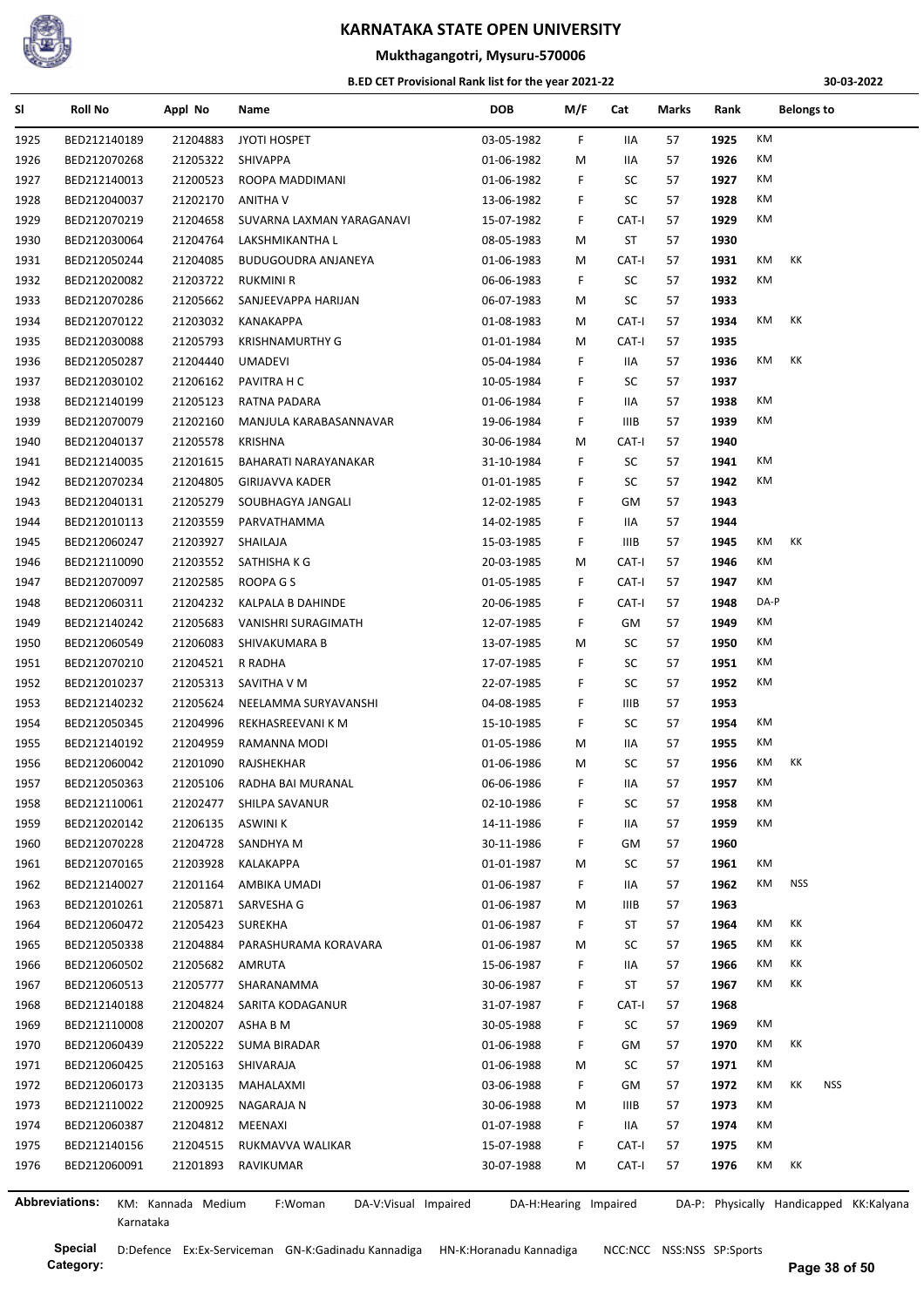

#### **Mukthagangotri, Mysuru-570006**

#### **B.ED CET Provisional Rank list for the year 2021-22**

**30-03-2022**

| SI             | <b>Roll No</b> | Appl No            | Name                            | <b>DOB</b>               | M/F | Cat         | Marks | Rank | <b>Belongs to</b>                       |
|----------------|----------------|--------------------|---------------------------------|--------------------------|-----|-------------|-------|------|-----------------------------------------|
| 1977           | BED212140061   | 21202599           | SHIVANAND KARABANI              | 31-07-1988               | M   | IIA         | 57    | 1977 | KM                                      |
| 1978           | BED212050174   | 21203499           | <b>GANJI POMPAPATHI</b>         | 03-02-1989               | M   | IIA         | 57    | 1978 | DA-P KM                                 |
| 1979           | BED212090048   | 21205847           | <b>MAMATHA M</b>                | 19-03-1989               | F.  | IIA         | 57    | 1979 | КM                                      |
| 1980           | BED212110164   | 21205582           | <b>BABURAJENDRA S H</b>         | 10-04-1989               | М   | SC          | 57    | 1980 | КM                                      |
| 1981           | BED212010071   | 21202405           | SWETHA S                        | 02-06-1989               | F.  | IIA         | 57    | 1981 | КM                                      |
| 1982           | BED212050216   | 21203814           | DUPADA USHARANI                 | 01-07-1989               | F.  | GM          | 57    | 1982 |                                         |
| 1983           | BED212010057   | 21202049           | ASHA C J                        | 24-05-1990               | F.  | SC          | 57    | 1983 | КM                                      |
| 1984           | BED212050200   | 21203719           | <b>DINESH</b>                   | 01-06-1990               | M   | CAT-I       | 57    | 1984 | KM<br>КK                                |
| 1985           | BED212060112   | 21202367           | LAXMI                           | 01-06-1991               | F.  | IIA         | 57    | 1985 | КK<br>КM                                |
| 1986           | BED212060055   | 21201295           | RENUKA                          | 04-06-1991               | F.  | IIA         | 57    | 1986 | KM<br>КK                                |
| 1987           | BED212040029   | 21201925           | SEEMA BANU                      | 15-07-1991               | F.  | 11B         | 57    | 1987 |                                         |
| 1988           | BED212060135   | 21202652           | RASHMI                          | 10-01-1992               | F.  | IIIA        | 57    | 1988 | КK<br>KM                                |
| 1989           | BED212060010   | 21200310           | <b>RADHA</b>                    | 01-06-1992               | F.  | SC          | 57    | 1989 | KM<br>КK                                |
| 1990           | BED212070043   | 21201084           | RUDRAVVA P DODDAMANI            | 31-07-1992               | F.  | SC          | 57    | 1990 | КM                                      |
| 1991           | BED212050063   | 21202133           | NAYANASHREE P                   | 30-04-1993               | F.  | IIA         | 57    | 1991 | KM<br>КK                                |
| 1992           | BED212050328   | 21204766           | KARISHMA                        | 01-06-1993               | F   | IIВ         | 57    | 1992 | КK                                      |
| 1993           | BED212060458   | 21205321           | <b>KAVITA</b>                   | 08-01-1996               | F.  | IIA         | 57    | 1993 | КK<br>KM                                |
| 1994           | BED212130018   | 21202643           | YASHODAMMA M                    | 28-05-1975               | F.  | SC          | 56    | 1994 | KM                                      |
| 1995           | BED212040014   | 21201197           | L LAWRENCE                      | 17-04-1977               | М   | GM          | 56    | 1995 | DA-P                                    |
| 1996           | BED212030041   | 21202902           | RAJAGOPALA A G                  | 07-07-1977               | M   | IIA         | 56    | 1996 | КM                                      |
| 1997           | BED212090020   | 21202987           | <b>MAMATHA K</b>                | 01-10-1977               | F.  | IIIA        | 56    | 1997 | KM                                      |
| 1998           | BED212140234   | 21205638           | DAULAT MANE                     | 01-06-1978               | M   | <b>IIIB</b> | 56    | 1998 |                                         |
| 1999           | BED212140073   | 21202860           | VANDANA BHANDARE                | 01-05-1980               | F.  | SC          | 56    | 1999 | КM                                      |
| 2000           | BED212030028   | 21202197           | NAZIMA SULTANA                  | 05-09-1980               | М   | IIB.        | 56    | 2000 |                                         |
| 2001           | BED212090029   | 21203906           | SANTHOSHA S                     | 05-01-1981               | M   | SC          | 56    | 2001 | КM                                      |
| 2002           | BED212110176   | 21205856           | <b>MEETYANAIK R</b>             | 20-01-1981               | M   | SC          | 56    | 2002 | КK<br>KM                                |
| 2003           | BED212060348   | 21204629           | <b>ONKARIT</b>                  | 13-07-1981               | м   | ST          | 56    | 2003 | KM<br>SP                                |
| 2004           |                | 21203730           |                                 |                          | F.  | SC          | 56    | 2004 | КM                                      |
|                | BED212060229   |                    | ARUNA                           | 01-06-1982<br>21-06-1982 |     |             |       | 2005 | КM                                      |
| 2005           | BED212070227   | 21204713           | KAMALAXI MUDHOL                 |                          | F.  | IIIB<br>SC  | 56    | 2006 | КM                                      |
| 2006           | BED212020019   | 21201189           | SUJATHAMMA L M                  | 22-07-1982               | F.  |             | 56    |      |                                         |
| 2007           | BED212020144   | 21206149           | JAVERIYA                        | 25-10-1982               | F.  | IIB.        | 56    | 2007 |                                         |
| 2008           | BED212040125   | 21205184           | ROOPA RS                        | 09-01-1983               | F.  | IIA         | 56    | 2008 |                                         |
| 2009           | BED212050188   | 21203664           | PRABHAKARA D                    | 01-06-1983               | м   | SC          | 56    | 2009 |                                         |
| 2010           | BED212060542   | 21206062           | RATNAKALA                       | 10-06-1983               | F.  | IIIB        | 56    | 2010 | KM<br>КK                                |
| 2011           | BED212060109   | 21202352           | NUSRATHSULTANA                  | 07-10-1983               | F.  | IIB         | 56    | 2011 | KM                                      |
| 2012           | BED212010229   | 21205250           | SHIVARAJU                       | 20-02-1984               | M   | SC          | 56    | 2012 | КM                                      |
| 2013           | BED212070112   | 21202840           | NAGARAJ KURI                    | 01-05-1984               | M   | IIA         | 56    | 2013 | КM                                      |
| 2014           | BED212140185   | 21204772           | SHANTAVVA MADAR                 | 01-06-1984               | F.  | SC          | 56    | 2014 | КM                                      |
| 2015           | BED212070287   | 21205705           | NINGAPPA KAMBLE                 | 01-06-1984               | M   | SC          | 56    | 2015 | KM<br><b>NCC</b>                        |
| 2016           | BED212140186   | 21204785           | MALLAMMA BARAKER                | 30-06-1984               | F.  | GМ          | 56    | 2016 | KM                                      |
| 2017           | BED212110127   | 21204613           | MAMATHA DEVARAJA KATTEKARA      | 01-07-1984               | F.  | GМ          | 56    | 2017 |                                         |
| 2018           | BED212100044   | 21203564           | GANESHA H N                     | 01-07-1984               | М   | IIIA        | 56    | 2018 | КM                                      |
| 2019           | BED212130029   | 21203695           | <b>GEETHA K N</b>               | 15-07-1984               | F.  | CAT-I       | 56    | 2019 |                                         |
| 2020           | BED212140175   | 21204661           | NETRAVATI DHOTRE                | 18-07-1984               | F.  | IIA         | 56    | 2020 | КM                                      |
| 2021           | BED212040009   | 21200601           | RAMYA T                         | 23-07-1984               | F.  | IIA         | 56    | 2021 | КM                                      |
| 2022           | BED212050030   | 21201076           | <b>GANESHA K V</b>              | 10-12-1984               | М   | IIIB        | 56    | 2022 | KM                                      |
| 2023           | BED212110171   | 21205751           | <b>MANJULA M</b>                | 05-02-1985               | F.  | IIA         | 56    | 2023 | КM                                      |
| 2024           | BED212060263   | 21203997           | <b>GEETHAMANI D G</b>           | 23-03-1985               | F.  | IIIA        | 56    | 2024 | КM                                      |
| 2025           | BED212030084   | 21205701           | NARASIMHAMURTHY                 | 16-04-1985               | M   | SC          | 56    | 2025 | КM                                      |
| 2026           | BED212030073   | 21205360           | RAVIKUMARA S                    | 08-05-1985               | M   | SC          | 56    | 2026 | КM                                      |
| 2027           | BED212070314   | 21206110           | PUTTASWAMY K R                  | 20-05-1985               | M   | SC          | 56    | 2027 | КM                                      |
| 2028           | BED212050081   | 21202441 GURURAJ   |                                 | 01-06-1985               | M   | GМ          | 56    | 2028 | КK                                      |
| Abbreviations: |                | KM: Kannada Medium | F:Woman<br>DA-V:Visual Impaired | DA-H:Hearing Impaired    |     |             |       |      | DA-P: Physically Handicapped KK:Kalyana |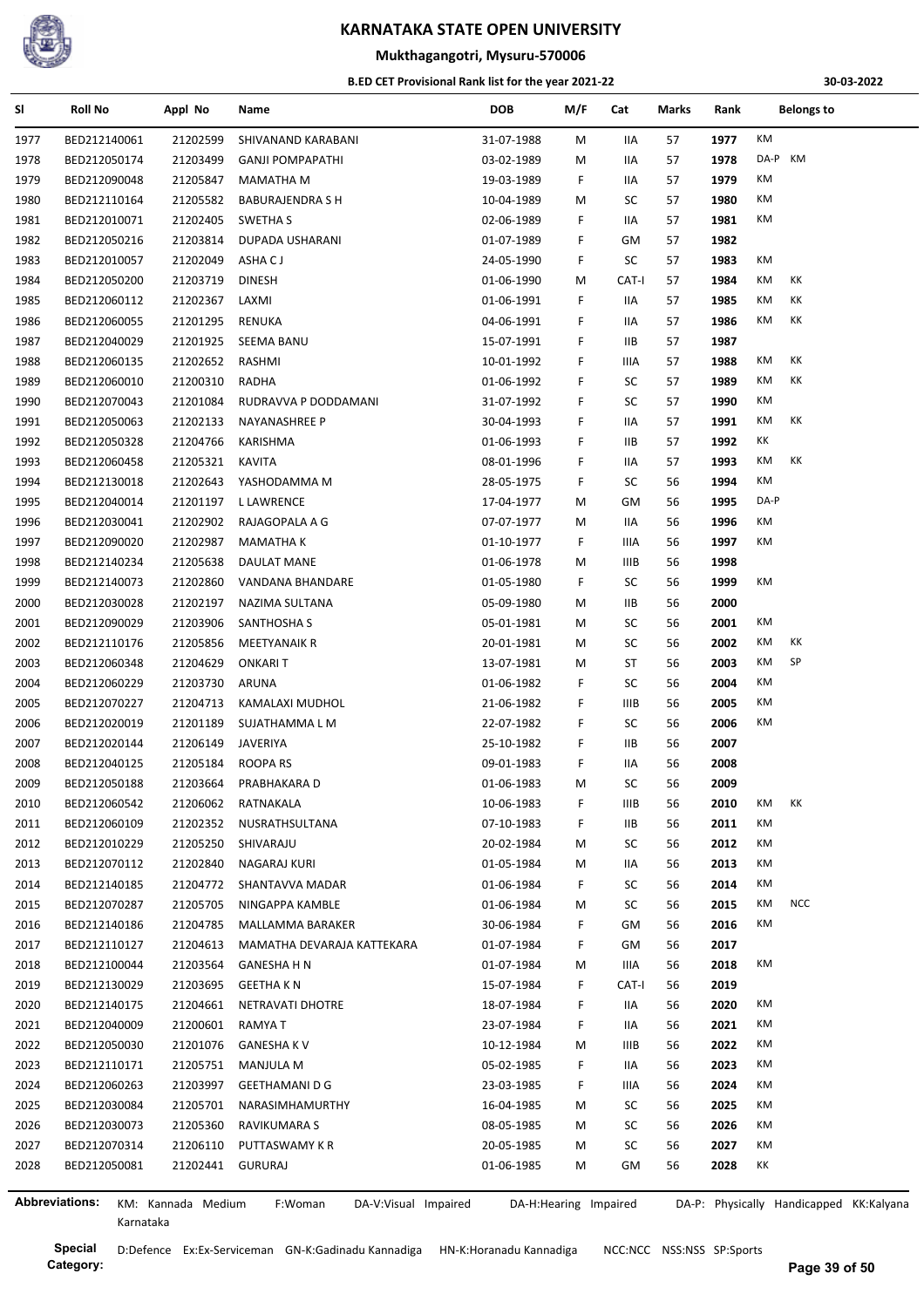

### **Mukthagangotri, Mysuru-570006**

#### **B.ED CET Provisional Rank list for the year 2021-22**

**30-03-2022**

| SI                    | <b>Roll No</b> | Appl No            | Name                            | <b>DOB</b> | M/F                   | Cat         | Marks | Rank |           | <b>Belongs to</b> |     |                                         |
|-----------------------|----------------|--------------------|---------------------------------|------------|-----------------------|-------------|-------|------|-----------|-------------------|-----|-----------------------------------------|
| 2029                  | BED212090015   | 21202214           | DEVAPPA M                       | 01-06-1985 | М                     | CAT-I       | 56    | 2029 | KM        |                   |     |                                         |
| 2030                  | BED212020137   | 21205964           | SAROJA R                        | 09-06-1985 | F.                    | IIIA        | 56    | 2030 |           |                   |     |                                         |
| 2031                  | BED212060556   | 21206105           | <b>ARUNA</b>                    | 18-06-1985 | F.                    | IIIB        | 56    | 2031 | КM        | КK                |     |                                         |
| 2032                  | BED212100059   | 21203987           | REKHA B P                       | 27-06-1985 | F                     | SC          | 56    | 2032 |           |                   |     |                                         |
| 2033                  | BED212140194   | 21205000           | MALLIKARJUN BAGALI              | 31-07-1985 | М                     | GM          | 56    | 2033 | КM        |                   |     |                                         |
| 2034                  | BED212110089   | 21203488           | ASHOKA HADOR                    | 31-07-1985 | М                     | SC          | 56    | 2034 |           |                   |     |                                         |
| 2035                  | BED212070273   | 21205462           | LALITA KORAVI                   | 20-08-1985 | F                     | SC          | 56    | 2035 |           |                   |     |                                         |
| 2036                  | BED212070253   | 21205088           | SHILPA KALLANNAVAR              | 07-01-1986 | F                     | SC          | 56    | 2036 | КM        |                   |     |                                         |
| 2037                  | BED212110034   | 21201600           | SWETHA S S                      | 10-04-1986 | F                     | IIIA        | 56    | 2037 | КM        |                   |     |                                         |
| 2038                  | BED212050440   | 21206185           | <b>KAVITA HANAPUR</b>           | 16-04-1986 | F                     | IIА         | 56    | 2038 | КM        |                   |     |                                         |
| 2039                  | BED212010138   | 21203886           | SHILPA R V                      | 21-04-1986 | F                     | GM          | 56    | 2039 |           |                   |     |                                         |
| 2040                  | BED212010224   | 21205167           | GOWRAMMANI C                    | 02-05-1986 | F                     | SC          | 56    | 2040 |           |                   |     |                                         |
| 2041                  | BED212060351   | 21204663           | GEETA                           | 01-06-1986 | F                     | SC          | 56    | 2041 | КM        |                   |     |                                         |
| 2042                  | BED212050163   | 21203312           | SHARANABASAMMA                  | 01-06-1986 | F                     | IIIB        | 56    | 2042 | КM        | КK                |     |                                         |
| 2043                  | BED212050262   | 21204213           | CHALAVADI ANIL                  | 04-06-1986 | M                     | SC          | 56    | 2043 | КM        | КK                |     |                                         |
| 2044                  | BED212050017   | 21200580           | DURUGAPPA                       | 05-06-1986 | м                     | SC          | 56    | 2044 | КM        | КK                |     |                                         |
| 2045                  | BED212060505   | 21205689           | RAKESHKUMAR KAVI                | 07-06-1986 | М                     | SC          | 56    | 2045 | КM        | КK                |     |                                         |
| 2046                  | BED212070037   | 21200908           | SHASHIKALA PATIL                | 10-06-1986 | F.                    | IIIB        | 56    | 2046 | DA-P      | KM                |     |                                         |
| 2047                  | BED212060025   | 21200664           | RAMESH LAMANI                   | 10-06-1986 | М                     | SC          | 56    | 2047 | КM        |                   |     |                                         |
| 2048                  | BED212140109   | 21203565           | SHARANAGOUDA GOUDRA             | 11-06-1986 | М                     | ST          | 56    | 2048 | КM        | КK                |     |                                         |
| 2049                  | BED212050301   | 21204572           | <b>JOGINAIK RUDRAPPA</b>        | 01-07-1986 | M                     | CAT-I       | 56    | 2049 | DA-P      | КM                | ΚK  |                                         |
| 2050                  | BED212070073   | 21201956           | LOHIT BADAMI                    | 04-07-1986 | м                     | SC          | 56    | 2050 | КM        |                   |     |                                         |
| 2051                  | BED212010082   | 21202778           | SOWMYA S                        | 15-07-1986 | F                     | SC          | 56    | 2051 | КM        |                   |     |                                         |
| 2052                  | BED212100102   | 21205975           | SUMA H C                        | 23-07-1986 | F                     | ST          | 56    | 2052 | КM        |                   |     |                                         |
| 2053                  | BED212140210   | 21205284           | VINOD MASARADDI                 | 30-07-1986 | М                     | IIIA        | 56    | 2053 | КM        | <b>NSS</b>        |     |                                         |
| 2054                  | BED212060083   | 21201679           | VIJAYALAXMI KATTIMANI           | 03-01-1987 | F                     | CAT-I       | 56    | 2054 | КM        |                   |     |                                         |
| 2055                  | BED212040102   | 21204523           | AMBIKA A M                      | 01-02-1987 | F.                    | IIIB        | 56    | 2055 | КM        |                   |     |                                         |
| 2056                  | BED212070290   | 21205735           | MAILARAPPA KALLED               | 01-06-1987 | м                     | IIA         | 56    | 2056 |           |                   |     |                                         |
| 2057                  | BED212050304   | 21204588           | ANITA CHAKARI                   | 01-06-1987 | F.                    | SC          | 56    | 2057 | КM        | КK                |     |                                         |
| 2058                  | BED212060264   | 21204000           | GAJANANDA SINAKHED              | 01-07-1987 | М                     | IIIB        | 56    | 2058 | КM        | <b>NSS</b>        |     |                                         |
| 2059                  | BED212060294   | 21204143           | VIDYA SANNAKKI                  | 13-01-1988 | F.                    | SC          | 56    | 2059 | КM        |                   |     |                                         |
| 2060                  | BED212050256   | 21204158           | ANJINI V                        | 09-03-1988 | M                     | SC          | 56    | 2060 | КM        | КK                |     |                                         |
| 2061                  | BED212060293   | 21204142           | ROOPATH                         | 01-04-1988 | F.                    | SC          | 56    | 2061 | <b>KM</b> |                   |     |                                         |
| 2062                  | BED212130017   | 21202500           | PAVITHRA G N                    | 17-05-1988 | F.                    | CAT-I       | 56    | 2062 | КM        | <b>NSS</b>        |     |                                         |
| 2063                  | BED212050430   | 21205916           | SHARIF SAHEB                    | 01-06-1988 | Μ                     | CAT-I       | 56    | 2063 | KM        | КK                |     |                                         |
| 2064                  | BED212050228   | 21203936           | L SHAILAJA                      | 25-06-1988 | F.                    | CAT-I       | 56    | 2064 | KM        |                   |     |                                         |
| 2065                  | BED212070163   | 21203921           | SHARADA TALAWAR                 | 01-07-1988 | F.                    | ST          | 56    | 2065 |           |                   |     |                                         |
| 2066                  | BED212030055   | 21204169           | SARITHA K                       | 16-07-1988 | F                     | SC          | 56    | 2066 | КM        | NSS SP            |     |                                         |
| 2067                  | BED212070296   | 21205787           | <b>SUMATI SHESH</b>             | 31-07-1988 | F                     | ST          | 56    | 2067 |           |                   |     |                                         |
| 2068                  | BED212010058   | 21202063           | UZMA SADIYA                     | 10-02-1989 | F                     | IIВ         | 56    | 2068 |           |                   |     |                                         |
| 2069                  | BED212060067   | 21201511           | SURESH                          | 10-06-1989 | M                     | SC          | 56    | 2069 | КM        | КK                |     |                                         |
| 2070                  | BED212100075   | 21205040           | PRUTHVI C                       | 27-04-1991 | F                     | IIIB        | 56    | 2070 | КM        | <b>NSS</b>        |     |                                         |
| 2071                  | BED212060427   | 21205170           | <b>SUREKHA</b>                  | 04-05-1991 | F                     | <b>IIIB</b> | 56    | 2071 | КM        | КK                |     |                                         |
| 2072                  | BED212050103   | 21202549           | MADHAVI                         | 01-06-1991 | F                     | IIIA        | 56    | 2072 | КM        | КK                |     |                                         |
| 2073                  | BED212060512   | 21205772           | AFIZABEGUM                      | 10-06-1991 | F                     | IIВ         | 56    | 2073 | КM        | КK                |     |                                         |
| 2074                  | BED212040060   | 21202895           | USHA R                          | 28-11-1991 | F.                    | SC          | 56    | 2074 |           |                   |     |                                         |
| 2075                  | BED212010098   | 21203109           | <b>SHRUTHI S</b>                | 21-01-1992 | F                     | IIA         | 56    | 2075 |           |                   |     |                                         |
| 2076                  | BED212110150   | 21205179           | UMESHA UPPARA                   | 04-06-1992 | м                     | CAT-I       | 56    | 2076 | КM        | КK                |     |                                         |
| 2077                  | BED212010119   | 21203663           | JAYAKUMARI                      | 31-01-1993 | F.                    | SC          | 56    | 2077 | КM        |                   |     |                                         |
| 2078                  | BED212010034   | 21201418           | KHURSHEED                       | 12-05-1993 | F.                    | IIВ         | 56    | 2078 | NSS       |                   |     |                                         |
| 2079                  | BED212060038   | 21201041           | SHWETA                          | 01-06-1993 | F                     | IIIB        | 56    | 2079 | KM        | КK                | NSS |                                         |
| 2080                  | BED212010211   | 21205030 VASAVI S  |                                 | 15-08-1993 | F.                    | ST          | 56    | 2080 |           |                   |     |                                         |
|                       |                |                    |                                 |            |                       |             |       |      |           |                   |     |                                         |
| <b>Abbreviations:</b> |                | KM: Kannada Medium | F:Woman<br>DA-V:Visual Impaired |            | DA-H:Hearing Impaired |             |       |      |           |                   |     | DA-P: Physically Handicapped KK:Kalyana |

Karnataka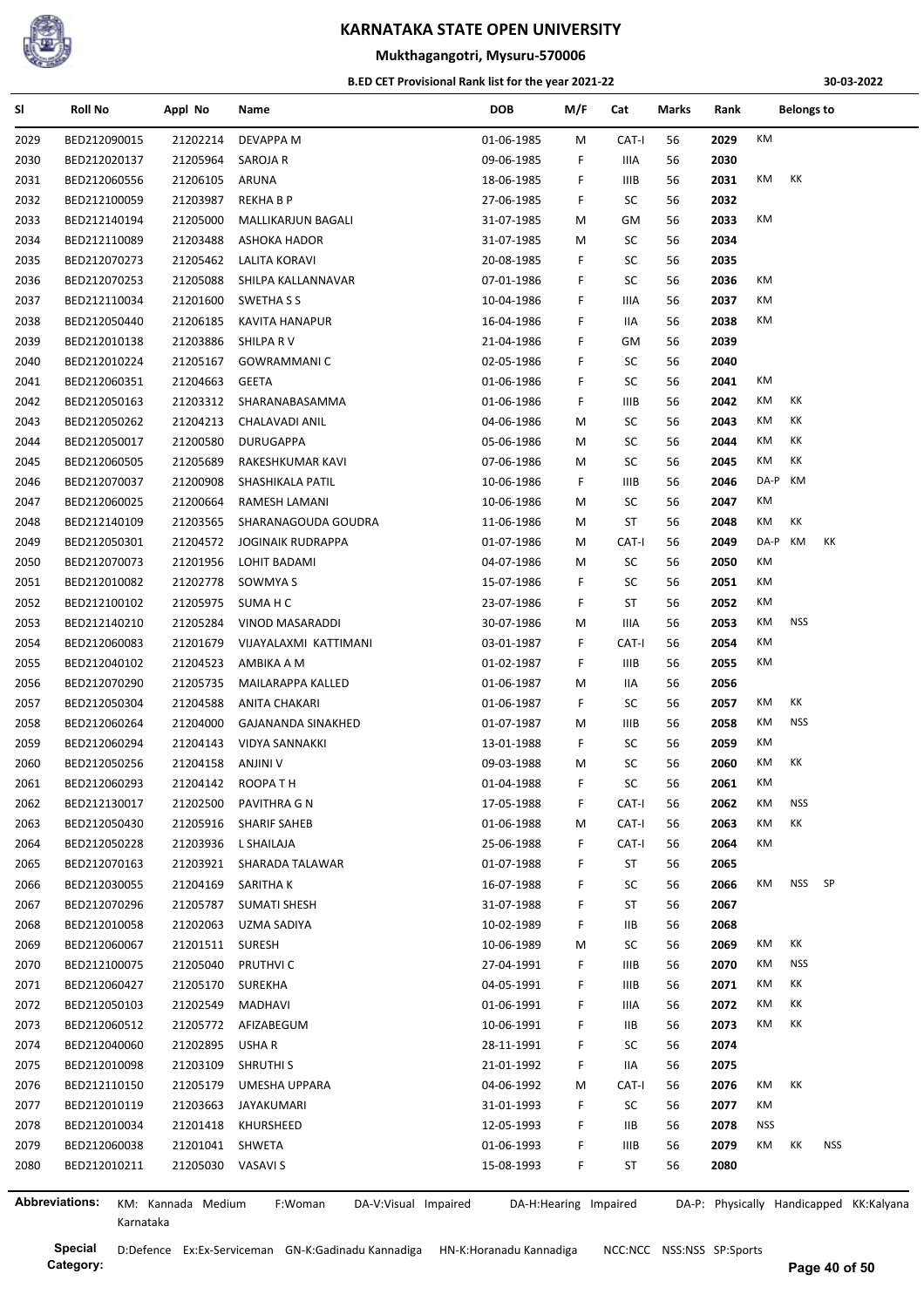

## **Mukthagangotri, Mysuru-570006**

#### **B.ED CET Provisional Rank list for the year 2021-22**

**30-03-2022**

| SI                    | <b>Roll No</b> | Appl No            | Name                            | <b>DOB</b> | M/F                   | Cat         | Marks | Rank | <b>Belongs to</b>                       |
|-----------------------|----------------|--------------------|---------------------------------|------------|-----------------------|-------------|-------|------|-----------------------------------------|
| 2081                  | BED212050069   | 21202209           | PUSHPA H                        | 27-02-1994 | F                     | SC          | 56    | 2081 | КK<br>КM                                |
| 2082                  | BED212010149   | 21204031           | PRADEEPA H B                    | 17-07-1997 | M                     | SC          | 56    | 2082 | КM                                      |
| 2083                  | BED212010180   | 21204651           | <b>GOPALA KRISHNA M</b>         | 01-06-1967 | M                     | CAT-I       | 55    | 2083 |                                         |
| 2084                  | BED212050306   | 21204608           | NEELAMMA B                      | 18-10-1973 | F.                    | SC          | 55    | 2084 | КM                                      |
| 2085                  | BED212040128   | 21205207           | SANNABASAPPA K                  | 06-06-1974 | М                     | IIA         | 55    | 2085 | КM                                      |
| 2086                  | BED212020050   | 21202450           | RAMESHA                         | 18-07-1974 | М                     | SC          | 55    | 2086 | КM                                      |
| 2087                  | BED212100017   | 21201951           | <b>GIRISHA V</b>                | 10-06-1975 | М                     | IIIB        | 55    | 2087 | КM                                      |
| 2088                  | BED212130008   | 21201234           | ARATHI V                        | 20-06-1975 | F.                    | GM          | 55    | 2088 | КM                                      |
| 2089                  | BED212030044   | 21203220           | KARIYAPPA C                     | 20-07-1975 | М                     | CAT-I       | 55    | 2089 |                                         |
| 2090                  | BED212070321   | 21206155           | YOGANARASHIMA P K               | 16-07-1976 | М                     | SC          | 55    | 2090 | КM                                      |
| 2091                  | BED212030038   | 21202672           | SUNANDA J R                     | 24-05-1977 | F                     | IIA         | 55    | 2091 | КM                                      |
| 2092                  | BED212070058   | 21201482           | <b>VIDYA</b>                    | 29-05-1977 | F                     | GM          | 55    | 2092 |                                         |
| 2093                  | BED212110027   | 21201102           | JAYAMMA HINDER                  | 18-06-1977 | F                     | IIIB        | 55    | 2093 | КM                                      |
| 2094                  | BED212010076   | 21202565           | PARVATHAMMA B V                 | 20-06-1977 | F                     | SC          | 55    | 2094 | КM                                      |
| 2095                  | BED212100108   | 21206085           | ASHWINI H G                     | 09-07-1977 | F.                    | SC          | 55    | 2095 |                                         |
| 2096                  | BED212060336   | 21204560           | ANEELKUMAR                      | 10-05-1978 | м                     | IIIB        | 55    | 2096 | KK<br>КM                                |
| 2097                  | BED212090018   | 21202681           | PUSHPAVATHI                     | 22-06-1978 | F                     | IIA         | 55    | 2097 | КM                                      |
| 2098                  | BED212010044   | 21201554           | <b>MANGALA R</b>                | 20-07-1978 | F                     | SC          | 55    | 2098 | КM                                      |
| 2099                  | BED212020143   | 21206143           | NAGARATHNAMMA N                 | 11-01-1981 | F.                    | GM          | 55    | 2099 | КM                                      |
| 2100                  | BED212010189   | 21204735           | KAVITHA K                       | 13-12-1981 | F                     | GM          | 55    | 2100 | D                                       |
|                       |                | 21204009           |                                 |            | F                     |             | 55    |      | ΚM                                      |
| 2101                  | BED212010148   |                    | HITHAISHINI D                   | 05-04-1982 |                       | IIIA        |       | 2101 | KM                                      |
| 2102                  | BED212010110   | 21203490           | PRIYADARSHINI V C               | 25-12-1982 | F.                    | IIIA        | 55    | 2102 | КM                                      |
| 2103                  | BED212050130   | 21202870           | NAGARAJ                         | 01-04-1983 | М                     | IIIB        | 55    | 2103 |                                         |
| 2104                  | BED212050243   | 21204065           | RANGAPPA LAMANI                 | 01-06-1983 | M                     | SC          | 55    | 2104 |                                         |
| 2105                  | BED212060515   | 21205795           | ASMA NADAF                      | 24-12-1983 | F                     | IIВ         | 55    | 2105 | КM                                      |
| 2106                  | BED212060206   | 21203514           | <b>SHOBHAS</b>                  | 25-03-1984 | F.                    | <b>IIIB</b> | 55    | 2106 | КM                                      |
| 2107                  | BED212010269   | 21205962           | LAKSHMI L                       | 15-05-1984 | F                     | 11A         | 55    | 2107 |                                         |
| 2108                  | BED212050242   | 21204063           | SHANTAMMA                       | 01-06-1984 | F                     | IIA         | 55    | 2108 | SP<br>КM<br>КK                          |
| 2109                  | BED212060446   | 21205273           | PRABHA PASCHAPUR                | 08-06-1984 | F.                    | IIIB        | 55    | 2109 | КM                                      |
| 2110                  | BED212140001   | 21200059           | ANDAPPA ITAGI                   | 01-01-1985 | М                     | IIIB        | 55    | 2110 | КM                                      |
| 2111                  | BED212010136   | 21203861           | <b>NANDINIS</b>                 | 15-01-1985 | F.                    | GM          | 55    | 2111 |                                         |
| 2112                  | BED212140163   | 21204577           | GOURAVVA BIRADAR                | 05-02-1985 | F                     | GM          | 55    | 2112 | КM                                      |
| 2113                  | BED212110006   | 21200169           | <b>MANJUNATHA T</b>             | 10-03-1985 | м                     | SC          | 55    | 2113 | ΚM                                      |
| 2114                  | BED212140108   | 21203554           | MALEEKSAB M SUNKAD              | 26-04-1985 | M                     | IIВ         | 55    | 2114 | ΚM                                      |
| 2115                  | BED212050384   | 21205239           | SHANKRAPPA                      | 01-06-1985 | м                     | SC          | 55    | 2115 | КK<br>КM                                |
| 2116                  | BED212050307   | 21204635           | <b>GEETHA B</b>                 | 01-06-1985 | F.                    | IIIB        | 55    | 2116 | КK                                      |
| 2117                  | BED212050379   | 21205211           | VIJAYALAXMI B                   | 01-06-1985 | F.                    | GM          | 55    | 2117 | КK<br>КM                                |
| 2118                  | BED212070258   | 21205215           | LEENA GANAGI                    | 08-06-1985 | F                     | IIA         | 55    | 2118 | КM                                      |
| 2119                  | BED212050343   | 21204953           | SOKKI SAVITHA                   | 01-07-1985 | F                     | IIIB        | 55    | 2119 | КM                                      |
| 2120                  | BED212110177   | 21205861           | PAVITHRA E                      | 23-07-1985 | F.                    | SC          | 55    | 2120 |                                         |
| 2121                  | BED212050413   | 21205653           | NOORULLA K                      | 29-07-1985 | M                     | IIВ         | 55    | 2121 | КM                                      |
| 2122                  | BED212060440   | 21205224           | AMBIKA M R                      | 01-08-1985 | F                     | 11A         | 55    | 2122 | КM                                      |
| 2123                  | BED212040004   | 21200177           | SURESH H                        | 01-08-1985 | М                     | SC          | 55    | 2123 | КM                                      |
| 2124                  | BED212050336   | 21204841           | RAMANNA K                       | 08-08-1985 | M                     | SC          | 55    | 2124 | КM                                      |
| 2125                  | BED212090027   | 21203745           | MAMATHA K L                     | 01-01-1986 | F.                    | GM          | 55    | 2125 | КM                                      |
| 2126                  | BED212060539   | 21206047           | NAGENDRA CHINCHOLI              | 05-01-1986 | M                     | 11A         | 55    | 2126 | КM<br>КK                                |
| 2127                  | BED212110160   | 21205331           | <b>BHOOMESHAPPA C</b>           | 05-02-1986 | M                     | IIA         | 55    | 2127 | КM                                      |
| 2128                  | BED212060423   | 21205155           | BASAVARAJ BHISHTANNAVAR         | 08-03-1986 | М                     | IIA         | 55    | 2128 | КM                                      |
| 2129                  | BED212060168   | 21203061           | <b>CHAITHRA C</b>               | 01-06-1986 | F.                    | IIA         | 55    | 2129 | КK                                      |
| 2130                  | BED212060036   | 21200933           | ASPAK YALIGAR                   | 01-06-1986 | М                     | IIВ         | 55    | 2130 | КM                                      |
| 2131                  | BED212040142   | 21205806           | NASREEN BANU                    | 10-06-1986 | F                     | IIВ         | 55    | 2131 |                                         |
| 2132                  | BED212010020   | 21200829           | LATHA D                         | 10-06-1986 | F.                    | SC          | 55    | 2132 | КM                                      |
|                       |                |                    |                                 |            |                       |             |       |      |                                         |
| <b>Abbreviations:</b> |                | KM: Kannada Medium | F:Woman<br>DA-V:Visual Impaired |            | DA-H:Hearing Impaired |             |       |      | DA-P: Physically Handicapped KK:Kalyana |

Karnataka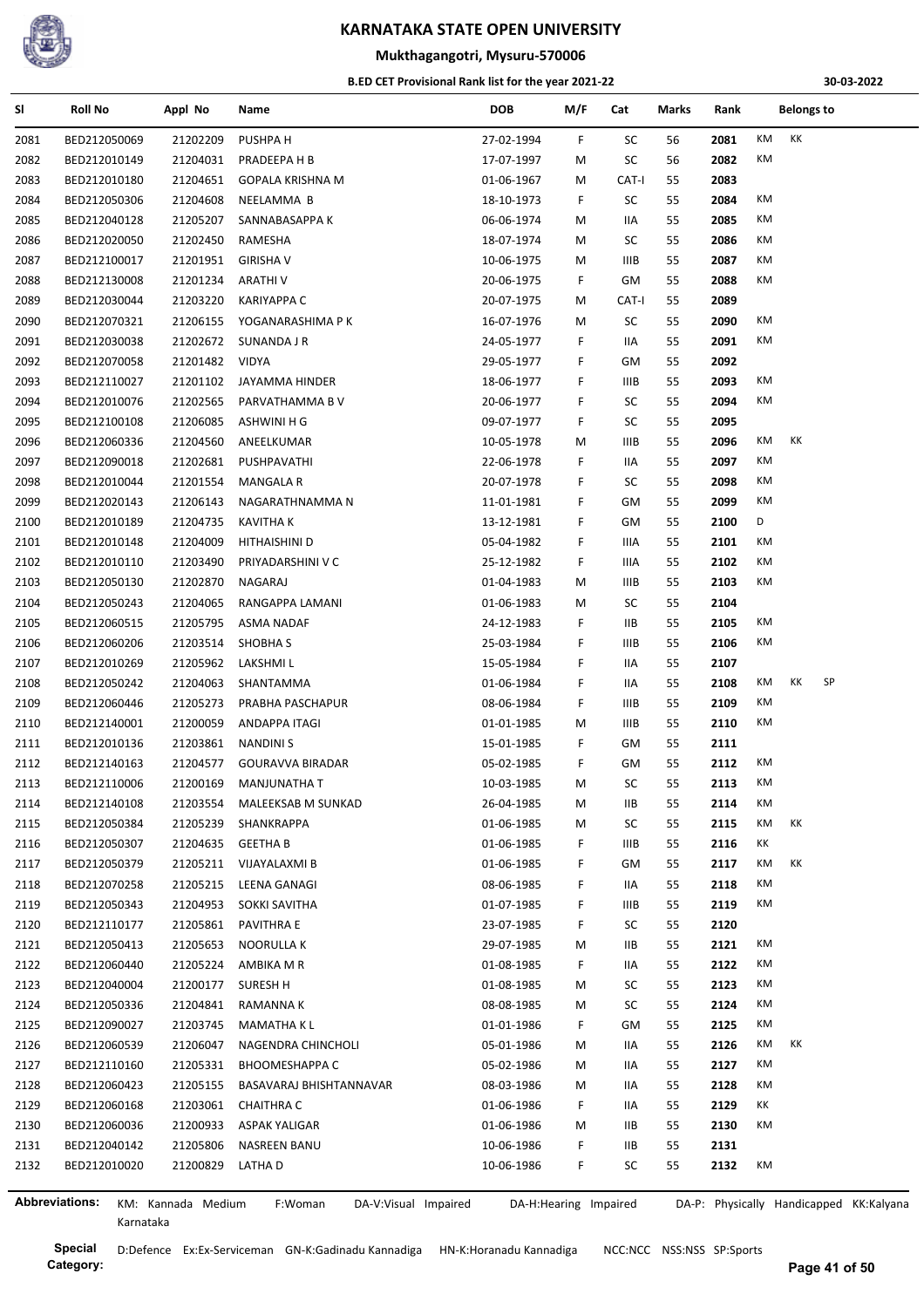

#### **Mukthagangotri, Mysuru-570006**

#### **B.ED CET Provisional Rank list for the year 2021-22**

**30-03-2022**

| SI             | <b>Roll No</b> | Appl No            | Name                            | DOB        | M/F                   | Cat   | Marks | Rank | <b>Belongs to</b>                       |
|----------------|----------------|--------------------|---------------------------------|------------|-----------------------|-------|-------|------|-----------------------------------------|
| 2133           | BED212020026   | 21201520           | D LEELAVATHI                    | 02-07-1986 | F.                    | IIA   | 55    | 2133 |                                         |
| 2134           | BED212030079   | 21205637           | DODDAMMA M H                    | 04-07-1986 | F                     | IIIA  | 55    | 2134 |                                         |
| 2135           | BED212100018   | 21201983           | MAMATHA K M                     | 20-07-1986 | F                     | SC    | 55    | 2135 | КM                                      |
| 2136           | BED212090002   | 21200252           | ANUKUMARI H S                   | 15-12-1986 | F                     | SC    | 55    | 2136 | КM                                      |
| 2137           | BED212050361   | 21205103           | SHIVAMMA G                      | 05-03-1987 | F                     | SC    | 55    | 2137 | ΚM                                      |
| 2138           | BED212060518   | 21205821           | NEELAMMA B                      | 22-05-1987 | F                     | IIA   | 55    | 2138 |                                         |
| 2139           | BED212020072   | 21203406           | USHA N                          | 04-12-1987 | F                     | 11A   | 55    | 2139 | КM                                      |
| 2140           | BED212140195   | 21205029           | SUSHILA NAGUR                   | 31-07-1988 | F.                    | GM    | 55    | 2140 |                                         |
| 2141           | BED212100110   | 21206096           | ASHA C T                        | 08-10-1988 | F.                    | CAT-I | 55    | 2141 | КM                                      |
| 2142           | BED212050237   | 21204037           | LOKESHA H                       | 22-10-1988 | М                     | IIA   | 55    | 2142 | КM                                      |
| 2143           | BED212060420   | 21205121           | <b>JYOTHI</b>                   | 01-06-1989 | F                     | IIIB  | 55    | 2143 | КM<br>КK                                |
| 2144           | BED212020044   | 21202326           | MAANASA K S                     | 29-05-1990 | F                     | IIIB  | 55    | 2144 |                                         |
| 2145           | BED212010163   | 21204476           | ASHARANI D M                    | 05-06-1990 | F                     | SC    | 55    | 2145 | КM                                      |
| 2146           | BED212040132   | 21205350           | SANTHOSH KUMARA B V             | 25-09-1990 | M                     | IIA   | 55    | 2146 | КM                                      |
| 2147           | BED212080030   | 21205631           | <b>SHRUTHI</b>                  | 07-02-1991 | F.                    | IIA   | 55    | 2147 | КM                                      |
| 2148           | BED212020067   | 21203198           | LAALITHYA M A                   | 21-04-1991 | F                     | ST    | 55    | 2148 | КM                                      |
| 2149           | BED212060297   | 21204148           | SADDAM HUSAIN                   | 10-06-1992 | M                     | IIВ   | 55    | 2149 | КM<br>КK                                |
| 2150           | BED212140011   | 21200433           | NAGAPPA SHEELI                  | 21-07-1992 | М                     | CAT-I | 55    | 2150 | КM                                      |
| 2151           | BED212060342   | 21204593           | SUNANDA ADAGIMANI               | 09-10-1992 | F                     | CAT-I | 55    | 2151 | КM                                      |
| 2152           | BED212010204   | 21204986           | <b>USHARANI S</b>               | 14-06-1993 | F                     | IIA   | 55    | 2152 | КM                                      |
| 2153           | BED212130001   | 21200358           | SATHYAM G                       | 06-04-1972 | М                     | SC    | 54    | 2153 |                                         |
| 2154           |                | 21201218           |                                 |            |                       | IIA   | 54    | 2154 | КM                                      |
|                | BED212130007   |                    | DEVARAJA S                      | 10-06-1972 | М                     |       |       |      |                                         |
| 2155           | BED212020093   | 21204140           | RADHA KUMARI KS                 | 20-06-1973 | F                     | SC    | 54    | 2155 |                                         |
| 2156           | BED212020057   | 21202647           | JANE JOHANNAN                   | 29-03-1974 | F                     | GM    | 54    | 2156 |                                         |
| 2157           | BED212010279   | 21206141           | NETHRAVATHI                     | 12-05-1976 | F                     | IIIA  | 54    | 2157 | КM                                      |
| 2158           | BED212010116   | 21203653           | NATARAJU S                      | 23-01-1977 | М                     | SC    | 54    | 2158 | КM                                      |
| 2159           | BED212020085   | 21203851           | MALLIKARJUNA C                  | 17-07-1977 | М                     | IIA   | 54    | 2159 | КM                                      |
| 2160           | BED212010077   | 21202608           | KENDAGANNASWAMACHAR C R         | 21-06-1978 | M                     | IIA   | 54    | 2160 | КM                                      |
| 2161           | BED212100081   | 21205158           | <b>UMADEVI</b>                  | 01-03-1979 | F.                    | SC    | 54    | 2161 | КM                                      |
| 2162           | BED212100025   | 21202504           | <b>SHOBHAB</b>                  | 03-07-1980 | F.                    | SC    | 54    | 2162 | КM                                      |
| 2163           | BED212040099   | 21204322           | VISHALAKSHI M V                 | 21-05-1981 | F                     | SC    | 54    | 2163 | КM                                      |
| 2164           | BED212110041   | 21202008           | HADAGALI MEGHARAJA              | 20-07-1982 | М                     | IIA   | 54    | 2164 | КM                                      |
| 2165           | BED212130033   | 21203884           | PRABHAVATHI L                   | 11-08-1982 | F.                    | IIIA  | 54    | 2165 |                                         |
| 2166           | BED212070118   | 21202959           | SHWETA ANGADI                   | 10-04-1983 | F                     | IIIB  | 54    | 2166 |                                         |
| 2167           | BED212130045   | 21204820           | VARALAKSHMITS                   | 01-06-1983 | F                     | IIA   | 54    | 2167 |                                         |
| 2168           | BED212060479   | 21205546           | SANTOSH                         | 01-06-1983 | M                     | IIIB  | 54    | 2168 | КK                                      |
| 2169           | BED212060488   | 21205590           | JAGAMMA                         | 01-06-1983 | F                     | SC    | 54    | 2169 | КM<br>ΚK                                |
| 2170           | BED212070310   | 21206063           | SAVITA DODAMANI                 | 01-10-1983 | F                     | SC    | 54    | 2170 | КM                                      |
| 2171           | BED212010214   | 21205079           | ROOPADEVI                       | 15-04-1984 | F                     | IIIB  | 54    | 2171 |                                         |
| 2172           | BED212030081   | 21205669           | DIVYANATHA M                    | 01-06-1984 | м                     | SC    | 54    | 2172 | ΚM                                      |
| 2173           | BED212070218   | 21204641           | SUNITHA                         | 12-07-1984 | F                     | GM    | 54    | 2173 |                                         |
| 2174           | BED212040067   | 21203191           | BANASHANKARAMMA M               | 16-07-1984 | F                     | GM    | 54    | 2174 |                                         |
| 2175           | BED212020095   | 21204176           | SHARADA R                       | 03-01-1985 | F                     | IIA   | 54    | 2175 | ΚM                                      |
| 2176           | BED212010267   | 21205943           | SOMESHWARI N                    | 18-02-1985 | F                     | SC    | 54    | 2176 |                                         |
| 2177           | BED212050324   | 21204747           | ASHA                            | 21-03-1985 | F                     | SC    | 54    | 2177 | КM<br>КK                                |
| 2178           | BED212070095   | 21202511           | HANUMANTHAMMA                   | 01-06-1985 | F.                    | SC    | 54    | 2178 | ΚM                                      |
| 2179           | BED212140229   | 21205601           | MAHADEV CHAVAN                  | 01-06-1985 | М                     | SC    | 54    | 2179 |                                         |
| 2180           | BED212030063   | 21204675           | <b>GANGAIAH G M</b>             | 01-06-1985 | М                     | SC    | 54    | 2180 | КM                                      |
| 2181           | BED212060022   | 21200620           | SURESH D E                      | 10-06-1985 | М                     | SC    | 54    | 2181 | КM                                      |
| 2182           | BED212140142   | 21204138           | GURASANGAWWA                    | 06-07-1985 | F                     | IIIA  | 54    | 2182 | КM<br>NSS SP                            |
| 2183           | BED212110084   | 21203431           | DHANANJAYA M T                  | 30-07-1985 | М                     | GM    | 54    | 2183 | КM                                      |
| 2184           | BED212100060   | 21204289           | SUDHA H R                       | 15-08-1985 | F.                    | GM    | 54    | 2184 | КM                                      |
|                |                |                    |                                 |            |                       |       |       |      |                                         |
| Abbreviations: |                | KM: Kannada Medium | F:Woman<br>DA-V:Visual Impaired |            | DA-H:Hearing Impaired |       |       |      | DA-P: Physically Handicapped KK:Kalyana |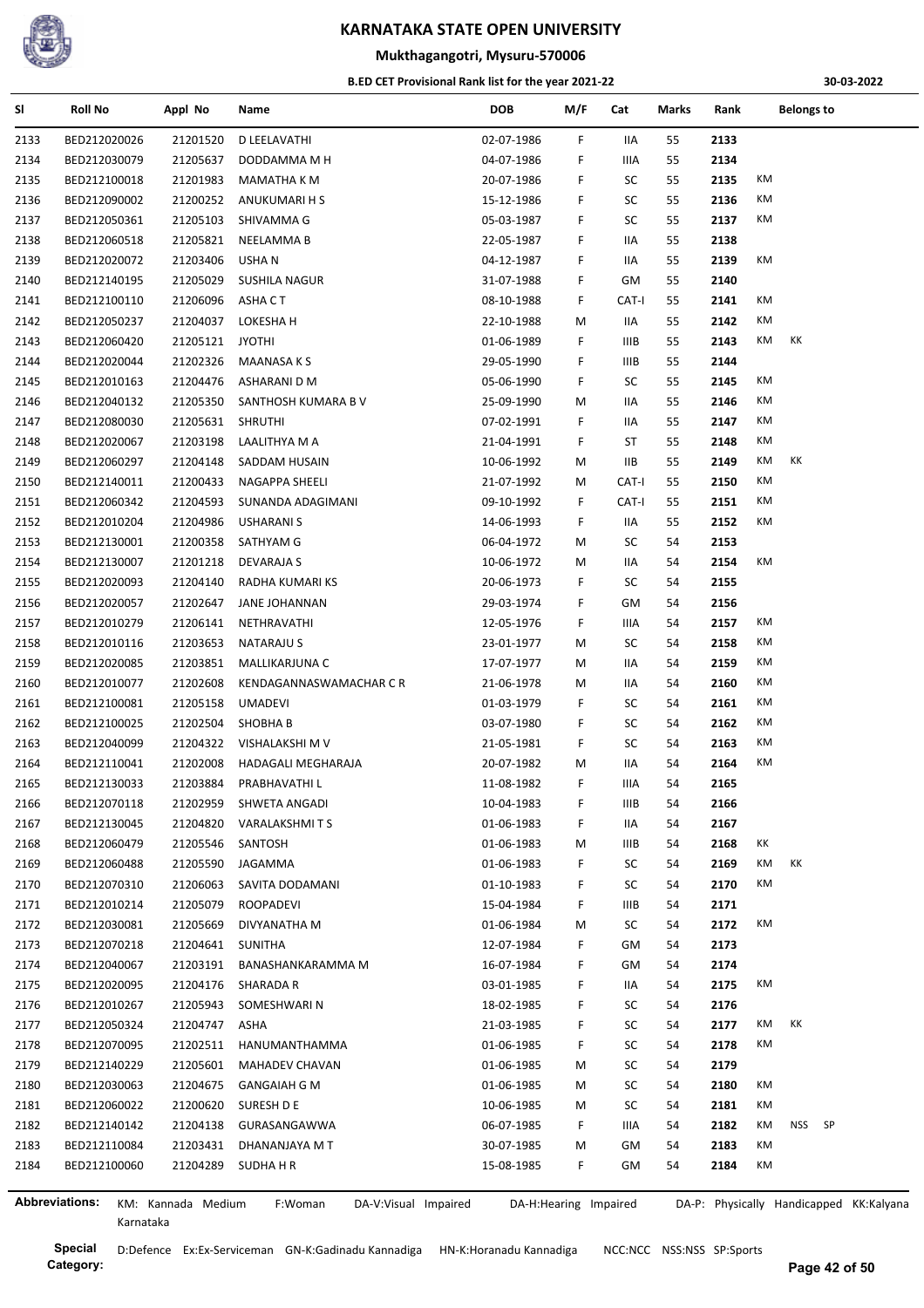

#### **Mukthagangotri, Mysuru-570006**

#### **B.ED CET Provisional Rank list for the year 2021-22**

**30-03-2022**

| SI   | <b>Roll No</b>        | Appl No            | Name                            | <b>DOB</b>            | M/F | Cat         | Marks | Rank |      | <b>Belongs to</b> |            |                                         |
|------|-----------------------|--------------------|---------------------------------|-----------------------|-----|-------------|-------|------|------|-------------------|------------|-----------------------------------------|
| 2185 | BED212140060          | 21202598           | MANJUNATH KOTNALLI              | 10-09-1985            | М   | ST          | 54    | 2185 | KM   |                   |            |                                         |
| 2186 | BED212070045          | 21201157           | SHAHINSULTANA                   | 30-09-1985            | F.  | IIВ         | 54    | 2186 | КM   |                   |            |                                         |
| 2187 | BED212090041          | 21204876           | <b>VENKATESH V T</b>            | 06-10-1985            | M   | CAT-I       | 54    | 2187 | КM   |                   |            |                                         |
| 2188 | BED212060554          | 21206098           | VENKATESH                       | 01-04-1986            | М   | CAT-I       | 54    | 2188 | КM   | КK                |            |                                         |
| 2189 | BED212050136          | 21203022           | SHILPAMMA                       | 01-06-1986            | F.  | IIIB        | 54    | 2189 | КM   | КK                |            |                                         |
| 2190 | BED212110139          | 21204912           | SIDDESHWARA B                   | 10-07-1986            | M   | IIIB        | 54    | 2190 | КM   | КK                | <b>NCC</b> | NSS                                     |
| 2191 | BED212140045          | 21201838           | KANEEZ FATHIMA                  | 19-07-1986            | F   | ШB          | 54    | 2191 | КK   |                   |            |                                         |
| 2192 | BED212140029          | 21201280           | SHRIDEVI SAGAR                  | 25-07-1986            | F   | SC          | 54    | 2192 | КM   |                   |            |                                         |
| 2193 | BED212110079          | 21203292           | <b>MAHESH H</b>                 | 31-07-1986            | M   | GM          | 54    | 2193 | КM   | КK                |            |                                         |
| 2194 | BED212050382          | 21205232           | <b>GEETHA S P</b>               | 24-10-1986            | F   | IIA         | 54    | 2194 | КM   |                   |            |                                         |
| 2195 | BED212060357          | 21204687           | SUGANDA M                       | 24-11-1986            | F   | IIIB        | 54    | 2195 | КK   |                   |            |                                         |
| 2196 | BED212060243          | 21203895           | SHILPA Y M                      | 10-05-1987            | F   | ST          | 54    | 2196 | КM   |                   |            |                                         |
| 2197 | BED212010046          | 21201589           | SHWETHA N                       | 09-08-1987            | F.  | SC          | 54    | 2197 | КM   |                   |            |                                         |
| 2198 | BED212010144          | 21203970           | <b>CHANDRA J</b>                | 05-05-1988            | M   | CAT-I       | 54    | 2198 | КM   |                   |            |                                         |
| 2199 | BED212050322          | 21204733           | <b>HULIGEMMA T</b>              | 19-06-1988            | F.  | IIA         | 54    | 2199 |      |                   |            |                                         |
| 2200 | BED212140271          | 21206184           | SHARANAPPA PUJARI               | 20-06-1988            | M   | IIA         | 54    | 2200 | КM   |                   |            |                                         |
| 2201 | BED212060313          | 21204253           | BALAYYA                         | 15-07-1988            | M   | ST          | 54    | 2201 | КM   | КK                |            |                                         |
| 2202 | BED212050158          | 21203287           | RAVIKUMAR M                     | 15-03-1989            | M   | 11A         | 54    | 2202 | КM   |                   |            |                                         |
| 2203 | BED212010126          | 21203692           | RAJESWARI B                     | 01-05-1989            | F   | IIIB        | 54    | 2203 | КM   |                   |            |                                         |
| 2204 | BED212140204          | 21205235           | MUTTAPPA KUMBAR                 | 01-06-1989            | M   | IIA         | 54    | 2204 | КM   |                   |            |                                         |
| 2205 | BED212060179          | 21203235           | SAVITA                          | 01-08-1989            | F.  | ST          | 54    | 2205 | КM   | КK                |            |                                         |
| 2206 | BED212010009          | 21200353           | NETHRAVATHI                     | 12-02-1992            | F   | IIIB        | 54    | 2206 | КM   |                   |            |                                         |
|      |                       |                    | <b>KAVITHA M</b>                |                       | F   | SC          |       | 2207 | КM   |                   |            |                                         |
| 2207 | BED212010115          | 21203651           |                                 | 01-01-1993            | F   |             | 54    | 2208 | КM   |                   |            |                                         |
| 2208 | BED212070295          | 21205784           | SIDDAMMA AJJAIAH SURAPURAMATH   | 04-03-1972            |     | IIIB        | 53    |      | КM   |                   |            |                                         |
| 2209 | BED212020139          | 21205978           | KRISHNAMMA M                    | 01-10-1972            | F   | SC          | 53    | 2209 |      |                   |            |                                         |
| 2210 | BED212040147          | 21205954           | DEVAMANI                        | 24-03-1974            | F.  | IIIB        | 53    | 2210 |      |                   |            |                                         |
| 2211 | BED212090049          | 21205888           | SAVITHA K                       | 11-02-1975            | F.  | IIA         | 53    | 2211 |      |                   |            |                                         |
| 2212 | BED212060486          | 21205585           | RAJEYA BEGUM D                  | 16-04-1975            | F.  | CAT-I       | 53    | 2212 | КM   | КK                |            |                                         |
| 2213 | BED212070134          | 21203263           | MEHABOOBSAHEB BETAGERI          | 22-07-1975            | M   | CAT-I       | 53    | 2213 |      |                   |            |                                         |
| 2214 | BED212040115          | 21204905           | ANITHA BAI                      | 10-07-1976            | F.  | SC          | 53    | 2214 | КM   |                   |            |                                         |
| 2215 | BED212050022          | 21200743           | EJAJ AHAMAD R                   | 01-06-1977            | M   | IIВ         | 53    | 2215 | DA-P |                   |            |                                         |
| 2216 | BED212090001          | 21200149           | PUTTARANGANATHA T               | 22-07-1977            | М   | SC          | 53    | 2216 | КM   |                   |            |                                         |
| 2217 | BED212020079          | 21203589           | SATHEESHA SHETTY K              | 01-09-1978            | M   | <b>IIIB</b> | 53    | 2217 |      |                   |            |                                         |
| 2218 | BED212070183          | 21204205           | SHIVAGANGAVVA HUGAR             | 01-01-1979            | F   | GМ          | 53    | 2218 |      |                   |            |                                         |
| 2219 | BED212030075          | 21205544           | UMMYSALMA G                     | 16-03-1980            | F   | IIВ         | 53    | 2219 |      |                   |            |                                         |
| 2220 | BED212060155          | 21202932           | NAGAVENI R H                    | 14-03-1981            | F   | SC          | 53    | 2220 | ΚK   |                   |            |                                         |
| 2221 | BED212020027          | 21201532           | JYOTI KACHARABI                 | 01-07-1981            | F.  | IIA         | 53    | 2221 |      |                   |            |                                         |
| 2222 | BED212010096          | 21203047           | JAYASHANKARA ARADYA H R         | 25-04-1983            | M   | GM          | 53    | 2222 |      |                   |            |                                         |
| 2223 | BED212140157          | 21204540           | BHEEMAVVA ALDI                  | 01-06-1983            | F.  | GМ          | 53    | 2223 | КM   |                   |            |                                         |
| 2224 | BED212050340          | 21204898           | MUGALALLI NAGAPPA               | 02-06-1983            | M   | IIA         | 53    | 2224 | КM   | КK                |            |                                         |
| 2225 | BED212070322          | 21206156           | GANAPATI HOLEYANNAVAR           | 20-07-1983            | M   | IIIB        | 53    | 2225 |      |                   |            |                                         |
| 2226 | BED212040081          | 21203309           | <b>NUTHANA G</b>                | 02-02-1984            | F.  | SC          | 53    | 2226 | КM   |                   |            |                                         |
| 2227 | BED212060570          | 21206150           | DARMANAIKA D                    | 27-02-1984            | M   | SC          | 53    | 2227 | КM   |                   |            |                                         |
| 2228 | BED212050311          | 21204672           | BHAGYABAI                       | 08-03-1984            | F   | SC          | 53    | 2228 | КM   |                   |            |                                         |
| 2229 | BED212050432          | 21205986           | <b>BHAVANIM</b>                 | 01-05-1984            | F.  | ST          | 53    | 2229 | КM   |                   |            |                                         |
| 2230 | BED212070103          | 21202654           | RAHAMANSAB                      | 04-06-1984            | М   | IIВ         | 53    | 2230 | КM   | КK                |            |                                         |
| 2231 | BED212020124          | 21205496           | <b>BHAVYA M T</b>               | 08-08-1984            | F.  | IIA         | 53    | 2231 |      |                   |            |                                         |
| 2232 | BED212050203          | 21203736           | CHANDRAKALA BILEKAL             | 04-02-1985            | F.  | IIA         | 53    | 2232 |      |                   |            |                                         |
| 2233 | BED212010029          | 21201221           | SUMATHI P S                     | 11-03-1985            | F.  | SC          | 53    | 2233 |      |                   |            |                                         |
| 2234 | BED212060250          | 21203941           | NETHRAVATHI C S                 | 13-05-1985            | F.  | IIIA        | 53    | 2234 | КM   |                   |            |                                         |
| 2235 | BED212010190          | 21204743           | VINITHA K R                     | 26-05-1985            | F.  | GM          | 53    | 2235 | КM   | SP                |            |                                         |
| 2236 | BED212050165          | 21203422           | CHALAVADI SHIVANNA              | 01-06-1985            | M   | SC          | 53    | 2236 | КM   | КK                |            |                                         |
|      |                       |                    |                                 |                       |     |             |       |      |      |                   |            |                                         |
|      | <b>Abbreviations:</b> | KM: Kannada Medium | DA-V:Visual Impaired<br>F:Woman | DA-H:Hearing Impaired |     |             |       |      |      |                   |            | DA-P: Physically Handicapped KK:Kalyana |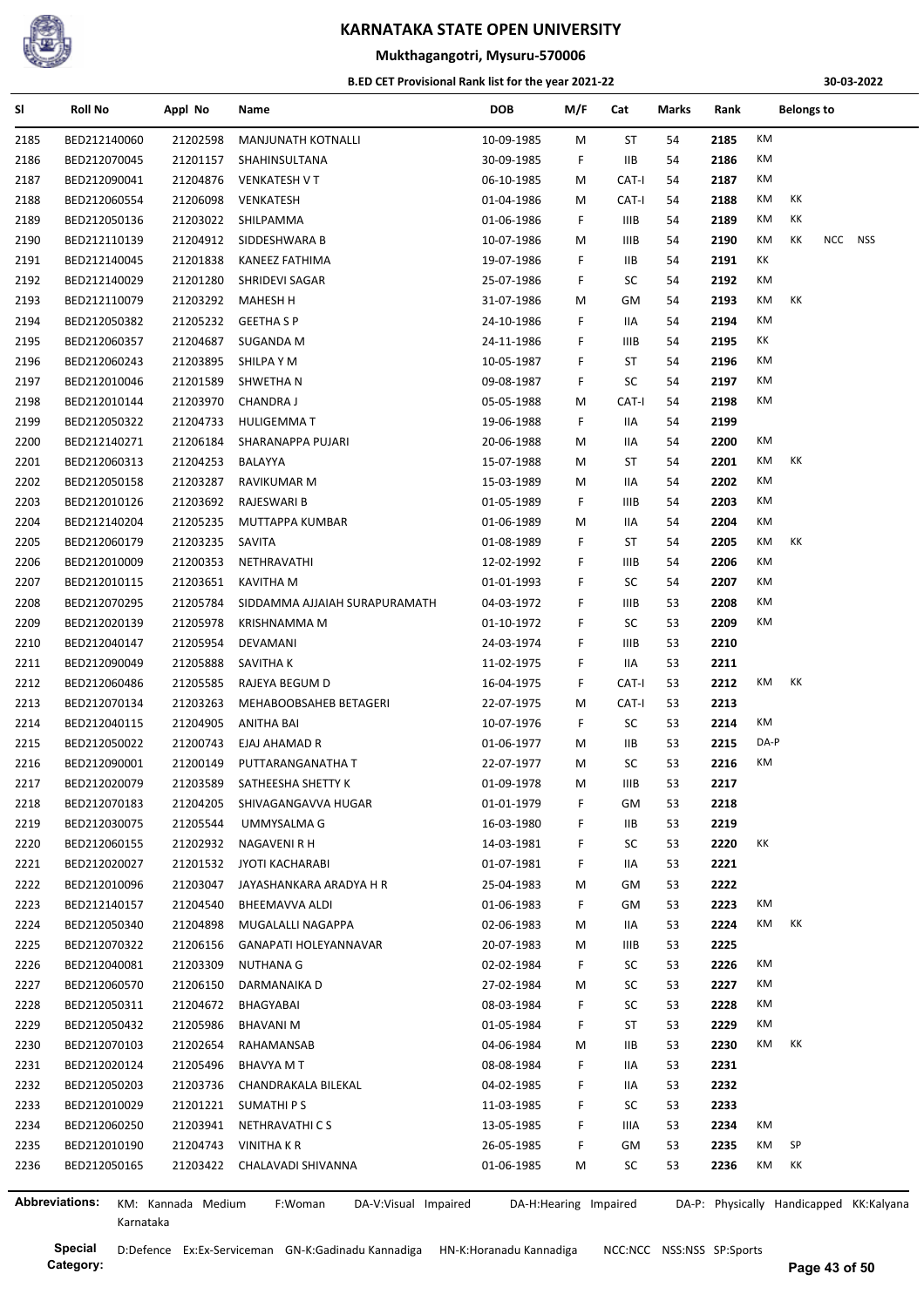

## **Mukthagangotri, Mysuru-570006**

#### **B.ED CET Provisional Rank list for the year 2021-22**

**30-03-2022**

| SI   | <b>Roll No</b>               | Appl No              | Name                            | <b>DOB</b>               | M/F                   | Cat   | Marks | Rank | <b>Belongs to</b>                       |
|------|------------------------------|----------------------|---------------------------------|--------------------------|-----------------------|-------|-------|------|-----------------------------------------|
| 2237 | BED212110018                 | 21200811             | <b>BASAVANAGOWDA S</b>          | 06-06-1985               | M                     | IIIB  | 53    | 2237 | DA-P KM                                 |
| 2238 | BED212050373                 | 21205171             | DEVANNA                         | 07-06-1986               | M                     | SC    | 53    | 2238 | DA-P KM<br>КK                           |
| 2239 | BED212010241                 | 21205349             | <b>NANDINI R B</b>              | 09-08-1986               | F.                    | SC    | 53    | 2239 |                                         |
| 2240 | BED212010146                 | 21203994             | SHASHIKALA G V                  | 06-11-1986               | F                     | CAT-I | 53    | 2240 | KM                                      |
| 2241 | BED212070283                 | 21205627             | MAMATA CHINNAPPAGOUDRA          | 07-11-1986               | F                     | GM    | 53    | 2241 |                                         |
| 2242 | BED212060467                 | 21205373             | VEENA N K                       | 06-01-1987               | F                     | IIIA  | 53    | 2242 | KM                                      |
| 2243 | BED212070261                 | 21205242             | FAKKERAPPA BIJAGUMPI            | 06-06-1987               | М                     | SC    | 53    | 2243 | КM                                      |
| 2244 | BED212010248                 | 21205661             | NAGARATHNA M                    | 07-03-1988               | F                     | SC    | 53    | 2244 | DA-P                                    |
| 2245 | BED212060253                 | 21203959             | SURESH RAJAMANE                 | 01-06-1988               | M                     | SC    | 53    | 2245 | КM                                      |
| 2246 | BED212010014                 | 21200607             | CHANDRAKALA N                   | 15-06-1988               | F                     | IIA   | 53    | 2246 | КM                                      |
| 2247 | BED212070063                 | 21201624             | SAVITRI RAYANNAVAR              | 28-10-1988               | F                     | SC    | 53    | 2247 | КM                                      |
| 2248 | BED212020109                 | 21204671             | RAIMAND K                       | 08-01-1989               | M                     | SC    | 53    | 2248 | КM<br>КK                                |
| 2249 | BED212020035                 | 21201865             | <b>GOWDA RANGAPPA S</b>         | 18-02-1989               | M                     | CAT-I | 53    | 2249 | КM                                      |
| 2250 | BED212010169                 | 21204504             | ANITHA C B                      | 01-06-1990               | F                     | SC    | 53    | 2250 |                                         |
| 2251 | BED212060156                 | 21202944             | GANESH                          | 20-06-1990               | M                     | SC    | 53    | 2251 | КK                                      |
| 2252 | BED212110016                 | 21200655             | <b>ANANDAPPA K</b>              | 01-07-1991               | М                     | SC    | 53    | 2252 | КM<br>КK                                |
| 2253 | BED212090053                 | 21206022             | SHARANAYA N                     | 08-03-1996               | F                     | IIA   | 53    | 2253 | KM                                      |
| 2254 | BED212070047                 | 21201163             | LAKSHMIBAI SHANMUKHAPPA BHAVI   | 31-08-1968               | F.                    | IIIB  | 52    | 2254 | КM                                      |
| 2255 | BED212110028                 | 21201235             | NAGALAXAMAMMA H S               | 11-04-1971               | F.                    | SC    | 52    | 2255 | КM                                      |
| 2256 | BED212110167                 | 21205651             | SHAKUNTHALA M S                 | 01-06-1971               | F                     | IIIB  | 52    | 2256 |                                         |
| 2257 | BED212070138                 | 21203387             | DHALAYAT SAHIRABANUBEGUM        | 08-03-1973               | F.                    | IIВ   | 52    | 2257 |                                         |
| 2258 | BED212060399                 | 21204932             | MALLAMMA                        | 20-06-1973               | F.                    | IIA   | 52    | 2258 | КM<br>КK                                |
| 2259 | BED212020015                 | 21201067             | SADASHIVAIAH                    | 02-07-1974               | M                     | SC    | 52    | 2259 |                                         |
| 2260 | BED212100084                 | 21205220             | DEEPA G D                       | 16-05-1977               | F                     | GМ    | 52    | 2260 |                                         |
| 2261 | BED212110182                 | 21206049             | ROOPA B S                       | 15-05-1981               | F                     | IIIB  | 52    | 2261 | КM                                      |
| 2262 | BED212070136                 | 21203317             | POORNIMA GOUDAR                 | 16-08-1981               | M                     | IIA   | 52    | 2262 |                                         |
| 2263 | BED212060421                 | 21205142             | MALLIKARJUN                     | 01-06-1982               | M                     | SC    | 52    | 2263 |                                         |
| 2264 | BED212020076                 | 21203467             | NAGARATHNAMMA                   | 21-07-1982               | F.                    | IIIA. | 52    | 2264 | КM                                      |
| 2265 | BED212070074                 | 21201974             | BHARATI BHIMARAY MASHAL         | 01-10-1982               | F                     | SC    | 52    | 2265 | КM                                      |
| 2266 | BED212060309                 | 21204216             | MANJULA                         | 05-01-1983               | F                     | IIA   | 52    | 2266 | КM<br>КK                                |
| 2267 | BED212050437                 |                      | HUSSAIN SAHEB M H               |                          |                       | IIB.  | 52    | 2267 | КM<br>КK                                |
|      | BED212060256                 | 21206116             | 21203972 VIJAYA LAXMI           | 21-06-1983<br>03-11-1983 | M<br>F                | ST    | 52    | 2268 | КM                                      |
| 2268 |                              |                      | <b>K NAGARAJ</b>                | 01-06-1984               | M                     | SC    | 52    | 2269 |                                         |
| 2269 | BED212050268<br>BED212140228 | 21204247<br>21205588 |                                 |                          |                       |       |       |      | КM                                      |
| 2270 |                              |                      | <b>VIJAYA NARGUND</b>           | 22-07-1984               | F.                    | GМ    | 52    | 2270 | КM                                      |
| 2271 | BED212050246                 | 21204087             | KUMAR MADDI                     | 01-08-1984               | М                     | IIA   | 52    | 2271 | КM                                      |
| 2272 | BED212140266                 | 21206123             | <b>GEETA LAMANI</b>             | 27-03-1985               | F                     | SC    | 52    | 2272 |                                         |
| 2273 | BED212140083                 | 21203056             | SHASHIKALA GOUDAR               | 15-05-1985               | F                     | GM    | 52    | 2273 |                                         |
| 2274 | BED212020110                 | 21204704             | PRAMILA B                       | 01-06-1985               | F.                    | CAT-I | 52    | 2274 | КM<br>КK                                |
| 2275 | BED212060305                 | 21204206             | NAGALAXMI                       | 01-06-1985               | F                     | IIA   | 52    | 2275 | КK<br>КM                                |
| 2276 | BED212030056                 | 21204234             | KALAVATHI C T                   | 01-06-1985               | F.                    | IIIA  | 52    | 2276 | КM                                      |
| 2277 | BED212140261                 | 21206079             | TIMMANNA NAYAK                  | 01-06-1985               | M                     | IIA   | 52    | 2277 | КM                                      |
| 2278 | BED212110169                 | 21205668             | CHANNAVEERAIAH B M              | 16-07-1985               | М                     | IIIB  | 52    | 2278 | SP<br>КM                                |
| 2279 | BED212010253                 | 21205752             | ANJUM                           | 02-11-1985               | F                     | ШB    | 52    | 2279 | КM                                      |
| 2280 | BED212090010                 | 21201400             | PRAFULLA                        | 25-11-1985               | F                     | IIA   | 52    | 2280 | <b>NSS</b><br>КM                        |
| 2281 | BED212090025                 | 21203655             | ASMATH BANU K                   | 08-03-1986               | F                     | 11B   | 52    | 2281 | КM                                      |
| 2282 | BED212060530                 | 21205959             | BHUVANESHWARI                   | 11-06-1986               | F                     | GМ    | 52    | 2282 | КM                                      |
| 2283 | BED212070160                 | 21203876             | NAGARATNA SOLAPUR               | 31-07-1986               | F.                    | GМ    | 52    | 2283 | КM                                      |
| 2284 | BED212060127                 | 21202569             | SHRIDEVI                        | 10-05-1987               | F                     | ST    | 52    | 2284 | КK                                      |
| 2285 | BED212060064                 | 21201433             | KAVITHA S R                     | 18-05-1987               | F                     | SC    | 52    | 2285 | КM                                      |
| 2286 | BED212060426                 | 21205165             | JAYASHREE GOUDAGAON             | 06-07-1987               | F.                    | IIA   | 52    | 2286 | КM<br>КK                                |
| 2287 | BED212060395                 | 21204879             | <b>B S SHYLAJA</b>              | 10-07-1987               | F.                    | SC    | 52    | 2287 | КM                                      |
| 2288 | BED212030029                 | 21202317             | SUNITHA P                       | 04-05-1988               | F.                    | IIA   | 52    | 2288 | КM                                      |
|      | <b>Abbreviations:</b>        |                      |                                 |                          |                       |       |       |      |                                         |
|      |                              | KM: Kannada Medium   | F:Woman<br>DA-V:Visual Impaired |                          | DA-H:Hearing Impaired |       |       |      | DA-P: Physically Handicapped KK:Kalyana |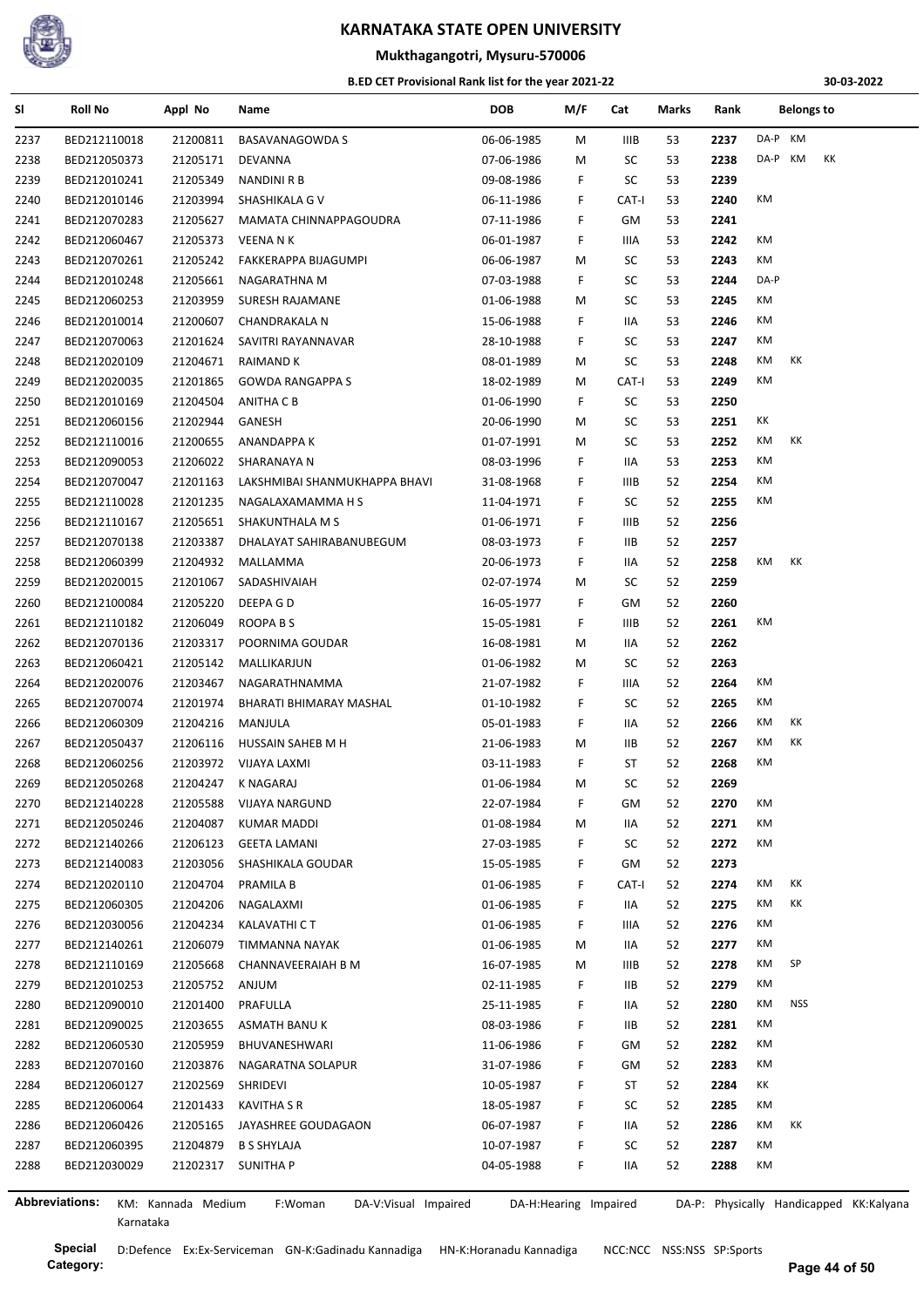

#### **Mukthagangotri, Mysuru-570006**

#### **B.ED CET Provisional Rank list for the year 2021-22**

**30-03-2022**

| SI   | <b>Roll No</b>               | Appl No              | Name                            | <b>DOB</b>               | M/F                   | Cat   | Marks | Rank | <b>Belongs to</b>                       |  |
|------|------------------------------|----------------------|---------------------------------|--------------------------|-----------------------|-------|-------|------|-----------------------------------------|--|
| 2289 | BED212010266                 | 21205934             | CHANDANKUMAR H N                | 14-05-1988               | М                     | IIA   | 52    | 2289 | KM                                      |  |
| 2290 | BED212050362                 | 21205105             | THEJAMURTHY KT                  | 20-05-1988               | М                     | CAT-I | 52    | 2290 | КM                                      |  |
| 2291 | BED212050371                 | 21205149             | NEIKARA SUMITHRA                | 01-06-1988               | F                     | IIA   | 52    | 2291 | КK<br>КM                                |  |
| 2292 | BED212060040                 | 21201075             | GIRIJA ALLAGI                   | 01-06-1988               | F.                    | IIA   | 52    | 2292 | КM                                      |  |
| 2293 | BED212010274                 | 21206040             | SHRUTHI S                       | 25-09-1988               | F.                    | SC    | 52    | 2293 |                                         |  |
| 2294 | BED212050132                 | 21202908             | PRASADAKUMARA A                 | 01-06-1989               | М                     | IIA   | 52    | 2294 | КM<br>КK                                |  |
| 2295 | BED212050015                 | 21200549             | NAGARAJA H                      | 15-02-1991               | М                     | IIA   | 52    | 2295 | КM<br>КK<br>DA-P                        |  |
| 2296 | BED212020136                 | 21205902             | BEERAPPA                        | 01-06-1991               | М                     | IIA   | 52    | 2296 | КM<br>КK                                |  |
| 2297 | BED212010052                 | 21201962             | <b>SHRUTHI</b>                  | 01-06-1992               | F                     | SC    | 52    | 2297 | КM                                      |  |
| 2298 | BED212060034                 | 21200926             | SAVITA                          | 09-06-1992               | F                     | SC    | 52    | 2298 | КK<br>КM                                |  |
| 2299 | BED212070117                 | 21202874             | ASHWINI BADIGER                 | 10-04-1993               | F.                    | GM    | 52    | 2299 | КM                                      |  |
| 2300 | BED212010035                 | 21201432             | SAVITHA P C                     | 18-07-1993               | F                     | SC    | 52    | 2300 | КM                                      |  |
| 2301 | BED212110130                 | 21204649             | MURIGESHWARAPPA H               | 07-04-1971               | М                     | GM    | 51    | 2301 | <b>NSS</b>                              |  |
| 2302 | BED212140010                 | 21200396             | GADIGEPPA SHETTEPPANAVAR        | 23-07-1973               | М                     | IIIB  | 51    | 2302 | КM                                      |  |
| 2303 | BED212060557                 | 21206107             | RUKMINIBAI                      | 01-06-1976               | F.                    | SC    | 51    | 2303 | КK<br>КM                                |  |
| 2304 | BED212090016                 | 21202275             | NEMAMMA                         | 05-06-1978               | F.                    | IIA   | 51    | 2304 | КM                                      |  |
| 2305 | BED212020121                 | 21205384             | LAKSHMIDEVI M N                 | 20-08-1980               | F                     | SC    | 51    | 2305 |                                         |  |
| 2306 | BED212020105                 | 21204522             | RADHAMMA M                      | 05-01-1983               | F                     | ST    | 51    | 2306 | ΚM                                      |  |
| 2307 | BED212010216                 | 21205099             | <b>BHAVANITC</b>                | 01-10-1983               | F                     | SC    | 51    | 2307 |                                         |  |
| 2308 | BED212050334                 | 21204829             | KORAVARA BASAVARAJA             | 01-06-1984               | м                     | SC    | 51    | 2308 | КM<br>КK                                |  |
| 2309 | BED212050245                 | 21204086             | <b>SHANTHI</b>                  | 06-07-1984               | F                     | SC    | 51    | 2309 | КM                                      |  |
| 2310 | BED212050260                 | 21204192             | JAYAVVA KARABARI                | 19-07-1984               | F.                    | SC    | 51    | 2310 |                                         |  |
| 2311 | BED212140255                 | 21205917             | NIJAPPA MELINAKERI              | 01-08-1984               | М                     | SC    | 51    | 2311 | КM                                      |  |
| 2312 | BED212140084                 | 21203095             | MALLAPPA KANTHI                 | 01-12-1984               | М                     | IIA   | 51    | 2312 | КM                                      |  |
| 2313 | BED212010003                 | 21200156             | NAGARATHNAMMA                   | 19-01-1985               | F.                    | SC    | 51    | 2313 | КM                                      |  |
| 2314 | BED212070008                 | 21200160             | MAINUDDEEN DEVARIDU             | 05-06-1985               | М                     | IIВ   | 51    | 2314 | КM<br><b>NSS</b>                        |  |
| 2315 | BED212060208                 | 21203517             | <b>MAHESH T</b>                 | 08-06-1985               | М                     | GМ    | 51    | 2315 |                                         |  |
| 2316 | BED212050416                 | 21205676             | RAMESH CHIKKONATI               | 01-01-1986               | М                     | ST    | 51    | 2316 | КM                                      |  |
| 2317 | BED212140201                 | 21205150             | LAXMIBAI GORAKAL                | 01-04-1986               | F.                    | IIA   | 51    | 2317 | КM                                      |  |
| 2318 | BED212070276                 | 21205533             | PREMAKKA LAMANI                 | 10-05-1986               | F.                    | SC    | 51    | 2318 | КM<br><b>NSS</b>                        |  |
| 2319 | BED212110163                 | 21205569             | JAGADEESHA B                    | 01-06-1986               | М                     | SC    | 51    | 2319 | КM<br>КK<br><b>NSS</b>                  |  |
|      |                              |                      | SHARMILA RAJAPUT                |                          |                       | IIA   | 51    | 2320 | КM                                      |  |
| 2320 | BED212070245<br>BED212070303 | 21204974<br>21205944 | SEETAMMA CHINNAPPANAVAR         | 25-07-1986<br>31-07-1986 | F.<br>F.              | SC    | 51    | 2321 |                                         |  |
| 2321 | BED212040108                 |                      |                                 |                          |                       |       |       |      |                                         |  |
| 2322 |                              | 21204597<br>21204095 | RAMYA K V                       | 23-09-1986               | F                     | IIIA  | 51    | 2322 | DA-P KM<br>КK                           |  |
| 2323 | BED212050247                 |                      | RADHA M                         | 12-06-1987               | F.                    | SC    | 51    | 2323 | КM                                      |  |
| 2324 | BED212140034                 | 21201588             | CHANDRAGOUDA PATIL              | 01-07-1987               | м                     | ST    | 51    | 2324 |                                         |  |
| 2325 | BED212060552                 | 21206093             | SABIHA NIKHAT                   | 06-11-1987               | F                     | GМ    | 51    | 2325 | КM<br>KK                                |  |
| 2326 | BED212060406                 | 21204980             | BASAMMA V M                     | 04-05-1988               | F.                    | IIIB  | 51    | 2326 |                                         |  |
| 2327 | BED212030032                 | 21202358             | JAGADEESHA H S                  | 21-09-1988               | M                     | CAT-I | 51    | 2327 | КM                                      |  |
| 2328 | BED212010161                 | 21204458             | SHRUTHI G N                     | 06-01-1989               | F.                    | IIIA  | 51    | 2328 | КM                                      |  |
| 2329 | BED212100003                 | 21200262             | ASHWINI A                       | 15-05-1992               | F                     | SC    | 51    | 2329 | КM                                      |  |
| 2330 | BED212070031                 | 21200806             | SHRUTI H WAGHAMORE              | 09-06-1992               | F                     | SC    | 51    | 2330 | КM                                      |  |
| 2331 | BED212070148                 | 21203630             | <b>MAXI FERNANDES</b>           | 09-12-1993               | F                     | GM    | 51    | 2331 |                                         |  |
| 2332 | BED212100103                 | 21205985             | <b>GOWTHAMI N</b>               | 07-09-1996               | F                     | GM    | 51    | 2332 |                                         |  |
| 2333 | BED212010263                 | 21205875             | ANANDA L                        | 08-02-1973               | м                     | ST    | 50    | 2333 |                                         |  |
| 2334 | BED212070168                 | 21203969             | BASAVARAJ                       | 01-06-1976               | М                     | IIA   | 50    | 2334 | КK                                      |  |
| 2335 | BED212060527                 | 21205929             | <b>SUNIL KUMAR</b>              | 08-02-1977               | М                     | SC    | 50    | 2335 | KK<br>КM                                |  |
| 2336 | BED212070094                 | 21202462             | <b>MANJUNATH CHINNUR</b>        | 22-07-1977               | М                     | IIA   | 50    | 2336 | КM                                      |  |
| 2337 | BED212020003                 | 21200247             | NAGARAJU V                      | 09-10-1977               | М                     | CAT-I | 50    | 2337 | КM                                      |  |
| 2338 | BED212040040                 | 21202312             | <b>MOHINI K</b>                 | 15-04-1979               | F                     | IIA   | 50    | 2338 | КM                                      |  |
| 2339 | BED212050175                 | 21203500             | M UMESH                         | 01-06-1981               | м                     | SC    | 50    | 2339 | КM<br>КK                                |  |
| 2340 | BED212020107                 | 21204596             | KAVITHA D                       | 19-05-1982               | F.                    | IIA   | 50    | 2340 |                                         |  |
|      |                              |                      |                                 |                          |                       |       |       |      |                                         |  |
|      | <b>Abbreviations:</b>        | KM: Kannada Medium   | F:Woman<br>DA-V:Visual Impaired |                          | DA-H:Hearing Impaired |       |       |      | DA-P: Physically Handicapped KK:Kalyana |  |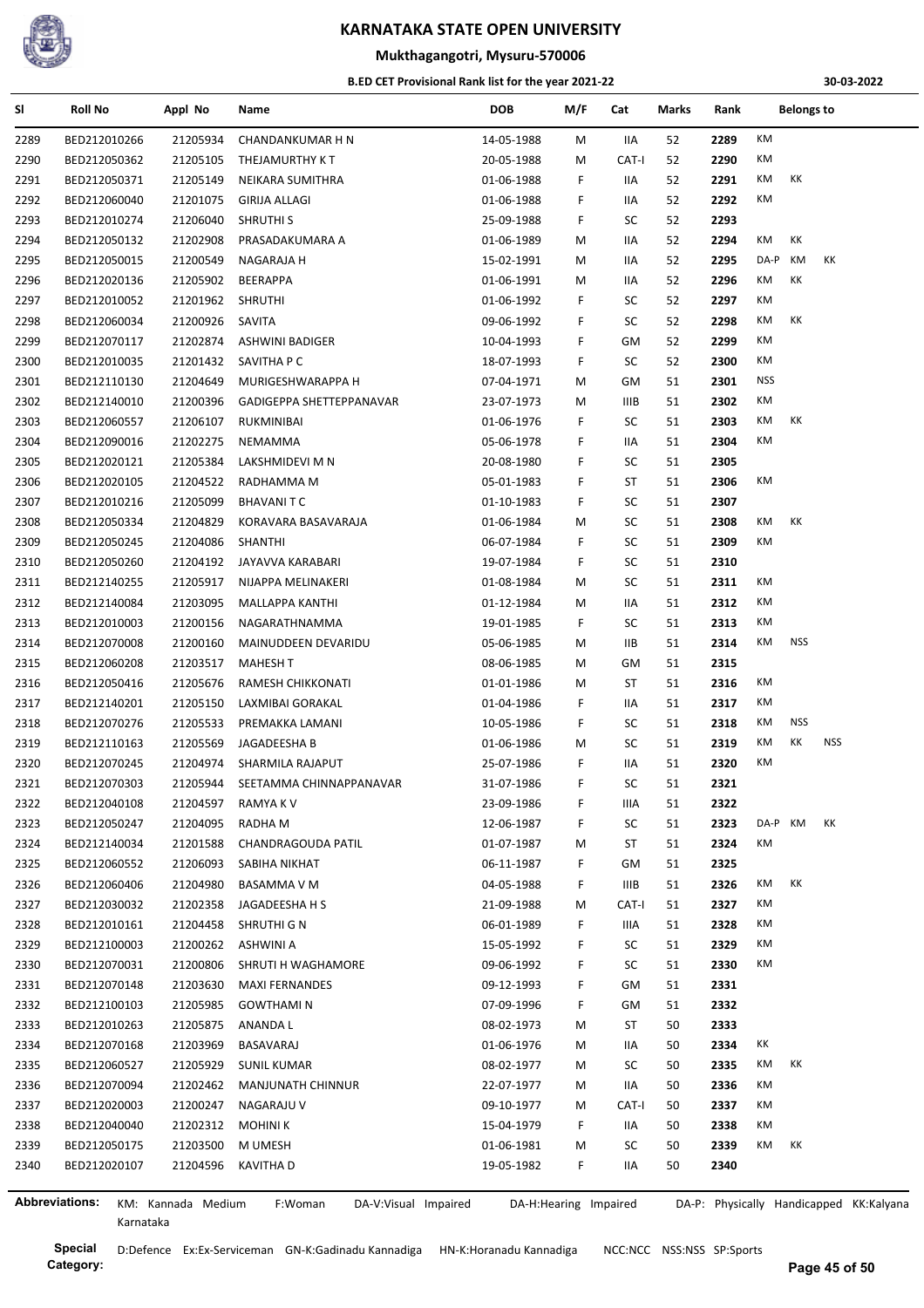

### **Mukthagangotri, Mysuru-570006**

#### **B.ED CET Provisional Rank list for the year 2021-22**

**30-03-2022**

| SI   | <b>Roll No</b> | Appl No              | Name                            | DOB        | M/F                   | Cat   | Marks | Rank |         | <b>Belongs to</b> |            |                                         |
|------|----------------|----------------------|---------------------------------|------------|-----------------------|-------|-------|------|---------|-------------------|------------|-----------------------------------------|
| 2341 | BED212030099   | 21206058             | MAMATHA K M                     | 09-02-1983 | F                     | IIIA  | 50    | 2341 |         |                   |            |                                         |
| 2342 | BED212060350   | 21204644             | HEMALATHA                       | 08-05-1983 | F                     | SC    | 50    | 2342 | КM      |                   |            |                                         |
| 2343 | BED212100068   | 21204612             | LAVANYA H L                     | 20-03-1984 | F                     | IIA   | 50    | 2343 |         |                   |            |                                         |
| 2344 | BED212140240   | 21205659             | KRASHNA HOSAMANI                | 01-06-1984 | м                     | IIIA  | 50    | 2344 | DA-P    | КM                |            |                                         |
| 2345 | BED212050167   | 21203454             | RATNAMMA                        | 01-06-1984 | F                     | ST    | 50    | 2345 | КM      | КK                |            |                                         |
| 2346 | BED212060228   | 21203724             | MANGALA A T                     | 07-06-1984 | F                     | IIA   | 50    | 2346 | КM      | КK                |            |                                         |
| 2347 | BED212060277   | 21204074             | VISHWANATH ANKALAGI             | 30-07-1984 | м                     | IIIB  | 50    | 2347 |         |                   |            |                                         |
| 2348 | BED212140018   | 21200819             | RAMESH KAMBALE                  | 01-06-1985 | м                     | SC    | 50    | 2348 | КM      |                   |            |                                         |
| 2349 | BED212060475   | 21205487             | <b>KASTURI SUTAR</b>            | 01-06-1985 | F.                    | GМ    | 50    | 2349 | DA-P    |                   |            |                                         |
| 2350 | BED212070217   | 21204627             | SAROJA KALASAPUR                | 20-05-1986 | F                     | IIIB  | 50    | 2350 | КM      |                   |            |                                         |
| 2351 | BED212140131   | 21204002             | RAJESAB TAHASILDHAR             | 05-06-1986 | м                     | IIВ   | 50    | 2351 | КM      |                   |            |                                         |
| 2352 | BED212110155   | 21205256             | SANTHAMMA SEEGADI               | 05-07-1986 | F                     | CAT-I | 50    | 2352 | КM      |                   |            |                                         |
| 2353 | BED212060114   | 21202387             | ANANDAKUMARA                    | 07-06-1987 | м                     | SC    | 50    | 2353 | KM      | КK                |            |                                         |
| 2354 | BED212110036   | 21201672             | KALYANI V S                     | 20-06-1987 | F.                    | SC    | 50    | 2354 | КM      |                   |            |                                         |
| 2355 | BED212110135   | 21204789             | JAGANNATHA U                    | 01-07-1987 | м                     | ST    | 50    | 2355 | DA-V KM |                   | КK         |                                         |
| 2356 | BED212070141   | 21203473             | CHANDRASHEKHAR MADHALLI         | 31-07-1987 | М                     | IIA   | 50    | 2356 | КM      |                   |            |                                         |
| 2357 | BED212140019   | 21200913             | BASAVARAJ CHALAVADI             | 15-04-1988 | М                     | SC    | 50    | 2357 | КM      |                   |            |                                         |
| 2358 | BED212010151   | 21204081             | ANITHA M                        | 20-05-1988 | F                     | IIIA  | 50    | 2358 | DA-P    | КM                |            |                                         |
| 2359 | BED212060144   | 21202813             | SRIKANTH                        | 08-09-1988 | M                     | IIA   | 50    | 2359 | КM      | КK                |            |                                         |
| 2360 | BED212010080   | 21202694             | SUBRAMANI K R                   | 16-10-1989 | м                     | IIА   | 50    | 2360 | КM      |                   |            |                                         |
| 2361 | BED212020134   | 21205868             | <b>KRISHNA R M</b>              | 22-01-1990 | м                     | IIА   | 50    | 2361 | КM      |                   |            |                                         |
| 2362 | BED212050173   | 21203493             | <b>VIDYASHRI B</b>              | 06-05-1990 | F                     | IIIB  | 50    | 2362 | КM      | КK                |            |                                         |
| 2363 | BED212050006   | 21200238             | VADITHYA SAVITHA BAI            | 26-05-1996 | F                     | ST    | 50    | 2363 | КM      |                   |            |                                         |
| 2364 | BED212060246   | 21203923             | THASLIMUNNISA BEGUM             | 26-01-1973 | F.                    | IIВ   | 49    | 2364 | KM      | ΚK                |            |                                         |
| 2365 | BED212100088   | 21205280             | <b>K S SRINIVASA</b>            | 30-03-1975 | м                     | GМ    | 49    | 2365 |         |                   |            |                                         |
| 2366 | BED212140030   | 21201427             | <b>IRAPPA</b>                   | 30-05-1976 | м                     | IIIB  | 49    | 2366 | КM      | КK                | NSS        |                                         |
| 2367 | BED212140042   | 21201646             | <b>MANJULA PUJAR</b>            | 22-07-1979 | F                     | IIA   | 49    | 2367 | КM      |                   |            |                                         |
| 2368 | BED212030057   | 21204396             | VATSALA K R                     | 09-04-1981 | F                     | SC    | 49    | 2368 |         |                   |            |                                         |
| 2369 | BED212050038   | 21201447             | <b>MANJULA M</b>                | 05-07-1981 | F                     | ST    | 49    | 2369 | КM      |                   |            |                                         |
| 2370 | BED212140074   | 21202937             | BASAVANNEVVA RANJANAGI          | 20-07-1981 | F.                    | ST    | 49    | 2370 |         |                   |            |                                         |
| 2371 | BED212070001   | 21200051             | JHAREENA I H                    | 22-07-1981 | F                     | IIВ   | 49    | 2371 |         |                   |            |                                         |
| 2372 | BED212070161   | 21203901             | SUDHA HADAGALI                  | 01-06-1983 | F                     | ST    | 49    | 2372 |         |                   |            |                                         |
| 2373 | BED212060483   | 21205572             | DADAREPPA J                     | 01-07-1983 | М                     | SC    | 49    | 2373 | КM      | КK                |            |                                         |
| 2374 | BED212050359   | 21205080             | ARANJOYTHI                      | 01-06-1984 | F                     | SC    | 49    | 2374 |         |                   |            |                                         |
| 2375 | BED212100093   | 21205612             | PUSHPA K K                      | 10-07-1984 | F                     | IIIA  | 49    | 2375 |         |                   |            |                                         |
| 2376 | BED212140123   | 21203780             | MAHADEVI MADDAGOL               | 31-07-1984 | F                     | SC    | 49    | 2376 | КM      |                   |            |                                         |
| 2377 | BED212060011   | 21200356             | ARUNKUMAR                       | 10-05-1985 | M                     | IIA   | 49    | 2377 | КM      | КK                |            |                                         |
| 2378 | BED212050391   | 21205318             | GOLLALAPPA AMARAGOL             | 01-06-1985 |                       | IIА   | 49    | 2378 | КM      |                   |            |                                         |
| 2379 | BED212060191   | 21203376             | DEEPA NAIK                      | 14-07-1985 | M<br>F                | GМ    | 49    | 2379 | КM      |                   |            |                                         |
|      | BED212070041   |                      |                                 | 20-07-1985 |                       |       |       |      | КM      |                   |            |                                         |
| 2380 |                | 21201029<br>21200206 | <b>GIRIJA BHAJANTRI</b>         |            | F<br>F                | SC    | 49    | 2380 | КM      |                   |            |                                         |
| 2381 | BED212110007   |                      | PUJAR PREMAKKA                  | 22-04-1986 |                       | IIIB  | 49    | 2381 | КM      |                   |            |                                         |
| 2382 | BED212050393   | 21205332             | NAGAPPA LAMANI                  | 22-05-1986 | М                     | SC    | 49    | 2382 |         |                   |            |                                         |
| 2383 | BED212060445   | 21205268             | SAKKAREWWA                      | 20-06-1986 | F                     | SC    | 49    | 2383 |         |                   |            |                                         |
| 2384 | BED212010238   | 21205317             | <b>ARUL SELVI</b>               | 11-08-1986 | F                     | GМ    | 49    | 2384 |         |                   |            |                                         |
| 2385 | BED212070220   | 21204660             | <b>NAGAPPA</b>                  | 20-06-1988 | м                     | ST    | 49    | 2385 | КM      | КK                | <b>NSS</b> |                                         |
| 2386 | BED212060411   | 21205024             | SABANNA                         | 18-07-1988 | M                     | CAT-I | 49    | 2386 | KM      | ΚK                |            |                                         |
| 2387 | BED212050171   | 21203472             | NOORI ANJUM                     | 01-04-1989 | F.                    | GМ    | 49    | 2387 |         |                   |            |                                         |
| 2388 | BED212060116   | 21202410             | MANGALA                         | 03-04-1990 | F                     | ST    | 49    | 2388 | КM      | KK                |            |                                         |
| 2389 | BED212010167   | 21204501             | ANJU S                          | 14-05-1992 | F                     | IIIB  | 49    | 2389 | КM      |                   |            |                                         |
| 2390 | BED212060157   | 21202979             | SABAMMA                         | 03-03-1993 | F                     | CAT-I | 49    | 2390 | КM      | KK                |            |                                         |
| 2391 | BED212140066   | 21202633             | KANAKAPPA MADIWALAR             | 26-05-1993 | М                     | IIA   | 49    | 2391 | КM      |                   |            |                                         |
| 2392 | BED212010199   | 21204920             | SHIVALINGAIAH S                 | 05-05-1973 | М                     | SC    | 48    | 2392 | КM      |                   |            |                                         |
|      | Abbreviations: | KM: Kannada Medium   | F:Woman<br>DA-V:Visual Impaired |            | DA-H:Hearing Impaired |       |       |      |         |                   |            | DA-P: Physically Handicapped KK:Kalyana |
|      |                |                      |                                 |            |                       |       |       |      |         |                   |            |                                         |

**Special** D:Defence Ex:Ex-Serviceman GN-K:Gadinadu Kannadiga HN-K:Horanadu Kannadiga NCC:NCC NSS:NSS SP:Sports

Karnataka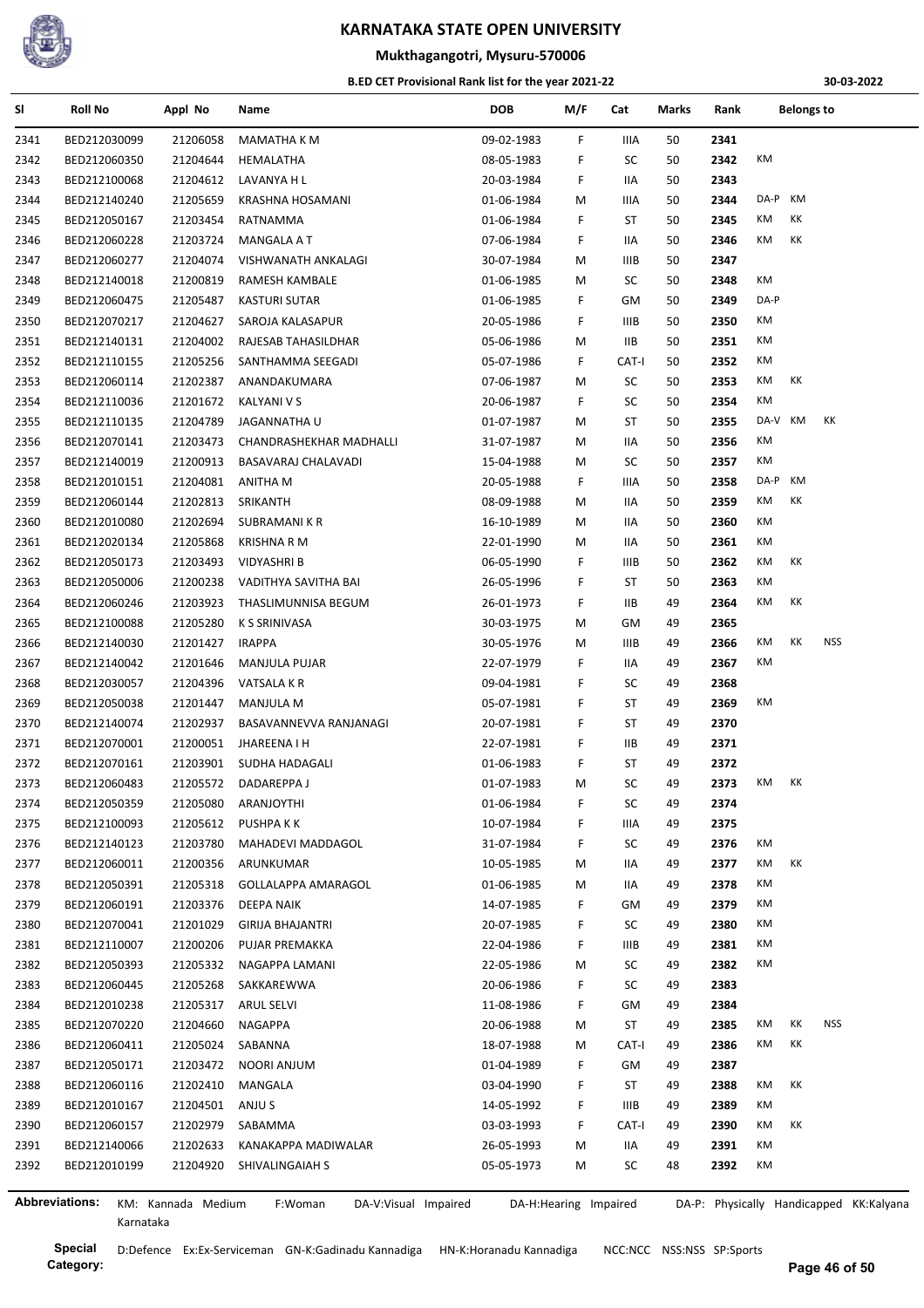

**Mukthagangotri, Mysuru-570006**

#### **B.ED CET Provisional Rank list for the year 2021-22**

**30-03-2022**

| SI   | <b>Roll No</b> | Appl No            | Name                            | DOB        | M/F                   | Cat         | Marks | Rank         |              | <b>Belongs to</b> |                                         |
|------|----------------|--------------------|---------------------------------|------------|-----------------------|-------------|-------|--------------|--------------|-------------------|-----------------------------------------|
| 2393 | BED212130049   | 21205371           | SRINIVASA N V                   | 01-05-1975 | м                     | IIIA        | 48    | 2393         | КM           |                   |                                         |
| 2394 | BED212060170   | 21203070           | SHIVGANGAMMA                    | 01-01-1976 | F                     | <b>IIIB</b> | 48    | 2394         | КM           |                   |                                         |
| 2395 | BED212140259   | 21206052           | WALI VIJAYASHRI BASALINGAPPA    | 10-01-1979 | F                     | IIIB        | 48    | 2395         | КM           | GN-K              |                                         |
| 2396 | BED212140079   | 21203038           | RENUKA SHANKAR RAMPUR           | 13-04-1979 | F                     | GM          | 48    | 2396         | SP<br>КM     |                   |                                         |
| 2397 | BED212050426   | 21205822           | SAVITA                          | 01-06-1982 | F                     | <b>IIIB</b> | 48    | 2397         | КM<br>КK     |                   |                                         |
| 2398 | BED212040035   | 21202105           | RANJITHA C                      | 30-06-1983 | F                     | SC          | 48    | 2398         | КM           |                   |                                         |
| 2399 | BED212050405   | 21205571           | KOTTIGE KARIBASAMMA             | 01-04-1984 | F                     | <b>IIIB</b> | 48    | 2399         | КM<br>КK     |                   |                                         |
| 2400 | BED212020012   | 21200827           | MAHANANDAVVA BOODIHALAMATH      | 01-06-1984 | F.                    | <b>IIIB</b> | 48    | 2400         | КM           |                   |                                         |
| 2401 | BED212060136   | 21202656           | MAHANTESH                       | 15-08-1985 | М                     | SC          | 48    | 2401         | DA-P<br>КM   | KK                |                                         |
| 2402 | BED212070208   | 21204496           | <b>IRAPPA DALAWAI</b>           | 01-03-1986 | М                     | CAT-I       | 48    | 2402         | КM<br>КK     | <b>NSS</b>        |                                         |
| 2403 | BED212020025   | 21201492           | YALLAVVA GOMAPPANAVAR           | 20-06-1986 | F                     | ST          | 48    | 2403         | DA-P<br>КM   |                   |                                         |
| 2404 | BED212110126   | 21204578           | SUREKHA K M                     | 05-12-1986 | F                     | GM          | 48    | 2404         | DA-P<br>КK   |                   |                                         |
| 2405 | BED212110075   | 21203219           | <b>KOTRESHAPPA K</b>            | 01-06-1987 | М                     | IIIB        | 48    | 2405         | КK<br>КM     |                   |                                         |
| 2406 | BED212110048   | 21202190           | BHEEMANAYAK LAMBANI             | 01-06-1987 | М                     | SC          | 48    | 2406         | КM<br>КK     |                   |                                         |
| 2407 | BED212060410   | 21205023           | SHWETHA UK                      | 04-06-1987 | F.                    | SC          | 48    | 2407         | КM           |                   |                                         |
| 2408 | BED212070173   | 21204035           | MADHUMATI HARAMAGATTI           | 13-11-1987 | F                     | IIIB        | 48    | 2408         | DA-P         |                   |                                         |
| 2409 | BED212140016   | 21200636           | PRADEEPAKUMAR                   | 07-01-1988 | М                     | IIIB        | 48    | 2409         | DA-P DA-H KM |                   | КK                                      |
| 2410 | BED212070166   | 21203950           | LAXMI LAMANI                    | 05-02-1988 | F                     | SC          | 48    | 2410         | КM           |                   |                                         |
| 2411 | BED212050232   | 21203978           | SWAPNA R A                      | 29-04-1988 | F                     | SC          | 48    | 2411         | КM           |                   |                                         |
| 2412 | BED212050330   | 21204773           | ROOPA S                         | 12-05-1988 | F                     | ST          | 48    | 2412         |              |                   |                                         |
|      | BED212040049   | 21202521           | UMA H S                         | 03-06-1988 | F                     | SC          | 48    | 2413         | КM           |                   |                                         |
| 2413 | BED212140152   | 21204321           | SHRUTIHI B MURAMAN              | 01-06-1990 | F                     | SC          | 48    | 2414         | ΚM           |                   |                                         |
| 2414 |                |                    |                                 |            |                       |             |       |              |              |                   |                                         |
| 2415 | BED212010271   | 21206020           | LAKSHMI R                       | 30-06-1996 | F                     | GM<br>CAT-I | 48    | 2415<br>2416 | КM           |                   |                                         |
| 2416 | BED212070221   | 21204668           | SHIDDAVVA BADLI                 | 01-05-1973 | F                     |             | 47    |              | КM           |                   |                                         |
| 2417 | BED212020100   | 21204337           | KALAVATHI R A                   | 14-04-1976 | F                     | IIA         | 47    | 2417         |              |                   |                                         |
| 2418 | BED212070144   | 21203483           | SHEELA RATHOD                   | 04-09-1977 | F                     | SC          | 47    | 2418         | КM           |                   |                                         |
| 2419 | BED212010208   | 21205005           | <b>HEMALATHA N R</b>            | 21-07-1982 | F                     | SC          | 47    | 2419         |              |                   |                                         |
| 2420 | BED212060235   | 21203800           | PARVATHI G                      | 02-05-1983 | F                     | IIIB        | 47    | 2420         | DA-P         |                   |                                         |
| 2421 | BED212110159   | 21205312           | ANANDA H                        | 22-07-1983 | М                     | GM          | 47    | 2421         | КM           |                   |                                         |
| 2422 | BED212060471   | 21205421           | MALLAPPA SUNAGAD                | 23-07-1983 | М                     | GM          | 47    | 2422         | КM           |                   |                                         |
| 2423 | BED212040119   | 21205077           | VIRESH PATIL H S                | 20-02-1984 | М                     | GM          | 47    | 2423         | DA-P<br>KM   |                   |                                         |
| 2424 | BED212050439   | 21206176           | HALAVVA S LAMANI                | 01-08-1984 | F                     | SC          | 47    | 2424         | КM           |                   |                                         |
| 2425 | BED212010025   | 21201083           | SHAKEELA M P                    | 25-07-1985 | F                     | SC          | 47    | 2425         | КM           |                   |                                         |
| 2426 | BED212070152   | 21203715           | VANISHREE KALASAPPAGOL          | 22-07-1986 | F                     | SC          | 47    | 2426         | ΚM           |                   |                                         |
| 2427 | BED212130009   | 21201248           | RENUKA KUMARI N                 | 06-04-1987 | F                     | SC          | 47    | 2427         | КM           |                   |                                         |
| 2428 | BED212050356   | 21205073           | <b>VENKAPPA TALAGERI</b>        | 04-06-1987 | М                     | SC          | 47    | 2428         | КM           |                   |                                         |
| 2429 | BED212140169   | 21204619           | ANNAPPA HANAMANT BAJANTRI       | 01-07-1990 | М                     | SC          | 47    | 2429         | КM           |                   |                                         |
| 2430 | BED212010021   | 21200875           | SHARANAPPA BIRADAR              | 09-06-1991 | M                     | IIA         | 47    | 2430         | DA-P<br>KM   |                   |                                         |
| 2431 | BED212050096   | 21202530           | SUJATHA Y                       | 03-05-1992 | F                     | SC          | 47    | 2431         | КM<br>KK     |                   |                                         |
| 2432 | BED212080028   | 21205574           | AMREEN SALIA SHEIKH             | 23-11-1998 | F.                    | IIВ         | 47    | 2432         |              |                   |                                         |
| 2433 | BED212050233   | 21203981           | SIDDALINGESHWAR NANDIKOL        | 01-06-1976 | М                     | IIIB        | 46    | 2433         | КM<br>КK     |                   |                                         |
| 2434 | BED212060120   | 21202486           | REKHA                           | 01-08-1977 | F                     | SC          | 46    | 2434         | КM<br>КK     |                   |                                         |
| 2435 | BED212100050   | 21203751           | KAMAKSHI                        | 13-08-1979 | F                     | SC          | 46    | 2435         | ΚM           |                   |                                         |
| 2436 | BED212060164   | 21203021           | <b>GAYATRI</b>                  | 15-02-1980 | F.                    | CAT-I       | 46    | 2436         | КM<br>КK     |                   |                                         |
| 2437 | BED212050161   | 21203290           | NAGAPPA                         | 01-06-1981 | М                     | 11A         | 46    | 2437         | КM           |                   |                                         |
| 2438 | BED212060023   | 21200623           | SANTHI E                        | 30-08-1981 | F.                    | IIIB        | 46    | 2438         | КM           |                   |                                         |
| 2439 | BED212060442   | 21205243           | BHAGYA                          | 01-05-1984 | F.                    | SC          | 46    | 2439         | КM           |                   |                                         |
| 2440 | BED212060207   | 21203515           | RENUKA KATHARI                  | 01-06-1984 | F                     | 11A         | 46    | 2440         | КM           |                   |                                         |
| 2441 | BED212020077   | 21203570           | MAMATHA M M                     | 25-04-1985 | F                     | SC          | 46    | 2441         | КM           |                   |                                         |
| 2442 | BED212070005   | 21200072           | SANTAPPA KALLAPPA ADIN          | 05-05-1985 | M                     | ST          | 46    | 2442         | КK<br>КM     |                   |                                         |
| 2443 | BED212110097   | 21203734           | NIRMALABAI D                    | 01-06-1985 | F.                    | SC          | 46    | 2443         | КM<br>ΚK     |                   |                                         |
| 2444 | BED212060013   | 21200389           | <b>ASHVINI</b>                  | 18-08-1985 | F.                    | IIA         | 46    | 2444         | КK           |                   |                                         |
|      |                |                    |                                 |            |                       |             |       |              |              |                   |                                         |
|      | Abbreviations: | KM: Kannada Medium | F:Woman<br>DA-V:Visual Impaired |            | DA-H:Hearing Impaired |             |       |              |              |                   | DA-P: Physically Handicapped KK:Kalyana |

Karnataka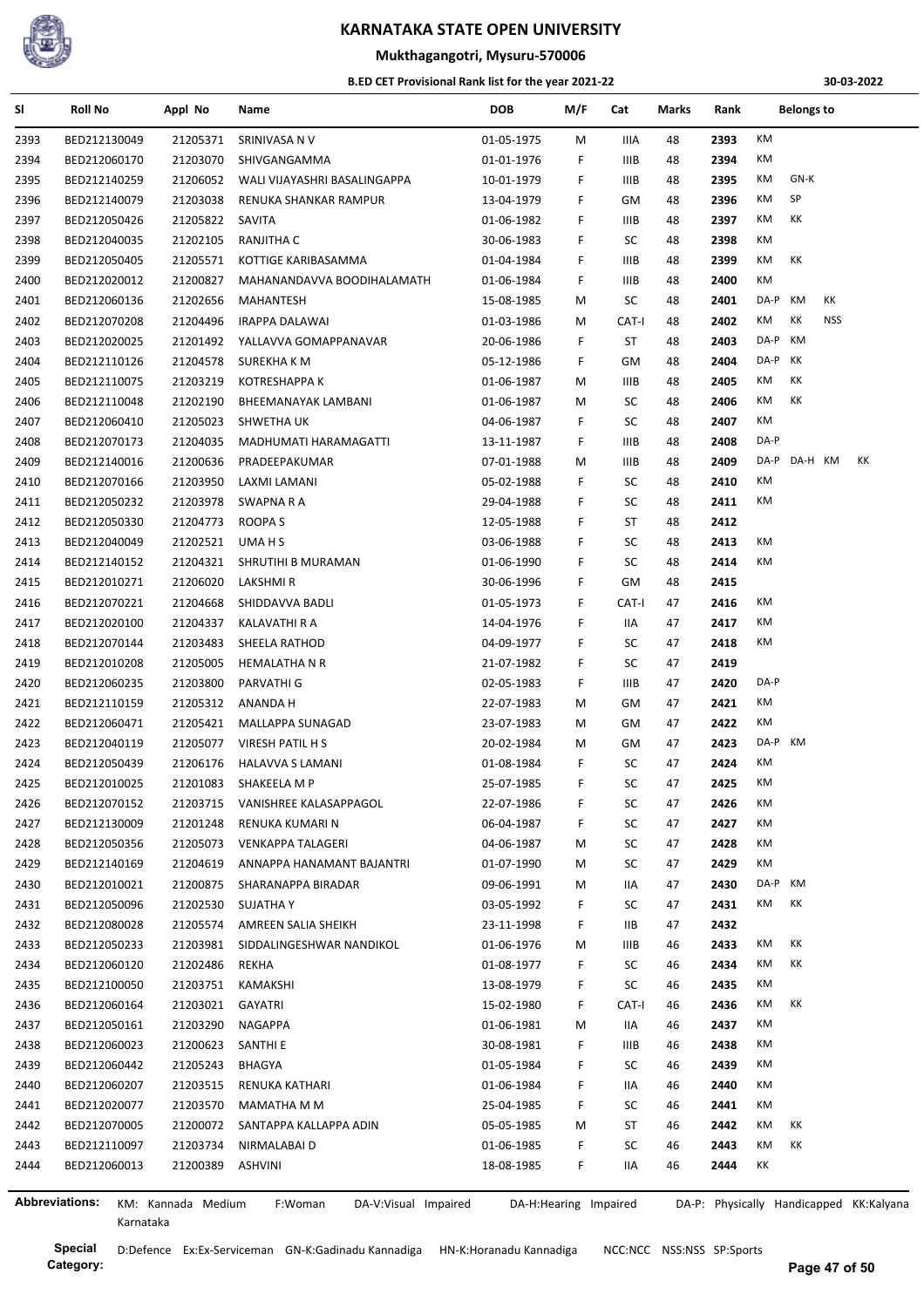

## **Mukthagangotri, Mysuru-570006**

#### **B.ED CET Provisional Rank list for the year 2021-22**

**30-03-2022**

| SI             | <b>Roll No</b>               | Appl No              | Name                            | <b>DOB</b> | M/F                   | Cat         | Marks | Rank | <b>Belongs to</b>                       |
|----------------|------------------------------|----------------------|---------------------------------|------------|-----------------------|-------------|-------|------|-----------------------------------------|
| 2445           | BED212050111                 | 21202583             | N RAMAKRISHNA                   | 20-02-1986 | М                     | IIA         | 46    | 2445 | КM                                      |
| 2446           | BED212110143                 | 21205124             | VIJAYA BAI R D                  | 01-06-1987 | F                     | SC          | 46    | 2446 | DA-P<br>КM                              |
| 2447           | BED212060324                 | 21204437             | ANUSUYADEVI                     | 01-06-1988 | F                     | IIIB        | 46    | 2447 | КM<br>КK                                |
| 2448           | BED212060194                 | 21203414             | RADHA D K                       | 20-07-1988 | F                     | SC          | 46    | 2448 | ΚM                                      |
| 2449           | BED212050138                 | 21203035             | SHANTHI V S                     | 01-06-1989 | F                     | SC          | 46    | 2449 | КM<br>КK                                |
| 2450           | BED212010220                 | 21205119             | SAHANA P                        | 12-04-1992 | F                     | SC          | 46    | 2450 |                                         |
| 2451           | BED212010051                 | 21201931             | SANOBAR ANJUM                   | 14-03-1993 | F                     | IIВ         | 46    | 2451 |                                         |
| 2452           | BED212110058                 | 21202381             | SHYAMASUNDARA M N               | 21-06-1995 | М                     | IIA         | 46    | 2452 | GN-K NSS<br>КM<br>ĸк                    |
| 2453           | BED212010118                 | 21203661             | SHANAZ BEGUM                    | 09-10-1997 | F.                    | IIВ         | 46    | 2453 |                                         |
| 2454           | BED212010268                 | 21205958             | KEMPANAIKA                      | 26-09-1969 | М                     | ST          | 45    | 2454 | КM                                      |
| 2455           | BED212090042                 | 21205001             | VENUGOPALA                      | 12-11-1973 | М                     | SC          | 45    | 2455 | КM                                      |
| 2456           | BED212020114                 | 21205021             | NAGANAIKA                       | 01-06-1974 | М                     | ST          | 45    | 2456 | ΚM                                      |
| 2457           | BED212050353                 | 21205063             | SYEDA ZAIBIYA FATHIMA           | 19-07-1983 | F                     | IIВ         | 45    | 2457 |                                         |
| 2458           | BED212070071                 | 21201906             | ASHWINI KALAMTH                 | 02-06-1985 | F                     | GМ          | 45    | 2458 | КM                                      |
| 2459           | BED212130031                 | 21203864             | ANITHA M N                      | 10-07-1985 | F                     | IIIA        | 45    | 2459 | ΚM                                      |
| 2460           | BED212140155                 | 21204511             | JEEJABAYI DIVAN                 | 01-06-1986 | F                     | GM          | 45    | 2460 |                                         |
| 2461           | BED212140048                 | 21201905             | SAKKUBAI BELLUBBI               | 31-07-1987 | F                     | IIA         | 45    | 2461 | ΚM                                      |
| 2462           | BED212010084                 | 21202794             | <b>MANASA M</b>                 | 02-08-1987 | F                     | SC          | 45    | 2462 |                                         |
| 2463           | BED212010196                 | 21204837             | SARASWATHI H B                  | 05-06-1989 | F                     | IIA         | 45    | 2463 |                                         |
| 2464           | BED212110138                 | 21204896             | NAGARATHNA H                    | 09-07-1974 | F                     | IIA         | 44    | 2464 |                                         |
| 2465           | BED212060546                 | 21206076             | RAJKUMAR                        | 30-06-1975 | М                     | SC          | 44    | 2465 | КM<br>КK                                |
| 2466           | BED212070032                 | 21200834             | PRABHULING UMACHAGI             | 22-07-1977 | М                     | IIA         | 44    | 2466 | КM                                      |
| 2467           | BED212100096                 | 21205670             | YOGESHATD                       | 15-02-1979 | М                     | SC          | 44    | 2467 | ΚM                                      |
| 2468           | BED212010256                 | 21205775             | <b>SUNITHAS</b>                 | 01-10-1982 | F                     | SC          | 44    | 2468 | КM                                      |
| 2469           | BED212020127                 | 21205514             | <b>REKHA A</b>                  | 20-10-1982 | F                     | IIA         | 44    | 2469 | КM                                      |
| 2470           | BED212060072                 | 21201546             | <b>CHAYA P JAKATE</b>           | 09-06-1983 | F                     | SC          | 44    | 2470 | КM<br>КK                                |
| 2471           | BED212060466                 | 21205367             | SHIVAKUMAR                      | 01-01-1985 | М                     | SC          | 44    | 2471 | DA-P<br>KM<br>КK                        |
| 2472           | BED212040015                 | 21201238             | TAHSEENA BANU                   | 09-02-1986 | F.                    | IIВ         | 44    | 2472 |                                         |
|                |                              |                      |                                 |            | F                     | SC          | 44    | 2473 | КM<br>КK                                |
| 2473           | BED212060327<br>BED212060141 | 21204483<br>21202685 | JAGDEVI                         | 26-05-1986 | F                     | SC          | 44    | 2474 | КM<br>КK                                |
| 2474           |                              |                      | MANDAKINI                       | 01-06-1986 |                       |             |       |      | ΚM                                      |
| 2475           | BED212140249                 | 21205808             | LAXMI TORAVI                    | 26-11-1986 | F                     | SC          | 44    | 2475 |                                         |
| 2476           | BED212010054                 | 21202009             | SHRUTHI N S                     | 24-04-1988 | F                     | IIIA        | 44    | 2476 | DA-P<br>КM<br>КM                        |
| 2477           | BED212020141                 | 21206097             | <b>ANITHA</b>                   | 06-12-1989 | F                     | IIA         | 44    | 2477 |                                         |
| 2478           | BED212060496                 | 21205619             | RASHMI                          | 01-01-1997 | F.                    | 11A         | 44    | 2478 |                                         |
| 2479           | BED212110149                 | 21205177             | DASARA RAMAPPA                  | 01-03-1969 | М                     | GM          | 43    | 2479 | KK<br>КM                                |
| 2480           | BED212050388                 | 21205286             | VIJAYALAXMI                     | 15-06-1975 | F.                    | IIIB        | 43    | 2480 | КK                                      |
| 2481           | BED212010232                 | 21205270             | RAJESWARI T S                   | 15-07-1977 | F                     | IIIB        | 43    | 2481 |                                         |
| 2482           | BED212060316                 | 21204275             | MALLIKARJUN CHENNA              | 01-06-1982 | М                     | GM          | 43    | 2482 |                                         |
| 2483           | BED212060523                 | 21205860             | PARASAPPA BALAGANUR             | 21-01-1983 | М                     | IIA         | 43    | 2483 | DA-P KM                                 |
| 2484           | BED212080002                 | 21200994             | RAGHURAMA NAIK                  | 15-11-1984 | М                     | ST          | 43    | 2484 |                                         |
| 2485           | BED212030003                 | 21200458             | LAKSHMIDEVAMMA S B              | 22-03-1985 | F                     | SC          | 43    | 2485 | КM                                      |
| 2486           | BED212060529                 | 21205951             | SAPNA                           | 04-05-1986 | F                     | 11A         | 43    | 2486 | DA-P KM                                 |
| 2487           | BED212050270                 | 21204252             | GURUMURTIMALLAYYA HIREMATH      | 01-07-1986 | М                     | <b>IIIB</b> | 43    | 2487 | КM                                      |
| 2488           | BED212060397                 | 21204891             | ROOPAVATI                       | 01-01-1988 | F                     | ST          | 43    | 2488 | КM<br>KK                                |
| 2489           | BED212110021                 | 21200907             | SHIVAKUMARASWAMY G B            | 17-05-1965 | М                     | GM          | 42    | 2489 |                                         |
| 2490           | BED212030002                 | 21200369             | VIJAYA BS                       | 01-08-1976 | F.                    | IIIB        | 42    | 2490 | КM                                      |
| 2491           | BED212140103                 | 21203459             | YAMANAPPA PATTADAKALL           | 20-07-1978 | M                     | SC          | 42    | 2491 | КM                                      |
| 2492           | BED212030054                 | 21204061             | SHANAZ                          | 15-01-1983 | F                     | IIВ         | 42    | 2492 |                                         |
| 2493           | BED212010108                 | 21203481             | RESHMABANU                      | 15-12-1983 | F.                    | IIВ         | 42    | 2493 |                                         |
| 2494           | BED212070250                 | 21205025             | YALLAPPA TALAWAR                | 01-06-1986 | M                     | ST          | 42    | 2494 | КM                                      |
| 2495           | BED212050435                 | 21206060             | DEVI V                          | 04-06-1987 | F                     | SC          | 42    | 2495 | КK<br>КM                                |
| 2496           | BED212060115                 | 21202401 REETA       |                                 | 01-12-1990 | F.                    | GM          | 42    | 2496 | КK                                      |
| Abbreviations: |                              |                      |                                 |            |                       |             |       |      |                                         |
|                |                              | KM: Kannada Medium   | F:Woman<br>DA-V:Visual Impaired |            | DA-H:Hearing Impaired |             |       |      | DA-P: Physically Handicapped KK:Kalyana |

**Category:**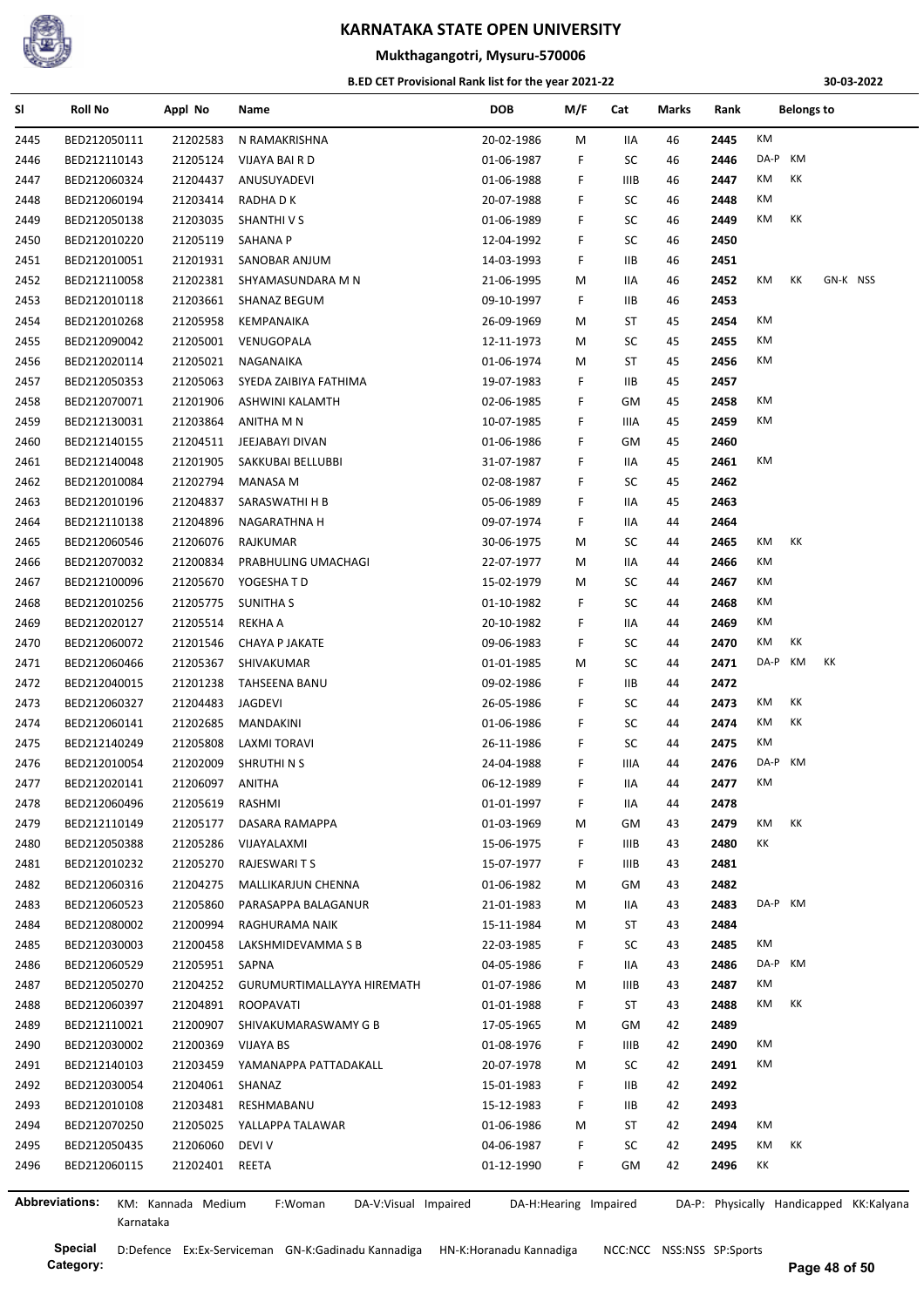

## **Mukthagangotri, Mysuru-570006**

#### **B.ED CET Provisional Rank list for the year 2021-22**

**30-03-2022**

| SI                    | <b>Roll No</b> | Appl No            | Name                            | DOB        | M/F                   | Cat         | Marks | Rank                                    | <b>Belongs to</b> |    |            |     |  |
|-----------------------|----------------|--------------------|---------------------------------|------------|-----------------------|-------------|-------|-----------------------------------------|-------------------|----|------------|-----|--|
| 2497                  | BED212060039   | 21201073           | ANJANEYA                        | 01-07-1970 | M                     | SC          | 41    | 2497                                    | КM                | КK | <b>NCC</b> | NSS |  |
| 2498                  | BED212130025   | 21203299           | ESWARAREDDY K B                 | 20-03-1971 | м                     | IIIA        | 41    | 2498                                    |                   |    |            |     |  |
| 2499                  | BED212050302   | 21204576           | YASHODA V M                     | 10-06-1981 | F                     | SC          | 41    | 2499                                    | КM                |    |            |     |  |
| 2500                  | BED212050001   | 21200046           | MAHALAKSHMI                     | 05-05-1983 | F                     | IIIB        | 41    | 2500                                    | DA-P              | KM |            |     |  |
| 2501                  | BED212070061   | 21201558           | SIDDAPPA ITAGI                  | 09-10-1983 | м                     | IIIB        | 41    | 2501                                    | КM                |    |            |     |  |
| 2502                  | BED212050387   | 21205276           | <b>GANGAMMA M</b>               | 12-01-1986 | F                     | IIIB        | 41    | 2502                                    | КM                | КK |            |     |  |
| 2503                  | BED212060100   | 21202181           | <b>GOURI ARUN KULKARNI</b>      | 15-09-1988 | м                     | GM          | 41    | 2503                                    |                   |    |            |     |  |
| 2504                  | BED212060154   | 21202923           | SHIVAMMA                        | 01-06-1989 | F                     | SC          | 41    | 2504                                    | КM                |    |            |     |  |
| 2505                  | BED212140038   | 21201630           | ANEEL S CHARANTIMATH            | 28-06-1993 | м                     | <b>IIIB</b> | 41    | 2505                                    | КM                |    |            |     |  |
| 2506                  | BED212030010   | 21200915           | RADHA H                         | 07-06-1977 | F                     | SC          | 40    | 2506                                    | KM                |    |            |     |  |
| 2507                  | BED212040116   | 21204999           | TASNEEM ARA                     | 02-04-1978 | F                     | IIВ         | 40    | 2507                                    |                   |    |            |     |  |
| 2508                  | BED212060233   | 21203791           | RAJKUMAR                        | 01-06-1984 | м                     | SC          | 40    | 2508                                    | КK                |    |            |     |  |
| 2509                  | BED212060159   | 21203003           | TUKKAMMA                        | 01-06-1986 | F                     | SC          | 40    | 2509                                    | КM                |    |            |     |  |
| 2510                  | BED212060171   | 21203089           | RAMESHA MYAGERI                 | 01-06-1987 | м                     | <b>IIA</b>  | 40    | 2510                                    | КM                | КK |            |     |  |
| 2511                  | BED212020146   | 21206167           | PRABHAVATHI L                   | 01-07-1976 | F                     | IIIA        | 39    | 2511                                    | DA-P              |    |            |     |  |
| 2512                  | BED212070069   | 21201878           | KAVITHA C                       | 30-04-1978 | F                     | SC          | 39    | 2512                                    | КM                |    |            |     |  |
| 2513                  | BED212040016   | 21201323           | <b>KRUPA SE</b>                 | 10-01-1982 | F                     | GM          | 39    | 2513                                    | КM                |    |            |     |  |
| 2514                  | BED212020108   | 21204623           | <b>KRISHNA MURTHY KV</b>        | 01-07-1984 | м                     | SC          | 39    | 2514                                    | DA-P              | KM |            |     |  |
| 2515                  | BED212060187   | 21203275           | MALLIKARJUN                     | 01-06-1985 | м                     | <b>IIIB</b> | 39    | 2515                                    | DA-P              |    |            |     |  |
| 2516                  | BED212060487   | 21205589           | SHAMSHAD BEGUM                  | 11-07-1982 | F                     | GM          | 38    | 2516                                    |                   |    |            |     |  |
|                       | BED212060084   | 21201728           | ABDUL KAREEM                    | 01-01-1989 | М                     | IIВ         | 38    | 2517                                    | DA-P KK           |    |            |     |  |
| 2517                  | BED212140251   | 21205814           | SALAGAR KUMAR VASANTA           |            | м                     | GM          | 37    | 2518                                    | КM                |    |            |     |  |
| 2518                  |                |                    |                                 | 01-06-1977 |                       | SC          |       |                                         | DA-P              | KM |            |     |  |
| 2519                  | BED212060209   | 21203518           | <b>GUNDAPPA YALLAPPA</b>        | 04-07-1977 | м                     |             | 37    | 2519                                    | КM                | КK |            |     |  |
| 2520                  | BED212110162   | 21205564           | SHABBEER K                      | 03-04-1982 | м                     | IIВ         | 37    | 2520                                    |                   |    |            |     |  |
| 2521                  | BED212050113   | 21202611           | <b>MAHADEVAPPA S</b>            | 10-07-1983 | м                     | IIA         | 37    | 2521                                    |                   |    |            |     |  |
| 2522                  | BED212060147   | 21202830           | VIJAYLAKSMI                     | 11-03-1984 | F                     | IIIA        | 37    | 2522                                    | КM                | КK |            |     |  |
| 2523                  | BED212140114   | 21203706           | <b>SURESH</b>                   | 14-08-1987 | м                     | SC          | 37    | 2523                                    | КM                | КK |            |     |  |
| 2524                  | BED212020102   | 21204469           | ALUVELAMMA B                    | 13-05-1992 | F                     | SC          | 37    | 2524                                    | КM                |    |            |     |  |
| 2525                  | BED212060222   | 21203693           | AKKAMAHADEVI                    | 10-07-1992 | F                     | IIA         | 37    | 2525                                    | КM                | КK |            |     |  |
| 2526                  | BED212010181   | 21204652           | ROOPADEVI H M                   | 09-04-1980 | F                     | SC          | 36    | 2526                                    | КM                |    |            |     |  |
| 2527                  | BED212060226   | 21203718           | SANNA MALLIKARJUN               | 25-03-1986 | м                     | ST          | 36    | 2527                                    | КM                | КK |            |     |  |
| 2528                  | BED212060130   | 21202579           | VEERABHADRAYYA KARAKALLIMATH    | 05-06-1986 | м                     | IIIB        | 36    | 2528                                    |                   |    |            |     |  |
| 2529                  | BED212140118   | 21203732           | CHANDHRASHEKHAR ROOGI           | 01-06-1971 | м                     | GM          | 35    | 2529                                    |                   |    |            |     |  |
| 2530                  | BED212060534   | 21205993           | PRAVEENBEE                      | 06-06-1984 | F                     | IIВ         | 35    | 2530                                    |                   |    |            |     |  |
| 2531                  | BED212050179   | 21203507           | <b>PRAKASH C</b>                | 06-02-1988 | M                     | IIA         | 35    | 2531                                    |                   |    |            |     |  |
| 2532                  | BED212020017   | 21201101           | <b>GIRIJA V K</b>               | 18-12-1974 | F                     | IIIA        | 34    | 2532                                    | КM                |    |            |     |  |
| 2533                  | BED212020131   | 21205746           | BHAVYA A V                      | 06-09-1985 | F                     | IIIA        | 34    | 2533                                    | КM                |    |            |     |  |
| 2534                  | BED212060202   | 21203479           | <b>SHANKAR MOTAGI</b>           | 24-04-1986 | м                     | GM          | 34    | 2534                                    | КM                |    |            |     |  |
| 2535                  | BED212070301   | 21205870           | SHREESHAIL DODAMANI             | 05-06-1996 | М                     | SC          | 34    | 2535                                    | КM                |    |            |     |  |
| 2536                  | BED212100005   | 21200372           | SHIVASWAMY K                    | 20-06-1974 | Μ                     | GM          | 32    | 2536                                    | DA-V              |    |            |     |  |
| 2537                  | BED212060299   | 21204161           | VIJAYALAXMI                     | 20-06-1983 | F                     | SC          | 32    | 2537                                    | КK                |    |            |     |  |
| 2538                  | BED212050073   | 21202330           | HARIJANAGANGI ARUNAKUMAR        | 01-02-1991 | M                     | SC          | 31    | 2538                                    | КM                |    |            |     |  |
| 2539                  | BED212100107   | 21206077           | <b>BINDUR</b>                   | 15-02-1989 | F                     | SC          | 30    | 2539                                    | КM                |    |            |     |  |
| 2540                  | BED212140080   | 21203053           | MALIKSAB NADAF                  | 02-06-1988 | м                     | GM          | 29    | 2540                                    |                   |    |            |     |  |
| 2541                  | BED212050358   | 21205078           | <b>IRANNA GUDAGANATTI</b>       | 02-09-1985 | М                     | IIIB        | 28    | 2541                                    | КM                |    |            |     |  |
| 2542                  | BED212050043   | 21201524           | YAMANOORAPPA                    | 10-07-1987 | М                     | SC          | 27    | 2542                                    | КM                | КK |            |     |  |
| 2543                  | BED212060241   | 21203843           | DHAREEPA BALIGERI               | 11-08-1986 | F                     | IIA         | 26    | 2543                                    | КM                |    |            |     |  |
| 2544                  | BED212060509   | 21205713           | PANDU                           | 01-06-1982 | М                     | SC          | 25    | 2544                                    |                   |    |            |     |  |
| 2545                  | BED212070242   | 21204967           | HANAMAPPA HALLI                 | 01-06-1991 | М                     | GM          | 24    | 2545                                    |                   |    |            |     |  |
| 2546                  | BED212070291   | 21205742           | RAMESH PATIL                    | 20-07-1985 | М                     | IIIB        | 23    | 2546                                    | КM                |    |            |     |  |
| 2547                  | BED212140224   | 21205494           | MAHALAXMI BHOVI                 | 28-10-1986 | F                     | SC          | 23    | 2547                                    |                   |    |            |     |  |
| 2548                  | BED212140089   | 21203197           | SADASHIV PUJERI                 | 31-07-1985 | М                     | GM          | 22    | 2548                                    | КM                |    |            |     |  |
|                       |                |                    |                                 |            |                       |             |       |                                         |                   |    |            |     |  |
| <b>Abbreviations:</b> |                | KM: Kannada Medium | DA-V:Visual Impaired<br>F:Woman |            | DA-H:Hearing Impaired |             |       | DA-P: Physically Handicapped KK:Kalyana |                   |    |            |     |  |